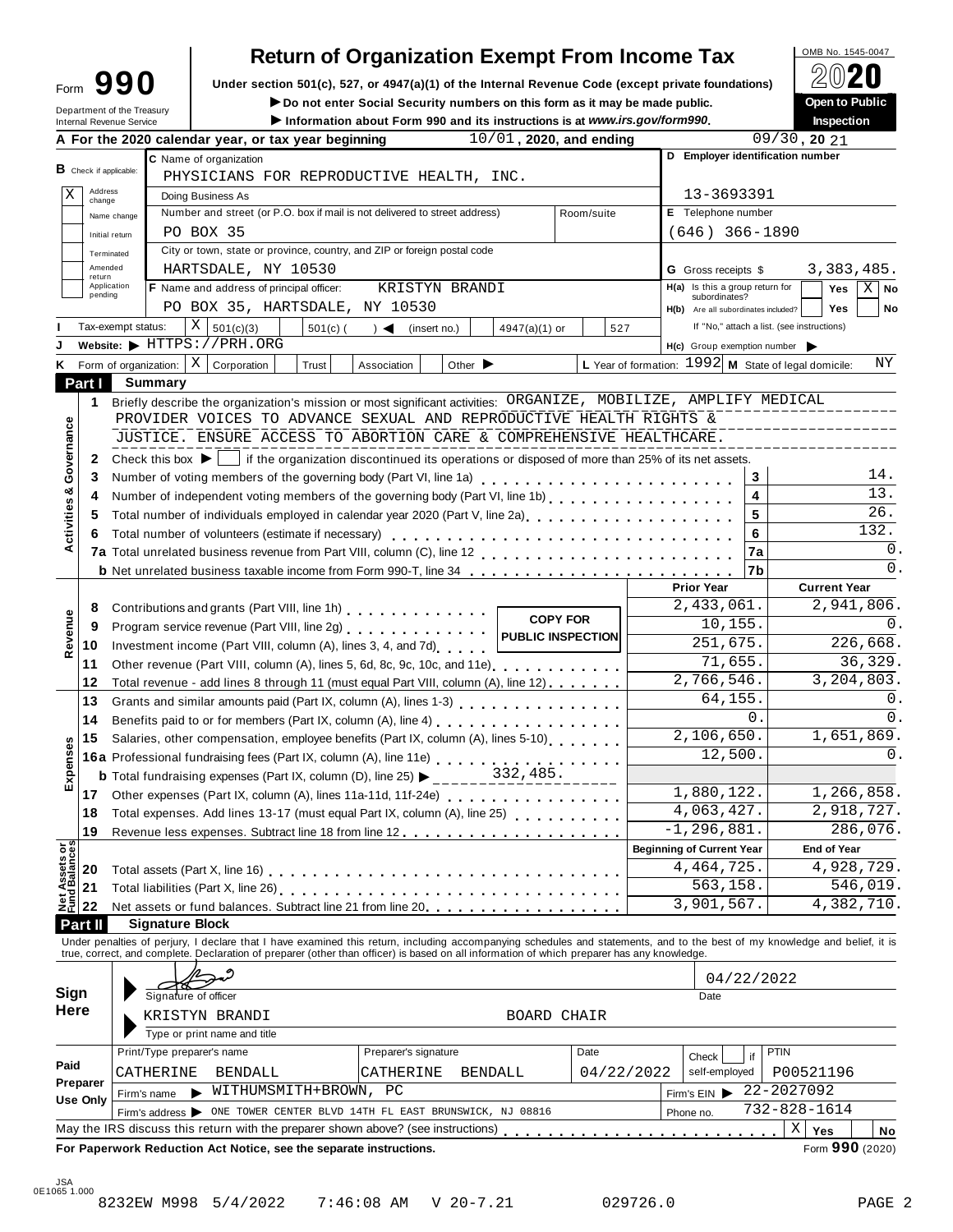|            | Form 990 (2020)                                                                                                                                                                                                   | Page 2                 |
|------------|-------------------------------------------------------------------------------------------------------------------------------------------------------------------------------------------------------------------|------------------------|
|            | Part III<br><b>Statement of Program Service Accomplishments</b>                                                                                                                                                   | X                      |
|            | 1 Briefly describe the organization's mission:                                                                                                                                                                    |                        |
|            | ORGANIZE, MOBILIZE, AND AMPLIFY THE VOICES OF MEDICAL PROVIDERS TO                                                                                                                                                |                        |
|            | ADVANCE SEXUAL AND REPRODUCTIVE HEALTH, RIGHTS, AND JUSTICE. WE                                                                                                                                                   |                        |
|            | ENSURE ACCESS TO ABORTION CARE AND EQUITABLE, COMPREHENSIVE HEALTH                                                                                                                                                |                        |
|            | CARE.                                                                                                                                                                                                             |                        |
|            | 2 Did the organization undertake any significant program services during the year which were not listed on the<br>prior Form 990 or 990-EZ?<br>.<br>If "Yes," describe these new services on Schedule O.          | $ X $ No<br>Yes        |
| 3          | Did the organization cease conducting, or make significant changes in how it conducts, any program                                                                                                                | $ X $ No<br><b>Yes</b> |
| 4          | If "Yes," describe these changes on Schedule O.<br>Describe the organization's program service accomplishments for each of its three largest program services, as measured by                                     |                        |
|            | expenses. Section $501(c)(3)$ and $501(c)(4)$ organizations are required to report the amount of grants and allocations to others,<br>the total expenses, and revenue, if any, for each program service reported. |                        |
|            | 811, 264. including grants of \$<br>) (Revenue \$<br>4a (Code:<br>) (Expenses \$                                                                                                                                  |                        |
|            | EDUCATION, RESEARCH AND TRAINING - (SEE SCHEDULE O FOR DETAILS)                                                                                                                                                   |                        |
|            |                                                                                                                                                                                                                   |                        |
|            |                                                                                                                                                                                                                   |                        |
|            |                                                                                                                                                                                                                   |                        |
|            |                                                                                                                                                                                                                   |                        |
|            |                                                                                                                                                                                                                   |                        |
|            |                                                                                                                                                                                                                   |                        |
|            |                                                                                                                                                                                                                   |                        |
|            |                                                                                                                                                                                                                   |                        |
|            |                                                                                                                                                                                                                   |                        |
|            | 590, 621. including grants of \$<br>4b (Code:<br>) (Expenses \$<br>) (Revenue \$                                                                                                                                  |                        |
|            | PUBLIC POLICY AND COMMUNITY SUPPORT - (SEE SCHEDULE O FOR DETAILS)                                                                                                                                                |                        |
|            |                                                                                                                                                                                                                   |                        |
|            |                                                                                                                                                                                                                   |                        |
|            |                                                                                                                                                                                                                   |                        |
|            |                                                                                                                                                                                                                   |                        |
|            |                                                                                                                                                                                                                   |                        |
|            |                                                                                                                                                                                                                   |                        |
|            |                                                                                                                                                                                                                   |                        |
|            |                                                                                                                                                                                                                   |                        |
|            |                                                                                                                                                                                                                   |                        |
|            | 4c (Code:<br>) (Expenses \$<br>644,858. including grants of \$<br>) (Revenue \$                                                                                                                                   |                        |
|            | VOICE AND ENGAGEMENT - (SEE SCHEDULE O FOR DETAILS)                                                                                                                                                               |                        |
|            |                                                                                                                                                                                                                   |                        |
|            |                                                                                                                                                                                                                   |                        |
|            |                                                                                                                                                                                                                   |                        |
|            |                                                                                                                                                                                                                   |                        |
|            |                                                                                                                                                                                                                   |                        |
|            |                                                                                                                                                                                                                   |                        |
|            |                                                                                                                                                                                                                   |                        |
|            |                                                                                                                                                                                                                   |                        |
|            |                                                                                                                                                                                                                   |                        |
|            | ATTACHMENT 1<br>4d Other program services (Describe on Schedule O.)                                                                                                                                               |                        |
|            | (Expenses \$<br>289,669. including grants of \$<br>) (Revenue \$                                                                                                                                                  |                        |
| <b>JSA</b> | 2,336,412.<br>4e Total program service expenses >                                                                                                                                                                 |                        |
|            | 0E1020 1.000                                                                                                                                                                                                      | Form 990 (2020)        |
|            | 8232EW M998 5/4/2022<br>029726.0<br>$7:46:08$ AM<br>$V$ 20-7.21                                                                                                                                                   | PAGE 3                 |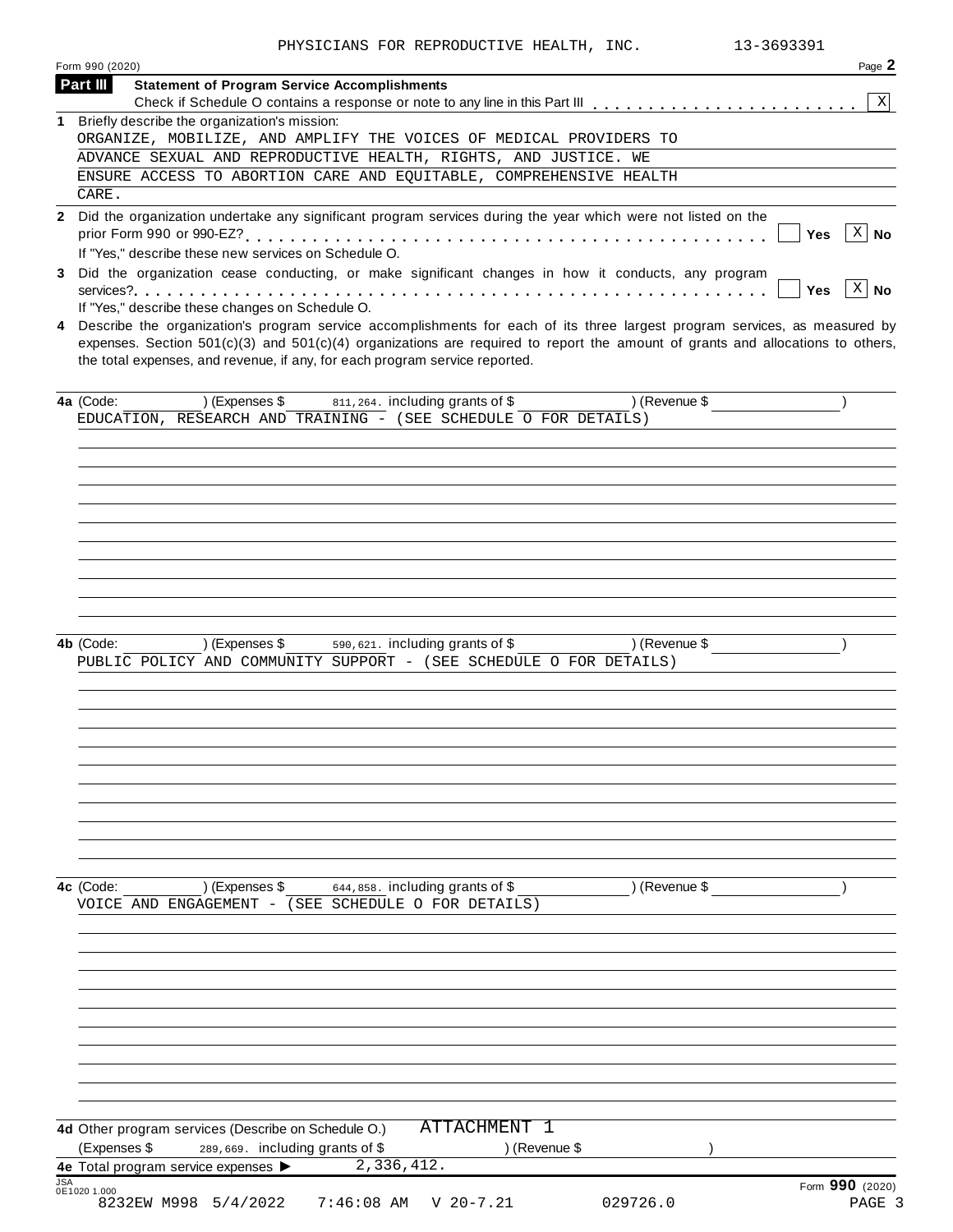| Part IV      | <b>Checklist of Required Schedules</b>                                                                                  |                 |             |    |
|--------------|-------------------------------------------------------------------------------------------------------------------------|-----------------|-------------|----|
|              |                                                                                                                         |                 | Yes         | No |
| 1            | Is the organization described in section $501(c)(3)$ or $4947(a)(1)$ (other than a private foundation)? If "Yes,"       |                 |             |    |
|              |                                                                                                                         | 1               | Χ           |    |
| $\mathbf{2}$ | Is the organization required to complete Schedule B, Schedule of Contributors See instructions?                         | $\mathbf{2}$    | $\mathbf X$ |    |
| 3            | Did the organization engage in direct or indirect political campaign activities on behalf of or in opposition to        |                 |             |    |
|              | candidates for public office? If "Yes," complete Schedule C, Part I.                                                    | 3               |             | Χ  |
| 4            | Section 501(c)(3) organizations. Did the organization engage in lobbying activities, or have a section 501(h)           |                 |             |    |
|              |                                                                                                                         | 4               | Χ           |    |
| 5            | Is the organization a section $501(c)(4)$ , $501(c)(5)$ , or $501(c)(6)$ organization that receives membership dues,    |                 |             | Χ  |
|              | assessments, or similar amounts as defined in Revenue Procedure 98-19? If "Yes," complete Schedule C, Part III          | 5               |             |    |
| 6            | Did the organization maintain any donor advised funds or any similar funds or accounts for which donors                 |                 |             |    |
|              | have the right to provide advice on the distribution or investment of amounts in such funds or accounts? If             |                 |             | X  |
|              |                                                                                                                         | 6               |             |    |
| 7            | Did the organization receive or hold a conservation easement, including easements to preserve open space,               |                 |             | Χ  |
|              | the environment, historic land areas, or historic structures? If "Yes," complete Schedule D, Part II.                   | $\overline{7}$  |             |    |
| 8            | Did the organization maintain collections of works of art, historical treasures, or other similar assets? If "Yes,"     |                 |             | Χ  |
|              | Did the organization report an amount in Part X, line 21, for escrow or custodial account liability, serve as a         | 8               |             |    |
| 9            | custodian for amounts not listed in Part X; or provide credit counseling, debt management, credit repair, or            |                 |             |    |
|              |                                                                                                                         | 9               |             | X  |
| 10           | Did the organization, directly or through a related organization, hold assets in donor-restricted endowments            |                 |             |    |
|              |                                                                                                                         | 10              |             | Χ  |
| 11           | If the organization's answer to any of the following questions is "Yes," then complete Schedule D, Parts VI,            |                 |             |    |
|              | VII, VIII, IX, or X as applicable.                                                                                      |                 |             |    |
|              | a Did the organization report an amount for land, buildings, and equipment in Part X, line 10? If "Yes,"                |                 |             |    |
|              |                                                                                                                         | 11a             | Χ           |    |
|              | <b>b</b> Did the organization report an amount for investments-other securities in Part X, line 12, that is 5% or more  |                 |             |    |
|              | of its total assets reported in Part X, line 16? If "Yes," complete Schedule D, Part VII                                | 11 <sub>b</sub> |             | Χ  |
|              | c Did the organization report an amount for investments-program related in Part X, line 13, that is 5% or more          |                 |             |    |
|              | of its total assets reported in Part X, line 16? If "Yes," complete Schedule D, Part VIII                               | 11c             |             | Χ  |
|              | d Did the organization report an amount for other assets in Part X, line 15, that is 5% or more of its total assets     |                 |             |    |
|              | reported in Part X, line 16? If "Yes," complete Schedule D, Part IX.                                                    | 11d             |             | Χ  |
|              | e Did the organization report an amount for other liabilities in Part X, line 25? If "Yes," complete Schedule D, Part X | 11e             |             | X  |
| f            | Did the organization's separate or consolidated financial statements for the tax year include a footnote that addresses |                 |             |    |
|              | the organization's liability for uncertain tax positions under FIN 48 (ASC 740)? If "Yes," complete Schedule D, Part X  | 11f             | Χ           |    |
|              | 12a Did the organization obtain separate, independent audited financial statements for the tax year? If "Yes," complete |                 |             |    |
|              |                                                                                                                         | 12a             | Χ           |    |
|              | <b>b</b> Was the organization included in consolidated, independent audited financial statements for the tax year? If   |                 |             |    |
|              | "Yes," and if the organization answered "No" to line 12a, then completing Schedule D, Parts XI and XII is optional      | 12 <sub>b</sub> |             | Χ  |
| 13           | Is the organization a school described in section $170(b)(1)(A)(ii)$ ? If "Yes," complete Schedule E.                   | 13              |             | Χ  |
|              | 14a Did the organization maintain an office, employees, or agents outside of the United States?.                        | 14a             |             | X  |
|              | <b>b</b> Did the organization have aggregate revenues or expenses of more than \$10,000 from grantmaking,               |                 |             |    |
|              | fundraising, business, investment, and program service activities outside the United States, or aggregate               |                 |             |    |
|              | foreign investments valued at \$100,000 or more? If "Yes," complete Schedule F, Parts I and IV                          | 14b             | Χ           |    |
| 15           | Did the organization report on Part IX, column (A), line 3, more than \$5,000 of grants or other assistance to or       |                 |             |    |
|              |                                                                                                                         | 15              |             | Χ  |
| 16           | Did the organization report on Part IX, column (A), line 3, more than \$5,000 of aggregate grants or other              |                 |             |    |
|              | assistance to or for foreign individuals? If "Yes," complete Schedule F, Parts III and IV                               | 16              |             | Χ  |
| 17           | Did the organization report a total of more than \$15,000 of expenses for professional fundraising services on          |                 |             |    |
|              | Part IX, column (A), lines 6 and 11e? If "Yes," complete Schedule G, Part I See instructions                            | 17              |             | Χ  |
| 18           | Did the organization report more than \$15,000 total of fundraising event gross income and contributions on             |                 |             |    |
|              |                                                                                                                         | 18              | Χ           |    |
| 19           | Did the organization report more than \$15,000 of gross income from gaming activities on Part VIII, line 9a?            |                 |             |    |
|              |                                                                                                                         | 19              |             | Χ  |
|              | 20a Did the organization operate one or more hospital facilities? If "Yes," complete Schedule H                         | 20a             |             | X  |
|              | <b>b</b> If "Yes" to line 20a, did the organization attach a copy of its audited financial statements to this return?   | 20 <sub>b</sub> |             |    |
| 21           | Did the organization report more than \$5,000 of grants or other assistance to any domestic organization or             |                 |             |    |
|              |                                                                                                                         |                 |             | X  |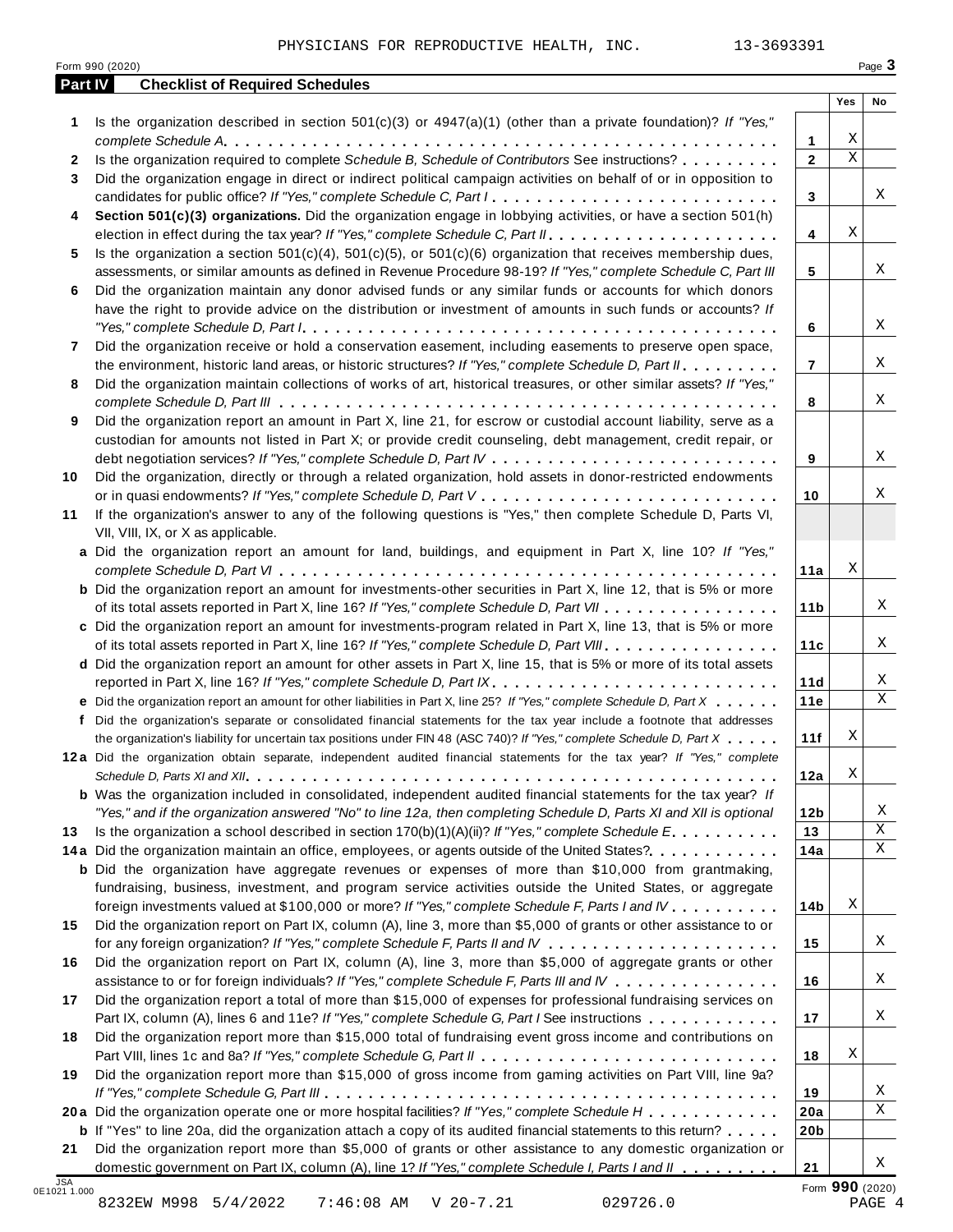| Did the organization report more than \$5,000 of grants or other assistance to or for domestic individuals on<br>22<br>Χ<br>Part IX, column (A), line 2? If "Yes," complete Schedule I, Parts I and III<br>22<br>Did the organization answer "Yes" to Part VII, Section A, line 3, 4, or 5 about compensation of the<br>23<br>organization's current and former officers, directors, trustees, key employees, and highest compensated<br>Χ<br>23<br>24a Did the organization have a tax-exempt bond issue with an outstanding principal amount of more than<br>\$100,000 as of the last day of the year, that was issued after December 31, 2002? If "Yes," answer lines 24b<br>Χ<br>through 24d and complete Schedule K. If "No," go to line 25a<br>24a<br><b>b</b> Did the organization invest any proceeds of tax-exempt bonds beyond a temporary period exception?<br>24 <sub>b</sub><br>c Did the organization maintain an escrow account other than a refunding escrow at any time during the year<br>24c<br><b>d</b> Did the organization act as an "on behalf of" issuer for bonds outstanding at any time during the year?<br>24d<br>25a Section 501(c)(3), 501(c)(4), and 501(c)(29) organizations. Did the organization engage in an excess benefit<br>Χ<br>transaction with a disqualified person during the year? If "Yes," complete Schedule L, Part I.<br>25a<br><b>b</b> Is the organization aware that it engaged in an excess benefit transaction with a disqualified person in a prior<br>year, and that the transaction has not been reported on any of the organization's prior Forms 990 or 990-EZ?<br>Χ<br>25 <sub>b</sub><br>Did the organization report any amount on Part X, line 5 or 22, for receivables from or payables to any current<br>26<br>or former officer, director, trustee, key employee, creator or founder, substantial contributor, or 35%<br>Χ<br>controlled entity or family member of any of these persons? If "Yes," complete Schedule L, Part II.<br>26<br>Did the organization provide a grant or other assistance to any current or former officer, director, trustee, key<br>27<br>employee, creator or founder, substantial contributor or employee thereof, a grant selection committee<br>member, or to a 35% controlled entity (including an employee thereof) or family member of any of these<br>Χ<br>27<br>Was the organization a party to a business transaction with one of the following parties (see Schedule L,<br>28<br>Part IV instructions, for applicable filing thresholds, conditions, and exceptions):<br>a A current or former officer, director, trustee, key employee, creator or founder, or substantial contributor? If<br>Χ<br>28a<br>X<br><b>b</b> A family member of any individual described in line 28a? If "Yes," complete Schedule L, Part IV.<br>28 <sub>b</sub><br>c A 35% controlled entity of one or more individuals and/or organizations described in lines 28a or 28b? If<br>Χ<br>28c<br>X<br>Did the organization receive more than \$25,000 in non-cash contributions? If "Yes," complete Schedule M<br>29<br>29<br>Did the organization receive contributions of art, historical treasures, or other similar assets, or qualified<br>30<br>X<br>30<br>X<br>Did the organization liquidate, terminate, or dissolve and cease operations? If "Yes," complete Schedule N, Part I<br>31<br>31<br>Did the organization sell, exchange, dispose of, or transfer more than 25% of its net assets? If "Yes,"<br>32<br>Χ<br>32<br>Did the organization own 100% of an entity disregarded as separate from the organization under Regulations<br>33<br>Χ<br>sections 301.7701-2 and 301.7701-3? If "Yes," complete Schedule R, Part /<br>33<br>Was the organization related to any tax-exempt or taxable entity? If "Yes," complete Schedule R, Part II, III,<br>34<br>Χ<br>34<br>X<br>35a Did the organization have a controlled entity within the meaning of section $512(b)(13)? \ldots \ldots \ldots \ldots$<br>35a<br><b>b</b> If "Yes" to line 35a, did the organization receive any payment from or engage in any transaction with a<br>controlled entity within the meaning of section 512(b)(13)? If "Yes," complete Schedule R, Part V, line 2<br>35 <sub>b</sub><br>Section 501(c)(3) organizations. Did the organization make any transfers to an exempt non-charitable<br>36<br>Χ<br>related organization? If "Yes," complete Schedule R, Part V, line 2.<br>36<br>Did the organization conduct more than 5% of its activities through an entity that is not a related organization<br>37<br>Χ<br>and that is treated as a partnership for federal income tax purposes? If "Yes," complete Schedule R, Part VI<br>37<br>Did the organization complete Schedule O and provide explanations in Schedule O for Part VI, lines 11b and<br>38<br>19? Note: All Form 990 filers are required to complete Schedule O.<br>Χ<br>38<br><b>Statements Regarding Other IRS Filings and Tax Compliance</b><br><b>Part V</b><br>Check if Schedule O contains a response or note to any line in this Part V<br>Yes<br>No<br>20<br>1a Enter the number reported in Box 3 of Form 1096. Enter -0- if not applicable   1a<br>0.<br><b>b</b> Enter the number of Forms W-2G included in line 1a. Enter -0- if not applicable $\ldots \ldots$ ,<br>c Did the organization comply with backup withholding rules for reportable payments to vendors and<br>Χ<br>1c<br>Form 990 (2020)<br>0E1030 1.000<br>8232EW M998 5/4/2022<br>$7:46:08$ AM<br>$V$ 20-7.21<br>029726.0<br>PAGE 5 |     | <b>Checklist of Required Schedules (continued)</b><br><b>Part IV</b> |     |    |
|-------------------------------------------------------------------------------------------------------------------------------------------------------------------------------------------------------------------------------------------------------------------------------------------------------------------------------------------------------------------------------------------------------------------------------------------------------------------------------------------------------------------------------------------------------------------------------------------------------------------------------------------------------------------------------------------------------------------------------------------------------------------------------------------------------------------------------------------------------------------------------------------------------------------------------------------------------------------------------------------------------------------------------------------------------------------------------------------------------------------------------------------------------------------------------------------------------------------------------------------------------------------------------------------------------------------------------------------------------------------------------------------------------------------------------------------------------------------------------------------------------------------------------------------------------------------------------------------------------------------------------------------------------------------------------------------------------------------------------------------------------------------------------------------------------------------------------------------------------------------------------------------------------------------------------------------------------------------------------------------------------------------------------------------------------------------------------------------------------------------------------------------------------------------------------------------------------------------------------------------------------------------------------------------------------------------------------------------------------------------------------------------------------------------------------------------------------------------------------------------------------------------------------------------------------------------------------------------------------------------------------------------------------------------------------------------------------------------------------------------------------------------------------------------------------------------------------------------------------------------------------------------------------------------------------------------------------------------------------------------------------------------------------------------------------------------------------------------------------------------------------------------------------------------------------------------------------------------------------------------------------------------------------------------------------------------------------------------------------------------------------------------------------------------------------------------------------------------------------------------------------------------------------------------------------------------------------------------------------------------------------------------------------------------------------------------------------------------------------------------------------------------------------------------------------------------------------------------------------------------------------------------------------------------------------------------------------------------------------------------------------------------------------------------------------------------------------------------------------------------------------------------------------------------------------------------------------------------------------------------------------------------------------------------------------------------------------------------------------------------------------------------------------------------------------------------------------------------------------------------------------------------------------------------------------------------------------------------------------------------------------------------------------------------------------------------------------------------------------------------------------------------------------------------------------------------------------------------------------------------------------------------------------------------------------------------------------------------------------------------------------------------------------------------------------------------------------------------------------------------------------------------------------------------------------------------------------------------------------------------------------------------------------------------------------------------------------------------------------------------------------------------------------------------------------------------------------------------------------------------------------------------------------------------------------------|-----|----------------------------------------------------------------------|-----|----|
|                                                                                                                                                                                                                                                                                                                                                                                                                                                                                                                                                                                                                                                                                                                                                                                                                                                                                                                                                                                                                                                                                                                                                                                                                                                                                                                                                                                                                                                                                                                                                                                                                                                                                                                                                                                                                                                                                                                                                                                                                                                                                                                                                                                                                                                                                                                                                                                                                                                                                                                                                                                                                                                                                                                                                                                                                                                                                                                                                                                                                                                                                                                                                                                                                                                                                                                                                                                                                                                                                                                                                                                                                                                                                                                                                                                                                                                                                                                                                                                                                                                                                                                                                                                                                                                                                                                                                                                                                                                                                                                                                                                                                                                                                                                                                                                                                                                                                                                                                                                                                                                                                                                                                                                                                                                                                                                                                                                                                                                                                                                                                             |     |                                                                      | Yes | No |
|                                                                                                                                                                                                                                                                                                                                                                                                                                                                                                                                                                                                                                                                                                                                                                                                                                                                                                                                                                                                                                                                                                                                                                                                                                                                                                                                                                                                                                                                                                                                                                                                                                                                                                                                                                                                                                                                                                                                                                                                                                                                                                                                                                                                                                                                                                                                                                                                                                                                                                                                                                                                                                                                                                                                                                                                                                                                                                                                                                                                                                                                                                                                                                                                                                                                                                                                                                                                                                                                                                                                                                                                                                                                                                                                                                                                                                                                                                                                                                                                                                                                                                                                                                                                                                                                                                                                                                                                                                                                                                                                                                                                                                                                                                                                                                                                                                                                                                                                                                                                                                                                                                                                                                                                                                                                                                                                                                                                                                                                                                                                                             |     |                                                                      |     |    |
|                                                                                                                                                                                                                                                                                                                                                                                                                                                                                                                                                                                                                                                                                                                                                                                                                                                                                                                                                                                                                                                                                                                                                                                                                                                                                                                                                                                                                                                                                                                                                                                                                                                                                                                                                                                                                                                                                                                                                                                                                                                                                                                                                                                                                                                                                                                                                                                                                                                                                                                                                                                                                                                                                                                                                                                                                                                                                                                                                                                                                                                                                                                                                                                                                                                                                                                                                                                                                                                                                                                                                                                                                                                                                                                                                                                                                                                                                                                                                                                                                                                                                                                                                                                                                                                                                                                                                                                                                                                                                                                                                                                                                                                                                                                                                                                                                                                                                                                                                                                                                                                                                                                                                                                                                                                                                                                                                                                                                                                                                                                                                             |     |                                                                      |     |    |
|                                                                                                                                                                                                                                                                                                                                                                                                                                                                                                                                                                                                                                                                                                                                                                                                                                                                                                                                                                                                                                                                                                                                                                                                                                                                                                                                                                                                                                                                                                                                                                                                                                                                                                                                                                                                                                                                                                                                                                                                                                                                                                                                                                                                                                                                                                                                                                                                                                                                                                                                                                                                                                                                                                                                                                                                                                                                                                                                                                                                                                                                                                                                                                                                                                                                                                                                                                                                                                                                                                                                                                                                                                                                                                                                                                                                                                                                                                                                                                                                                                                                                                                                                                                                                                                                                                                                                                                                                                                                                                                                                                                                                                                                                                                                                                                                                                                                                                                                                                                                                                                                                                                                                                                                                                                                                                                                                                                                                                                                                                                                                             |     |                                                                      |     |    |
|                                                                                                                                                                                                                                                                                                                                                                                                                                                                                                                                                                                                                                                                                                                                                                                                                                                                                                                                                                                                                                                                                                                                                                                                                                                                                                                                                                                                                                                                                                                                                                                                                                                                                                                                                                                                                                                                                                                                                                                                                                                                                                                                                                                                                                                                                                                                                                                                                                                                                                                                                                                                                                                                                                                                                                                                                                                                                                                                                                                                                                                                                                                                                                                                                                                                                                                                                                                                                                                                                                                                                                                                                                                                                                                                                                                                                                                                                                                                                                                                                                                                                                                                                                                                                                                                                                                                                                                                                                                                                                                                                                                                                                                                                                                                                                                                                                                                                                                                                                                                                                                                                                                                                                                                                                                                                                                                                                                                                                                                                                                                                             |     |                                                                      |     |    |
|                                                                                                                                                                                                                                                                                                                                                                                                                                                                                                                                                                                                                                                                                                                                                                                                                                                                                                                                                                                                                                                                                                                                                                                                                                                                                                                                                                                                                                                                                                                                                                                                                                                                                                                                                                                                                                                                                                                                                                                                                                                                                                                                                                                                                                                                                                                                                                                                                                                                                                                                                                                                                                                                                                                                                                                                                                                                                                                                                                                                                                                                                                                                                                                                                                                                                                                                                                                                                                                                                                                                                                                                                                                                                                                                                                                                                                                                                                                                                                                                                                                                                                                                                                                                                                                                                                                                                                                                                                                                                                                                                                                                                                                                                                                                                                                                                                                                                                                                                                                                                                                                                                                                                                                                                                                                                                                                                                                                                                                                                                                                                             |     |                                                                      |     |    |
|                                                                                                                                                                                                                                                                                                                                                                                                                                                                                                                                                                                                                                                                                                                                                                                                                                                                                                                                                                                                                                                                                                                                                                                                                                                                                                                                                                                                                                                                                                                                                                                                                                                                                                                                                                                                                                                                                                                                                                                                                                                                                                                                                                                                                                                                                                                                                                                                                                                                                                                                                                                                                                                                                                                                                                                                                                                                                                                                                                                                                                                                                                                                                                                                                                                                                                                                                                                                                                                                                                                                                                                                                                                                                                                                                                                                                                                                                                                                                                                                                                                                                                                                                                                                                                                                                                                                                                                                                                                                                                                                                                                                                                                                                                                                                                                                                                                                                                                                                                                                                                                                                                                                                                                                                                                                                                                                                                                                                                                                                                                                                             |     |                                                                      |     |    |
|                                                                                                                                                                                                                                                                                                                                                                                                                                                                                                                                                                                                                                                                                                                                                                                                                                                                                                                                                                                                                                                                                                                                                                                                                                                                                                                                                                                                                                                                                                                                                                                                                                                                                                                                                                                                                                                                                                                                                                                                                                                                                                                                                                                                                                                                                                                                                                                                                                                                                                                                                                                                                                                                                                                                                                                                                                                                                                                                                                                                                                                                                                                                                                                                                                                                                                                                                                                                                                                                                                                                                                                                                                                                                                                                                                                                                                                                                                                                                                                                                                                                                                                                                                                                                                                                                                                                                                                                                                                                                                                                                                                                                                                                                                                                                                                                                                                                                                                                                                                                                                                                                                                                                                                                                                                                                                                                                                                                                                                                                                                                                             |     |                                                                      |     |    |
|                                                                                                                                                                                                                                                                                                                                                                                                                                                                                                                                                                                                                                                                                                                                                                                                                                                                                                                                                                                                                                                                                                                                                                                                                                                                                                                                                                                                                                                                                                                                                                                                                                                                                                                                                                                                                                                                                                                                                                                                                                                                                                                                                                                                                                                                                                                                                                                                                                                                                                                                                                                                                                                                                                                                                                                                                                                                                                                                                                                                                                                                                                                                                                                                                                                                                                                                                                                                                                                                                                                                                                                                                                                                                                                                                                                                                                                                                                                                                                                                                                                                                                                                                                                                                                                                                                                                                                                                                                                                                                                                                                                                                                                                                                                                                                                                                                                                                                                                                                                                                                                                                                                                                                                                                                                                                                                                                                                                                                                                                                                                                             |     |                                                                      |     |    |
|                                                                                                                                                                                                                                                                                                                                                                                                                                                                                                                                                                                                                                                                                                                                                                                                                                                                                                                                                                                                                                                                                                                                                                                                                                                                                                                                                                                                                                                                                                                                                                                                                                                                                                                                                                                                                                                                                                                                                                                                                                                                                                                                                                                                                                                                                                                                                                                                                                                                                                                                                                                                                                                                                                                                                                                                                                                                                                                                                                                                                                                                                                                                                                                                                                                                                                                                                                                                                                                                                                                                                                                                                                                                                                                                                                                                                                                                                                                                                                                                                                                                                                                                                                                                                                                                                                                                                                                                                                                                                                                                                                                                                                                                                                                                                                                                                                                                                                                                                                                                                                                                                                                                                                                                                                                                                                                                                                                                                                                                                                                                                             |     |                                                                      |     |    |
|                                                                                                                                                                                                                                                                                                                                                                                                                                                                                                                                                                                                                                                                                                                                                                                                                                                                                                                                                                                                                                                                                                                                                                                                                                                                                                                                                                                                                                                                                                                                                                                                                                                                                                                                                                                                                                                                                                                                                                                                                                                                                                                                                                                                                                                                                                                                                                                                                                                                                                                                                                                                                                                                                                                                                                                                                                                                                                                                                                                                                                                                                                                                                                                                                                                                                                                                                                                                                                                                                                                                                                                                                                                                                                                                                                                                                                                                                                                                                                                                                                                                                                                                                                                                                                                                                                                                                                                                                                                                                                                                                                                                                                                                                                                                                                                                                                                                                                                                                                                                                                                                                                                                                                                                                                                                                                                                                                                                                                                                                                                                                             |     |                                                                      |     |    |
|                                                                                                                                                                                                                                                                                                                                                                                                                                                                                                                                                                                                                                                                                                                                                                                                                                                                                                                                                                                                                                                                                                                                                                                                                                                                                                                                                                                                                                                                                                                                                                                                                                                                                                                                                                                                                                                                                                                                                                                                                                                                                                                                                                                                                                                                                                                                                                                                                                                                                                                                                                                                                                                                                                                                                                                                                                                                                                                                                                                                                                                                                                                                                                                                                                                                                                                                                                                                                                                                                                                                                                                                                                                                                                                                                                                                                                                                                                                                                                                                                                                                                                                                                                                                                                                                                                                                                                                                                                                                                                                                                                                                                                                                                                                                                                                                                                                                                                                                                                                                                                                                                                                                                                                                                                                                                                                                                                                                                                                                                                                                                             |     |                                                                      |     |    |
|                                                                                                                                                                                                                                                                                                                                                                                                                                                                                                                                                                                                                                                                                                                                                                                                                                                                                                                                                                                                                                                                                                                                                                                                                                                                                                                                                                                                                                                                                                                                                                                                                                                                                                                                                                                                                                                                                                                                                                                                                                                                                                                                                                                                                                                                                                                                                                                                                                                                                                                                                                                                                                                                                                                                                                                                                                                                                                                                                                                                                                                                                                                                                                                                                                                                                                                                                                                                                                                                                                                                                                                                                                                                                                                                                                                                                                                                                                                                                                                                                                                                                                                                                                                                                                                                                                                                                                                                                                                                                                                                                                                                                                                                                                                                                                                                                                                                                                                                                                                                                                                                                                                                                                                                                                                                                                                                                                                                                                                                                                                                                             |     |                                                                      |     |    |
|                                                                                                                                                                                                                                                                                                                                                                                                                                                                                                                                                                                                                                                                                                                                                                                                                                                                                                                                                                                                                                                                                                                                                                                                                                                                                                                                                                                                                                                                                                                                                                                                                                                                                                                                                                                                                                                                                                                                                                                                                                                                                                                                                                                                                                                                                                                                                                                                                                                                                                                                                                                                                                                                                                                                                                                                                                                                                                                                                                                                                                                                                                                                                                                                                                                                                                                                                                                                                                                                                                                                                                                                                                                                                                                                                                                                                                                                                                                                                                                                                                                                                                                                                                                                                                                                                                                                                                                                                                                                                                                                                                                                                                                                                                                                                                                                                                                                                                                                                                                                                                                                                                                                                                                                                                                                                                                                                                                                                                                                                                                                                             |     |                                                                      |     |    |
|                                                                                                                                                                                                                                                                                                                                                                                                                                                                                                                                                                                                                                                                                                                                                                                                                                                                                                                                                                                                                                                                                                                                                                                                                                                                                                                                                                                                                                                                                                                                                                                                                                                                                                                                                                                                                                                                                                                                                                                                                                                                                                                                                                                                                                                                                                                                                                                                                                                                                                                                                                                                                                                                                                                                                                                                                                                                                                                                                                                                                                                                                                                                                                                                                                                                                                                                                                                                                                                                                                                                                                                                                                                                                                                                                                                                                                                                                                                                                                                                                                                                                                                                                                                                                                                                                                                                                                                                                                                                                                                                                                                                                                                                                                                                                                                                                                                                                                                                                                                                                                                                                                                                                                                                                                                                                                                                                                                                                                                                                                                                                             |     |                                                                      |     |    |
|                                                                                                                                                                                                                                                                                                                                                                                                                                                                                                                                                                                                                                                                                                                                                                                                                                                                                                                                                                                                                                                                                                                                                                                                                                                                                                                                                                                                                                                                                                                                                                                                                                                                                                                                                                                                                                                                                                                                                                                                                                                                                                                                                                                                                                                                                                                                                                                                                                                                                                                                                                                                                                                                                                                                                                                                                                                                                                                                                                                                                                                                                                                                                                                                                                                                                                                                                                                                                                                                                                                                                                                                                                                                                                                                                                                                                                                                                                                                                                                                                                                                                                                                                                                                                                                                                                                                                                                                                                                                                                                                                                                                                                                                                                                                                                                                                                                                                                                                                                                                                                                                                                                                                                                                                                                                                                                                                                                                                                                                                                                                                             |     |                                                                      |     |    |
|                                                                                                                                                                                                                                                                                                                                                                                                                                                                                                                                                                                                                                                                                                                                                                                                                                                                                                                                                                                                                                                                                                                                                                                                                                                                                                                                                                                                                                                                                                                                                                                                                                                                                                                                                                                                                                                                                                                                                                                                                                                                                                                                                                                                                                                                                                                                                                                                                                                                                                                                                                                                                                                                                                                                                                                                                                                                                                                                                                                                                                                                                                                                                                                                                                                                                                                                                                                                                                                                                                                                                                                                                                                                                                                                                                                                                                                                                                                                                                                                                                                                                                                                                                                                                                                                                                                                                                                                                                                                                                                                                                                                                                                                                                                                                                                                                                                                                                                                                                                                                                                                                                                                                                                                                                                                                                                                                                                                                                                                                                                                                             |     |                                                                      |     |    |
|                                                                                                                                                                                                                                                                                                                                                                                                                                                                                                                                                                                                                                                                                                                                                                                                                                                                                                                                                                                                                                                                                                                                                                                                                                                                                                                                                                                                                                                                                                                                                                                                                                                                                                                                                                                                                                                                                                                                                                                                                                                                                                                                                                                                                                                                                                                                                                                                                                                                                                                                                                                                                                                                                                                                                                                                                                                                                                                                                                                                                                                                                                                                                                                                                                                                                                                                                                                                                                                                                                                                                                                                                                                                                                                                                                                                                                                                                                                                                                                                                                                                                                                                                                                                                                                                                                                                                                                                                                                                                                                                                                                                                                                                                                                                                                                                                                                                                                                                                                                                                                                                                                                                                                                                                                                                                                                                                                                                                                                                                                                                                             |     |                                                                      |     |    |
|                                                                                                                                                                                                                                                                                                                                                                                                                                                                                                                                                                                                                                                                                                                                                                                                                                                                                                                                                                                                                                                                                                                                                                                                                                                                                                                                                                                                                                                                                                                                                                                                                                                                                                                                                                                                                                                                                                                                                                                                                                                                                                                                                                                                                                                                                                                                                                                                                                                                                                                                                                                                                                                                                                                                                                                                                                                                                                                                                                                                                                                                                                                                                                                                                                                                                                                                                                                                                                                                                                                                                                                                                                                                                                                                                                                                                                                                                                                                                                                                                                                                                                                                                                                                                                                                                                                                                                                                                                                                                                                                                                                                                                                                                                                                                                                                                                                                                                                                                                                                                                                                                                                                                                                                                                                                                                                                                                                                                                                                                                                                                             |     |                                                                      |     |    |
|                                                                                                                                                                                                                                                                                                                                                                                                                                                                                                                                                                                                                                                                                                                                                                                                                                                                                                                                                                                                                                                                                                                                                                                                                                                                                                                                                                                                                                                                                                                                                                                                                                                                                                                                                                                                                                                                                                                                                                                                                                                                                                                                                                                                                                                                                                                                                                                                                                                                                                                                                                                                                                                                                                                                                                                                                                                                                                                                                                                                                                                                                                                                                                                                                                                                                                                                                                                                                                                                                                                                                                                                                                                                                                                                                                                                                                                                                                                                                                                                                                                                                                                                                                                                                                                                                                                                                                                                                                                                                                                                                                                                                                                                                                                                                                                                                                                                                                                                                                                                                                                                                                                                                                                                                                                                                                                                                                                                                                                                                                                                                             |     |                                                                      |     |    |
|                                                                                                                                                                                                                                                                                                                                                                                                                                                                                                                                                                                                                                                                                                                                                                                                                                                                                                                                                                                                                                                                                                                                                                                                                                                                                                                                                                                                                                                                                                                                                                                                                                                                                                                                                                                                                                                                                                                                                                                                                                                                                                                                                                                                                                                                                                                                                                                                                                                                                                                                                                                                                                                                                                                                                                                                                                                                                                                                                                                                                                                                                                                                                                                                                                                                                                                                                                                                                                                                                                                                                                                                                                                                                                                                                                                                                                                                                                                                                                                                                                                                                                                                                                                                                                                                                                                                                                                                                                                                                                                                                                                                                                                                                                                                                                                                                                                                                                                                                                                                                                                                                                                                                                                                                                                                                                                                                                                                                                                                                                                                                             |     |                                                                      |     |    |
|                                                                                                                                                                                                                                                                                                                                                                                                                                                                                                                                                                                                                                                                                                                                                                                                                                                                                                                                                                                                                                                                                                                                                                                                                                                                                                                                                                                                                                                                                                                                                                                                                                                                                                                                                                                                                                                                                                                                                                                                                                                                                                                                                                                                                                                                                                                                                                                                                                                                                                                                                                                                                                                                                                                                                                                                                                                                                                                                                                                                                                                                                                                                                                                                                                                                                                                                                                                                                                                                                                                                                                                                                                                                                                                                                                                                                                                                                                                                                                                                                                                                                                                                                                                                                                                                                                                                                                                                                                                                                                                                                                                                                                                                                                                                                                                                                                                                                                                                                                                                                                                                                                                                                                                                                                                                                                                                                                                                                                                                                                                                                             |     |                                                                      |     |    |
|                                                                                                                                                                                                                                                                                                                                                                                                                                                                                                                                                                                                                                                                                                                                                                                                                                                                                                                                                                                                                                                                                                                                                                                                                                                                                                                                                                                                                                                                                                                                                                                                                                                                                                                                                                                                                                                                                                                                                                                                                                                                                                                                                                                                                                                                                                                                                                                                                                                                                                                                                                                                                                                                                                                                                                                                                                                                                                                                                                                                                                                                                                                                                                                                                                                                                                                                                                                                                                                                                                                                                                                                                                                                                                                                                                                                                                                                                                                                                                                                                                                                                                                                                                                                                                                                                                                                                                                                                                                                                                                                                                                                                                                                                                                                                                                                                                                                                                                                                                                                                                                                                                                                                                                                                                                                                                                                                                                                                                                                                                                                                             |     |                                                                      |     |    |
|                                                                                                                                                                                                                                                                                                                                                                                                                                                                                                                                                                                                                                                                                                                                                                                                                                                                                                                                                                                                                                                                                                                                                                                                                                                                                                                                                                                                                                                                                                                                                                                                                                                                                                                                                                                                                                                                                                                                                                                                                                                                                                                                                                                                                                                                                                                                                                                                                                                                                                                                                                                                                                                                                                                                                                                                                                                                                                                                                                                                                                                                                                                                                                                                                                                                                                                                                                                                                                                                                                                                                                                                                                                                                                                                                                                                                                                                                                                                                                                                                                                                                                                                                                                                                                                                                                                                                                                                                                                                                                                                                                                                                                                                                                                                                                                                                                                                                                                                                                                                                                                                                                                                                                                                                                                                                                                                                                                                                                                                                                                                                             |     |                                                                      |     |    |
|                                                                                                                                                                                                                                                                                                                                                                                                                                                                                                                                                                                                                                                                                                                                                                                                                                                                                                                                                                                                                                                                                                                                                                                                                                                                                                                                                                                                                                                                                                                                                                                                                                                                                                                                                                                                                                                                                                                                                                                                                                                                                                                                                                                                                                                                                                                                                                                                                                                                                                                                                                                                                                                                                                                                                                                                                                                                                                                                                                                                                                                                                                                                                                                                                                                                                                                                                                                                                                                                                                                                                                                                                                                                                                                                                                                                                                                                                                                                                                                                                                                                                                                                                                                                                                                                                                                                                                                                                                                                                                                                                                                                                                                                                                                                                                                                                                                                                                                                                                                                                                                                                                                                                                                                                                                                                                                                                                                                                                                                                                                                                             |     |                                                                      |     |    |
|                                                                                                                                                                                                                                                                                                                                                                                                                                                                                                                                                                                                                                                                                                                                                                                                                                                                                                                                                                                                                                                                                                                                                                                                                                                                                                                                                                                                                                                                                                                                                                                                                                                                                                                                                                                                                                                                                                                                                                                                                                                                                                                                                                                                                                                                                                                                                                                                                                                                                                                                                                                                                                                                                                                                                                                                                                                                                                                                                                                                                                                                                                                                                                                                                                                                                                                                                                                                                                                                                                                                                                                                                                                                                                                                                                                                                                                                                                                                                                                                                                                                                                                                                                                                                                                                                                                                                                                                                                                                                                                                                                                                                                                                                                                                                                                                                                                                                                                                                                                                                                                                                                                                                                                                                                                                                                                                                                                                                                                                                                                                                             |     |                                                                      |     |    |
|                                                                                                                                                                                                                                                                                                                                                                                                                                                                                                                                                                                                                                                                                                                                                                                                                                                                                                                                                                                                                                                                                                                                                                                                                                                                                                                                                                                                                                                                                                                                                                                                                                                                                                                                                                                                                                                                                                                                                                                                                                                                                                                                                                                                                                                                                                                                                                                                                                                                                                                                                                                                                                                                                                                                                                                                                                                                                                                                                                                                                                                                                                                                                                                                                                                                                                                                                                                                                                                                                                                                                                                                                                                                                                                                                                                                                                                                                                                                                                                                                                                                                                                                                                                                                                                                                                                                                                                                                                                                                                                                                                                                                                                                                                                                                                                                                                                                                                                                                                                                                                                                                                                                                                                                                                                                                                                                                                                                                                                                                                                                                             |     |                                                                      |     |    |
|                                                                                                                                                                                                                                                                                                                                                                                                                                                                                                                                                                                                                                                                                                                                                                                                                                                                                                                                                                                                                                                                                                                                                                                                                                                                                                                                                                                                                                                                                                                                                                                                                                                                                                                                                                                                                                                                                                                                                                                                                                                                                                                                                                                                                                                                                                                                                                                                                                                                                                                                                                                                                                                                                                                                                                                                                                                                                                                                                                                                                                                                                                                                                                                                                                                                                                                                                                                                                                                                                                                                                                                                                                                                                                                                                                                                                                                                                                                                                                                                                                                                                                                                                                                                                                                                                                                                                                                                                                                                                                                                                                                                                                                                                                                                                                                                                                                                                                                                                                                                                                                                                                                                                                                                                                                                                                                                                                                                                                                                                                                                                             |     |                                                                      |     |    |
|                                                                                                                                                                                                                                                                                                                                                                                                                                                                                                                                                                                                                                                                                                                                                                                                                                                                                                                                                                                                                                                                                                                                                                                                                                                                                                                                                                                                                                                                                                                                                                                                                                                                                                                                                                                                                                                                                                                                                                                                                                                                                                                                                                                                                                                                                                                                                                                                                                                                                                                                                                                                                                                                                                                                                                                                                                                                                                                                                                                                                                                                                                                                                                                                                                                                                                                                                                                                                                                                                                                                                                                                                                                                                                                                                                                                                                                                                                                                                                                                                                                                                                                                                                                                                                                                                                                                                                                                                                                                                                                                                                                                                                                                                                                                                                                                                                                                                                                                                                                                                                                                                                                                                                                                                                                                                                                                                                                                                                                                                                                                                             |     |                                                                      |     |    |
|                                                                                                                                                                                                                                                                                                                                                                                                                                                                                                                                                                                                                                                                                                                                                                                                                                                                                                                                                                                                                                                                                                                                                                                                                                                                                                                                                                                                                                                                                                                                                                                                                                                                                                                                                                                                                                                                                                                                                                                                                                                                                                                                                                                                                                                                                                                                                                                                                                                                                                                                                                                                                                                                                                                                                                                                                                                                                                                                                                                                                                                                                                                                                                                                                                                                                                                                                                                                                                                                                                                                                                                                                                                                                                                                                                                                                                                                                                                                                                                                                                                                                                                                                                                                                                                                                                                                                                                                                                                                                                                                                                                                                                                                                                                                                                                                                                                                                                                                                                                                                                                                                                                                                                                                                                                                                                                                                                                                                                                                                                                                                             |     |                                                                      |     |    |
|                                                                                                                                                                                                                                                                                                                                                                                                                                                                                                                                                                                                                                                                                                                                                                                                                                                                                                                                                                                                                                                                                                                                                                                                                                                                                                                                                                                                                                                                                                                                                                                                                                                                                                                                                                                                                                                                                                                                                                                                                                                                                                                                                                                                                                                                                                                                                                                                                                                                                                                                                                                                                                                                                                                                                                                                                                                                                                                                                                                                                                                                                                                                                                                                                                                                                                                                                                                                                                                                                                                                                                                                                                                                                                                                                                                                                                                                                                                                                                                                                                                                                                                                                                                                                                                                                                                                                                                                                                                                                                                                                                                                                                                                                                                                                                                                                                                                                                                                                                                                                                                                                                                                                                                                                                                                                                                                                                                                                                                                                                                                                             |     |                                                                      |     |    |
|                                                                                                                                                                                                                                                                                                                                                                                                                                                                                                                                                                                                                                                                                                                                                                                                                                                                                                                                                                                                                                                                                                                                                                                                                                                                                                                                                                                                                                                                                                                                                                                                                                                                                                                                                                                                                                                                                                                                                                                                                                                                                                                                                                                                                                                                                                                                                                                                                                                                                                                                                                                                                                                                                                                                                                                                                                                                                                                                                                                                                                                                                                                                                                                                                                                                                                                                                                                                                                                                                                                                                                                                                                                                                                                                                                                                                                                                                                                                                                                                                                                                                                                                                                                                                                                                                                                                                                                                                                                                                                                                                                                                                                                                                                                                                                                                                                                                                                                                                                                                                                                                                                                                                                                                                                                                                                                                                                                                                                                                                                                                                             |     |                                                                      |     |    |
|                                                                                                                                                                                                                                                                                                                                                                                                                                                                                                                                                                                                                                                                                                                                                                                                                                                                                                                                                                                                                                                                                                                                                                                                                                                                                                                                                                                                                                                                                                                                                                                                                                                                                                                                                                                                                                                                                                                                                                                                                                                                                                                                                                                                                                                                                                                                                                                                                                                                                                                                                                                                                                                                                                                                                                                                                                                                                                                                                                                                                                                                                                                                                                                                                                                                                                                                                                                                                                                                                                                                                                                                                                                                                                                                                                                                                                                                                                                                                                                                                                                                                                                                                                                                                                                                                                                                                                                                                                                                                                                                                                                                                                                                                                                                                                                                                                                                                                                                                                                                                                                                                                                                                                                                                                                                                                                                                                                                                                                                                                                                                             |     |                                                                      |     |    |
|                                                                                                                                                                                                                                                                                                                                                                                                                                                                                                                                                                                                                                                                                                                                                                                                                                                                                                                                                                                                                                                                                                                                                                                                                                                                                                                                                                                                                                                                                                                                                                                                                                                                                                                                                                                                                                                                                                                                                                                                                                                                                                                                                                                                                                                                                                                                                                                                                                                                                                                                                                                                                                                                                                                                                                                                                                                                                                                                                                                                                                                                                                                                                                                                                                                                                                                                                                                                                                                                                                                                                                                                                                                                                                                                                                                                                                                                                                                                                                                                                                                                                                                                                                                                                                                                                                                                                                                                                                                                                                                                                                                                                                                                                                                                                                                                                                                                                                                                                                                                                                                                                                                                                                                                                                                                                                                                                                                                                                                                                                                                                             |     |                                                                      |     |    |
|                                                                                                                                                                                                                                                                                                                                                                                                                                                                                                                                                                                                                                                                                                                                                                                                                                                                                                                                                                                                                                                                                                                                                                                                                                                                                                                                                                                                                                                                                                                                                                                                                                                                                                                                                                                                                                                                                                                                                                                                                                                                                                                                                                                                                                                                                                                                                                                                                                                                                                                                                                                                                                                                                                                                                                                                                                                                                                                                                                                                                                                                                                                                                                                                                                                                                                                                                                                                                                                                                                                                                                                                                                                                                                                                                                                                                                                                                                                                                                                                                                                                                                                                                                                                                                                                                                                                                                                                                                                                                                                                                                                                                                                                                                                                                                                                                                                                                                                                                                                                                                                                                                                                                                                                                                                                                                                                                                                                                                                                                                                                                             |     |                                                                      |     |    |
|                                                                                                                                                                                                                                                                                                                                                                                                                                                                                                                                                                                                                                                                                                                                                                                                                                                                                                                                                                                                                                                                                                                                                                                                                                                                                                                                                                                                                                                                                                                                                                                                                                                                                                                                                                                                                                                                                                                                                                                                                                                                                                                                                                                                                                                                                                                                                                                                                                                                                                                                                                                                                                                                                                                                                                                                                                                                                                                                                                                                                                                                                                                                                                                                                                                                                                                                                                                                                                                                                                                                                                                                                                                                                                                                                                                                                                                                                                                                                                                                                                                                                                                                                                                                                                                                                                                                                                                                                                                                                                                                                                                                                                                                                                                                                                                                                                                                                                                                                                                                                                                                                                                                                                                                                                                                                                                                                                                                                                                                                                                                                             |     |                                                                      |     |    |
|                                                                                                                                                                                                                                                                                                                                                                                                                                                                                                                                                                                                                                                                                                                                                                                                                                                                                                                                                                                                                                                                                                                                                                                                                                                                                                                                                                                                                                                                                                                                                                                                                                                                                                                                                                                                                                                                                                                                                                                                                                                                                                                                                                                                                                                                                                                                                                                                                                                                                                                                                                                                                                                                                                                                                                                                                                                                                                                                                                                                                                                                                                                                                                                                                                                                                                                                                                                                                                                                                                                                                                                                                                                                                                                                                                                                                                                                                                                                                                                                                                                                                                                                                                                                                                                                                                                                                                                                                                                                                                                                                                                                                                                                                                                                                                                                                                                                                                                                                                                                                                                                                                                                                                                                                                                                                                                                                                                                                                                                                                                                                             |     |                                                                      |     |    |
|                                                                                                                                                                                                                                                                                                                                                                                                                                                                                                                                                                                                                                                                                                                                                                                                                                                                                                                                                                                                                                                                                                                                                                                                                                                                                                                                                                                                                                                                                                                                                                                                                                                                                                                                                                                                                                                                                                                                                                                                                                                                                                                                                                                                                                                                                                                                                                                                                                                                                                                                                                                                                                                                                                                                                                                                                                                                                                                                                                                                                                                                                                                                                                                                                                                                                                                                                                                                                                                                                                                                                                                                                                                                                                                                                                                                                                                                                                                                                                                                                                                                                                                                                                                                                                                                                                                                                                                                                                                                                                                                                                                                                                                                                                                                                                                                                                                                                                                                                                                                                                                                                                                                                                                                                                                                                                                                                                                                                                                                                                                                                             |     |                                                                      |     |    |
|                                                                                                                                                                                                                                                                                                                                                                                                                                                                                                                                                                                                                                                                                                                                                                                                                                                                                                                                                                                                                                                                                                                                                                                                                                                                                                                                                                                                                                                                                                                                                                                                                                                                                                                                                                                                                                                                                                                                                                                                                                                                                                                                                                                                                                                                                                                                                                                                                                                                                                                                                                                                                                                                                                                                                                                                                                                                                                                                                                                                                                                                                                                                                                                                                                                                                                                                                                                                                                                                                                                                                                                                                                                                                                                                                                                                                                                                                                                                                                                                                                                                                                                                                                                                                                                                                                                                                                                                                                                                                                                                                                                                                                                                                                                                                                                                                                                                                                                                                                                                                                                                                                                                                                                                                                                                                                                                                                                                                                                                                                                                                             |     |                                                                      |     |    |
|                                                                                                                                                                                                                                                                                                                                                                                                                                                                                                                                                                                                                                                                                                                                                                                                                                                                                                                                                                                                                                                                                                                                                                                                                                                                                                                                                                                                                                                                                                                                                                                                                                                                                                                                                                                                                                                                                                                                                                                                                                                                                                                                                                                                                                                                                                                                                                                                                                                                                                                                                                                                                                                                                                                                                                                                                                                                                                                                                                                                                                                                                                                                                                                                                                                                                                                                                                                                                                                                                                                                                                                                                                                                                                                                                                                                                                                                                                                                                                                                                                                                                                                                                                                                                                                                                                                                                                                                                                                                                                                                                                                                                                                                                                                                                                                                                                                                                                                                                                                                                                                                                                                                                                                                                                                                                                                                                                                                                                                                                                                                                             |     |                                                                      |     |    |
|                                                                                                                                                                                                                                                                                                                                                                                                                                                                                                                                                                                                                                                                                                                                                                                                                                                                                                                                                                                                                                                                                                                                                                                                                                                                                                                                                                                                                                                                                                                                                                                                                                                                                                                                                                                                                                                                                                                                                                                                                                                                                                                                                                                                                                                                                                                                                                                                                                                                                                                                                                                                                                                                                                                                                                                                                                                                                                                                                                                                                                                                                                                                                                                                                                                                                                                                                                                                                                                                                                                                                                                                                                                                                                                                                                                                                                                                                                                                                                                                                                                                                                                                                                                                                                                                                                                                                                                                                                                                                                                                                                                                                                                                                                                                                                                                                                                                                                                                                                                                                                                                                                                                                                                                                                                                                                                                                                                                                                                                                                                                                             |     |                                                                      |     |    |
|                                                                                                                                                                                                                                                                                                                                                                                                                                                                                                                                                                                                                                                                                                                                                                                                                                                                                                                                                                                                                                                                                                                                                                                                                                                                                                                                                                                                                                                                                                                                                                                                                                                                                                                                                                                                                                                                                                                                                                                                                                                                                                                                                                                                                                                                                                                                                                                                                                                                                                                                                                                                                                                                                                                                                                                                                                                                                                                                                                                                                                                                                                                                                                                                                                                                                                                                                                                                                                                                                                                                                                                                                                                                                                                                                                                                                                                                                                                                                                                                                                                                                                                                                                                                                                                                                                                                                                                                                                                                                                                                                                                                                                                                                                                                                                                                                                                                                                                                                                                                                                                                                                                                                                                                                                                                                                                                                                                                                                                                                                                                                             |     |                                                                      |     |    |
|                                                                                                                                                                                                                                                                                                                                                                                                                                                                                                                                                                                                                                                                                                                                                                                                                                                                                                                                                                                                                                                                                                                                                                                                                                                                                                                                                                                                                                                                                                                                                                                                                                                                                                                                                                                                                                                                                                                                                                                                                                                                                                                                                                                                                                                                                                                                                                                                                                                                                                                                                                                                                                                                                                                                                                                                                                                                                                                                                                                                                                                                                                                                                                                                                                                                                                                                                                                                                                                                                                                                                                                                                                                                                                                                                                                                                                                                                                                                                                                                                                                                                                                                                                                                                                                                                                                                                                                                                                                                                                                                                                                                                                                                                                                                                                                                                                                                                                                                                                                                                                                                                                                                                                                                                                                                                                                                                                                                                                                                                                                                                             |     |                                                                      |     |    |
|                                                                                                                                                                                                                                                                                                                                                                                                                                                                                                                                                                                                                                                                                                                                                                                                                                                                                                                                                                                                                                                                                                                                                                                                                                                                                                                                                                                                                                                                                                                                                                                                                                                                                                                                                                                                                                                                                                                                                                                                                                                                                                                                                                                                                                                                                                                                                                                                                                                                                                                                                                                                                                                                                                                                                                                                                                                                                                                                                                                                                                                                                                                                                                                                                                                                                                                                                                                                                                                                                                                                                                                                                                                                                                                                                                                                                                                                                                                                                                                                                                                                                                                                                                                                                                                                                                                                                                                                                                                                                                                                                                                                                                                                                                                                                                                                                                                                                                                                                                                                                                                                                                                                                                                                                                                                                                                                                                                                                                                                                                                                                             |     |                                                                      |     |    |
|                                                                                                                                                                                                                                                                                                                                                                                                                                                                                                                                                                                                                                                                                                                                                                                                                                                                                                                                                                                                                                                                                                                                                                                                                                                                                                                                                                                                                                                                                                                                                                                                                                                                                                                                                                                                                                                                                                                                                                                                                                                                                                                                                                                                                                                                                                                                                                                                                                                                                                                                                                                                                                                                                                                                                                                                                                                                                                                                                                                                                                                                                                                                                                                                                                                                                                                                                                                                                                                                                                                                                                                                                                                                                                                                                                                                                                                                                                                                                                                                                                                                                                                                                                                                                                                                                                                                                                                                                                                                                                                                                                                                                                                                                                                                                                                                                                                                                                                                                                                                                                                                                                                                                                                                                                                                                                                                                                                                                                                                                                                                                             |     |                                                                      |     |    |
|                                                                                                                                                                                                                                                                                                                                                                                                                                                                                                                                                                                                                                                                                                                                                                                                                                                                                                                                                                                                                                                                                                                                                                                                                                                                                                                                                                                                                                                                                                                                                                                                                                                                                                                                                                                                                                                                                                                                                                                                                                                                                                                                                                                                                                                                                                                                                                                                                                                                                                                                                                                                                                                                                                                                                                                                                                                                                                                                                                                                                                                                                                                                                                                                                                                                                                                                                                                                                                                                                                                                                                                                                                                                                                                                                                                                                                                                                                                                                                                                                                                                                                                                                                                                                                                                                                                                                                                                                                                                                                                                                                                                                                                                                                                                                                                                                                                                                                                                                                                                                                                                                                                                                                                                                                                                                                                                                                                                                                                                                                                                                             |     |                                                                      |     |    |
|                                                                                                                                                                                                                                                                                                                                                                                                                                                                                                                                                                                                                                                                                                                                                                                                                                                                                                                                                                                                                                                                                                                                                                                                                                                                                                                                                                                                                                                                                                                                                                                                                                                                                                                                                                                                                                                                                                                                                                                                                                                                                                                                                                                                                                                                                                                                                                                                                                                                                                                                                                                                                                                                                                                                                                                                                                                                                                                                                                                                                                                                                                                                                                                                                                                                                                                                                                                                                                                                                                                                                                                                                                                                                                                                                                                                                                                                                                                                                                                                                                                                                                                                                                                                                                                                                                                                                                                                                                                                                                                                                                                                                                                                                                                                                                                                                                                                                                                                                                                                                                                                                                                                                                                                                                                                                                                                                                                                                                                                                                                                                             |     |                                                                      |     |    |
|                                                                                                                                                                                                                                                                                                                                                                                                                                                                                                                                                                                                                                                                                                                                                                                                                                                                                                                                                                                                                                                                                                                                                                                                                                                                                                                                                                                                                                                                                                                                                                                                                                                                                                                                                                                                                                                                                                                                                                                                                                                                                                                                                                                                                                                                                                                                                                                                                                                                                                                                                                                                                                                                                                                                                                                                                                                                                                                                                                                                                                                                                                                                                                                                                                                                                                                                                                                                                                                                                                                                                                                                                                                                                                                                                                                                                                                                                                                                                                                                                                                                                                                                                                                                                                                                                                                                                                                                                                                                                                                                                                                                                                                                                                                                                                                                                                                                                                                                                                                                                                                                                                                                                                                                                                                                                                                                                                                                                                                                                                                                                             |     |                                                                      |     |    |
|                                                                                                                                                                                                                                                                                                                                                                                                                                                                                                                                                                                                                                                                                                                                                                                                                                                                                                                                                                                                                                                                                                                                                                                                                                                                                                                                                                                                                                                                                                                                                                                                                                                                                                                                                                                                                                                                                                                                                                                                                                                                                                                                                                                                                                                                                                                                                                                                                                                                                                                                                                                                                                                                                                                                                                                                                                                                                                                                                                                                                                                                                                                                                                                                                                                                                                                                                                                                                                                                                                                                                                                                                                                                                                                                                                                                                                                                                                                                                                                                                                                                                                                                                                                                                                                                                                                                                                                                                                                                                                                                                                                                                                                                                                                                                                                                                                                                                                                                                                                                                                                                                                                                                                                                                                                                                                                                                                                                                                                                                                                                                             |     |                                                                      |     |    |
|                                                                                                                                                                                                                                                                                                                                                                                                                                                                                                                                                                                                                                                                                                                                                                                                                                                                                                                                                                                                                                                                                                                                                                                                                                                                                                                                                                                                                                                                                                                                                                                                                                                                                                                                                                                                                                                                                                                                                                                                                                                                                                                                                                                                                                                                                                                                                                                                                                                                                                                                                                                                                                                                                                                                                                                                                                                                                                                                                                                                                                                                                                                                                                                                                                                                                                                                                                                                                                                                                                                                                                                                                                                                                                                                                                                                                                                                                                                                                                                                                                                                                                                                                                                                                                                                                                                                                                                                                                                                                                                                                                                                                                                                                                                                                                                                                                                                                                                                                                                                                                                                                                                                                                                                                                                                                                                                                                                                                                                                                                                                                             |     |                                                                      |     |    |
|                                                                                                                                                                                                                                                                                                                                                                                                                                                                                                                                                                                                                                                                                                                                                                                                                                                                                                                                                                                                                                                                                                                                                                                                                                                                                                                                                                                                                                                                                                                                                                                                                                                                                                                                                                                                                                                                                                                                                                                                                                                                                                                                                                                                                                                                                                                                                                                                                                                                                                                                                                                                                                                                                                                                                                                                                                                                                                                                                                                                                                                                                                                                                                                                                                                                                                                                                                                                                                                                                                                                                                                                                                                                                                                                                                                                                                                                                                                                                                                                                                                                                                                                                                                                                                                                                                                                                                                                                                                                                                                                                                                                                                                                                                                                                                                                                                                                                                                                                                                                                                                                                                                                                                                                                                                                                                                                                                                                                                                                                                                                                             |     |                                                                      |     |    |
|                                                                                                                                                                                                                                                                                                                                                                                                                                                                                                                                                                                                                                                                                                                                                                                                                                                                                                                                                                                                                                                                                                                                                                                                                                                                                                                                                                                                                                                                                                                                                                                                                                                                                                                                                                                                                                                                                                                                                                                                                                                                                                                                                                                                                                                                                                                                                                                                                                                                                                                                                                                                                                                                                                                                                                                                                                                                                                                                                                                                                                                                                                                                                                                                                                                                                                                                                                                                                                                                                                                                                                                                                                                                                                                                                                                                                                                                                                                                                                                                                                                                                                                                                                                                                                                                                                                                                                                                                                                                                                                                                                                                                                                                                                                                                                                                                                                                                                                                                                                                                                                                                                                                                                                                                                                                                                                                                                                                                                                                                                                                                             |     |                                                                      |     |    |
|                                                                                                                                                                                                                                                                                                                                                                                                                                                                                                                                                                                                                                                                                                                                                                                                                                                                                                                                                                                                                                                                                                                                                                                                                                                                                                                                                                                                                                                                                                                                                                                                                                                                                                                                                                                                                                                                                                                                                                                                                                                                                                                                                                                                                                                                                                                                                                                                                                                                                                                                                                                                                                                                                                                                                                                                                                                                                                                                                                                                                                                                                                                                                                                                                                                                                                                                                                                                                                                                                                                                                                                                                                                                                                                                                                                                                                                                                                                                                                                                                                                                                                                                                                                                                                                                                                                                                                                                                                                                                                                                                                                                                                                                                                                                                                                                                                                                                                                                                                                                                                                                                                                                                                                                                                                                                                                                                                                                                                                                                                                                                             |     |                                                                      |     |    |
|                                                                                                                                                                                                                                                                                                                                                                                                                                                                                                                                                                                                                                                                                                                                                                                                                                                                                                                                                                                                                                                                                                                                                                                                                                                                                                                                                                                                                                                                                                                                                                                                                                                                                                                                                                                                                                                                                                                                                                                                                                                                                                                                                                                                                                                                                                                                                                                                                                                                                                                                                                                                                                                                                                                                                                                                                                                                                                                                                                                                                                                                                                                                                                                                                                                                                                                                                                                                                                                                                                                                                                                                                                                                                                                                                                                                                                                                                                                                                                                                                                                                                                                                                                                                                                                                                                                                                                                                                                                                                                                                                                                                                                                                                                                                                                                                                                                                                                                                                                                                                                                                                                                                                                                                                                                                                                                                                                                                                                                                                                                                                             |     |                                                                      |     |    |
|                                                                                                                                                                                                                                                                                                                                                                                                                                                                                                                                                                                                                                                                                                                                                                                                                                                                                                                                                                                                                                                                                                                                                                                                                                                                                                                                                                                                                                                                                                                                                                                                                                                                                                                                                                                                                                                                                                                                                                                                                                                                                                                                                                                                                                                                                                                                                                                                                                                                                                                                                                                                                                                                                                                                                                                                                                                                                                                                                                                                                                                                                                                                                                                                                                                                                                                                                                                                                                                                                                                                                                                                                                                                                                                                                                                                                                                                                                                                                                                                                                                                                                                                                                                                                                                                                                                                                                                                                                                                                                                                                                                                                                                                                                                                                                                                                                                                                                                                                                                                                                                                                                                                                                                                                                                                                                                                                                                                                                                                                                                                                             | JSA |                                                                      |     |    |
|                                                                                                                                                                                                                                                                                                                                                                                                                                                                                                                                                                                                                                                                                                                                                                                                                                                                                                                                                                                                                                                                                                                                                                                                                                                                                                                                                                                                                                                                                                                                                                                                                                                                                                                                                                                                                                                                                                                                                                                                                                                                                                                                                                                                                                                                                                                                                                                                                                                                                                                                                                                                                                                                                                                                                                                                                                                                                                                                                                                                                                                                                                                                                                                                                                                                                                                                                                                                                                                                                                                                                                                                                                                                                                                                                                                                                                                                                                                                                                                                                                                                                                                                                                                                                                                                                                                                                                                                                                                                                                                                                                                                                                                                                                                                                                                                                                                                                                                                                                                                                                                                                                                                                                                                                                                                                                                                                                                                                                                                                                                                                             |     |                                                                      |     |    |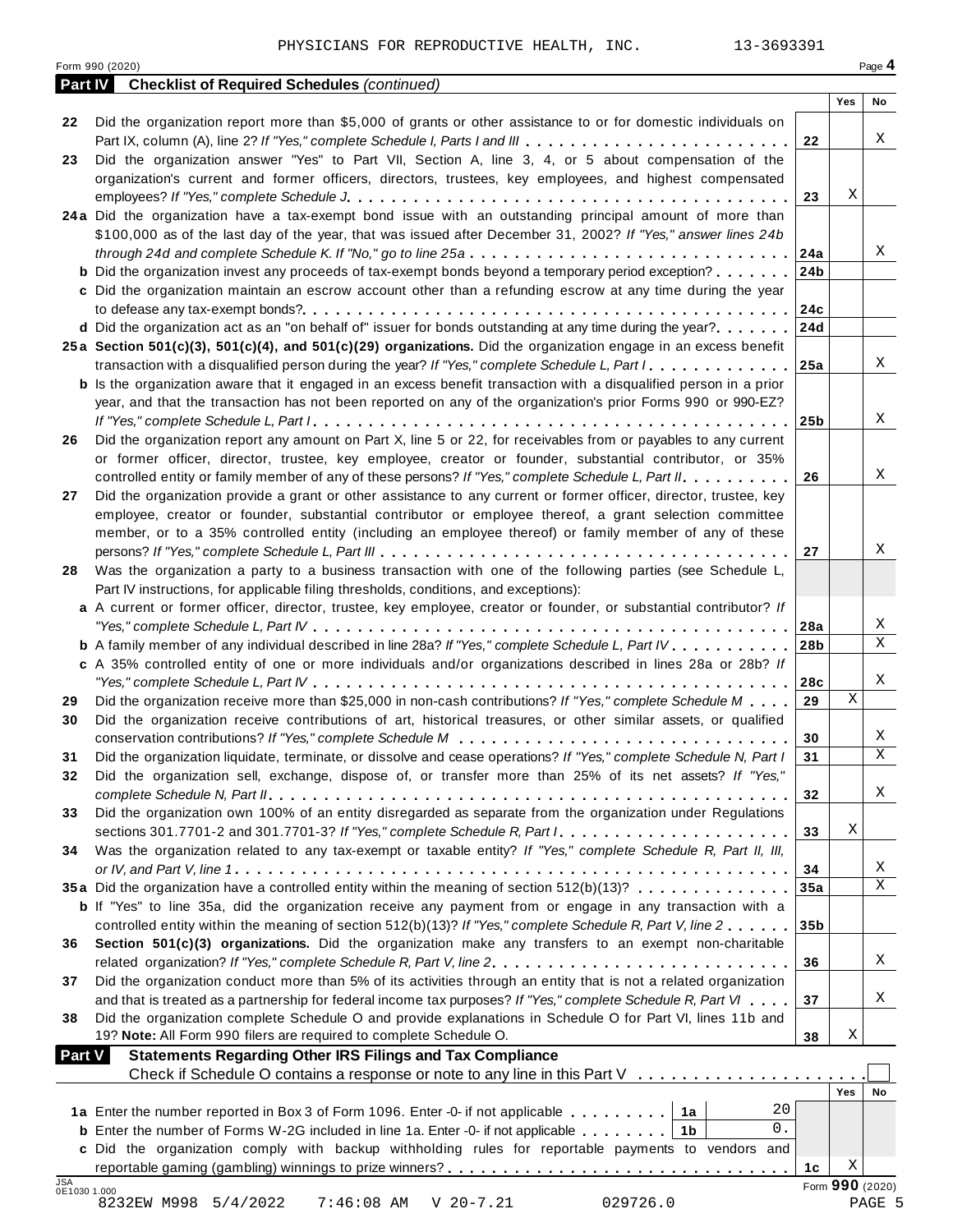|     | Form 990 (2020)                                                                                                                      |          |     | Page 5 |
|-----|--------------------------------------------------------------------------------------------------------------------------------------|----------|-----|--------|
|     | Part V<br>Statements Regarding Other IRS Filings and Tax Compliance (continued)                                                      |          |     |        |
|     |                                                                                                                                      |          | Yes | No     |
|     | 2a Enter the number of employees reported on Form W-3, Transmittal of Wage and Tax                                                   |          |     |        |
|     | 26<br>Statements, filed for the calendar year ending with or within the year covered by this return. $2a$                            |          |     |        |
|     | <b>b</b> If at least one is reported on line 2a, did the organization file all required federal employment tax returns?              | 2b       | Χ   |        |
|     | <b>Note:</b> If the sum of lines 1a and 2a is greater than 250, you may be required to e-file (see instructions).                    |          |     |        |
|     | 3a Did the organization have unrelated business gross income of \$1,000 or more during the year?                                     | 3a       |     | Χ      |
|     | <b>b</b> If "Yes," has it filed a Form 990-T for this year? If "No" to line 3b, provide an explanation on Schedule O                 | 3b       |     |        |
|     | 4a At any time during the calendar year, did the organization have an interest in, or a signature or other authority over,           |          |     |        |
|     | a financial account in a foreign country (such as a bank account, securities account, or other financial account)?                   | 4a       |     | Χ      |
|     | <b>b</b> If "Yes," enter the name of the foreign country $\blacktriangleright$                                                       |          |     |        |
|     | See instructions for filing requirements for FinCEN Form 114, Report of Foreign Bank and Financial Accounts (FBAR).                  |          |     |        |
|     | 5a Was the organization a party to a prohibited tax shelter transaction at any time during the tax year?                             | 5a       |     | Χ      |
|     | <b>b</b> Did any taxable party notify the organization that it was or is a party to a prohibited tax shelter transaction?            | 5b       |     | Χ      |
|     | c If "Yes" to line 5a or 5b, did the organization file Form 8886-T?                                                                  | 5c       |     |        |
|     | 6a Does the organization have annual gross receipts that are normally greater than \$100,000, and did the                            |          |     |        |
|     | organization solicit any contributions that were not tax deductible as charitable contributions?                                     | 6a       |     | Χ      |
|     |                                                                                                                                      |          |     |        |
|     | <b>b</b> If "Yes," did the organization include with every solicitation an express statement that such contributions or              | 6b       |     |        |
|     |                                                                                                                                      |          |     |        |
| 7   | Organizations that may receive deductible contributions under section 170(c).                                                        |          |     |        |
|     | a Did the organization receive a payment in excess of \$75 made partly as a contribution and partly for goods                        |          | Χ   |        |
|     |                                                                                                                                      | 7а<br>7b | Χ   |        |
|     | <b>b</b> If "Yes," did the organization notify the donor of the value of the goods or services provided?                             |          |     |        |
|     | c Did the organization sell, exchange, or otherwise dispose of tangible personal property for which it was                           |          |     | Χ      |
|     |                                                                                                                                      | 7с       |     |        |
|     | 7d<br><b>d</b> If "Yes," indicate the number of Forms 8282 filed during the year $\dots \dots \dots \dots \dots$                     |          |     |        |
|     | e Did the organization receive any funds, directly or indirectly, to pay premiums on a personal benefit contract?                    | 7е       |     | Χ      |
|     | f Did the organization, during the year, pay premiums, directly or indirectly, on a personal benefit contract?                       | 7f       |     | Χ      |
|     | If the organization received a contribution of qualified intellectual property, did the organization file Form 8899 as required?     | 7g       |     |        |
|     | h If the organization received a contribution of cars, boats, airplanes, or other vehicles, did the organization file a Form 1098-C? | 7h       |     |        |
| 8   | Sponsoring organizations maintaining donor advised funds. Did a donor advised fund maintained by the                                 |          |     |        |
|     | sponsoring organization have excess business holdings at any time during the year?                                                   | 8        |     |        |
| 9   | Sponsoring organizations maintaining donor advised funds.                                                                            |          |     |        |
|     | a Did the sponsoring organization make any taxable distributions under section 4966?                                                 | 9а       |     |        |
|     | <b>b</b> Did the sponsoring organization make a distribution to a donor, donor advisor, or related person?                           | 9b       |     |        |
|     | 10 Section 501(c)(7) organizations. Enter:                                                                                           |          |     |        |
|     | 10a <br>a Initiation fees and capital contributions included on Part VIII, line 12                                                   |          |     |        |
|     | 10b<br><b>b</b> Gross receipts, included on Form 990, Part VIII, line 12, for public use of club facilities                          |          |     |        |
| 11  | Section 501(c)(12) organizations. Enter:                                                                                             |          |     |        |
|     | 11a<br>a Gross income from members or shareholders                                                                                   |          |     |        |
|     | b Gross income from other sources (Do not net amounts due or paid to other sources                                                   |          |     |        |
|     | 11 <sub>b</sub>                                                                                                                      |          |     |        |
|     | 12a Section 4947(a)(1) non-exempt charitable trusts. Is the organization filing Form 990 in lieu of Form 1041?                       | 12a      |     |        |
|     | 12b<br><b>b</b> If "Yes," enter the amount of tax-exempt interest received or accrued during the year                                |          |     |        |
| 13. | Section 501(c)(29) qualified nonprofit health insurance issuers.                                                                     |          |     |        |
|     |                                                                                                                                      | 13а      |     |        |
|     | <b>a</b> Is the organization licensed to issue qualified health plans in more than one state? <b>and interest and interest</b>       |          |     |        |
|     | Note: See the instructions for additional information the organization must report on Schedule O.                                    |          |     |        |
|     | <b>b</b> Enter the amount of reserves the organization is required to maintain by the states in which                                |          |     |        |
|     | 13b<br>the organization is licensed to issue qualified health plans $\ldots \ldots \ldots \ldots \ldots \ldots \ldots$               |          |     |        |
|     | 13c                                                                                                                                  |          |     | Χ      |
|     | 14a Did the organization receive any payments for indoor tanning services during the tax year?                                       | 14a      |     |        |
|     | <b>b</b> If "Yes," has it filed a Form 720 to report these payments? If "No," provide an explanation on Schedule O                   | 14b      |     |        |
| 15  | Is the organization subject to the section 4960 tax on payment(s) of more than \$1,000,000 in remuneration or                        |          |     |        |
|     |                                                                                                                                      | 15       |     | Χ      |
|     | If "Yes," see instructions and file Form 4720, Schedule N.                                                                           |          |     |        |
| 16  | Is the organization an educational institution subject to the section 4968 excise tax on net investment income?                      | 16       |     | Χ      |
|     | If "Yes," complete Form 4720, Schedule O.                                                                                            |          |     |        |

Form **990** (2020)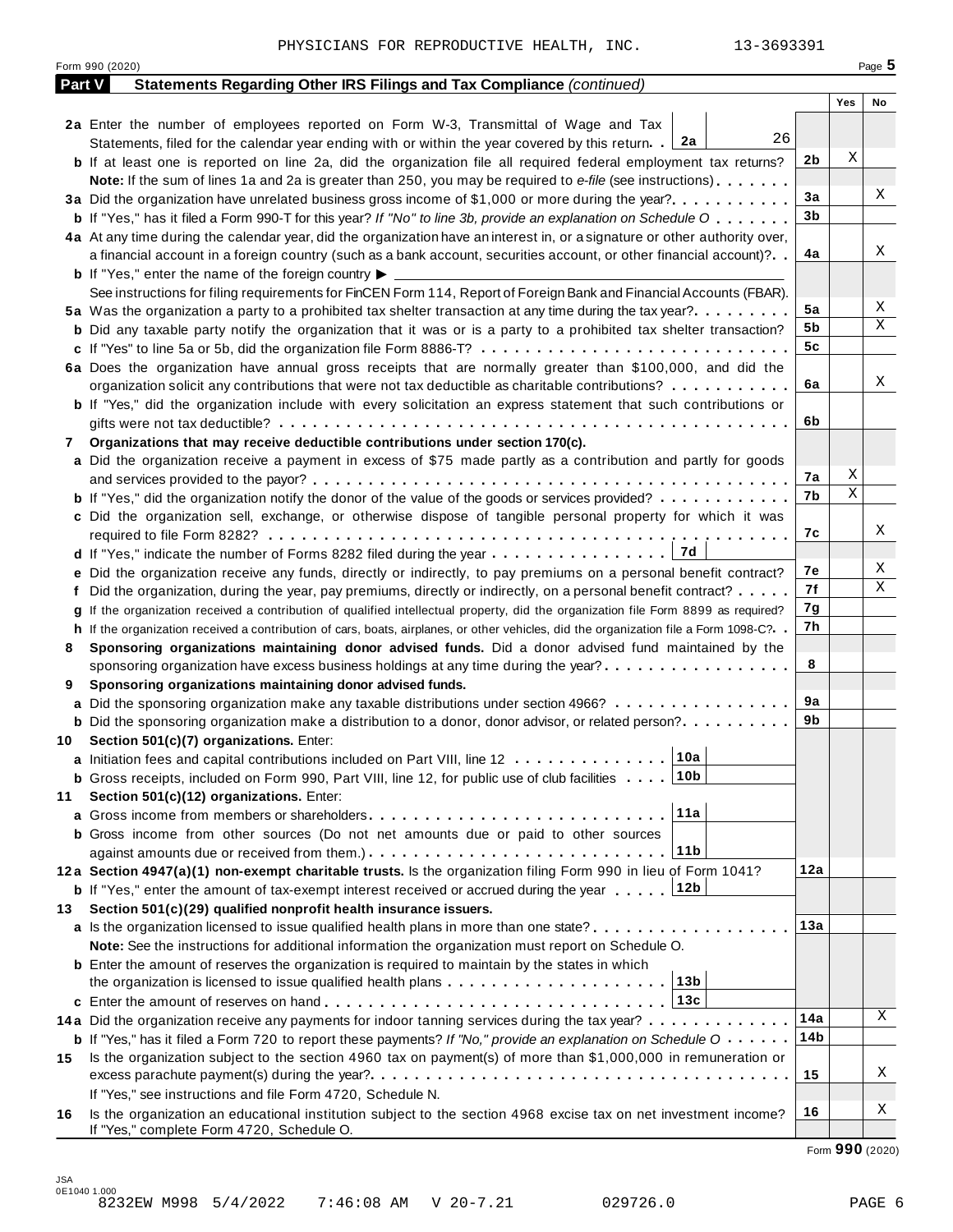|     | PHYSICIANS FOR REPRODUCTIVE HEALTH, INC.<br>Form 990 (2020)                                                                                                                                                                              | 13-3693391 |                        |            | Page $6$  |
|-----|------------------------------------------------------------------------------------------------------------------------------------------------------------------------------------------------------------------------------------------|------------|------------------------|------------|-----------|
|     | Part VI<br>Governance, Management, and Disclosure For each "Yes" response to lines 2 through 7b below, and for a "No"                                                                                                                    |            |                        |            |           |
|     | response to line 8a, 8b, or 10b below, describe the circumstances, processes, or changes on Schedule O. See instructions.                                                                                                                |            |                        |            | X         |
|     | <b>Section A. Governing Body and Management</b>                                                                                                                                                                                          |            |                        |            |           |
|     |                                                                                                                                                                                                                                          |            |                        | <b>Yes</b> | <b>No</b> |
|     | 1a<br>1a Enter the number of voting members of the governing body at the end of the tax year                                                                                                                                             | 14         |                        |            |           |
|     | If there are material differences in voting rights among members of the governing body, or                                                                                                                                               |            |                        |            |           |
|     | if the governing body delegated broad authority to an executive committee or similar                                                                                                                                                     |            |                        |            |           |
| b   | committee, explain on Schedule O.<br>1b<br>Enter the number of voting members included on line 1a, above, who are independent                                                                                                            | 13         |                        |            |           |
| 2   | Did any officer, director, trustee, or key employee have a family relationship or a business relationship with                                                                                                                           |            |                        |            |           |
|     |                                                                                                                                                                                                                                          |            | $\mathbf{2}$           |            | X         |
| 3   | Did the organization delegate control over management duties customarily performed by or under the direct                                                                                                                                |            |                        |            |           |
|     | supervision of officers, directors, trustees, or key employees to a management company or other person?                                                                                                                                  |            | 3                      |            | Χ         |
| 4   | Did the organization make any significant changes to its governing documents since the prior Form 990 was filed?                                                                                                                         |            | 4                      |            | X         |
| 5   | Did the organization become aware during the year of a significant diversion of the organization's assets?                                                                                                                               |            | 5                      |            | X         |
| 6   |                                                                                                                                                                                                                                          |            | 6                      |            | X         |
| 7a  | Did the organization have members, stockholders, or other persons who had the power to elect or appoint                                                                                                                                  |            |                        |            |           |
|     |                                                                                                                                                                                                                                          |            | 7а                     |            | X         |
|     | b Are any governance decisions of the organization reserved to (or subject to approval by) members,                                                                                                                                      |            |                        |            |           |
|     | stockholders, or persons other than the governing body? $\dots \dots \dots \dots \dots \dots \dots \dots \dots \dots \dots \dots$                                                                                                        |            | 7b                     |            | Χ         |
| 8   | Did the organization contemporaneously document the meetings held or written actions undertaken during                                                                                                                                   |            |                        |            |           |
|     | the year by the following:                                                                                                                                                                                                               |            |                        |            |           |
| a   |                                                                                                                                                                                                                                          |            | 8a                     | Χ          |           |
|     |                                                                                                                                                                                                                                          |            | 8b                     | Χ          |           |
| 9   | Is there any officer, director, trustee, or key employee listed in Part VII, Section A, who cannot be reached at                                                                                                                         |            |                        |            |           |
|     | the organization's mailing address? If "Yes," provide the names and addresses on Schedule O.                                                                                                                                             |            | 9                      |            | Χ         |
|     | Section B. Policies (This Section B requests information about policies not required by the Internal Revenue Code.)                                                                                                                      |            |                        |            |           |
|     |                                                                                                                                                                                                                                          |            |                        | Yes        | No        |
|     | 10a Did the organization have local chapters, branches, or affiliates?                                                                                                                                                                   |            | 10a                    |            | Χ         |
|     | <b>b</b> If "Yes," did the organization have written policies and procedures governing the activities of such chapters,                                                                                                                  |            |                        |            |           |
|     | affiliates, and branches to ensure their operations are consistent with the organization's exempt purposes?                                                                                                                              |            | 10 <sub>b</sub>        |            |           |
|     | 11a Has the organization provided a complete copy of this Form 990 to all members of its governing body before filing the form?                                                                                                          |            | 11a                    | Χ          |           |
| b   | Describe in Schedule O the process, if any, used by the organization to review this Form 990.                                                                                                                                            |            |                        |            |           |
| 12a | Did the organization have a written conflict of interest policy? If "No," go to line 13                                                                                                                                                  |            | 12a                    | X          |           |
|     | <b>b</b> Were officers, directors, or trustees, and key employees required to disclose annually interests that could give                                                                                                                |            |                        |            |           |
|     |                                                                                                                                                                                                                                          |            | 12 <sub>b</sub>        | X          |           |
|     | Did the organization regularly and consistently monitor and enforce compliance with the policy? If "Yes,"                                                                                                                                |            |                        |            |           |
|     |                                                                                                                                                                                                                                          |            | 12c                    | X          |           |
| 13  | Did the organization have a written whistleblower policy?                                                                                                                                                                                |            | 13                     | Χ          |           |
| 14  | Did the organization have a written document retention and destruction policy?                                                                                                                                                           |            | 14                     | Χ          |           |
| 15  | Did the process for determining compensation of the following persons include a review and approval by                                                                                                                                   |            |                        |            |           |
|     | independent persons, comparability data, and contemporaneous substantiation of the deliberation and decision?                                                                                                                            |            |                        | Χ          |           |
| a   |                                                                                                                                                                                                                                          |            | 15a<br>15 <sub>b</sub> | Χ          |           |
| b   |                                                                                                                                                                                                                                          |            |                        |            |           |
|     | If "Yes" to line 15a or 15b, describe the process in Schedule O (see instructions).                                                                                                                                                      |            |                        |            |           |
|     | 16a Did the organization invest in, contribute assets to, or participate in a joint venture or similar arrangement                                                                                                                       |            | 16a                    |            | Χ         |
|     |                                                                                                                                                                                                                                          |            |                        |            |           |
|     | <b>b</b> If "Yes," did the organization follow a written policy or procedure requiring the organization to evaluate its<br>participation in joint venture arrangements under applicable federal tax law, and take steps to safeguard the |            |                        |            |           |
|     |                                                                                                                                                                                                                                          |            | 16 <sub>b</sub>        |            |           |
|     | <b>Section C. Disclosure</b>                                                                                                                                                                                                             |            |                        |            |           |
|     | List the states with which a copy of this Form 990 is required to be filed $\blacktriangleright \frac{CA}{N}NY$ ,                                                                                                                        |            |                        |            |           |
| 17  | Section 6104 requires an organization to make its Forms 1023 (1024 or 1024-A, if applicable), 990, and 990-T (Section 501(c)                                                                                                             |            |                        |            |           |
| 18  | (3)s only) available for public inspection. Indicate how you made these available. Check all that apply.                                                                                                                                 |            |                        |            |           |
|     | $\mathbf{X}$<br>Upon request<br>Own website<br>Another's website<br>Other (explain on Schedule O)                                                                                                                                        |            |                        |            |           |
|     |                                                                                                                                                                                                                                          |            |                        |            |           |
|     |                                                                                                                                                                                                                                          |            |                        |            |           |
| 19  | Describe on Schedule O whether (and if so, how) the organization made its governing documents, conflict of interest policy,<br>and financial statements available to the public during the tax year.                                     |            |                        |            |           |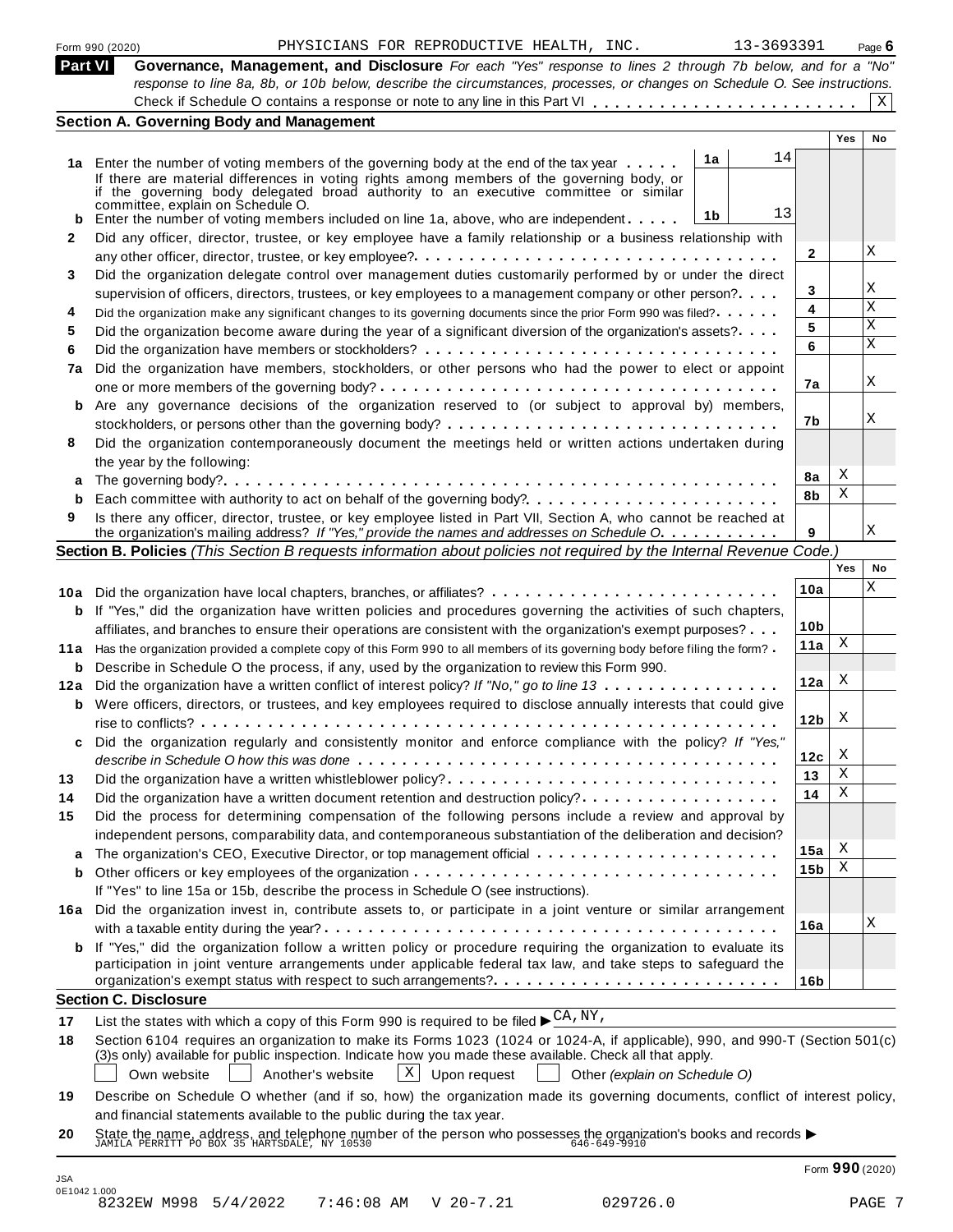| <b>Part VII</b> Compensation of Officers, Directors, Trustees, Key Employees, Highest Compensated Employees, and<br><b>Independent Contractors</b> |  |
|----------------------------------------------------------------------------------------------------------------------------------------------------|--|
|                                                                                                                                                    |  |
| Section A. Officers, Directors, Trustees, Key Employees, and Highest Compensated Employees                                                         |  |

**1a** Complete this table for all persons required to be listed. Report compensation for the calendar year ending with or within the organization's tax year.

anization's lax year.<br>● List all of the organization's **current** officers, directors, trustees (whether individuals or organizations), regardless of amount of<br>nnensation Enter -0- in columns (D) (E) and (E) if no compensa compensation. Enter -0- in columns (D), (E), and (F) if no compensation was paid.

• List all of the organization's current key employees, if any. See instructions for definition of "key employee."

■ List all of the organization's current key employees, if any. See instructions for definition of "key employee."<br>■ List the organization's five current highest compensated employees (other than an officer, director, tru who received reportable compensation (Box 5 of Form W-2 and/or Box 7 of Form 1099-MISC) of more than \$100,000 from the

organization and any related organizations.<br>• List all of the organization's **former** officers, key employees, and highest compensated employees who received more than<br>\$1.00.000 of reportable componention from the erganiza \$100,000 of reportable compensation from the organization and any related organizations.

% List all of the organization's **former directors or trustees** that received, in the capacity as a former director or trustee of the organization, more than \$10,000 of reportable compensation from the organization and any related organizations. See instructions for the order in which to list the persons above.

Check this box if neither the organization nor any related organization compensated any current officer, director, or trustee.

|                                    |                                       |                                   |                       |         | (C)             |                                 |        |                          |                               |                                           |
|------------------------------------|---------------------------------------|-----------------------------------|-----------------------|---------|-----------------|---------------------------------|--------|--------------------------|-------------------------------|-------------------------------------------|
| (A)                                | (B)                                   |                                   |                       |         | Position        |                                 |        | (D)                      | (E)                           | (F)                                       |
| Name and title                     | Average                               |                                   |                       |         |                 | (do not check more than one     |        | Reportable               | Reportable                    | <b>Estimated amount</b>                   |
|                                    | hours                                 |                                   |                       |         |                 | box, unless person is both an   |        | compensation             | compensation                  | of other                                  |
|                                    | per week<br>(list any                 |                                   |                       |         |                 | officer and a director/trustee) |        | from the<br>organization | from related<br>organizations | compensation<br>from the                  |
|                                    | hours for<br>related<br>organizations | Individual trustee<br>or director | Institutional trustee | Officer | Key<br>employee | Highest compensated<br>employee | Former | (W-2/1099-MISC)          | (W-2/1099-MISC)               | organization and<br>related organizations |
|                                    | below<br>dotted line)                 |                                   |                       |         |                 |                                 |        |                          |                               |                                           |
| (1) MAYRA FERREIRA                 | 40.00                                 |                                   |                       |         |                 |                                 |        |                          |                               |                                           |
| COO THRU 7/15/2020                 | 0.                                    |                                   |                       |         |                 | Χ                               |        | 246,048.                 | 0.                            | 5,412.                                    |
| (2) JODI MAGEE                     | 40.00                                 |                                   |                       |         |                 |                                 |        |                          |                               |                                           |
| CEO THRU 8/30/2020                 | 0.                                    |                                   |                       | X       |                 |                                 |        | 161,567.                 | 0.                            | 5,484.                                    |
| (3) JENNIFER BLASDELL              | 40.00                                 |                                   |                       |         |                 |                                 |        |                          |                               |                                           |
| VP, PUBLIC POLICY                  | 0.                                    |                                   |                       |         |                 | $\mathbf X$                     |        | 133,369.                 | $0$ .                         | 25,762.                                   |
| (4) ANITA BRAKMAN                  | 40.00                                 |                                   |                       |         |                 |                                 |        |                          |                               |                                           |
| SR DIRECTOR, EDN, RSCH & TRAIN     | 0.                                    |                                   |                       |         |                 | Χ                               |        | 118,025.                 | 0.                            | 25,679.                                   |
| (5) JAMILA PERRITT, MD, MPH, FACOG | 40.00                                 |                                   |                       |         |                 |                                 |        |                          |                               |                                           |
| PRESIDENT/CEO                      | О.                                    | Χ                                 |                       | Χ       |                 |                                 |        | 64,065                   | 0.                            | 7,414.                                    |
| (6) KRISTYN BRANDI, MD, MPH        | 2.00                                  |                                   |                       |         |                 |                                 |        |                          |                               |                                           |
| CHAIR                              | 0.                                    | Χ                                 |                       | Χ       |                 |                                 |        | 0                        | 0.                            | 0.                                        |
| (7) TRACEY WILKINSON, MD, MPH      | 2.00                                  |                                   |                       |         |                 |                                 |        |                          |                               |                                           |
| SECRETARY                          | 0.                                    | Χ                                 |                       | Х       |                 |                                 |        | 0                        | 0                             | 0.                                        |
| (8) YASHICA ROBINSON, MD           | 2.00                                  |                                   |                       |         |                 |                                 |        |                          |                               |                                           |
| AT-LARGE MEMBER                    | 0.                                    | Χ                                 |                       | Χ       |                 |                                 |        | 0                        | 0                             | 0.                                        |
| (9) CAROL BALL, MD                 | 2.00                                  |                                   |                       |         |                 |                                 |        |                          |                               |                                           |
| <b>MEMBER</b>                      | 0.                                    | Χ                                 |                       |         |                 |                                 |        | 0                        | 0.                            | 0.                                        |
| (10) MARGARET BOOZER, MD, MPH      | 2.00                                  |                                   |                       |         |                 |                                 |        |                          |                               |                                           |
| <b>MEMBER</b>                      | 0.                                    | Χ                                 |                       |         |                 |                                 |        | $\mathsf{O}$ .           | 0.                            | 0.                                        |
| (11) CAITLIN FISS, MD              | 2.00                                  |                                   |                       |         |                 |                                 |        |                          |                               |                                           |
| MEMBER                             | 0.                                    | Χ                                 |                       |         |                 |                                 |        | 0                        | 0                             | 0.                                        |
| (12) BHAVIK KUMAR, MD, MPH         | 2.00                                  |                                   |                       |         |                 |                                 |        |                          |                               |                                           |
| MEMBER                             | 0.                                    | Χ                                 |                       |         |                 |                                 |        | $\mathbf{0}$             | 0.                            | 0.                                        |
| (13) AMBER LAU, DO, MPH            | 2.00                                  |                                   |                       |         |                 |                                 |        |                          |                               |                                           |
| <b>MEMBER</b>                      | 0.                                    | X                                 |                       |         |                 |                                 |        | 0                        | 0                             | 0.                                        |
| (14) KATHERINE MCHUGH, MD          | 2.00                                  |                                   |                       |         |                 |                                 |        |                          |                               |                                           |
| MEMBER                             | 0.                                    | Χ                                 |                       |         |                 |                                 |        | $0$ .                    | 0                             | $0$ .                                     |

Form **990** (2020)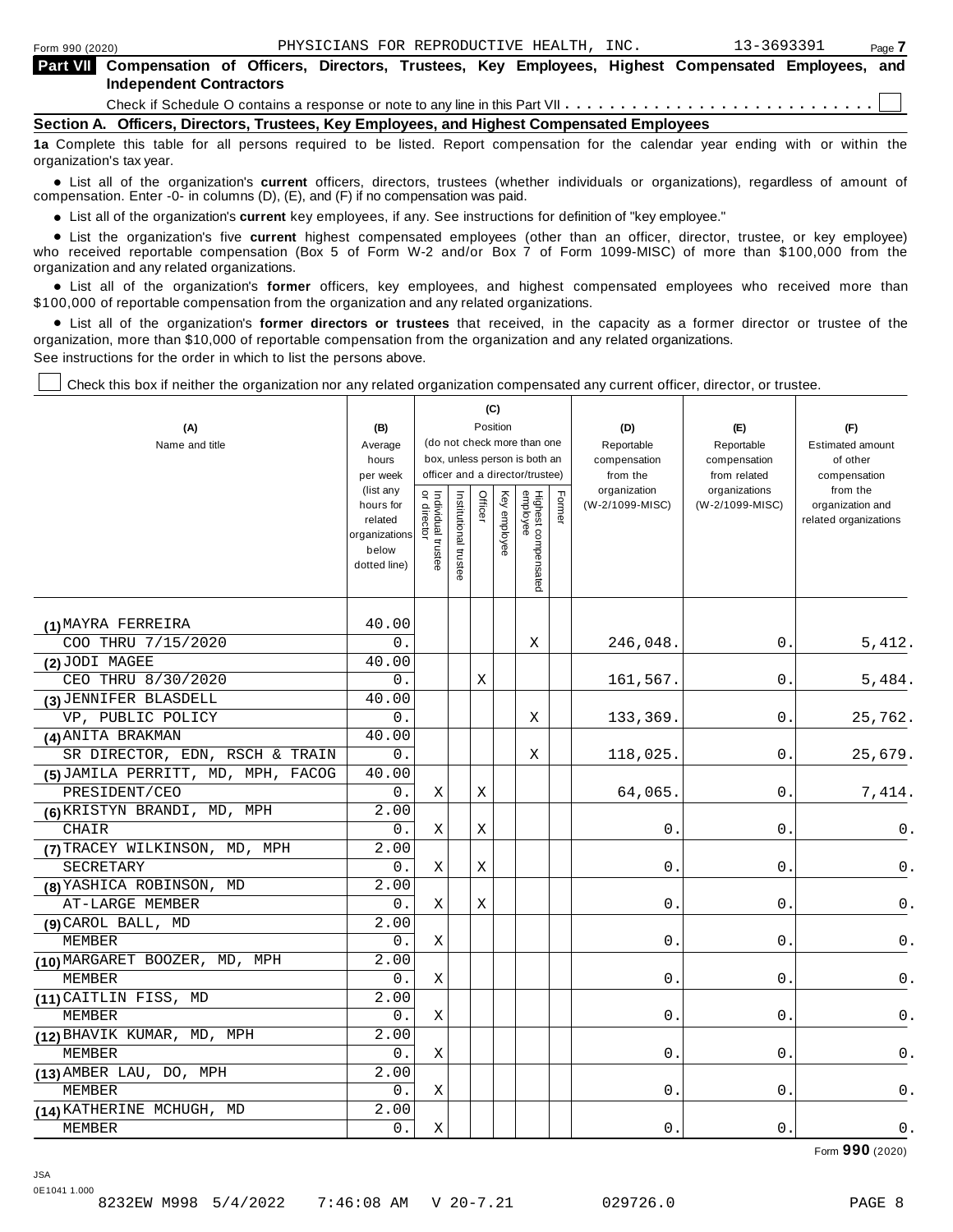|  | Form 990 (2020) |
|--|-----------------|

| (A)<br>Name and title                                                                                                                                                                                                                                          | (B)<br>Average<br>hours per<br>week (list any<br>hours for |                                     |                       | (C)<br>Position |              | (do not check more than one<br>box, unless person is both an<br>officer and a director/trustee) |        | (D)<br>Reportable<br>compensation<br>from<br>the | (E)<br>Reportable<br>compensation from<br>related<br>organizations | (F)<br>Estimated<br>amount of<br>other<br>compensation   |
|----------------------------------------------------------------------------------------------------------------------------------------------------------------------------------------------------------------------------------------------------------------|------------------------------------------------------------|-------------------------------------|-----------------------|-----------------|--------------|-------------------------------------------------------------------------------------------------|--------|--------------------------------------------------|--------------------------------------------------------------------|----------------------------------------------------------|
|                                                                                                                                                                                                                                                                | related<br>organizations<br>below dotted<br>line)          | Individual trustee<br>  or director | Institutional trustee | Officer         | Key employee | Highest compensated<br>employee                                                                 | Former | organization<br>(W-2/1099-MISC)                  | (W-2/1099-MISC)                                                    | from the<br>organization<br>and related<br>organizations |
| 15) GHAZALEH MOAYEDI, DO, MPH<br>MEMBER                                                                                                                                                                                                                        | 2.00<br>$0$ .                                              | Χ                                   |                       |                 |              |                                                                                                 |        | 0                                                | 0.                                                                 | 0.                                                       |
| 16) DAVID TUROK, MD, MPH<br>MEMBER                                                                                                                                                                                                                             | 2.00<br>0.                                                 | Χ                                   |                       |                 |              |                                                                                                 |        | 0                                                | 0.                                                                 | 0.                                                       |
| 17) NANCY AUER, MD<br><b>TREASURER</b>                                                                                                                                                                                                                         | 2.00<br>0.                                                 | Χ                                   |                       | Χ               |              |                                                                                                 |        | 0                                                | 0.                                                                 | 0.                                                       |
|                                                                                                                                                                                                                                                                |                                                            |                                     |                       |                 |              |                                                                                                 |        |                                                  |                                                                    |                                                          |
|                                                                                                                                                                                                                                                                |                                                            |                                     |                       |                 |              |                                                                                                 |        |                                                  |                                                                    |                                                          |
|                                                                                                                                                                                                                                                                |                                                            |                                     |                       |                 |              |                                                                                                 |        |                                                  |                                                                    |                                                          |
|                                                                                                                                                                                                                                                                |                                                            |                                     |                       |                 |              |                                                                                                 |        |                                                  |                                                                    |                                                          |
|                                                                                                                                                                                                                                                                |                                                            |                                     |                       |                 |              |                                                                                                 |        |                                                  |                                                                    |                                                          |
|                                                                                                                                                                                                                                                                |                                                            |                                     |                       |                 |              |                                                                                                 |        |                                                  |                                                                    |                                                          |
| 1b Sub-total<br>c Total from continuation sheets to Part VII, Section A                                                                                                                                                                                        |                                                            |                                     |                       |                 |              |                                                                                                 |        | 723,074.<br>$\mathbf{0}$ .<br>723,074.           | 0<br>0<br>0                                                        | 69,751.<br>0.<br>69,751.                                 |
| 2 Total number of individuals (including but not limited to those listed above) who received more than \$100,000 of<br>reportable compensation from the organization ▶                                                                                         |                                                            | 4                                   |                       |                 |              |                                                                                                 |        |                                                  |                                                                    |                                                          |
| Did the organization list any former officer, director, or trustee, key employee, or highest compensated<br>3<br>employee on line 1a? If "Yes," complete Schedule J for such individual                                                                        |                                                            |                                     |                       |                 |              |                                                                                                 |        |                                                  |                                                                    | <b>Yes</b><br>No.<br>X<br>3                              |
| For any individual listed on line 1a, is the sum of reportable compensation and other compensation from the<br>4<br>organization and related organizations greater than \$150,000? If "Yes," complete Schedule J for such                                      |                                                            |                                     |                       |                 |              |                                                                                                 |        |                                                  |                                                                    | Χ                                                        |
| Did any person listed on line 1a receive or accrue compensation from any unrelated organization or individual<br>5.<br>for services rendered to the organization? If "Yes," complete Schedule J for such person                                                |                                                            |                                     |                       |                 |              |                                                                                                 |        |                                                  |                                                                    | 4<br>х<br>5                                              |
| <b>Section B. Independent Contractors</b>                                                                                                                                                                                                                      |                                                            |                                     |                       |                 |              |                                                                                                 |        |                                                  |                                                                    |                                                          |
| Complete this table for your five highest compensated independent contractors that received more than \$100,000 of<br>1<br>compensation from the organization. Report compensation for the calendar year ending with or within the organization's tax<br>year. |                                                            |                                     |                       |                 |              |                                                                                                 |        |                                                  |                                                                    |                                                          |
| (A)<br>Name and business address                                                                                                                                                                                                                               |                                                            |                                     |                       |                 |              |                                                                                                 |        | (B)<br>Description of services                   |                                                                    | (C)<br>Compensation                                      |
| <b>ATTACHMENT</b><br>$\overline{2}$                                                                                                                                                                                                                            |                                                            |                                     |                       |                 |              |                                                                                                 |        |                                                  |                                                                    |                                                          |
|                                                                                                                                                                                                                                                                |                                                            |                                     |                       |                 |              |                                                                                                 |        |                                                  |                                                                    |                                                          |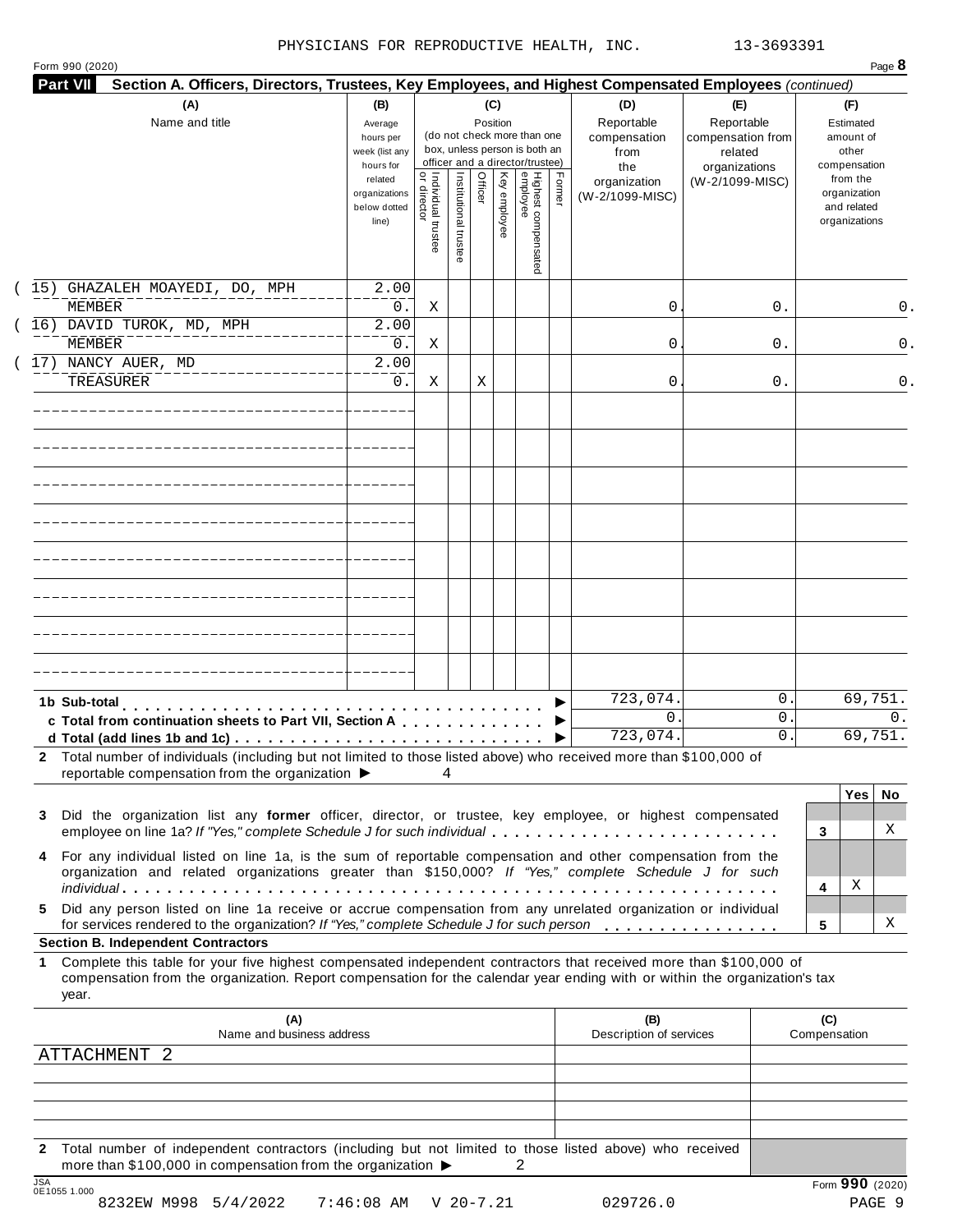**Part VIII Statement of Revenue**

|                                                           |                                                                                                                                                                                                                                                                                      |                      | (A)<br>Total revenue | (B)<br>Related or exempt<br>function revenue | $\overline{C}$<br>Unrelated<br>business revenue | (D)<br>Revenue excluded<br>from tax under |
|-----------------------------------------------------------|--------------------------------------------------------------------------------------------------------------------------------------------------------------------------------------------------------------------------------------------------------------------------------------|----------------------|----------------------|----------------------------------------------|-------------------------------------------------|-------------------------------------------|
|                                                           |                                                                                                                                                                                                                                                                                      |                      |                      |                                              |                                                 | sections 512-514                          |
| Contributions, Gifts, Grants<br>and Other Similar Amounts | Federated campaigns <b>Federated</b><br>1а<br>1a                                                                                                                                                                                                                                     |                      |                      |                                              |                                                 |                                           |
|                                                           | Membership dues <b>All Accords</b> Membership dues<br>1b<br>b                                                                                                                                                                                                                        |                      |                      |                                              |                                                 |                                           |
|                                                           | Fundraising events <b>Exercises Exercises</b><br>1c<br>c                                                                                                                                                                                                                             | 432,904.             |                      |                                              |                                                 |                                           |
|                                                           | Related organizations <b>and the set of the set of the set of the set of the set of the set of the set of the set of the set of the set of the set of the set of the set of the set of the set of the set of the set of the set </b><br>1d<br>d<br>Government grants (contributions) | 554,999.             |                      |                                              |                                                 |                                           |
|                                                           | 1е<br>е<br>All other contributions, gifts, grants,<br>t.                                                                                                                                                                                                                             |                      |                      |                                              |                                                 |                                           |
|                                                           | and similar amounts not included above.<br>1f                                                                                                                                                                                                                                        | 1,953,903.           |                      |                                              |                                                 |                                           |
|                                                           | Noncash contributions included in<br>g                                                                                                                                                                                                                                               |                      |                      |                                              |                                                 |                                           |
|                                                           | lines 1a-1f $\ldots$ $\ldots$ $\ldots$ $\frac{1}{9}$ $\frac{1}{9}$                                                                                                                                                                                                                   | 40,179.              |                      |                                              |                                                 |                                           |
|                                                           |                                                                                                                                                                                                                                                                                      |                      | 2,941,806.           |                                              |                                                 |                                           |
|                                                           |                                                                                                                                                                                                                                                                                      | <b>Business Code</b> |                      |                                              |                                                 |                                           |
| 2a                                                        |                                                                                                                                                                                                                                                                                      |                      |                      |                                              |                                                 |                                           |
|                                                           | b                                                                                                                                                                                                                                                                                    |                      |                      |                                              |                                                 |                                           |
|                                                           | c                                                                                                                                                                                                                                                                                    |                      |                      |                                              |                                                 |                                           |
|                                                           | d                                                                                                                                                                                                                                                                                    |                      |                      |                                              |                                                 |                                           |
| Program Service<br>Revenue                                | е                                                                                                                                                                                                                                                                                    |                      |                      |                                              |                                                 |                                           |
|                                                           | All other program service revenue<br>f<br>Total. Add lines 2a-2f ▶<br>g                                                                                                                                                                                                              |                      | $\mathsf{0}$ .       |                                              |                                                 |                                           |
| 3                                                         | Investment income (including dividends, interest, and                                                                                                                                                                                                                                |                      |                      |                                              |                                                 |                                           |
|                                                           |                                                                                                                                                                                                                                                                                      |                      | 55, 143.             |                                              |                                                 | 55, 143.                                  |
| 4                                                         | Income from investment of tax-exempt bond proceeds $\blacktriangleright$                                                                                                                                                                                                             |                      | 0.                   |                                              |                                                 |                                           |
| 5                                                         |                                                                                                                                                                                                                                                                                      |                      | $\mathbf 0$ .        |                                              |                                                 |                                           |
|                                                           | (i) Real                                                                                                                                                                                                                                                                             | (ii) Personal        |                      |                                              |                                                 |                                           |
| 6a                                                        | Gross rents [1994]<br>6a                                                                                                                                                                                                                                                             |                      |                      |                                              |                                                 |                                           |
|                                                           | Less: rental expenses<br>6b<br>b                                                                                                                                                                                                                                                     |                      |                      |                                              |                                                 |                                           |
|                                                           | Rental income or (loss) 6c<br>c                                                                                                                                                                                                                                                      |                      |                      |                                              |                                                 |                                           |
|                                                           | Net rental income or (loss) $\ldots$ , $\ldots$ , $\ldots$ , $\blacktriangleright$<br>d                                                                                                                                                                                              |                      | 0.                   |                                              |                                                 |                                           |
| 7а                                                        | (i) Securities<br>Gross amount from                                                                                                                                                                                                                                                  | (ii) Other           |                      |                                              |                                                 |                                           |
|                                                           | of<br>sales<br>assets<br>454,606.<br>other than inventory<br>7a                                                                                                                                                                                                                      |                      |                      |                                              |                                                 |                                           |
|                                                           | Less: cost or other basis<br>b                                                                                                                                                                                                                                                       |                      |                      |                                              |                                                 |                                           |
| evenue                                                    | 171,525.<br>and sales expenses<br>7b                                                                                                                                                                                                                                                 |                      |                      |                                              |                                                 |                                           |
|                                                           | 283,081.<br>7c<br><b>c</b> Gain or (loss) <b>c</b>                                                                                                                                                                                                                                   |                      |                      |                                              |                                                 |                                           |
|                                                           | Net gain or (loss) in itemative intervention in both behavior in the behavior in both behavior in both behavior<br>d                                                                                                                                                                 |                      | 171,525.             |                                              |                                                 | 171,525.                                  |
| Other <sub>R</sub><br>8а                                  | income from fundraising<br>Gross                                                                                                                                                                                                                                                     |                      |                      |                                              |                                                 |                                           |
|                                                           | 432,904.<br>events (not including \$                                                                                                                                                                                                                                                 |                      |                      |                                              |                                                 |                                           |
|                                                           | of contributions reported on line                                                                                                                                                                                                                                                    |                      |                      |                                              |                                                 |                                           |
|                                                           | 8а<br>1c). See Part IV, line 18                                                                                                                                                                                                                                                      | 7,157.               |                      |                                              |                                                 |                                           |
|                                                           | 8b<br>Less: direct expenses<br>b                                                                                                                                                                                                                                                     | 7,157.               | $\mathsf{0}$ .       |                                              |                                                 |                                           |
|                                                           | Net income or (loss) from fundraising events<br>с                                                                                                                                                                                                                                    | … ▶                  |                      |                                              |                                                 |                                           |
| 9а                                                        | income<br>from<br>gaming<br>Gross<br>activities. See Part IV, line 19<br>9а                                                                                                                                                                                                          | 0.                   |                      |                                              |                                                 |                                           |
|                                                           | 9b<br>Less: direct expenses<br>b                                                                                                                                                                                                                                                     | $0$ .                |                      |                                              |                                                 |                                           |
|                                                           | Net income or (loss) from gaming activities.<br>c                                                                                                                                                                                                                                    | ▸                    | 0.                   |                                              |                                                 |                                           |
| 10a                                                       | sales of inventory,<br>less<br>Gross                                                                                                                                                                                                                                                 |                      |                      |                                              |                                                 |                                           |
|                                                           | returns and allowances and the state of the state of the state of the state of the state of the state of the state of the state of the state of the state of the state of the state of the state of the state of the state of<br>10a                                                 | 0.                   |                      |                                              |                                                 |                                           |
|                                                           | 10 <sub>b</sub><br>Less: cost of goods sold<br>b                                                                                                                                                                                                                                     | 0.                   |                      |                                              |                                                 |                                           |
|                                                           | Net income or (loss) from sales of inventory<br>c                                                                                                                                                                                                                                    | ▶                    | $\mathsf{0}$ .       |                                              |                                                 |                                           |
|                                                           |                                                                                                                                                                                                                                                                                      | <b>Business Code</b> |                      |                                              |                                                 |                                           |
| Miscellaneous<br>Revenue<br>11a                           | MISCELLANEOUS                                                                                                                                                                                                                                                                        | 900099               | 36,329.              | 36,329.                                      |                                                 |                                           |
|                                                           | b                                                                                                                                                                                                                                                                                    |                      |                      |                                              |                                                 |                                           |
|                                                           | c                                                                                                                                                                                                                                                                                    |                      |                      |                                              |                                                 |                                           |
|                                                           | All other revenue<br>d                                                                                                                                                                                                                                                               |                      | 36,329.              |                                              |                                                 |                                           |
| 12                                                        | е<br>Total revenue. See instructions                                                                                                                                                                                                                                                 |                      | 3,204,803.           | 36,329.                                      |                                                 | 226,668.                                  |
| <b>JSA</b>                                                | 0E1051 1.000<br>8232EW M998 5/4/2022                                                                                                                                                                                                                                                 |                      |                      |                                              |                                                 | Form 990 (2020)                           |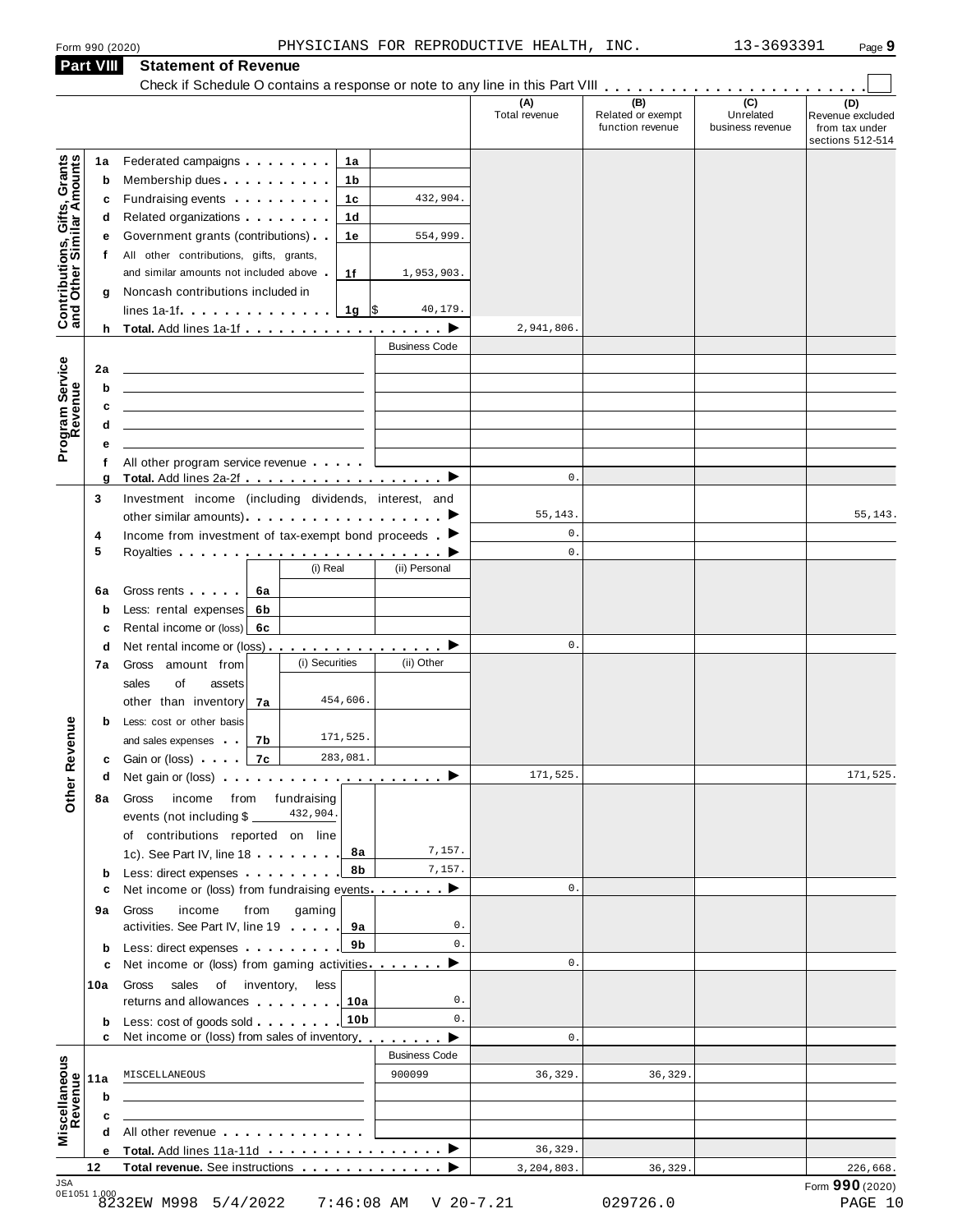**Part IX Statement of Functional Expenses**

#### Section 501(c)(3) and 501(c)(4) organizations must complete all columns. All other organizations must complete column (A). Check if Schedule <sup>O</sup> contains <sup>a</sup> response or note to any line in this Part IX m m m m m m m m m m m m m m m m m m m m m m m m m *Do no* **(A) (B) (C) (D)** *t include amounts reported on lines 6b, 7b,* **8b, 9b, and 10b of Part VIII.** The construction of *B***, 9b, and 10b of Part VIII.** expenses Management and general expenses Fundraising expenses **1** Grants and other assistance to domestic organizations and domestic governments. See Part IV, line 21 m m m **2** Grants and other assistance to domestic individuals. See Part IV, line 22 **3** Grants and other assistance to foreign organizations, foreign governments, and foreign individuals. See Part IV, lines 15 and 16 **4** Benefits paid to or for members **5** Compensation of current officers, directors, trustees, and key employees m m m m m m m m m m **6** Compensation not included above to disqualified persons (as defined under section 4958(f)(1)) and persons described in section 4958(c)(3)(B) <sup>m</sup> <sup>m</sup> <sup>m</sup> <sup>m</sup> <sup>m</sup> <sup>m</sup> **<sup>7</sup>** Other salaries and wages <sup>m</sup> <sup>m</sup> <sup>m</sup> <sup>m</sup> <sup>m</sup> <sup>m</sup> <sup>m</sup> <sup>m</sup> <sup>m</sup> <sup>m</sup> <sup>m</sup> <sup>m</sup> **8** Pension plan accruals and contributions (include section 401(k) and 403(b) employer contributions) **9** Section 401(k) and 403(b) employer contributions<br>9 Other employee benefits 9 Other employee benefits **10** Payroll taxes **10** Fees for services (nonemployees): **11** A) amount, list line 11g expenses on Schedule O.  $A1 \cup B$ <br>**12** Advertising and promotion **13** Office expenses **13** Office expenses<br>**14** Information technology............. **15 16** Occupancy m m m m m m m m m m m m m m m m m m **16** Occupancy ...................<br>17 Travel..................... **18** Payments of travel or entertainment expenses **19 19** Conferences, conventions, and meetings **endorship.**<br>20 Interest **manual meeting 21** Payments to affiliates m m m m m m m m m m m m m m 21 Payments to affiliates<br>22 Depreciation, depletion, and amortization <sub>1</sub> . . . **22** Depreciation, depletion, and amortization **manufation**<br>23 Insurance 24 Other expenses. Itemize expenses not covered | Fees for services (nonemployees):<br>**a** Management ..................<br>**b** Legal ......................... **cd** Lobbying m m m m m m m m m m m m m m m m m m m **e** Professional fundraising services. See Part IV, line <sup>17</sup> m **P** Professional fundraising services. See Part IV, line 17<br>**f** Investment management fees **g** Other. (If line 11g amount exceeds 10% of line 25, column Legal m m m m m m m m m m m m m m m m m m m m m Accounting m m m m m m m m m m m m m m m m m m (A) amount, list line 11g expenses on Schedule O.)  $\text{ATCH} \quad 3$ m m m m m m m m m m m m m m m m Royalties m m m m m m m m m m m m m m m m m m m m for any federal, state, or local public officials for any federal, state, or local public officials<br>Conferences, conventions, and meetings above (List miscellaneous expenses on line 24e. If line 24e amount exceeds 10% of line 25, column (A) amount, list line 24e expenses on Schedule O.) **ab** EQUIPMENT 84,700. 68,906. 8,288. 7,506. **c** —<br>**d e** All other expenses **25 Total functional expenses.** Add lines 1 through 24e **26 Joint costs.** Complete this line only if the organization reported in column (B) joint costs from a combined educational campaign and from a combined educational campaign and<br>fundraising solicitation. Check here  $\blacktriangleright$  if<br>following SOP 98-2 (ASC 958-720) X 0. 0. 0.  $\mathbf{0}$ . 663,925. 575,003. 41,324. 47,598. 0. 740,707. 641,502. 46,103. 53,102.  $\Omega$ 139,738. 121,022. 8,698. 10,018. 107,499. 93,101. 6,691. 7,707.  $\Omega$  $\overline{0}$ 258,353. 206,503. 31,357. 20,493. 0. 0. 11,847. 495,608. 410,359. 60,153. 25,096.  $\Omega$ 312,447. 138,972. 21,494. 151,981. 0. 0. 73,961. 57,121. 11,668. 5,172.  $7,004.$  6,742. 148. 148. 114. 0.  $8,128.$   $5,328.$   $10.$   $2,790.$  $\Omega$  $\overline{0}$ . 14,810. 11,853. 2,049. 908.  $\mathbf{0}$ . 2,918,727. 2,336,412. 249,830. 332,485.

0.

Form **990** (2020) JSA 0E1052 1.000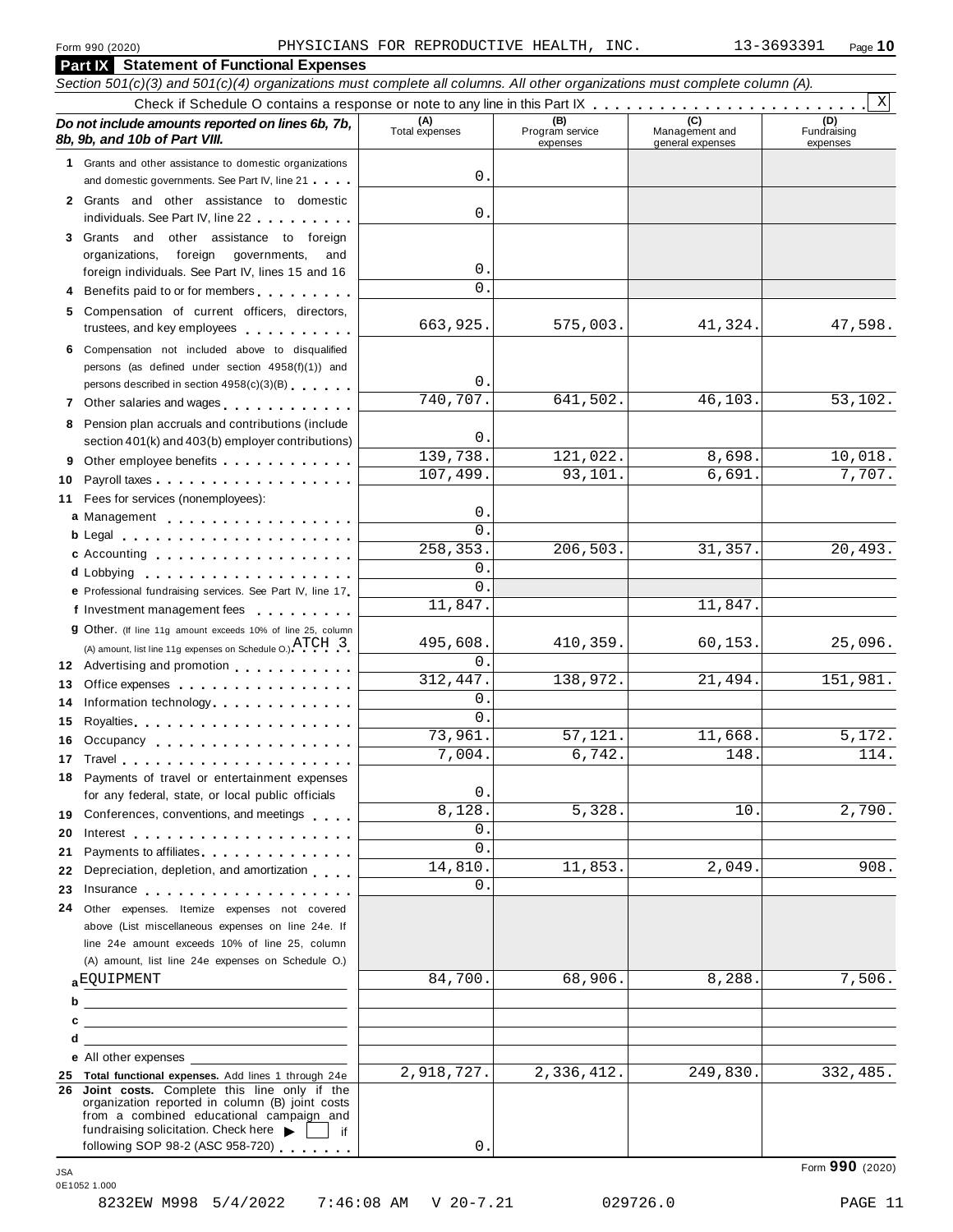| Form<br>0(2020)<br>990 | Page |
|------------------------|------|
|                        |      |

|                             | Part X       | <b>Balance Sheet</b>                                                                                                                       |                          |                         |                    |
|-----------------------------|--------------|--------------------------------------------------------------------------------------------------------------------------------------------|--------------------------|-------------------------|--------------------|
|                             |              | Check if Schedule O contains a response or note to any line in this Part X                                                                 |                          |                         | Χ                  |
|                             |              |                                                                                                                                            | (A)<br>Beginning of year |                         | (B)<br>End of year |
|                             | 1            |                                                                                                                                            | 590,960.                 | $\mathbf{1}$            | 764, 137.          |
|                             | $\mathbf{2}$ |                                                                                                                                            | 483,983.                 | $\overline{2}$          | 1,084,140.         |
|                             | 3            |                                                                                                                                            | 687,545.                 | $\overline{3}$          | 453,123.           |
|                             | 4            |                                                                                                                                            | 0                        | $\overline{\mathbf{4}}$ | 0.                 |
|                             | 5            | Loans and other receivables from any current or former officer, director,                                                                  |                          |                         |                    |
|                             |              | trustee, key employee, creator or founder, substantial contributor, or 35%                                                                 |                          |                         |                    |
| Assets                      |              | controlled entity or family member of any of these persons                                                                                 | 0                        | 5                       | $0$ .              |
|                             | 6            | Loans and other receivables from other disqualified persons (as defined                                                                    |                          |                         |                    |
|                             |              | under section $4958(f)(1)$ , and persons described in section $4958(c)(3)(B)$                                                              | 0                        | 6                       | 0.                 |
|                             | 7            |                                                                                                                                            | $\mathbf 0$ .            | $\overline{7}$          | 0.                 |
|                             | 8            |                                                                                                                                            | $\mathbf{0}$             | 8                       | $0$ .              |
|                             | 9            | Prepaid expenses and deferred charges $\dots \dots \dots$ $\Lambda TCH \cdot 4 \dots$                                                      | 96,328.                  | 9                       | 69,150.            |
|                             |              | 10a Land, buildings, and equipment: cost or other<br>177, 119.                                                                             |                          |                         |                    |
|                             |              | basis. Complete Part VI of Schedule D 10a<br>171,841.<br><b>b</b> Less: accumulated depreciation $\cdots$ 10b                              | 20,087.                  | 10 <sub>c</sub>         | 5,278.             |
|                             | 11           | Investments - publicly traded securities. ATCH .5                                                                                          | 2,567,299.               | 11                      | 2,534,378.         |
|                             | 12           | Investments - other securities. See Part IV, line 11                                                                                       | 0                        | $12$                    | 0.                 |
|                             | 13           |                                                                                                                                            | 0                        | 13                      | 0.                 |
|                             | 14           |                                                                                                                                            | 0                        | 14                      | 0.                 |
|                             | 15           |                                                                                                                                            | 18,523.                  | 15                      | 18,523.            |
|                             | 16           | Total assets. Add lines 1 through 15 (must equal line 33)                                                                                  | 4, 464, 725.             | 16                      | 4,928,729.         |
|                             | 17           |                                                                                                                                            | 173, 158.                | 17                      | 156,019.           |
|                             | 18           |                                                                                                                                            | 0                        | 18                      | 0.                 |
|                             | 19           |                                                                                                                                            | 0                        | 19                      | 0.                 |
|                             | 20           |                                                                                                                                            | 0                        | 20                      | $0$ .              |
|                             | 21           | Escrow or custodial account liability. Complete Part IV of Schedule D.                                                                     | 0                        | 21                      | 0.                 |
|                             | 22           | Loans and other payables to any current or former officer, director,                                                                       |                          |                         |                    |
| Liabilities                 |              | trustee, key employee, creator or founder, substantial contributor, or 35%                                                                 |                          |                         |                    |
|                             |              | controlled entity or family member of any of these persons                                                                                 | 0<br>0                   | 22                      | $0$ .<br>0.        |
|                             | 23           | Secured mortgages and notes payable to unrelated third parties                                                                             | 390,000.                 | 23                      | 390,000.           |
|                             | 24<br>25     | Unsecured notes and loans payable to unrelated third parties<br>Other liabilities (including federal income tax, payables to related third |                          | 24                      |                    |
|                             |              | parties, and other liabilities not included on lines 17-24). Complete Part X                                                               |                          |                         |                    |
|                             |              |                                                                                                                                            | $\mathsf{U}$ .           | 25                      | υ.                 |
|                             | 26           |                                                                                                                                            | 563,158.                 | 26                      | 546,019.           |
|                             |              | $\vert x \vert$<br>Organizations that follow FASB ASC 958, check here ><br>and complete lines 27, 28, 32, and 33.                          |                          |                         |                    |
|                             | 27           |                                                                                                                                            | 2,800,098.               | 27                      | 3,076,085.         |
|                             | 28           |                                                                                                                                            | 1,101,469.               | 28                      | 1,306,625.         |
| Net Assets or Fund Balances |              | Organizations that do not follow FASB ASC 958, check here ▶<br>and complete lines 29 through 33.                                           |                          |                         |                    |
|                             | 29           | Capital stock or trust principal, or current funds                                                                                         |                          | 29                      |                    |
|                             | 30           | Paid-in or capital surplus, or land, building, or equipment fund.                                                                          |                          | 30                      |                    |
|                             | 31           | Retained earnings, endowment, accumulated income, or other funds                                                                           |                          | 31                      |                    |
|                             | 32           |                                                                                                                                            | 3,901,567.               | 32                      | 4,382,710.         |
|                             | 33           | Total liabilities and net assets/fund balances                                                                                             | 4, 464, 725.             | 33                      | 4,928,729.         |

Form **990** (2020)

JSA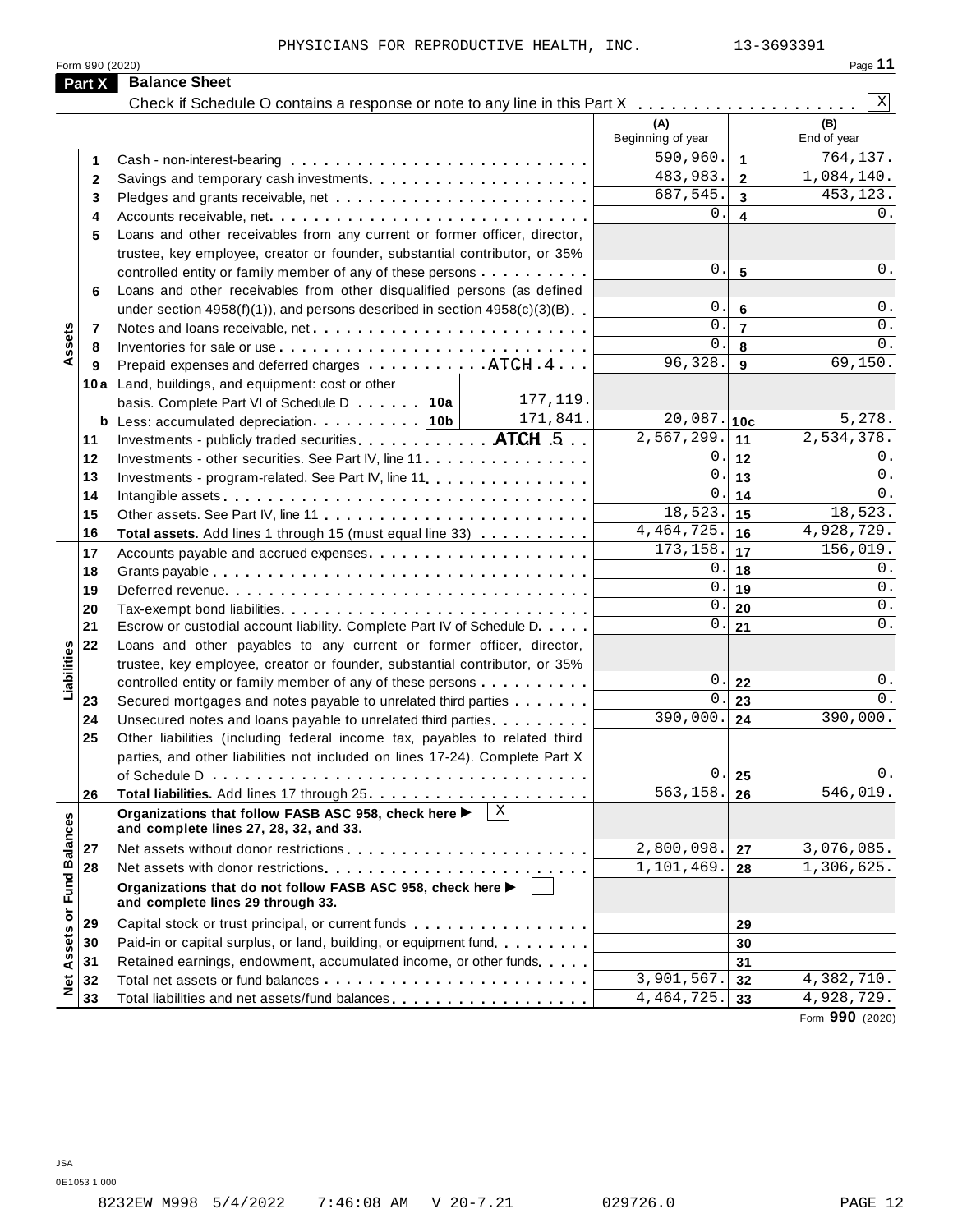PHYSICIANS FOR REPRODUCTIVE HEALTH, INC. 13-3693391

|              | Form 990 (2020)                                                                                                                                                                                                                                                                                                                        |                |                |            | Page 12 |
|--------------|----------------------------------------------------------------------------------------------------------------------------------------------------------------------------------------------------------------------------------------------------------------------------------------------------------------------------------------|----------------|----------------|------------|---------|
| Part XI      | <b>Reconciliation of Net Assets</b>                                                                                                                                                                                                                                                                                                    |                |                |            |         |
|              |                                                                                                                                                                                                                                                                                                                                        |                |                |            |         |
| 1            |                                                                                                                                                                                                                                                                                                                                        | $\mathbf{1}$   |                | 3,204,803. |         |
| $\mathbf{2}$ |                                                                                                                                                                                                                                                                                                                                        | $\mathbf{2}$   |                | 2,918,727. |         |
| 3            |                                                                                                                                                                                                                                                                                                                                        | $\mathbf{3}$   |                | 286,076.   |         |
| 4            | Net assets or fund balances at beginning of year (must equal Part X, line 32, column (A))                                                                                                                                                                                                                                              | 4              |                | 3,901,567. |         |
| 5            |                                                                                                                                                                                                                                                                                                                                        | 5              |                | 195,067.   |         |
| 6            |                                                                                                                                                                                                                                                                                                                                        | 6              |                |            | 0.      |
| 7            |                                                                                                                                                                                                                                                                                                                                        | $\overline{7}$ |                |            | 0.      |
| 8            |                                                                                                                                                                                                                                                                                                                                        | 8              |                |            | 0.      |
| 9            | Other changes in net assets or fund balances (explain on Schedule O).                                                                                                                                                                                                                                                                  | 9              |                |            | 0.      |
| 10           | Net assets or fund balances at end of year. Combine lines 3 through 9 (must equal Part X, line                                                                                                                                                                                                                                         |                |                |            |         |
|              |                                                                                                                                                                                                                                                                                                                                        | 10             |                | 4,382,710. |         |
|              | Part XII<br><b>Financial Statements and Reporting</b>                                                                                                                                                                                                                                                                                  |                |                |            |         |
|              |                                                                                                                                                                                                                                                                                                                                        |                |                |            |         |
| 1            | $ X $ Accrual<br>Accounting method used to prepare the Form 990:     Cash<br>Other<br>If the organization changed its method of accounting from a prior year or checked "Other," explain in<br>Schedule O.                                                                                                                             |                |                | Yes        | No      |
|              | 2a Were the organization's financial statements compiled or reviewed by an independent accountant?<br>If "Yes," check a box below to indicate whether the financial statements for the year were compiled or<br>reviewed on a separate basis, consolidated basis, or both:<br>Consolidated basis                                       |                | 2a             |            | Χ       |
|              | Separate basis<br>Both consolidated and separate basis                                                                                                                                                                                                                                                                                 |                | 2 <sub>b</sub> | X          |         |
|              | <b>b</b> Were the organization's financial statements audited by an independent accountant?<br>If "Yes," check a box below to indicate whether the financial statements for the year were audited on a<br>separate basis, consolidated basis, or both:<br>Separate basis<br>Consolidated basis<br>Both consolidated and separate basis |                |                |            |         |
|              | c If "Yes" to line 2a or 2b, does the organization have a committee that assumes responsibility for oversight of                                                                                                                                                                                                                       |                |                |            |         |
|              | the audit, review, or compilation of its financial statements and selection of an independent accountant?                                                                                                                                                                                                                              |                | 2 <sub>c</sub> | Χ          |         |
|              | If the organization changed either its oversight process or selection process during the tax year, explain on<br>Schedule O.                                                                                                                                                                                                           |                |                |            |         |
|              | 3a As a result of a federal award, was the organization required to undergo an audit or audits as set forth in the                                                                                                                                                                                                                     |                |                |            | X       |
|              |                                                                                                                                                                                                                                                                                                                                        |                | 3a             |            |         |
|              | <b>b</b> If "Yes," did the organization undergo the required audit or audits? If the organization did not undergo the                                                                                                                                                                                                                  |                |                |            |         |
|              | required audit or audits, explain why on Schedule O and describe any steps taken to undergo such audits                                                                                                                                                                                                                                |                | 3 <sub>b</sub> |            |         |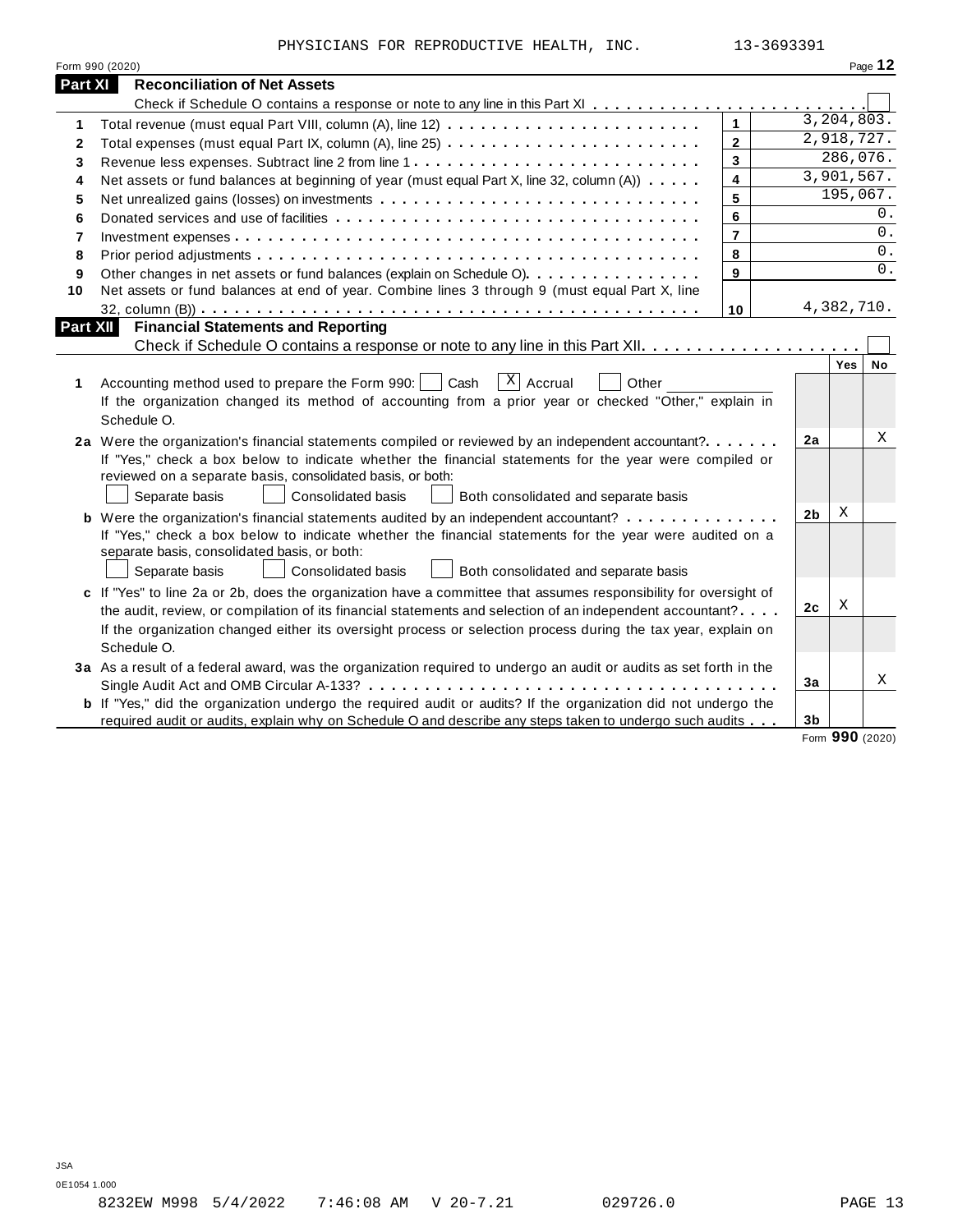| <b>SCHEDULE A</b>             |  |  |  |  |  |
|-------------------------------|--|--|--|--|--|
| $\sqrt{2}$ and and $\sqrt{2}$ |  |  |  |  |  |

## **CHEDULE A Public Charity Status and Public Support**  $\frac{100\text{dB No. }1545-0047}{000\text{dB No.}}$

(Form 990 or 990-EZ) complete if the organization is a section 501(c)(3) organization or a section 4947(a)(1) nonexempt charitable trust.  $2020$ 

|                                                               |                                   |                                                            | Complete if the organization is a section 501(c)(3) organization or a section 4947(a)(1) nonexempt charitable trust.                                                                                                                                            |     |                                                      |                                        | BWŁU                                 |
|---------------------------------------------------------------|-----------------------------------|------------------------------------------------------------|-----------------------------------------------------------------------------------------------------------------------------------------------------------------------------------------------------------------------------------------------------------------|-----|------------------------------------------------------|----------------------------------------|--------------------------------------|
| Department of the Treasury<br><b>Internal Revenue Service</b> |                                   |                                                            | Attach to Form 990 or Form 990-EZ.<br>Go to www.irs.gov/Form990 for instructions and the latest information.                                                                                                                                                    |     |                                                      |                                        | Open to Public<br>Inspection         |
| Name of the organization                                      |                                   |                                                            |                                                                                                                                                                                                                                                                 |     |                                                      | <b>Employer identification number</b>  |                                      |
| PHYSICIANS FOR REPRODUCTIVE HEALTH, INC.                      |                                   |                                                            |                                                                                                                                                                                                                                                                 |     |                                                      | 13-3693391                             |                                      |
| Part I                                                        |                                   |                                                            | Reason for Public Charity Status. (All organizations must complete this part.) See instructions.                                                                                                                                                                |     |                                                      |                                        |                                      |
|                                                               |                                   |                                                            | The organization is not a private foundation because it is: (For lines 1 through 12, check only one box.)                                                                                                                                                       |     |                                                      |                                        |                                      |
|                                                               |                                   |                                                            | A church, convention of churches, or association of churches described in section 170(b)(1)(A)(i).                                                                                                                                                              |     |                                                      |                                        |                                      |
|                                                               |                                   |                                                            | A school described in section 170(b)(1)(A)(ii). (Attach Schedule E (Form 990 or 990-EZ).)                                                                                                                                                                       |     |                                                      |                                        |                                      |
|                                                               |                                   |                                                            | A hospital or a cooperative hospital service organization described in section 170(b)(1)(A)(iii).                                                                                                                                                               |     |                                                      |                                        |                                      |
|                                                               | hospital's name, city, and state: |                                                            | A medical research organization operated in conjunction with a hospital described in section 170(b)(1)(A)(iii). Enter the                                                                                                                                       |     |                                                      |                                        |                                      |
|                                                               |                                   |                                                            | An organization operated for the benefit of a college or university owned or operated by a governmental unit described in                                                                                                                                       |     |                                                      |                                        |                                      |
|                                                               |                                   | section 170(b)(1)(A)(iv). (Complete Part II.)              |                                                                                                                                                                                                                                                                 |     |                                                      |                                        |                                      |
|                                                               |                                   |                                                            | A federal, state, or local government or governmental unit described in section 170(b)(1)(A)(v).                                                                                                                                                                |     |                                                      |                                        |                                      |
| X                                                             |                                   |                                                            | An organization that normally receives a substantial part of its support from a governmental unit or from the general public                                                                                                                                    |     |                                                      |                                        |                                      |
|                                                               |                                   | described in section 170(b)(1)(A)(vi). (Complete Part II.) |                                                                                                                                                                                                                                                                 |     |                                                      |                                        |                                      |
|                                                               |                                   |                                                            | A community trust described in section 170(b)(1)(A)(vi). (Complete Part II.)                                                                                                                                                                                    |     |                                                      |                                        |                                      |
|                                                               |                                   |                                                            | An agricultural research organization described in section 170(b)(1)(A)(ix) operated in conjunction with a land-grant college<br>or university or a non-land-grant college of agriculture (see instructions). Enter the name, city, and state of the college or |     |                                                      |                                        |                                      |
| university:                                                   |                                   |                                                            |                                                                                                                                                                                                                                                                 |     |                                                      |                                        |                                      |
|                                                               |                                   |                                                            | An organization that normally receives (1) more than 331/3% of its support from contributions, membership fees, and gross                                                                                                                                       |     |                                                      |                                        |                                      |
|                                                               |                                   |                                                            | receipts from activities related to its exempt functions, subject to certain exceptions; and (2) no more than 331/3 % of its<br>support from gross investment income and unrelated business taxable income (less section 511 tax) from businesses               |     |                                                      |                                        |                                      |
|                                                               |                                   |                                                            | acquired by the organization after June 30, 1975. See section 509(a)(2). (Complete Part III.)                                                                                                                                                                   |     |                                                      |                                        |                                      |
|                                                               |                                   |                                                            | An organization organized and operated exclusively to test for public safety. See section 509(a)(4).                                                                                                                                                            |     |                                                      |                                        |                                      |
|                                                               |                                   |                                                            | An organization organized and operated exclusively for the benefit of, to perform the functions of, or to carry out the purposes                                                                                                                                |     |                                                      |                                        |                                      |
|                                                               |                                   |                                                            | of one or more publicly supported organizations described in section 509(a)(1) or section 509(a)(2). See section 509(a)(3).<br>Check the box in lines 12a through 12d that describes the type of supporting organization and complete lines 12e, 12f, and 12g.  |     |                                                      |                                        |                                      |
|                                                               |                                   |                                                            | Type I. A supporting organization operated, supervised, or controlled by its supported organization(s), typically by giving                                                                                                                                     |     |                                                      |                                        |                                      |
| a                                                             |                                   |                                                            | the supported organization(s) the power to regularly appoint or elect a majority of the directors or trustees of the                                                                                                                                            |     |                                                      |                                        |                                      |
|                                                               |                                   |                                                            | supporting organization. You must complete Part IV, Sections A and B.                                                                                                                                                                                           |     |                                                      |                                        |                                      |
| b                                                             |                                   |                                                            | Type II. A supporting organization supervised or controlled in connection with its supported organization(s), by having                                                                                                                                         |     |                                                      |                                        |                                      |
|                                                               |                                   |                                                            | control or management of the supporting organization vested in the same persons that control or manage the supported                                                                                                                                            |     |                                                      |                                        |                                      |
|                                                               |                                   |                                                            | organization(s). You must complete Part IV, Sections A and C.                                                                                                                                                                                                   |     |                                                      |                                        |                                      |
| c                                                             |                                   |                                                            | Type III functionally integrated. A supporting organization operated in connection with, and functionally integrated with,                                                                                                                                      |     |                                                      |                                        |                                      |
| d                                                             |                                   |                                                            | its supported organization(s) (see instructions). You must complete Part IV, Sections A, D, and E.<br>Type III non-functionally integrated. A supporting organization operated in connection with its supported organization(s)                                 |     |                                                      |                                        |                                      |
|                                                               |                                   |                                                            | that is not functionally integrated. The organization generally must satisfy a distribution requirement and an attentiveness                                                                                                                                    |     |                                                      |                                        |                                      |
|                                                               |                                   |                                                            | requirement (see instructions). You must complete Part IV, Sections A and D, and Part V.                                                                                                                                                                        |     |                                                      |                                        |                                      |
| е                                                             |                                   |                                                            | Check this box if the organization received a written determination from the IRS that it is a Type I, Type II, Type III                                                                                                                                         |     |                                                      |                                        |                                      |
|                                                               |                                   |                                                            | functionally integrated, or Type III non-functionally integrated supporting organization.                                                                                                                                                                       |     |                                                      |                                        |                                      |
| t                                                             |                                   |                                                            |                                                                                                                                                                                                                                                                 |     |                                                      |                                        |                                      |
| g                                                             |                                   |                                                            | Provide the following information about the supported organization(s).                                                                                                                                                                                          |     |                                                      |                                        |                                      |
| (i) Name of supported organization                            |                                   | (ii) EIN                                                   | (iii) Type of organization<br>(described on lines 1-10                                                                                                                                                                                                          |     | (iv) Is the organization<br>listed in your governing | (v) Amount of monetary<br>support (see | (vi) Amount of<br>other support (see |
|                                                               |                                   |                                                            | above (see instructions))                                                                                                                                                                                                                                       | Yes | document?<br>No                                      | instructions)                          | instructions)                        |
|                                                               |                                   |                                                            |                                                                                                                                                                                                                                                                 |     |                                                      |                                        |                                      |
| (A)                                                           |                                   |                                                            |                                                                                                                                                                                                                                                                 |     |                                                      |                                        |                                      |
|                                                               |                                   |                                                            |                                                                                                                                                                                                                                                                 |     |                                                      |                                        |                                      |
| (C)                                                           |                                   |                                                            |                                                                                                                                                                                                                                                                 |     |                                                      |                                        |                                      |
| (D)                                                           |                                   |                                                            |                                                                                                                                                                                                                                                                 |     |                                                      |                                        |                                      |
| (E)                                                           |                                   |                                                            |                                                                                                                                                                                                                                                                 |     |                                                      |                                        |                                      |
| Total                                                         |                                   |                                                            |                                                                                                                                                                                                                                                                 |     |                                                      |                                        |                                      |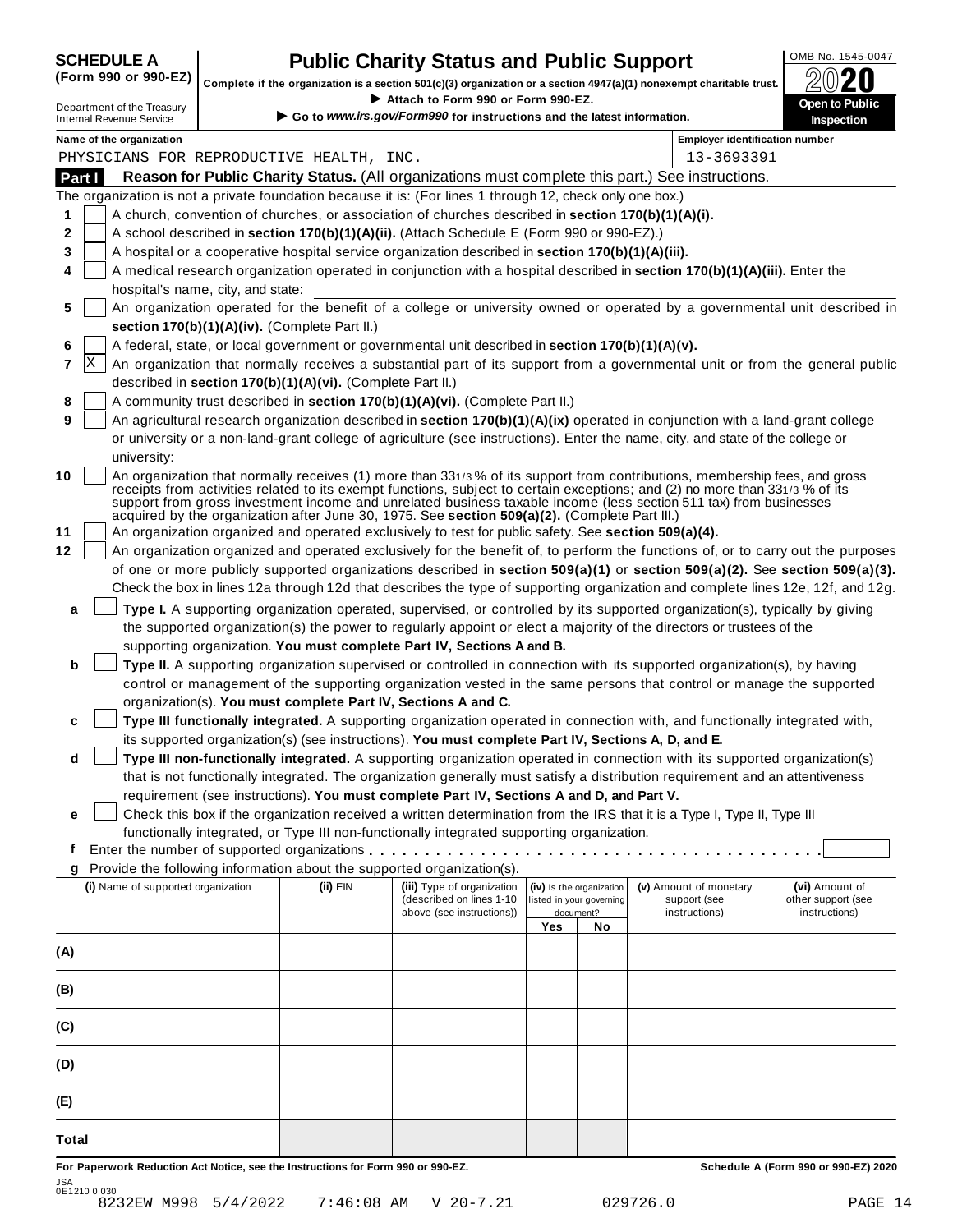#### Schedule <sup>A</sup> (Form <sup>990</sup> or 990-EZ) <sup>2020</sup> Page **2**

**Support Schedule for Organizations Described in Sections 170(b)(1)(A)(iv) and 170(b)(1)(A)(vi)** (Complete only if you checked the box on line 5, 7, or 8 of Part I or if the organization failed to qualify under Part III. If the organization fails to qualify under the tests listed below, please complete Part III.) **Part II**

|              | <b>Section A. Public Support</b>                                                                                                                                                                                                                  |              |            |            |            |            |                                |
|--------------|---------------------------------------------------------------------------------------------------------------------------------------------------------------------------------------------------------------------------------------------------|--------------|------------|------------|------------|------------|--------------------------------|
|              | Calendar year (or fiscal year beginning in) ▶                                                                                                                                                                                                     | (a) 2016     | (b) 2017   | $(c)$ 2018 | $(d)$ 2019 | (e) 2020   | (f) Total                      |
| 1            | Gifts, grants, contributions, and<br>membership fees received. (Do not<br>include any "unusual grants.")                                                                                                                                          | 5, 315, 109. | 3,573,193. | 3,320,645. | 2,433,061. | 2,948,963. | 17,590,971.                    |
| $\mathbf{2}$ | Tax revenues levied for the<br>organization's benefit and either paid to<br>or expended on its behalf                                                                                                                                             |              |            |            |            |            | 0.                             |
| 3            | The value of services or facilities<br>furnished by a governmental unit to the<br>organization without charge                                                                                                                                     |              |            |            |            |            | 0.                             |
| 4            | Total. Add lines 1 through 3                                                                                                                                                                                                                      | 5, 315, 109  | 3,573,193. | 3,320,645. | 2,433,061. | 2,948,963. | 17,590,971.                    |
| 5            | The portion of total contributions by<br>each person (other than a<br>governmental unit or publicly<br>supported organization) included on<br>line 1 that exceeds 2% of the amount<br>shown on line 11, column (f)                                |              |            |            |            |            | 6, 146, 990.                   |
| 6            | Public support. Subtract line 5 from line 4                                                                                                                                                                                                       |              |            |            |            |            | 11, 443, 981.                  |
|              | <b>Section B. Total Support</b>                                                                                                                                                                                                                   |              |            |            |            |            |                                |
|              | Calendar year (or fiscal year beginning in) ▶                                                                                                                                                                                                     | (a) 2016     | (b) 2017   | (c) 2018   | $(d)$ 2019 | (e) 2020   | (f) Total                      |
| 7            | Amounts from line 4                                                                                                                                                                                                                               | 5, 315, 109. | 3,573,193. | 3,320,645. | 2,433,061. | 2,948,963. | 17,590,971.                    |
| 8            | Gross income from interest, dividends.<br>payments received on securities loans,<br>rents, royalties, and income from<br>similar sources experiences                                                                                              | 190,330.     | 66,590.    | 89,183.    | 77,059     | 55, 143.   | 478,305.                       |
| 9            | Net income from unrelated business<br>activities, whether or not the business<br>is regularly carried on the control of the set of the set of the set of the set of the set of the set of the s                                                   |              |            |            |            |            | 0.                             |
| 10           | Other income. Do not include gain or<br>loss from the sale of capital assets<br>(Explain in Part VI.) ATCH 1                                                                                                                                      | 78,572.      | 47,630.    | 155,863.   |            |            | 282,065.                       |
| 11           | Total support. Add lines 7 through 10                                                                                                                                                                                                             |              |            |            |            |            | 18, 351, 341.                  |
| 12           | Gross receipts from related activities, etc. (see instructions)                                                                                                                                                                                   |              |            |            |            | 12         | 84,209.                        |
| 13           | First 5 years. If the Form 990 is for the organization's first, second, third, fourth, or fifth tax year as a section 501(c)(3)<br>organization, check this box and stop here entitled to provide the contract of the contract of the contract of |              |            |            |            |            |                                |
|              | <b>Section C. Computation of Public Support Percentage</b>                                                                                                                                                                                        |              |            |            |            |            |                                |
| 14           | Public support percentage for 2020 (line 6, column (f), divided by line 11, column (f))                                                                                                                                                           |              |            |            |            | 14         | 62.36%<br>$\overline{47.81}$ % |
| 15           |                                                                                                                                                                                                                                                   |              |            |            |            | 15         |                                |
|              | 16a 331/3% support test - 2020. If the organization did not check the box on line 13, and line 14 is 331/3% or more, check this                                                                                                                   |              |            |            |            |            |                                |
|              | box and stop here. The organization qualifies as a publicly supported organization $\ldots \ldots \ldots \ldots \ldots \ldots$                                                                                                                    |              |            |            |            |            | Χ                              |
|              | b 331/3% support test - 2019. If the organization did not check a box on line 13 or 16a, and line 15 is 331/3% or more, check                                                                                                                     |              |            |            |            |            |                                |
|              |                                                                                                                                                                                                                                                   |              |            |            |            |            |                                |
|              | 17a 10%-facts-and-circumstances test - 2020. If the organization did not check a box on line 13, 16a, or 16b, and line 14 is                                                                                                                      |              |            |            |            |            |                                |
|              | 10% or more, and if the organization meets the facts-and-circumstances test, check this box and stop here. Explain in<br>Part VI how the organization meets the facts-and-circumstances test. The organization qualifies as a publicly supported  |              |            |            |            |            |                                |
|              |                                                                                                                                                                                                                                                   |              |            |            |            |            |                                |
|              | b 10%-facts-and-circumstances test - 2019. If the organization did not check a box on line 13, 16a, 16b, or 17a, and line                                                                                                                         |              |            |            |            |            |                                |
|              |                                                                                                                                                                                                                                                   |              |            |            |            |            |                                |
|              | 15 is 10% or more, and if the organization meets the facts-and-circumstances test, check this box and stop here. Explain                                                                                                                          |              |            |            |            |            |                                |
|              | in Part VI how the organization meets the facts-and-circumstances test. The organization qualifies as a publicly supported                                                                                                                        |              |            |            |            |            |                                |
| 18           | Private foundation. If the organization did not check a box on line 13, 16a, 16b, 17a, or 17b, check this box and see                                                                                                                             |              |            |            |            |            |                                |
|              |                                                                                                                                                                                                                                                   |              |            |            |            |            |                                |

**Schedule A (Form 990 or 990-EZ) 2020**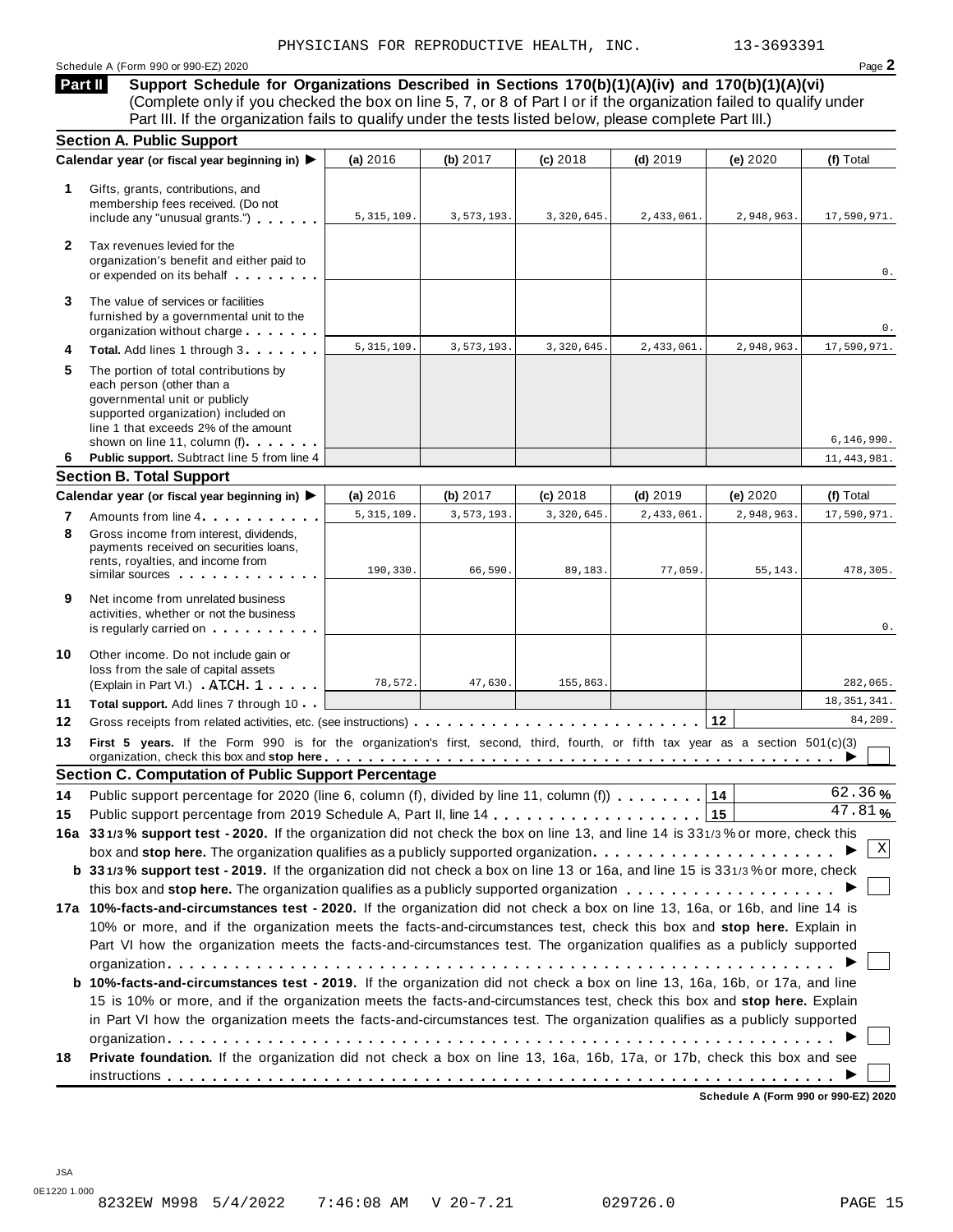#### Schedule A (Form 990 or 990-EZ) 2020 Page  $3$

#### **Support Schedule for Organizations Described in Section 509(a)(2) Part III**

(Complete only if you checked the box on line 10 of Part I or if the organization failed to qualify under Part II. If the organization fails to qualify under the tests listed below, please complete Part II.)

| (f) Total<br>(a) $2016$<br>(b) $2017$<br>$(c)$ 2018<br>(d) $2019$<br>(e) 2020<br>Calendar year (or fiscal year beginning in)<br>Gifts, grants, contributions, and membership fees<br>1.<br>received. (Do not include any "unusual grants.")<br>2<br>Gross receipts from admissions, merchandise<br>sold or services performed, or facilities<br>furnished in any activity that is related to the<br>organization's tax-exempt purpose<br>Gross receipts from activities that are not an<br>3<br>unrelated trade or business under section 513 .<br>Tax revenues levied for the<br>organization's benefit and either paid to<br>or expended on its behalf <b>contains the set of the set of the set of the set of the set of the set of the set of the set of the set of the set of the set of the set of the set of the set of the set of the set of the set of</b><br>The value of services or facilities<br>5<br>furnished by a governmental unit to the<br>organization without charge<br><b>Total.</b> Add lines 1 through 5<br>6<br>7a Amounts included on lines 1, 2, and 3<br>received from disqualified persons<br><b>b</b> Amounts included on lines 2 and 3<br>received from other than disqualified<br>persons that exceed the greater of \$5,000<br>or 1% of the amount on line 13 for the year<br>c Add lines 7a and 7b contact the contact of the contact of the contact of the contact of the contact of the contact of the contact of the contact of the contact of the contact of the contact of the contact of the contact<br>Public support. (Subtract line 7c from<br>8<br>$line 6.)$<br><b>Section B. Total Support</b><br>(a) 2016<br>(b) 2017<br>$(c)$ 2018<br>(f) Total<br>(d) $2019$<br>(e) $2020$<br>Calendar year (or fiscal year beginning in)<br>Amounts from line 6<br>9<br>10 a Gross income from interest, dividends,<br>payments received on securities loans,<br>rents, royalties, and income from similar<br>SOUICES<br><b>b</b> Unrelated business taxable income (less<br>section 511 taxes) from businesses<br>acquired after June 30, 1975<br>c Add lines 10a and 10b<br>Net income from unrelated business<br>activities not included in line 10b, whether<br>or not the business is regularly carried on<br>Other income. Do not include gain or<br>loss from the sale of capital assets<br>(Explain in Part VI.)<br>Total support. (Add lines 9, 10c, 11,<br>and 12.) $\cdots$ $\cdots$ $\cdots$ $\cdots$<br>First 5 years. If the Form 990 is for the organization's first, second, third, fourth, or fifth tax year as a section $501(c)(3)$<br><b>Section C. Computation of Public Support Percentage</b><br>15<br>Public support percentage from 2019 Schedule A, Part III, line 15.<br>16<br>Section D. Computation of Investment Income Percentage<br>17<br>Investment income percentage for 2020 (line 10c, column (f), divided by line 13, column (f)).<br>18<br>19a 331/3% support tests - 2020. If the organization did not check the box on line 14, and line 15 is more than 331/3%, and line<br>17 is not more than 331/3%, check this box and stop here. The organization qualifies as a publicly supported organization.<br><b>b</b> 331/3% support tests - 2019. If the organization did not check a box on line 14 or line 19a, and line 16 is more than 331/3%, and<br>line 18 is not more than 331/3%, check this box and stop here. The organization qualifies as a publicly supported organization<br>Private foundation. If the organization did not check a box on line 14, 19a, or 19b, check this box and see instructions<br>Schedule A (Form 990 or 990-EZ) 2020<br>0E1221 1.000<br>8232EW M998 5/4/2022<br>029726.0<br>$7:46:08$ AM<br>$V$ 20-7.21 |           | <b>Section A. Public Support</b> |  |  |         |
|--------------------------------------------------------------------------------------------------------------------------------------------------------------------------------------------------------------------------------------------------------------------------------------------------------------------------------------------------------------------------------------------------------------------------------------------------------------------------------------------------------------------------------------------------------------------------------------------------------------------------------------------------------------------------------------------------------------------------------------------------------------------------------------------------------------------------------------------------------------------------------------------------------------------------------------------------------------------------------------------------------------------------------------------------------------------------------------------------------------------------------------------------------------------------------------------------------------------------------------------------------------------------------------------------------------------------------------------------------------------------------------------------------------------------------------------------------------------------------------------------------------------------------------------------------------------------------------------------------------------------------------------------------------------------------------------------------------------------------------------------------------------------------------------------------------------------------------------------------------------------------------------------------------------------------------------------------------------------------------------------------------------------------------------------------------------------------------------------------------------------------------------------------------------------------------------------------------------------------------------------------------------------------------------------------------------------------------------------------------------------------------------------------------------------------------------------------------------------------------------------------------------------------------------------------------------------------------------------------------------------------------------------------------------------------------------------------------------------------------------------------------------------------------------------------------------------------------------------------------------------------------------------------------------------------------------------------------------------------------------------------------------------------------------------------------------------------------------------------------------------------------------------------------------------------------------------------------------------------------------------------------------------------------------------------------------------------------------------------------------------------------------------------------------------------------------------------------------------------------------------------------------------------------------------------------------------------------------------------------------------------------------------------------------------------------------------------------------------|-----------|----------------------------------|--|--|---------|
|                                                                                                                                                                                                                                                                                                                                                                                                                                                                                                                                                                                                                                                                                                                                                                                                                                                                                                                                                                                                                                                                                                                                                                                                                                                                                                                                                                                                                                                                                                                                                                                                                                                                                                                                                                                                                                                                                                                                                                                                                                                                                                                                                                                                                                                                                                                                                                                                                                                                                                                                                                                                                                                                                                                                                                                                                                                                                                                                                                                                                                                                                                                                                                                                                                                                                                                                                                                                                                                                                                                                                                                                                                                                                                                          |           |                                  |  |  |         |
|                                                                                                                                                                                                                                                                                                                                                                                                                                                                                                                                                                                                                                                                                                                                                                                                                                                                                                                                                                                                                                                                                                                                                                                                                                                                                                                                                                                                                                                                                                                                                                                                                                                                                                                                                                                                                                                                                                                                                                                                                                                                                                                                                                                                                                                                                                                                                                                                                                                                                                                                                                                                                                                                                                                                                                                                                                                                                                                                                                                                                                                                                                                                                                                                                                                                                                                                                                                                                                                                                                                                                                                                                                                                                                                          |           |                                  |  |  |         |
|                                                                                                                                                                                                                                                                                                                                                                                                                                                                                                                                                                                                                                                                                                                                                                                                                                                                                                                                                                                                                                                                                                                                                                                                                                                                                                                                                                                                                                                                                                                                                                                                                                                                                                                                                                                                                                                                                                                                                                                                                                                                                                                                                                                                                                                                                                                                                                                                                                                                                                                                                                                                                                                                                                                                                                                                                                                                                                                                                                                                                                                                                                                                                                                                                                                                                                                                                                                                                                                                                                                                                                                                                                                                                                                          |           |                                  |  |  |         |
|                                                                                                                                                                                                                                                                                                                                                                                                                                                                                                                                                                                                                                                                                                                                                                                                                                                                                                                                                                                                                                                                                                                                                                                                                                                                                                                                                                                                                                                                                                                                                                                                                                                                                                                                                                                                                                                                                                                                                                                                                                                                                                                                                                                                                                                                                                                                                                                                                                                                                                                                                                                                                                                                                                                                                                                                                                                                                                                                                                                                                                                                                                                                                                                                                                                                                                                                                                                                                                                                                                                                                                                                                                                                                                                          |           |                                  |  |  |         |
|                                                                                                                                                                                                                                                                                                                                                                                                                                                                                                                                                                                                                                                                                                                                                                                                                                                                                                                                                                                                                                                                                                                                                                                                                                                                                                                                                                                                                                                                                                                                                                                                                                                                                                                                                                                                                                                                                                                                                                                                                                                                                                                                                                                                                                                                                                                                                                                                                                                                                                                                                                                                                                                                                                                                                                                                                                                                                                                                                                                                                                                                                                                                                                                                                                                                                                                                                                                                                                                                                                                                                                                                                                                                                                                          |           |                                  |  |  |         |
|                                                                                                                                                                                                                                                                                                                                                                                                                                                                                                                                                                                                                                                                                                                                                                                                                                                                                                                                                                                                                                                                                                                                                                                                                                                                                                                                                                                                                                                                                                                                                                                                                                                                                                                                                                                                                                                                                                                                                                                                                                                                                                                                                                                                                                                                                                                                                                                                                                                                                                                                                                                                                                                                                                                                                                                                                                                                                                                                                                                                                                                                                                                                                                                                                                                                                                                                                                                                                                                                                                                                                                                                                                                                                                                          |           |                                  |  |  |         |
|                                                                                                                                                                                                                                                                                                                                                                                                                                                                                                                                                                                                                                                                                                                                                                                                                                                                                                                                                                                                                                                                                                                                                                                                                                                                                                                                                                                                                                                                                                                                                                                                                                                                                                                                                                                                                                                                                                                                                                                                                                                                                                                                                                                                                                                                                                                                                                                                                                                                                                                                                                                                                                                                                                                                                                                                                                                                                                                                                                                                                                                                                                                                                                                                                                                                                                                                                                                                                                                                                                                                                                                                                                                                                                                          |           |                                  |  |  |         |
|                                                                                                                                                                                                                                                                                                                                                                                                                                                                                                                                                                                                                                                                                                                                                                                                                                                                                                                                                                                                                                                                                                                                                                                                                                                                                                                                                                                                                                                                                                                                                                                                                                                                                                                                                                                                                                                                                                                                                                                                                                                                                                                                                                                                                                                                                                                                                                                                                                                                                                                                                                                                                                                                                                                                                                                                                                                                                                                                                                                                                                                                                                                                                                                                                                                                                                                                                                                                                                                                                                                                                                                                                                                                                                                          |           |                                  |  |  |         |
|                                                                                                                                                                                                                                                                                                                                                                                                                                                                                                                                                                                                                                                                                                                                                                                                                                                                                                                                                                                                                                                                                                                                                                                                                                                                                                                                                                                                                                                                                                                                                                                                                                                                                                                                                                                                                                                                                                                                                                                                                                                                                                                                                                                                                                                                                                                                                                                                                                                                                                                                                                                                                                                                                                                                                                                                                                                                                                                                                                                                                                                                                                                                                                                                                                                                                                                                                                                                                                                                                                                                                                                                                                                                                                                          |           |                                  |  |  |         |
|                                                                                                                                                                                                                                                                                                                                                                                                                                                                                                                                                                                                                                                                                                                                                                                                                                                                                                                                                                                                                                                                                                                                                                                                                                                                                                                                                                                                                                                                                                                                                                                                                                                                                                                                                                                                                                                                                                                                                                                                                                                                                                                                                                                                                                                                                                                                                                                                                                                                                                                                                                                                                                                                                                                                                                                                                                                                                                                                                                                                                                                                                                                                                                                                                                                                                                                                                                                                                                                                                                                                                                                                                                                                                                                          |           |                                  |  |  |         |
|                                                                                                                                                                                                                                                                                                                                                                                                                                                                                                                                                                                                                                                                                                                                                                                                                                                                                                                                                                                                                                                                                                                                                                                                                                                                                                                                                                                                                                                                                                                                                                                                                                                                                                                                                                                                                                                                                                                                                                                                                                                                                                                                                                                                                                                                                                                                                                                                                                                                                                                                                                                                                                                                                                                                                                                                                                                                                                                                                                                                                                                                                                                                                                                                                                                                                                                                                                                                                                                                                                                                                                                                                                                                                                                          |           |                                  |  |  |         |
|                                                                                                                                                                                                                                                                                                                                                                                                                                                                                                                                                                                                                                                                                                                                                                                                                                                                                                                                                                                                                                                                                                                                                                                                                                                                                                                                                                                                                                                                                                                                                                                                                                                                                                                                                                                                                                                                                                                                                                                                                                                                                                                                                                                                                                                                                                                                                                                                                                                                                                                                                                                                                                                                                                                                                                                                                                                                                                                                                                                                                                                                                                                                                                                                                                                                                                                                                                                                                                                                                                                                                                                                                                                                                                                          |           |                                  |  |  |         |
|                                                                                                                                                                                                                                                                                                                                                                                                                                                                                                                                                                                                                                                                                                                                                                                                                                                                                                                                                                                                                                                                                                                                                                                                                                                                                                                                                                                                                                                                                                                                                                                                                                                                                                                                                                                                                                                                                                                                                                                                                                                                                                                                                                                                                                                                                                                                                                                                                                                                                                                                                                                                                                                                                                                                                                                                                                                                                                                                                                                                                                                                                                                                                                                                                                                                                                                                                                                                                                                                                                                                                                                                                                                                                                                          |           |                                  |  |  |         |
|                                                                                                                                                                                                                                                                                                                                                                                                                                                                                                                                                                                                                                                                                                                                                                                                                                                                                                                                                                                                                                                                                                                                                                                                                                                                                                                                                                                                                                                                                                                                                                                                                                                                                                                                                                                                                                                                                                                                                                                                                                                                                                                                                                                                                                                                                                                                                                                                                                                                                                                                                                                                                                                                                                                                                                                                                                                                                                                                                                                                                                                                                                                                                                                                                                                                                                                                                                                                                                                                                                                                                                                                                                                                                                                          |           |                                  |  |  |         |
|                                                                                                                                                                                                                                                                                                                                                                                                                                                                                                                                                                                                                                                                                                                                                                                                                                                                                                                                                                                                                                                                                                                                                                                                                                                                                                                                                                                                                                                                                                                                                                                                                                                                                                                                                                                                                                                                                                                                                                                                                                                                                                                                                                                                                                                                                                                                                                                                                                                                                                                                                                                                                                                                                                                                                                                                                                                                                                                                                                                                                                                                                                                                                                                                                                                                                                                                                                                                                                                                                                                                                                                                                                                                                                                          |           |                                  |  |  |         |
|                                                                                                                                                                                                                                                                                                                                                                                                                                                                                                                                                                                                                                                                                                                                                                                                                                                                                                                                                                                                                                                                                                                                                                                                                                                                                                                                                                                                                                                                                                                                                                                                                                                                                                                                                                                                                                                                                                                                                                                                                                                                                                                                                                                                                                                                                                                                                                                                                                                                                                                                                                                                                                                                                                                                                                                                                                                                                                                                                                                                                                                                                                                                                                                                                                                                                                                                                                                                                                                                                                                                                                                                                                                                                                                          |           |                                  |  |  |         |
|                                                                                                                                                                                                                                                                                                                                                                                                                                                                                                                                                                                                                                                                                                                                                                                                                                                                                                                                                                                                                                                                                                                                                                                                                                                                                                                                                                                                                                                                                                                                                                                                                                                                                                                                                                                                                                                                                                                                                                                                                                                                                                                                                                                                                                                                                                                                                                                                                                                                                                                                                                                                                                                                                                                                                                                                                                                                                                                                                                                                                                                                                                                                                                                                                                                                                                                                                                                                                                                                                                                                                                                                                                                                                                                          |           |                                  |  |  |         |
|                                                                                                                                                                                                                                                                                                                                                                                                                                                                                                                                                                                                                                                                                                                                                                                                                                                                                                                                                                                                                                                                                                                                                                                                                                                                                                                                                                                                                                                                                                                                                                                                                                                                                                                                                                                                                                                                                                                                                                                                                                                                                                                                                                                                                                                                                                                                                                                                                                                                                                                                                                                                                                                                                                                                                                                                                                                                                                                                                                                                                                                                                                                                                                                                                                                                                                                                                                                                                                                                                                                                                                                                                                                                                                                          |           |                                  |  |  |         |
|                                                                                                                                                                                                                                                                                                                                                                                                                                                                                                                                                                                                                                                                                                                                                                                                                                                                                                                                                                                                                                                                                                                                                                                                                                                                                                                                                                                                                                                                                                                                                                                                                                                                                                                                                                                                                                                                                                                                                                                                                                                                                                                                                                                                                                                                                                                                                                                                                                                                                                                                                                                                                                                                                                                                                                                                                                                                                                                                                                                                                                                                                                                                                                                                                                                                                                                                                                                                                                                                                                                                                                                                                                                                                                                          |           |                                  |  |  |         |
|                                                                                                                                                                                                                                                                                                                                                                                                                                                                                                                                                                                                                                                                                                                                                                                                                                                                                                                                                                                                                                                                                                                                                                                                                                                                                                                                                                                                                                                                                                                                                                                                                                                                                                                                                                                                                                                                                                                                                                                                                                                                                                                                                                                                                                                                                                                                                                                                                                                                                                                                                                                                                                                                                                                                                                                                                                                                                                                                                                                                                                                                                                                                                                                                                                                                                                                                                                                                                                                                                                                                                                                                                                                                                                                          |           |                                  |  |  |         |
|                                                                                                                                                                                                                                                                                                                                                                                                                                                                                                                                                                                                                                                                                                                                                                                                                                                                                                                                                                                                                                                                                                                                                                                                                                                                                                                                                                                                                                                                                                                                                                                                                                                                                                                                                                                                                                                                                                                                                                                                                                                                                                                                                                                                                                                                                                                                                                                                                                                                                                                                                                                                                                                                                                                                                                                                                                                                                                                                                                                                                                                                                                                                                                                                                                                                                                                                                                                                                                                                                                                                                                                                                                                                                                                          |           |                                  |  |  |         |
|                                                                                                                                                                                                                                                                                                                                                                                                                                                                                                                                                                                                                                                                                                                                                                                                                                                                                                                                                                                                                                                                                                                                                                                                                                                                                                                                                                                                                                                                                                                                                                                                                                                                                                                                                                                                                                                                                                                                                                                                                                                                                                                                                                                                                                                                                                                                                                                                                                                                                                                                                                                                                                                                                                                                                                                                                                                                                                                                                                                                                                                                                                                                                                                                                                                                                                                                                                                                                                                                                                                                                                                                                                                                                                                          |           |                                  |  |  |         |
|                                                                                                                                                                                                                                                                                                                                                                                                                                                                                                                                                                                                                                                                                                                                                                                                                                                                                                                                                                                                                                                                                                                                                                                                                                                                                                                                                                                                                                                                                                                                                                                                                                                                                                                                                                                                                                                                                                                                                                                                                                                                                                                                                                                                                                                                                                                                                                                                                                                                                                                                                                                                                                                                                                                                                                                                                                                                                                                                                                                                                                                                                                                                                                                                                                                                                                                                                                                                                                                                                                                                                                                                                                                                                                                          |           |                                  |  |  |         |
|                                                                                                                                                                                                                                                                                                                                                                                                                                                                                                                                                                                                                                                                                                                                                                                                                                                                                                                                                                                                                                                                                                                                                                                                                                                                                                                                                                                                                                                                                                                                                                                                                                                                                                                                                                                                                                                                                                                                                                                                                                                                                                                                                                                                                                                                                                                                                                                                                                                                                                                                                                                                                                                                                                                                                                                                                                                                                                                                                                                                                                                                                                                                                                                                                                                                                                                                                                                                                                                                                                                                                                                                                                                                                                                          |           |                                  |  |  |         |
|                                                                                                                                                                                                                                                                                                                                                                                                                                                                                                                                                                                                                                                                                                                                                                                                                                                                                                                                                                                                                                                                                                                                                                                                                                                                                                                                                                                                                                                                                                                                                                                                                                                                                                                                                                                                                                                                                                                                                                                                                                                                                                                                                                                                                                                                                                                                                                                                                                                                                                                                                                                                                                                                                                                                                                                                                                                                                                                                                                                                                                                                                                                                                                                                                                                                                                                                                                                                                                                                                                                                                                                                                                                                                                                          |           |                                  |  |  |         |
|                                                                                                                                                                                                                                                                                                                                                                                                                                                                                                                                                                                                                                                                                                                                                                                                                                                                                                                                                                                                                                                                                                                                                                                                                                                                                                                                                                                                                                                                                                                                                                                                                                                                                                                                                                                                                                                                                                                                                                                                                                                                                                                                                                                                                                                                                                                                                                                                                                                                                                                                                                                                                                                                                                                                                                                                                                                                                                                                                                                                                                                                                                                                                                                                                                                                                                                                                                                                                                                                                                                                                                                                                                                                                                                          |           |                                  |  |  |         |
|                                                                                                                                                                                                                                                                                                                                                                                                                                                                                                                                                                                                                                                                                                                                                                                                                                                                                                                                                                                                                                                                                                                                                                                                                                                                                                                                                                                                                                                                                                                                                                                                                                                                                                                                                                                                                                                                                                                                                                                                                                                                                                                                                                                                                                                                                                                                                                                                                                                                                                                                                                                                                                                                                                                                                                                                                                                                                                                                                                                                                                                                                                                                                                                                                                                                                                                                                                                                                                                                                                                                                                                                                                                                                                                          |           |                                  |  |  |         |
|                                                                                                                                                                                                                                                                                                                                                                                                                                                                                                                                                                                                                                                                                                                                                                                                                                                                                                                                                                                                                                                                                                                                                                                                                                                                                                                                                                                                                                                                                                                                                                                                                                                                                                                                                                                                                                                                                                                                                                                                                                                                                                                                                                                                                                                                                                                                                                                                                                                                                                                                                                                                                                                                                                                                                                                                                                                                                                                                                                                                                                                                                                                                                                                                                                                                                                                                                                                                                                                                                                                                                                                                                                                                                                                          |           |                                  |  |  |         |
|                                                                                                                                                                                                                                                                                                                                                                                                                                                                                                                                                                                                                                                                                                                                                                                                                                                                                                                                                                                                                                                                                                                                                                                                                                                                                                                                                                                                                                                                                                                                                                                                                                                                                                                                                                                                                                                                                                                                                                                                                                                                                                                                                                                                                                                                                                                                                                                                                                                                                                                                                                                                                                                                                                                                                                                                                                                                                                                                                                                                                                                                                                                                                                                                                                                                                                                                                                                                                                                                                                                                                                                                                                                                                                                          |           |                                  |  |  |         |
|                                                                                                                                                                                                                                                                                                                                                                                                                                                                                                                                                                                                                                                                                                                                                                                                                                                                                                                                                                                                                                                                                                                                                                                                                                                                                                                                                                                                                                                                                                                                                                                                                                                                                                                                                                                                                                                                                                                                                                                                                                                                                                                                                                                                                                                                                                                                                                                                                                                                                                                                                                                                                                                                                                                                                                                                                                                                                                                                                                                                                                                                                                                                                                                                                                                                                                                                                                                                                                                                                                                                                                                                                                                                                                                          |           |                                  |  |  |         |
|                                                                                                                                                                                                                                                                                                                                                                                                                                                                                                                                                                                                                                                                                                                                                                                                                                                                                                                                                                                                                                                                                                                                                                                                                                                                                                                                                                                                                                                                                                                                                                                                                                                                                                                                                                                                                                                                                                                                                                                                                                                                                                                                                                                                                                                                                                                                                                                                                                                                                                                                                                                                                                                                                                                                                                                                                                                                                                                                                                                                                                                                                                                                                                                                                                                                                                                                                                                                                                                                                                                                                                                                                                                                                                                          |           |                                  |  |  |         |
|                                                                                                                                                                                                                                                                                                                                                                                                                                                                                                                                                                                                                                                                                                                                                                                                                                                                                                                                                                                                                                                                                                                                                                                                                                                                                                                                                                                                                                                                                                                                                                                                                                                                                                                                                                                                                                                                                                                                                                                                                                                                                                                                                                                                                                                                                                                                                                                                                                                                                                                                                                                                                                                                                                                                                                                                                                                                                                                                                                                                                                                                                                                                                                                                                                                                                                                                                                                                                                                                                                                                                                                                                                                                                                                          |           |                                  |  |  |         |
|                                                                                                                                                                                                                                                                                                                                                                                                                                                                                                                                                                                                                                                                                                                                                                                                                                                                                                                                                                                                                                                                                                                                                                                                                                                                                                                                                                                                                                                                                                                                                                                                                                                                                                                                                                                                                                                                                                                                                                                                                                                                                                                                                                                                                                                                                                                                                                                                                                                                                                                                                                                                                                                                                                                                                                                                                                                                                                                                                                                                                                                                                                                                                                                                                                                                                                                                                                                                                                                                                                                                                                                                                                                                                                                          |           |                                  |  |  |         |
|                                                                                                                                                                                                                                                                                                                                                                                                                                                                                                                                                                                                                                                                                                                                                                                                                                                                                                                                                                                                                                                                                                                                                                                                                                                                                                                                                                                                                                                                                                                                                                                                                                                                                                                                                                                                                                                                                                                                                                                                                                                                                                                                                                                                                                                                                                                                                                                                                                                                                                                                                                                                                                                                                                                                                                                                                                                                                                                                                                                                                                                                                                                                                                                                                                                                                                                                                                                                                                                                                                                                                                                                                                                                                                                          | 11        |                                  |  |  |         |
|                                                                                                                                                                                                                                                                                                                                                                                                                                                                                                                                                                                                                                                                                                                                                                                                                                                                                                                                                                                                                                                                                                                                                                                                                                                                                                                                                                                                                                                                                                                                                                                                                                                                                                                                                                                                                                                                                                                                                                                                                                                                                                                                                                                                                                                                                                                                                                                                                                                                                                                                                                                                                                                                                                                                                                                                                                                                                                                                                                                                                                                                                                                                                                                                                                                                                                                                                                                                                                                                                                                                                                                                                                                                                                                          |           |                                  |  |  |         |
|                                                                                                                                                                                                                                                                                                                                                                                                                                                                                                                                                                                                                                                                                                                                                                                                                                                                                                                                                                                                                                                                                                                                                                                                                                                                                                                                                                                                                                                                                                                                                                                                                                                                                                                                                                                                                                                                                                                                                                                                                                                                                                                                                                                                                                                                                                                                                                                                                                                                                                                                                                                                                                                                                                                                                                                                                                                                                                                                                                                                                                                                                                                                                                                                                                                                                                                                                                                                                                                                                                                                                                                                                                                                                                                          |           |                                  |  |  |         |
|                                                                                                                                                                                                                                                                                                                                                                                                                                                                                                                                                                                                                                                                                                                                                                                                                                                                                                                                                                                                                                                                                                                                                                                                                                                                                                                                                                                                                                                                                                                                                                                                                                                                                                                                                                                                                                                                                                                                                                                                                                                                                                                                                                                                                                                                                                                                                                                                                                                                                                                                                                                                                                                                                                                                                                                                                                                                                                                                                                                                                                                                                                                                                                                                                                                                                                                                                                                                                                                                                                                                                                                                                                                                                                                          | 12        |                                  |  |  |         |
|                                                                                                                                                                                                                                                                                                                                                                                                                                                                                                                                                                                                                                                                                                                                                                                                                                                                                                                                                                                                                                                                                                                                                                                                                                                                                                                                                                                                                                                                                                                                                                                                                                                                                                                                                                                                                                                                                                                                                                                                                                                                                                                                                                                                                                                                                                                                                                                                                                                                                                                                                                                                                                                                                                                                                                                                                                                                                                                                                                                                                                                                                                                                                                                                                                                                                                                                                                                                                                                                                                                                                                                                                                                                                                                          |           |                                  |  |  |         |
|                                                                                                                                                                                                                                                                                                                                                                                                                                                                                                                                                                                                                                                                                                                                                                                                                                                                                                                                                                                                                                                                                                                                                                                                                                                                                                                                                                                                                                                                                                                                                                                                                                                                                                                                                                                                                                                                                                                                                                                                                                                                                                                                                                                                                                                                                                                                                                                                                                                                                                                                                                                                                                                                                                                                                                                                                                                                                                                                                                                                                                                                                                                                                                                                                                                                                                                                                                                                                                                                                                                                                                                                                                                                                                                          |           |                                  |  |  |         |
|                                                                                                                                                                                                                                                                                                                                                                                                                                                                                                                                                                                                                                                                                                                                                                                                                                                                                                                                                                                                                                                                                                                                                                                                                                                                                                                                                                                                                                                                                                                                                                                                                                                                                                                                                                                                                                                                                                                                                                                                                                                                                                                                                                                                                                                                                                                                                                                                                                                                                                                                                                                                                                                                                                                                                                                                                                                                                                                                                                                                                                                                                                                                                                                                                                                                                                                                                                                                                                                                                                                                                                                                                                                                                                                          | 13        |                                  |  |  |         |
|                                                                                                                                                                                                                                                                                                                                                                                                                                                                                                                                                                                                                                                                                                                                                                                                                                                                                                                                                                                                                                                                                                                                                                                                                                                                                                                                                                                                                                                                                                                                                                                                                                                                                                                                                                                                                                                                                                                                                                                                                                                                                                                                                                                                                                                                                                                                                                                                                                                                                                                                                                                                                                                                                                                                                                                                                                                                                                                                                                                                                                                                                                                                                                                                                                                                                                                                                                                                                                                                                                                                                                                                                                                                                                                          |           |                                  |  |  |         |
|                                                                                                                                                                                                                                                                                                                                                                                                                                                                                                                                                                                                                                                                                                                                                                                                                                                                                                                                                                                                                                                                                                                                                                                                                                                                                                                                                                                                                                                                                                                                                                                                                                                                                                                                                                                                                                                                                                                                                                                                                                                                                                                                                                                                                                                                                                                                                                                                                                                                                                                                                                                                                                                                                                                                                                                                                                                                                                                                                                                                                                                                                                                                                                                                                                                                                                                                                                                                                                                                                                                                                                                                                                                                                                                          | 14        |                                  |  |  |         |
|                                                                                                                                                                                                                                                                                                                                                                                                                                                                                                                                                                                                                                                                                                                                                                                                                                                                                                                                                                                                                                                                                                                                                                                                                                                                                                                                                                                                                                                                                                                                                                                                                                                                                                                                                                                                                                                                                                                                                                                                                                                                                                                                                                                                                                                                                                                                                                                                                                                                                                                                                                                                                                                                                                                                                                                                                                                                                                                                                                                                                                                                                                                                                                                                                                                                                                                                                                                                                                                                                                                                                                                                                                                                                                                          |           |                                  |  |  |         |
|                                                                                                                                                                                                                                                                                                                                                                                                                                                                                                                                                                                                                                                                                                                                                                                                                                                                                                                                                                                                                                                                                                                                                                                                                                                                                                                                                                                                                                                                                                                                                                                                                                                                                                                                                                                                                                                                                                                                                                                                                                                                                                                                                                                                                                                                                                                                                                                                                                                                                                                                                                                                                                                                                                                                                                                                                                                                                                                                                                                                                                                                                                                                                                                                                                                                                                                                                                                                                                                                                                                                                                                                                                                                                                                          |           |                                  |  |  |         |
|                                                                                                                                                                                                                                                                                                                                                                                                                                                                                                                                                                                                                                                                                                                                                                                                                                                                                                                                                                                                                                                                                                                                                                                                                                                                                                                                                                                                                                                                                                                                                                                                                                                                                                                                                                                                                                                                                                                                                                                                                                                                                                                                                                                                                                                                                                                                                                                                                                                                                                                                                                                                                                                                                                                                                                                                                                                                                                                                                                                                                                                                                                                                                                                                                                                                                                                                                                                                                                                                                                                                                                                                                                                                                                                          | 15        |                                  |  |  | %       |
|                                                                                                                                                                                                                                                                                                                                                                                                                                                                                                                                                                                                                                                                                                                                                                                                                                                                                                                                                                                                                                                                                                                                                                                                                                                                                                                                                                                                                                                                                                                                                                                                                                                                                                                                                                                                                                                                                                                                                                                                                                                                                                                                                                                                                                                                                                                                                                                                                                                                                                                                                                                                                                                                                                                                                                                                                                                                                                                                                                                                                                                                                                                                                                                                                                                                                                                                                                                                                                                                                                                                                                                                                                                                                                                          | 16        |                                  |  |  | %       |
|                                                                                                                                                                                                                                                                                                                                                                                                                                                                                                                                                                                                                                                                                                                                                                                                                                                                                                                                                                                                                                                                                                                                                                                                                                                                                                                                                                                                                                                                                                                                                                                                                                                                                                                                                                                                                                                                                                                                                                                                                                                                                                                                                                                                                                                                                                                                                                                                                                                                                                                                                                                                                                                                                                                                                                                                                                                                                                                                                                                                                                                                                                                                                                                                                                                                                                                                                                                                                                                                                                                                                                                                                                                                                                                          |           |                                  |  |  |         |
|                                                                                                                                                                                                                                                                                                                                                                                                                                                                                                                                                                                                                                                                                                                                                                                                                                                                                                                                                                                                                                                                                                                                                                                                                                                                                                                                                                                                                                                                                                                                                                                                                                                                                                                                                                                                                                                                                                                                                                                                                                                                                                                                                                                                                                                                                                                                                                                                                                                                                                                                                                                                                                                                                                                                                                                                                                                                                                                                                                                                                                                                                                                                                                                                                                                                                                                                                                                                                                                                                                                                                                                                                                                                                                                          | 17        |                                  |  |  | %       |
|                                                                                                                                                                                                                                                                                                                                                                                                                                                                                                                                                                                                                                                                                                                                                                                                                                                                                                                                                                                                                                                                                                                                                                                                                                                                                                                                                                                                                                                                                                                                                                                                                                                                                                                                                                                                                                                                                                                                                                                                                                                                                                                                                                                                                                                                                                                                                                                                                                                                                                                                                                                                                                                                                                                                                                                                                                                                                                                                                                                                                                                                                                                                                                                                                                                                                                                                                                                                                                                                                                                                                                                                                                                                                                                          | 18        |                                  |  |  | %       |
|                                                                                                                                                                                                                                                                                                                                                                                                                                                                                                                                                                                                                                                                                                                                                                                                                                                                                                                                                                                                                                                                                                                                                                                                                                                                                                                                                                                                                                                                                                                                                                                                                                                                                                                                                                                                                                                                                                                                                                                                                                                                                                                                                                                                                                                                                                                                                                                                                                                                                                                                                                                                                                                                                                                                                                                                                                                                                                                                                                                                                                                                                                                                                                                                                                                                                                                                                                                                                                                                                                                                                                                                                                                                                                                          |           |                                  |  |  |         |
|                                                                                                                                                                                                                                                                                                                                                                                                                                                                                                                                                                                                                                                                                                                                                                                                                                                                                                                                                                                                                                                                                                                                                                                                                                                                                                                                                                                                                                                                                                                                                                                                                                                                                                                                                                                                                                                                                                                                                                                                                                                                                                                                                                                                                                                                                                                                                                                                                                                                                                                                                                                                                                                                                                                                                                                                                                                                                                                                                                                                                                                                                                                                                                                                                                                                                                                                                                                                                                                                                                                                                                                                                                                                                                                          |           |                                  |  |  |         |
|                                                                                                                                                                                                                                                                                                                                                                                                                                                                                                                                                                                                                                                                                                                                                                                                                                                                                                                                                                                                                                                                                                                                                                                                                                                                                                                                                                                                                                                                                                                                                                                                                                                                                                                                                                                                                                                                                                                                                                                                                                                                                                                                                                                                                                                                                                                                                                                                                                                                                                                                                                                                                                                                                                                                                                                                                                                                                                                                                                                                                                                                                                                                                                                                                                                                                                                                                                                                                                                                                                                                                                                                                                                                                                                          |           |                                  |  |  |         |
|                                                                                                                                                                                                                                                                                                                                                                                                                                                                                                                                                                                                                                                                                                                                                                                                                                                                                                                                                                                                                                                                                                                                                                                                                                                                                                                                                                                                                                                                                                                                                                                                                                                                                                                                                                                                                                                                                                                                                                                                                                                                                                                                                                                                                                                                                                                                                                                                                                                                                                                                                                                                                                                                                                                                                                                                                                                                                                                                                                                                                                                                                                                                                                                                                                                                                                                                                                                                                                                                                                                                                                                                                                                                                                                          |           |                                  |  |  |         |
|                                                                                                                                                                                                                                                                                                                                                                                                                                                                                                                                                                                                                                                                                                                                                                                                                                                                                                                                                                                                                                                                                                                                                                                                                                                                                                                                                                                                                                                                                                                                                                                                                                                                                                                                                                                                                                                                                                                                                                                                                                                                                                                                                                                                                                                                                                                                                                                                                                                                                                                                                                                                                                                                                                                                                                                                                                                                                                                                                                                                                                                                                                                                                                                                                                                                                                                                                                                                                                                                                                                                                                                                                                                                                                                          |           |                                  |  |  |         |
|                                                                                                                                                                                                                                                                                                                                                                                                                                                                                                                                                                                                                                                                                                                                                                                                                                                                                                                                                                                                                                                                                                                                                                                                                                                                                                                                                                                                                                                                                                                                                                                                                                                                                                                                                                                                                                                                                                                                                                                                                                                                                                                                                                                                                                                                                                                                                                                                                                                                                                                                                                                                                                                                                                                                                                                                                                                                                                                                                                                                                                                                                                                                                                                                                                                                                                                                                                                                                                                                                                                                                                                                                                                                                                                          | 20<br>JSA |                                  |  |  |         |
|                                                                                                                                                                                                                                                                                                                                                                                                                                                                                                                                                                                                                                                                                                                                                                                                                                                                                                                                                                                                                                                                                                                                                                                                                                                                                                                                                                                                                                                                                                                                                                                                                                                                                                                                                                                                                                                                                                                                                                                                                                                                                                                                                                                                                                                                                                                                                                                                                                                                                                                                                                                                                                                                                                                                                                                                                                                                                                                                                                                                                                                                                                                                                                                                                                                                                                                                                                                                                                                                                                                                                                                                                                                                                                                          |           |                                  |  |  | PAGE 16 |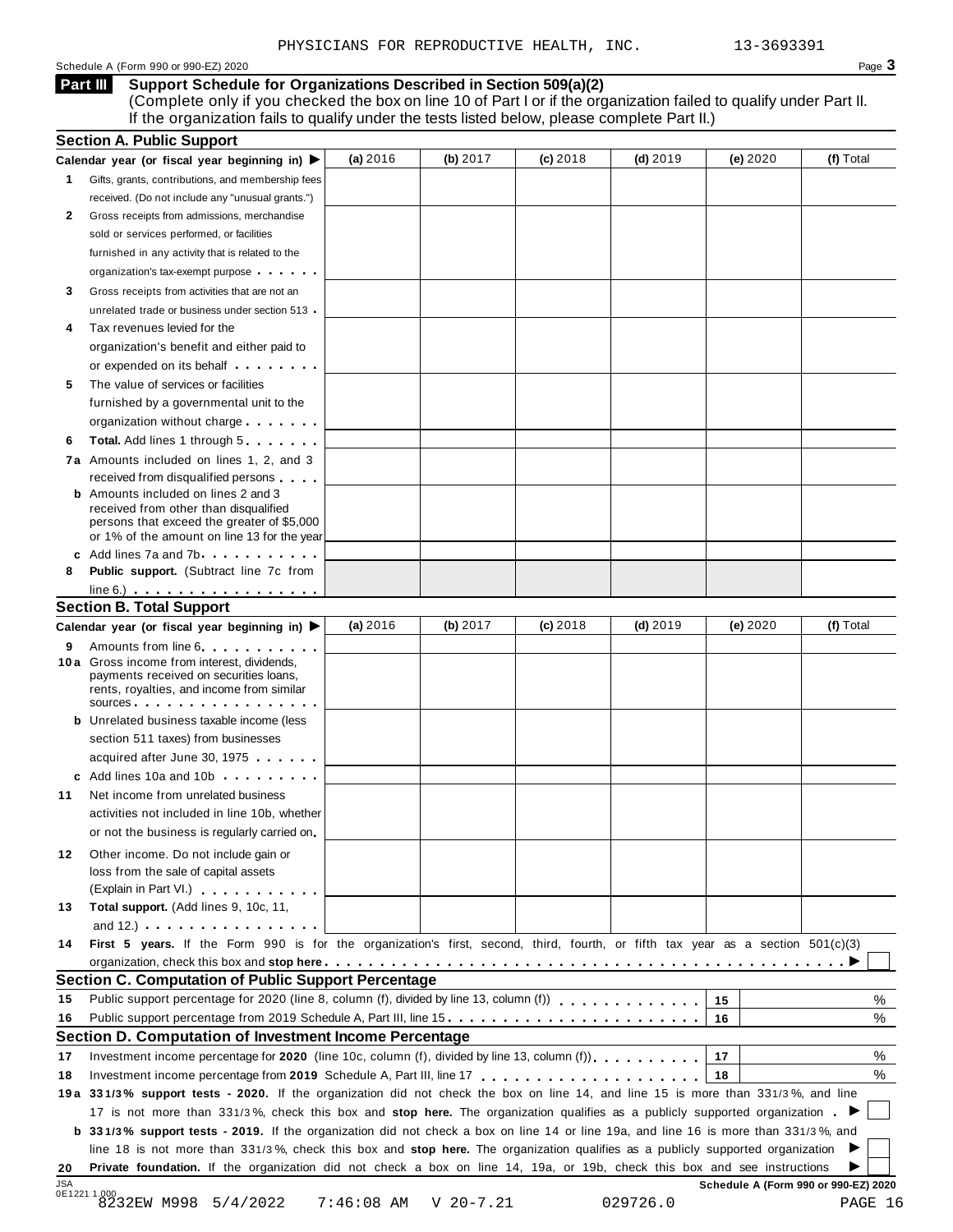**Yes No**

**2**

**3a**

**3b**

**3c**

**4a**

**4b**

**4c**

**5a**

**5b 5c**

**6**

**7**

**8**

**9a**

**9b**

**9c**

**10a**

#### **Part IV Supporting Organizations**

(Complete only if you checked a box in line 12 on Part I. If you checked box 12a, Part I, complete Sections A and B. If you checked box 12b, Part I, complete Sections A and C. If you checked box 12c, Part I, complete Sections A, D, and E. If you checked box 12d, Part I, complete Sections A and D, and complete Part V.)

### **Section A. All Supporting Organizations**

- **1** Are all of the organization's supported organizations listed by name in the organization's governing documents? *If "No," describe in Part VI how the supported organizations are designated. If designated by class or purpose, describe the designation. If historic and continuing relationship, explain.* **1**
- **2** Did the organization have any supported organization that does not have an IRS determination of status under section 509(a)(1) or (2)? *If"Yes," explain in Part VI how the organization determined that the supported organization was described in section 509(a)(1) or (2).*
- **3 a** Did the organization have a supported organization described in section 501(c)(4), (5), or (6)? *If "Yes," answer lines 3b and 3c below.*
- **b** Did the organization confirm that each supported organization qualified under section 501(c)(4), (5), or (6) and | satisfied the public support tests under section 509(a)(2)? *If "Yes," describe in Part VI when and how the organization made the determination.*
- **c** Did the organization ensure that all support to such organizations was used exclusively for section 170(c)(2)(B) purposes? *If"Yes," explain in Part VI what controls the organization put in place to ensure such use.*
- **4 a** Was any supported organization not organized in the United States ("foreign supported organization")? *If "Yes," and if you checked box 12a or 12b in Part I, answer lines 4b and 4c below.*
- **b** Did the organization have ultimate control and discretion in deciding whether to make grants to the foreign | supported organization? *If "Yes," describe in Part VI how the organization had such control and discretion despite being controlled or supervised by or in connection with its supported organizations.*
- **c** Did the organization support any foreign supported organization that does not have an IRS determination | under sections 501(c)(3) and 509(a)(1) or (2)? *If "Yes," explain in Part VI what controls the organization used to ensure that all support to the foreign supported organization was used exclusively for section 170(c)(2)(B) purposes.*
- **5 a** Did the organization add, substitute, or remove any supported organizations during the tax year? *If "Yes,"* answer lines 5b and 5c below (if applicable). Also, provide detail in Part VI, including (i) the names and EIN *numbers of the supported organizations added, substituted, or removed; (ii) the reasons for each such action;* (iii) the authority under the organization's organizing document authorizing such action; and (iv) how the action *was accomplished (such as by amendment to the organizing document).*
- **b Type I or Type II only.** Was any added or substituted supported organization part of a class already designated in the organization's organizing document?
- **c Substitutions only.** Was the substitution the result of an event beyond the organization's control?
- **6** Did the organization provide support (whether in the form of grants or the provision of services or facilities) to anyone other than (i) its supported organizations, (ii) individuals that are part of the charitable class benefited by one or more of its supported organizations, or (iii) other supporting organizations that also support or benefit one or more of the filing organization's supported organizations? *If"Yes," provide detail in Part VI.*
- **7** Did the organization provide a grant, loan, compensation, or other similar payment to a substantial contributor (as defined in section 4958(c)(3)(C)), a family member of a substantial contributor, or a 35% controlled entity with regard to a substantial contributor? *If"Yes," complete Part I of Schedule L (Form 990 or 990-EZ).*
- **8** Did the organization make a loan to a disqualified person (as defined in section 4958) not described in line 7? *If "Yes," complete Part I of Schedule L (Form 990 or 990-EZ).*
- **9a** Was the organization controlled directly or indirectly at any time during the tax year by one or more | disqualified persons, as defined in section 4946 (other than foundation managers and organizations described in section 509(a)(1) or (2))? *If"Yes," provide detail in Part VI.*
- **b** Did one or more disqualified persons (as defined in line 9a) hold a controlling interest in any entity in which | the supporting organization had an interest? *If"Yes," provide detail in Part VI.*
- **c** Did a disqualified person (as defined in line 9a) have an ownership interest in, or derive any personal benefit from, assets in which the supporting organization also had an interest? *If"Yes," provide detail in Part VI.*
- **10a** Was the organization subject to the excess business holdings rules of section 4943 because of section | 4943(f) (regarding certain Type II supporting organizations, and all Type III non-functionally integrated supporting organizations)? *If"Yes," answer line 10b below.*
	- **b** Did the organization have any excess business holdings in the tax year? *(Use Schedule C, Form 4720, to determine whether the organization had excess business holdings.)*

0E1229 1.010

**10b** JSA **Schedule A (Form 990 or 990-EZ) 2020**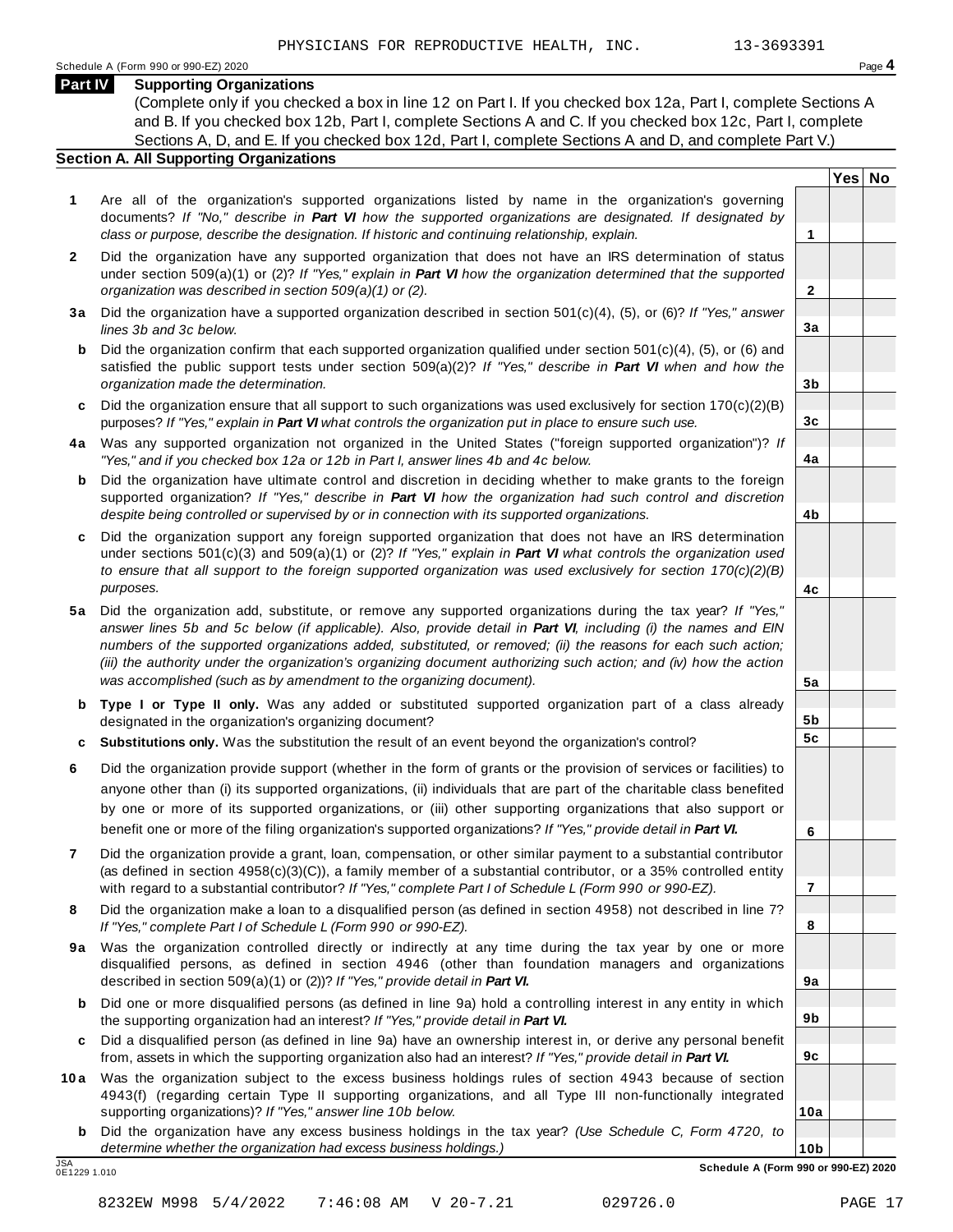| Section E. Type III Functionally Integrated Supporting Organizations |                                                                                                                                                                                                                                                                                                                                                      |  |  |  |  |  |
|----------------------------------------------------------------------|------------------------------------------------------------------------------------------------------------------------------------------------------------------------------------------------------------------------------------------------------------------------------------------------------------------------------------------------------|--|--|--|--|--|
|                                                                      | supported organizations played in this regard.                                                                                                                                                                                                                                                                                                       |  |  |  |  |  |
|                                                                      | By reason of the relationship described in line 2, above, did the organization's supported organizations have<br>a significant voice in the organization's investment policies and in directing the use of the organization's<br>income or assets at all times during the tax year? If "Yes," describe in <b>Part VI</b> the role the organization's |  |  |  |  |  |
|                                                                      | the organization maintained a close and continuous working relationship with the supported organization(s).                                                                                                                                                                                                                                          |  |  |  |  |  |

#### 1 Check the box next to the method that the organization used to satisfy the Integral Part Test during the year (see instructions). **a**

- The organization satisfied the Activities Test. *Complete line 2 below.*
- The organization is the parent of each of its supported organizations. *Complete line 3 below.*

**1** Did the organization provide to each of its supported organizations, by the last day of the fifth month of the

organization's tax year, (i) a written notice describing the type and amount of support provided during the prior tax year, (ii) a copy of the Form 990 that was most recently filed as of the date of notification, and (iii) copies of the organization's governing documents in effect on the date of notification, to the extent not previously

The organization supported a governmental entity. *Describe in Part VI how you supported a governmental entity (see instructions).*

### **2** Activities Test. *Answer lines 2a and 2b below.*

- **a** Did substantially all of the organization's activities during the tax year directly further the exempt purposes of the supported organization(s) to which the organization was responsive? *If "Yes," then in Part VI identify those supported organizations and explain how these activities directly furthered their exempt purposes, how the organization was responsive to those supported organizations, and how the organization determined that these activities constituted substantially all of its activities.* **2a**
- **b** Did the activities described in line 2a, above, constitute activities that, but for the organization's involvement, one or more of the organization's supported organization(s) would have been engaged in? *If "Yes," explain in Part VI the reasons for the organization's position that its supported organization(s) would have engaged in these activities but for the organization's involvement.*
- **3** Parent of Supported Organizations. *Answer lines 3a and 3b below.*
- **a** Did the organization have the power to regularly appoint or elect a majority of the officers, directors, or trustees of each of the supported organizations? *If"Yes" or "No," provide details in Part VI.*
- **b** Did the organization exercise a substantial degree of direction over the policies, programs, and activities of each of its supported organizations? *If"Yes," describe in Part VI the role played by the organization in this regard.*

**Schedule A (Form 990 or 990-EZ) 2020**

**2b**

**3a**

**3b**

| Has the organization accepted a gift or contribution from any of the following persons? |
|-----------------------------------------------------------------------------------------|

- A person who directly or indirectly controls, either alone or together with persons described in lines 11b and **a** 11c below, the governing body of a supported organ
	- A family member of a person described in line 11a above? **b**
	- A 35% controlled entity of a person described in line 11a or 11b above? *If"Yes" to line 11a, 11b, or 11c, provide* **c** *detail in Part VI.* **11c**

#### **Section B. Type I Supporting Organizations**

|              |                                                                                                                                                                                                                                                                                                                                                                                                                                                                                                                                                                                                                                                                                                                                                                                 | Yes⊺ |  |
|--------------|---------------------------------------------------------------------------------------------------------------------------------------------------------------------------------------------------------------------------------------------------------------------------------------------------------------------------------------------------------------------------------------------------------------------------------------------------------------------------------------------------------------------------------------------------------------------------------------------------------------------------------------------------------------------------------------------------------------------------------------------------------------------------------|------|--|
| 1            | Did the governing body, members of the governing body, officers acting in their official capacity, or membership of one or<br>more supported organizations have the power to regularly appoint or elect at least a majority of the organization's officers,<br>directors, or trustees at all times during the tax year? If "No," describe in <b>Part VI</b> how the supported organization(s)<br>effectively operated, supervised, or controlled the organization's activities. If the organization had more than one supported<br>organization, describe how the powers to appoint and/or remove officers, directors, or trustees were allocated among the<br>supported organizations and what conditions or restrictions, if any, applied to such powers during the tax year. |      |  |
| $\mathbf{2}$ | Did the organization operate for the benefit of any supported organization other than the supported<br>organization(s) that operated, supervised, or controlled the supporting organization? If "Yes," explain in Part<br>VI how providing such benefit carried out the purposes of the supported organization(s) that operated,<br>supervised, or controlled the supporting organization.                                                                                                                                                                                                                                                                                                                                                                                      |      |  |

#### **Section C. Type II Supporting Organizations**

**1 Yes No 1** Were a majority of the organization's directors or trustees during the tax year also a majority of the directors or trustees of each of the organization's supported organization(s)? *If"No," describe in Part VI how control or management of the supporting organization was vested in the same persons that controlled or managed the supported organization(s).*

### **Section D. All Type III Supporting Organizations**

provided?

**b c**

| ir indirectly controls, either alone or together with persons described in lines 11b and |     |  |
|------------------------------------------------------------------------------------------|-----|--|
| ng body of a supported organization?                                                     | 11a |  |

**11b**

**Yes No**

# **1**

**Yes No**

**Yes No**

**2** Were any of the organization's officers, directors, or trustees either (i) appointed or elected by the supported organization(s) or (ii) serving on the governing body of a supported organization? *If"No," explain in Part VI how the organization maintained a close and continuous working relationship with the supported organization(s).*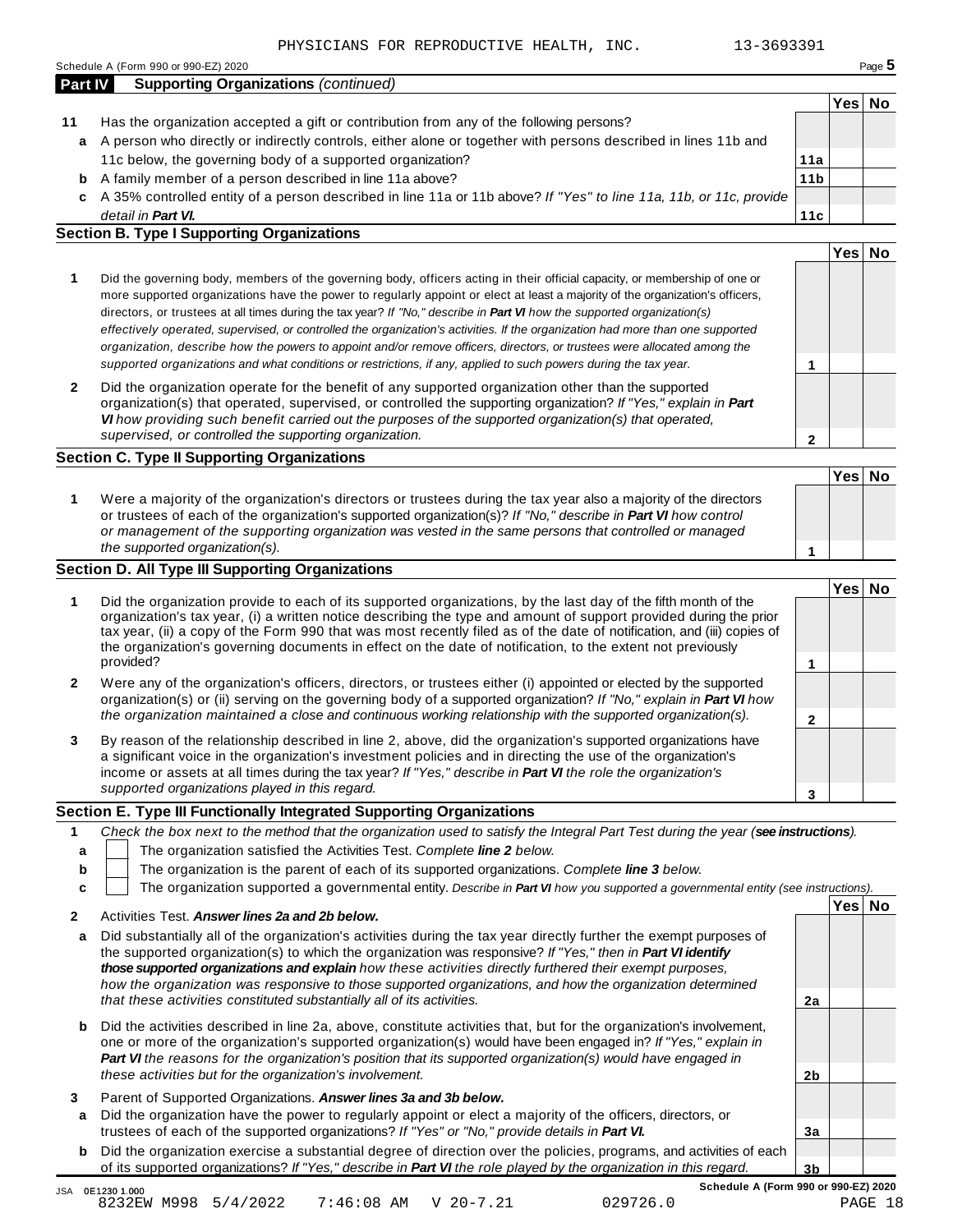| Schedule A (Form 990 or 990-EZ) 2020 | Page $6$ |
|--------------------------------------|----------|
|--------------------------------------|----------|

**Part V Type III Non-Functionally Integrated 509(a)(3) Supporting Organizations**

**1** Check here if the organization satisfied the Integral Part Test as a qualifying trust on Nov. 20, 1970 (*explain in Part VI*). **See instructions.** All other Type III non-functionally integrated supporting organizations must complete Sections A through E.

|              | Section A - Adjusted Net Income                                                                                           | (A) Prior Year | (B) Current Year<br>(optional) |                                |
|--------------|---------------------------------------------------------------------------------------------------------------------------|----------------|--------------------------------|--------------------------------|
|              | 1 Net short-term capital gain                                                                                             | 1              |                                |                                |
|              | 2 Recoveries of prior-year distributions                                                                                  | $\mathbf 2$    |                                |                                |
|              | 3 Other gross income (see instructions)                                                                                   | 3              |                                |                                |
|              | 4 Add lines 1 through 3.                                                                                                  | 4              |                                |                                |
|              | 5 Depreciation and depletion                                                                                              | 5              |                                |                                |
|              | 6 Portion of operating expenses paid or incurred for production or collection of                                          |                |                                |                                |
|              | gross income or for management, conservation, or maintenance of property                                                  |                |                                |                                |
|              | held for production of income (see instructions)                                                                          | 6              |                                |                                |
| $\mathbf{7}$ | Other expenses (see instructions)                                                                                         | $\overline{7}$ |                                |                                |
|              | 8 Adjusted Net Income (subtract lines 5, 6, and 7 from line 4)                                                            | 8              |                                |                                |
|              | <b>Section B - Minimum Asset Amount</b>                                                                                   |                | (A) Prior Year                 | (B) Current Year<br>(optional) |
|              | 1 Aggregate fair market value of all non-exempt-use assets (see                                                           |                |                                |                                |
|              | instructions for short tax year or assets held for part of year):                                                         |                |                                |                                |
|              | a Average monthly value of securities                                                                                     | 1a             |                                |                                |
|              | <b>b</b> Average monthly cash balances                                                                                    | 1 <sub>b</sub> |                                |                                |
|              | c Fair market value of other non-exempt-use assets                                                                        | 1 <sub>c</sub> |                                |                                |
|              | d Total (add lines 1a, 1b, and 1c)                                                                                        | 1d             |                                |                                |
|              | e Discount claimed for blockage or other factors (explain in detail in Part VI):                                          | 1e             |                                |                                |
|              | 2 Acquisition indebtedness applicable to non-exempt-use assets                                                            | $\mathbf 2$    |                                |                                |
|              | 3 Subtract line 2 from line 1d.                                                                                           | 3              |                                |                                |
|              | 4 Cash deemed held for exempt use. Enter 0.015 of line 3 (for greater amount,<br>see instructions).                       | 4              |                                |                                |
| 5            | Net value of non-exempt-use assets (subtract line 4 from line 3)                                                          | 5              |                                |                                |
| 6            | Multiply line 5 by 0.035.                                                                                                 | 6              |                                |                                |
| $\mathbf{7}$ | Recoveries of prior-year distributions                                                                                    | $\overline{7}$ |                                |                                |
| 8            | Minimum Asset Amount (add line 7 to line 6)                                                                               | 8              |                                |                                |
|              | <b>Section C - Distributable Amount</b>                                                                                   |                |                                | <b>Current Year</b>            |
| $\mathbf{1}$ | Adjusted net income for prior year (from Section A, line 8, column A)                                                     | 1              |                                |                                |
| $\mathbf{2}$ | Enter 0.85 of line 1.                                                                                                     | $\mathbf 2$    |                                |                                |
|              | 3 Minimum asset amount for prior year (from Section B, line 8, column A)                                                  | 3              |                                |                                |
| 4            | Enter greater of line 2 or line 3.                                                                                        | 4              |                                |                                |
|              | 5 Income tax imposed in prior year                                                                                        | 5              |                                |                                |
| 6            | Distributable Amount. Subtract line 5 from line 4, unless subject to<br>emergency temporary reduction (see instructions). | 6              |                                |                                |

**7** Check here if the current year is the organization's first as a non-functionally integrated Type III supporting organization (see instructions).

**Schedule A (Form 990 or 990-EZ) 2020**

0E1231 1.000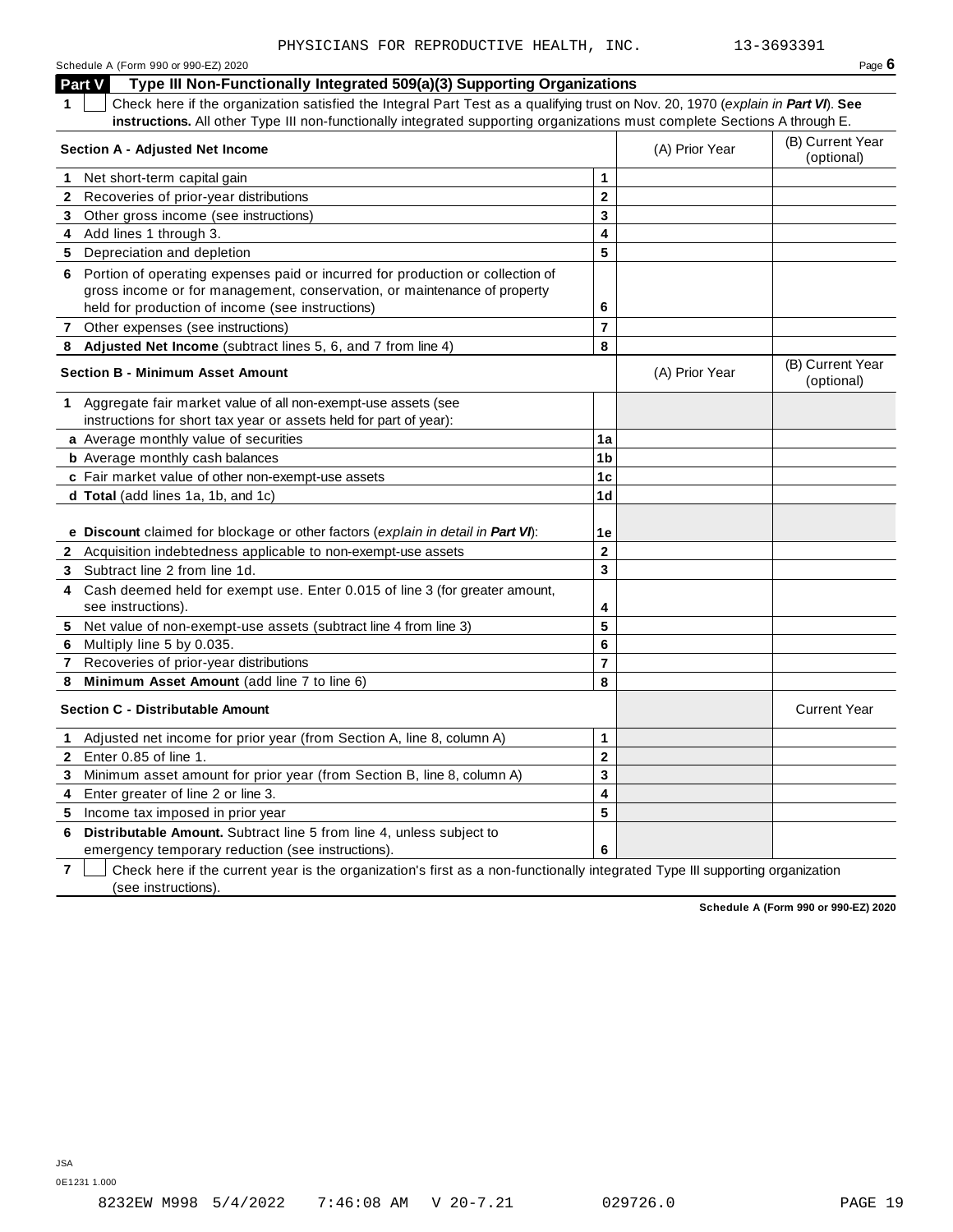|                | Schedule A (Form 990 or 990-EZ) 2020                                                       |                                    |                                               |                | Page 7                                      |
|----------------|--------------------------------------------------------------------------------------------|------------------------------------|-----------------------------------------------|----------------|---------------------------------------------|
| Part V         | Type III Non-Functionally Integrated 509(a)(3) Supporting Organizations (continued)        |                                    |                                               |                |                                             |
|                | <b>Section D - Distributions</b>                                                           |                                    |                                               |                | <b>Current Year</b>                         |
| 1.             | Amounts paid to supported organizations to accomplish exempt purposes                      |                                    |                                               | $\mathbf{1}$   |                                             |
| $\mathbf{2}$   | Amounts paid to perform activity that directly furthers exempt purposes of supported       |                                    |                                               |                |                                             |
|                | organizations, in excess of income from activity                                           |                                    |                                               | $\mathbf{2}$   |                                             |
| 3              | Administrative expenses paid to accomplish exempt purposes of supported organizations      |                                    |                                               | 3              |                                             |
| 4              | Amounts paid to acquire exempt-use assets                                                  |                                    |                                               | 4              |                                             |
| 5              | Qualified set-aside amounts (prior IRS approval required - provide details in Part VI)     |                                    |                                               | 5              |                                             |
| 6              | Other distributions (describe in Part VI). See instructions.                               |                                    |                                               | 6              |                                             |
| 7              | Total annual distributions. Add lines 1 through 6.                                         |                                    |                                               | $\overline{7}$ |                                             |
| 8              | Distributions to attentive supported organizations to which the organization is responsive |                                    |                                               |                |                                             |
|                | (provide details in Part VI). See instructions.                                            |                                    |                                               | 8              |                                             |
| 9              | Distributable amount for 2020 from Section C, line 6                                       |                                    |                                               | 9              |                                             |
| 10             | Line 8 amount divided by line 9 amount                                                     |                                    |                                               | 10             |                                             |
|                | <b>Section E - Distribution Allocations (see instructions)</b>                             | (i)<br><b>Excess Distributions</b> | (ii)<br><b>Underdistributions</b><br>Pre-2020 |                | (iii)<br>Distributable<br>Amount for 2020   |
| 1              | Distributable amount for 2020 from Section C, line 6                                       |                                    |                                               |                |                                             |
| $\overline{2}$ | Underdistributions, if any, for years prior to 2020                                        |                                    |                                               |                |                                             |
|                | (reasonable cause required - explain in Part VI). See                                      |                                    |                                               |                |                                             |
|                | instructions.                                                                              |                                    |                                               |                |                                             |
| 3              | Excess distributions carryover, if any, to 2020                                            |                                    |                                               |                |                                             |
| а              | From 2015                                                                                  |                                    |                                               |                |                                             |
| b              |                                                                                            |                                    |                                               |                |                                             |
| c              | From 2017                                                                                  |                                    |                                               |                |                                             |
| d              |                                                                                            |                                    |                                               |                |                                             |
| е              | From 2019                                                                                  |                                    |                                               |                |                                             |
| f              | Total of lines 3a through 3e                                                               |                                    |                                               |                |                                             |
| g              | Applied to underdistributions of prior years                                               |                                    |                                               |                |                                             |
| h              | Applied to 2020 distributable amount                                                       |                                    |                                               |                |                                             |
| j.             | Carryover from 2015 not applied (see instructions)                                         |                                    |                                               |                |                                             |
|                | Remainder. Subtract lines 3g, 3h, and 3i from line 3f.                                     |                                    |                                               |                |                                             |
| 4              | Distributions for 2020 from                                                                |                                    |                                               |                |                                             |
|                | Section D, line 7:<br>Applied to underdistributions of prior years                         |                                    |                                               |                |                                             |
| a              | Applied to 2020 distributable amount                                                       |                                    |                                               |                |                                             |
| b              | Remainder. Subtract lines 4a and 4b from line 4.                                           |                                    |                                               |                |                                             |
| 5              | Remaining underdistributions for years prior to 2020, if                                   |                                    |                                               |                |                                             |
|                | any. Subtract lines 3g and 4a from line 2. For result                                      |                                    |                                               |                |                                             |
|                | greater than zero, explain in Part VI. See instructions.                                   |                                    |                                               |                |                                             |
| 6              | Remaining underdistributions for 2020. Subtract lines 3h                                   |                                    |                                               |                |                                             |
|                | and 4b from line 1. For result greater than zero, explain in                               |                                    |                                               |                |                                             |
|                | <b>Part VI.</b> See instructions.                                                          |                                    |                                               |                |                                             |
| $\mathbf{7}$   | Excess distributions carryover to 2021. Add lines 3j                                       |                                    |                                               |                |                                             |
|                | and 4c.                                                                                    |                                    |                                               |                |                                             |
| 8              | Breakdown of line 7:                                                                       |                                    |                                               |                |                                             |
| a              | Excess from 2016                                                                           |                                    |                                               |                |                                             |
| b              | Excess from 2017                                                                           |                                    |                                               |                |                                             |
| c              | Excess from 2018                                                                           |                                    |                                               |                |                                             |
| d              | Excess from 2019                                                                           |                                    |                                               |                |                                             |
| е              | Excess from 2020                                                                           |                                    |                                               |                |                                             |
|                |                                                                                            |                                    |                                               |                | <b>Cohodulo A (Form 000 or 000 EZ) 2020</b> |

**Schedule A (Form 990 or 990-EZ) 2020**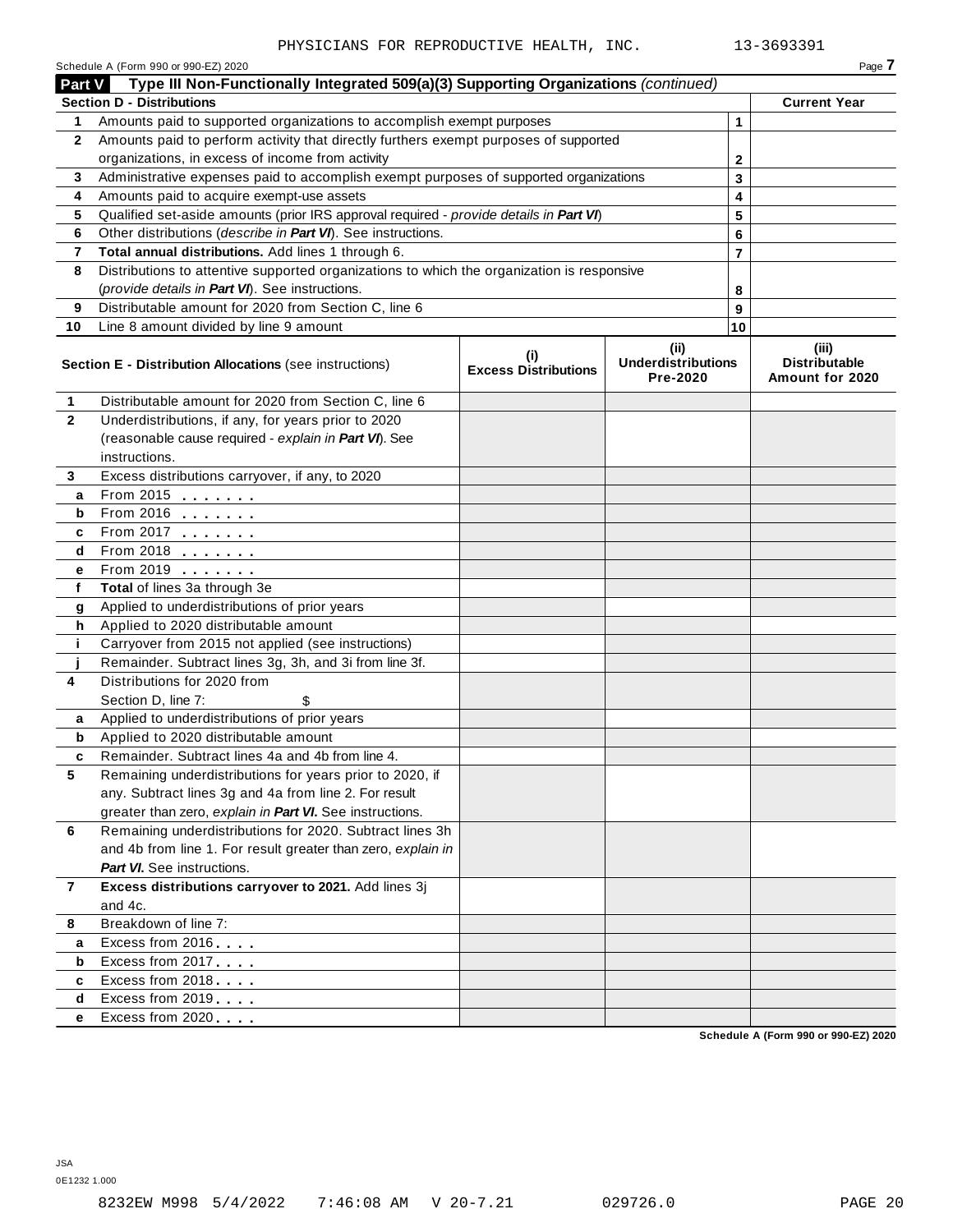#### <span id="page-19-0"></span>Schedule <sup>A</sup> (Form <sup>990</sup> or 990-EZ) <sup>2020</sup> Page **8**

**Supplemental Information.** Provide the explanations required by Part II, line 10; Part II, line 17a or 17b; Part **Part VI** III, line 12; Part IV, Section A, lines 1, 2, 3b, 3c, 4b, 4c, 5a, 6, 9a, 9b, 9c, 11a, 11b, and 11c; Part IV, Section B, lines 1 and 2; Part IV, Section C, line 1; Part IV, Section D, lines 2 and 3; Part IV, Section E, lines 1c, 2a, 2b, 3a and 3b; Part V, line 1; Part V, Section B, line 1e; Part V, Section D, lines 5, 6, and 8; and Part V, Section E, lines 2, 5, and 6. Also complete this part for any additional information. (See instructions.)

| SCHEDULE A, PART II - OTHER INCOME |         |         |          |      | ATTACHMENT 1 |          |
|------------------------------------|---------|---------|----------|------|--------------|----------|
| DESCRIPTION                        | 2016    | 2017    | 2018     | 2019 | 2020         | TOTAL    |
| OTHER INCOME                       | 78,572. | 47,630. | 155,863. |      |              | 282,065. |
| TOTALS                             | 78,572. | 47,630. | 155,863. |      |              | 282,065. |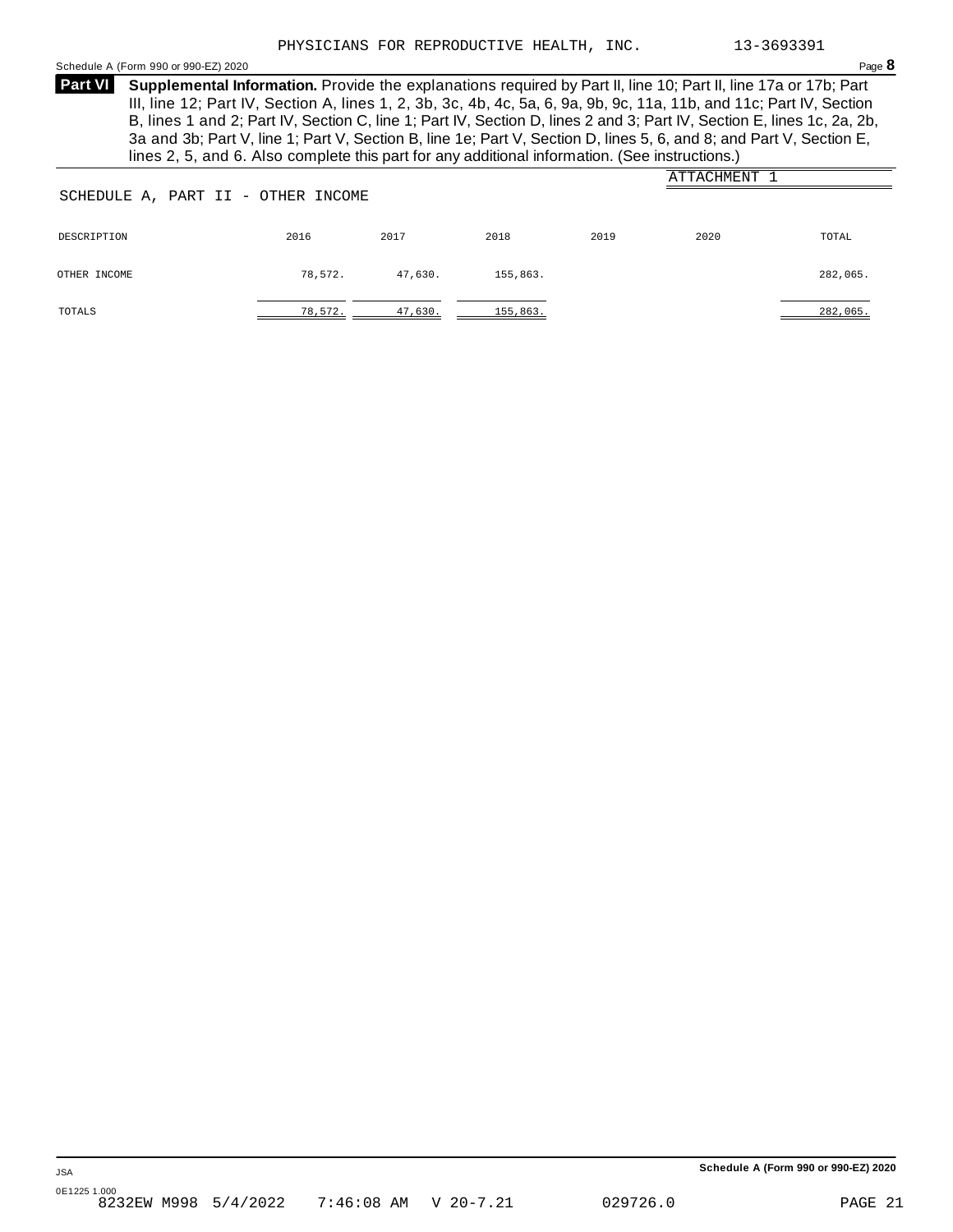**(Form 990, 990-EZ, or 990-PF)** Department of the Treasury<br>Internal Revenue Service

## **Schedule B chedule of Contributors**

(Form 990, 990-EZ,<br>
or 990-PF,<br>
Department of the Treasury **COLOCY**<br>
Internal Revenue Service **COLOCY**<br>
Name of the organization<br>
Name of the organization

**2020** 

PHYSICIANS FOR REPRODUCTIVE HEALTH, INC.

13-3693391

#### **Organization type** (check one):

| Filers of:         | Section:                                                                  |
|--------------------|---------------------------------------------------------------------------|
| Form 990 or 990-EZ | $\mathbf{X}$<br>501(c)(3<br>) (enter number) organization                 |
|                    | 4947(a)(1) nonexempt charitable trust not treated as a private foundation |
|                    | 527 political organization                                                |
| Form 990-PF        | $501(c)(3)$ exempt private foundation                                     |
|                    | 4947(a)(1) nonexempt charitable trust treated as a private foundation     |
|                    | $501(c)(3)$ taxable private foundation                                    |

Check if your organization is covered by the **General Rule** or a **Special Rule.**

**Note:** Only a section 501(c)(7), (8), or (10) organization can check boxes for both the General Rule and a Special Rule. See instructions.

#### **General Rule**

For an organization filing Form 990, 990-EZ, or 990-PF that received, during the year, contributions totaling \$5,000 or more (in money or property) from any one contributor. Complete Parts I and II. See instructions for determining a contributor's total contributions.

#### **Special Rules**

 $\text{X}$  For an organization described in section 501(c)(3) filing Form 990 or 990-EZ that met the 33 1/3% support test of the regulations under sections 509(a)(1) and 170(b)(1)(A)(vi), that checked Schedule A (Form 990 or 990-EZ), Part II, line 13, 16a, or 16b, and that received from any one contributor, during the year, total contributions of the greater of **(1)** \$5,000; or **(2)** 2% of the amount on (i) Form 990, Part VIII, line 1h; or (ii) Form 990-EZ, line 1. Complete Parts I and II.

For an organization described in section 501(c)(7), (8), or (10) filing Form 990 or 990-EZ that received from any one contributor, during the year, total contributions of more than \$1,000 *exclusively* for religious, charitable, scientific, literary, or educational purposes, or for the prevention of cruelty to children or animals. Complete Parts I (entering "N/A" in column (b) instead of the contributor name and address), II, and III.

For an organization described in section 501(c)(7), (8), or (10) filing Form 990 or 990-EZ that received from any one contributor, during the year, contributions *exclusively* for religious, charitable, etc., purposes, but no such contributions totaled more than \$1,000. If this box is checked, enter here the total contributions that were received during the year for an *exclusively* religious, charitable, etc., purpose. Don't complete any of the parts unless the **General Rule** applies to this organization because it received *nonexclusively* religious, charitable, etc., contributions totaling \$5,000 or more during the year  $\ldots \ldots \ldots \ldots \ldots \ldots \ldots \ldots \ldots \vdots$ 

**Caution:** An organization that isn't covered by the General Rule and/or the Special Rules doesn't file Schedule B (Form 990, 990-EZ, or 990-PF), but it **must** answer "No" on Part IV, line 2, of its Form 990; or check the box on line H of its Form 990-EZ or on its Form 990-PF, Part I, line 2, to certify that it doesn't meet the filing requirements of Schedule B (Form 990, 990-EZ, or 990-PF).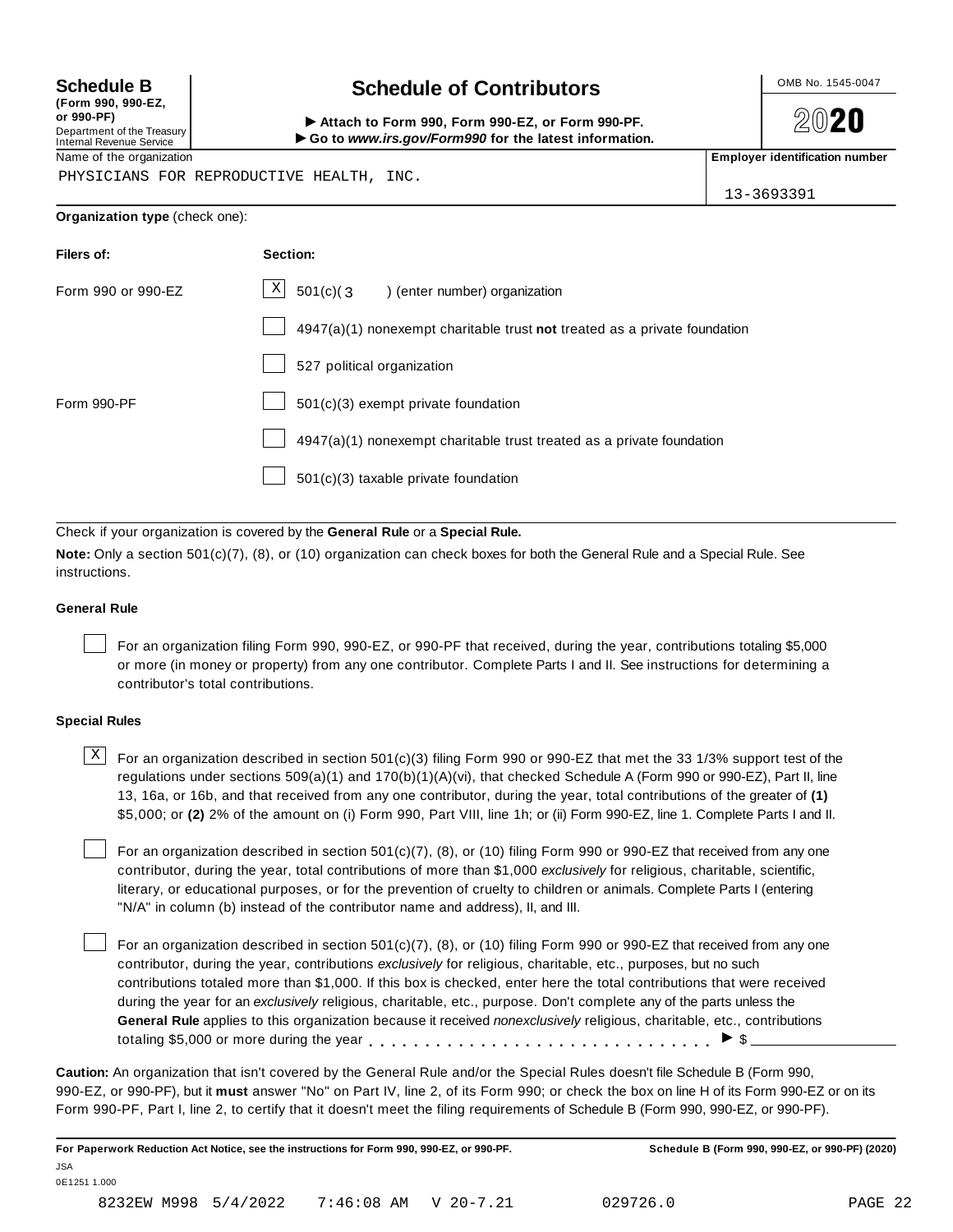| Part I     | <b>Contributors</b> (see instructions). Use duplicate copies of Part I if additional space is needed. |                                   |                                                                                                                |
|------------|-------------------------------------------------------------------------------------------------------|-----------------------------------|----------------------------------------------------------------------------------------------------------------|
| (a)<br>No. | (b)<br>Name, address, and ZIP + 4                                                                     | (c)<br><b>Total contributions</b> | (d)<br>Type of contribution                                                                                    |
| 1          | N/A                                                                                                   | 60,000.<br>\$                     | Χ<br>Person<br>Payroll<br><b>Noncash</b><br>(Complete Part II for<br>noncash contributions.)                   |
| (a)<br>No. | (b)<br>Name, address, and ZIP + 4                                                                     | (c)<br><b>Total contributions</b> | (d)<br>Type of contribution                                                                                    |
| 2          | N/A                                                                                                   | 100,000.<br>\$                    | Χ<br>Person<br>Payroll<br><b>Noncash</b><br>(Complete Part II for<br>noncash contributions.)                   |
| (a)<br>No. | (b)<br>Name, address, and ZIP + 4                                                                     | (c)<br><b>Total contributions</b> | (d)<br>Type of contribution                                                                                    |
| 3          | N/A                                                                                                   | 500,000.<br>\$                    | Χ<br>Person<br>Payroll<br>Noncash<br>(Complete Part II for<br>noncash contributions.)                          |
| (a)<br>No. | (b)<br>Name, address, and ZIP + 4                                                                     | (c)<br><b>Total contributions</b> | (d)<br>Type of contribution                                                                                    |
| 4          | N/A                                                                                                   | 400,000.<br>\$                    | $\mathbf X$<br>Person<br>Payroll<br>$\mathbf X$<br>Noncash<br>(Complete Part II for<br>noncash contributions.) |
| (a)<br>No. | (b)<br>Name, address, and ZIP + 4                                                                     | (c)<br><b>Total contributions</b> | (d)<br>Type of contribution                                                                                    |
| 5          | N/A                                                                                                   | 75,220.<br>\$                     | Χ<br>Person<br>Payroll<br>Noncash<br>(Complete Part II for<br>noncash contributions.)                          |
| (a)<br>No. | (b)<br>Name, address, and ZIP + 4                                                                     | (c)<br><b>Total contributions</b> | (d)<br>Type of contribution                                                                                    |
| 6          | N/A                                                                                                   |                                   | Χ<br>Person                                                                                                    |

**Schedule B (Form 990, 990-EZ, or 990-PF) (2020)** JSA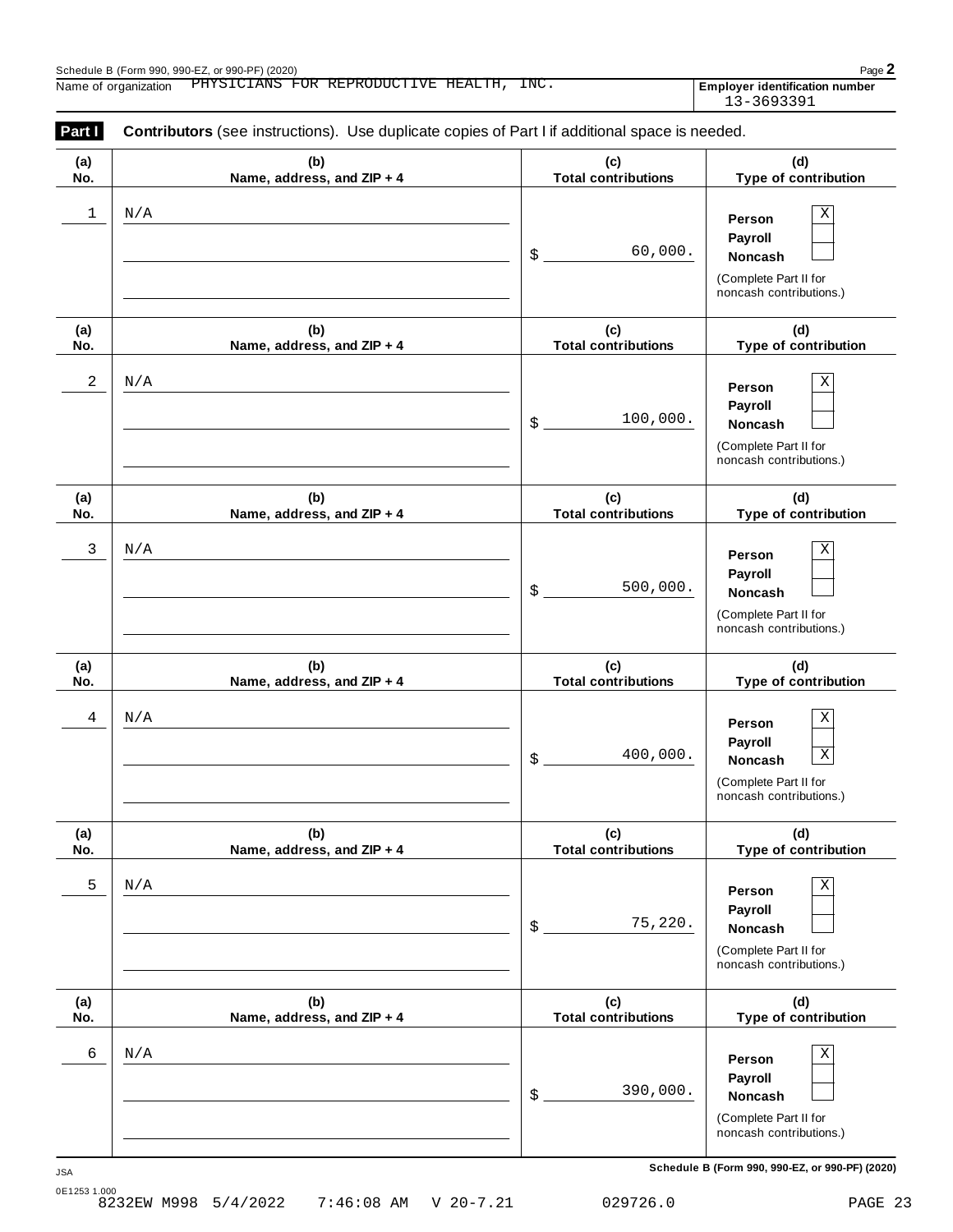| Part I<br>Contributors (see instructions). Use duplicate copies of Part I if additional space is needed. |                                   |                                   |                                                                                                 |  |  |  |
|----------------------------------------------------------------------------------------------------------|-----------------------------------|-----------------------------------|-------------------------------------------------------------------------------------------------|--|--|--|
| (a)<br>No.                                                                                               | (b)<br>Name, address, and ZIP + 4 | (c)<br><b>Total contributions</b> | (d)<br>Type of contribution                                                                     |  |  |  |
| 7                                                                                                        | N/A                               | 164,999.<br>\$                    | $\mathbf X$<br>Person<br>Payroll<br>Noncash<br>(Complete Part II for<br>noncash contributions.) |  |  |  |
| (a)<br>No.                                                                                               | (b)<br>Name, address, and ZIP + 4 | (c)<br><b>Total contributions</b> | (d)<br>Type of contribution                                                                     |  |  |  |
|                                                                                                          |                                   | \$                                | Person<br>Payroll<br>Noncash<br>(Complete Part II for<br>noncash contributions.)                |  |  |  |
| (a)<br>No.                                                                                               | (b)<br>Name, address, and ZIP + 4 | (c)<br><b>Total contributions</b> | (d)<br>Type of contribution                                                                     |  |  |  |
|                                                                                                          |                                   | \$                                | Person<br>Payroll<br>Noncash<br>(Complete Part II for<br>noncash contributions.)                |  |  |  |
| (a)<br>No.                                                                                               | (b)<br>Name, address, and ZIP + 4 | (c)<br><b>Total contributions</b> | (d)<br>Type of contribution                                                                     |  |  |  |
|                                                                                                          |                                   | \$                                | Person<br>Payroll<br>Noncash<br>(Complete Part II for<br>noncash contributions.)                |  |  |  |
| (a)<br>No.                                                                                               | (b)<br>Name, address, and ZIP + 4 | (c)<br><b>Total contributions</b> | (d)<br>Type of contribution                                                                     |  |  |  |
|                                                                                                          |                                   | \$                                | Person<br>Payroll<br>Noncash<br>(Complete Part II for<br>noncash contributions.)                |  |  |  |
| (a)<br>No.                                                                                               | (b)<br>Name, address, and ZIP + 4 | (c)<br><b>Total contributions</b> | (d)<br>Type of contribution                                                                     |  |  |  |
|                                                                                                          |                                   | \$                                | Person<br>Payroll<br>Noncash<br>(Complete Part II for<br>noncash contributions.)                |  |  |  |

**Schedule B (Form 990, 990-EZ, or 990-PF) (2020)** JSA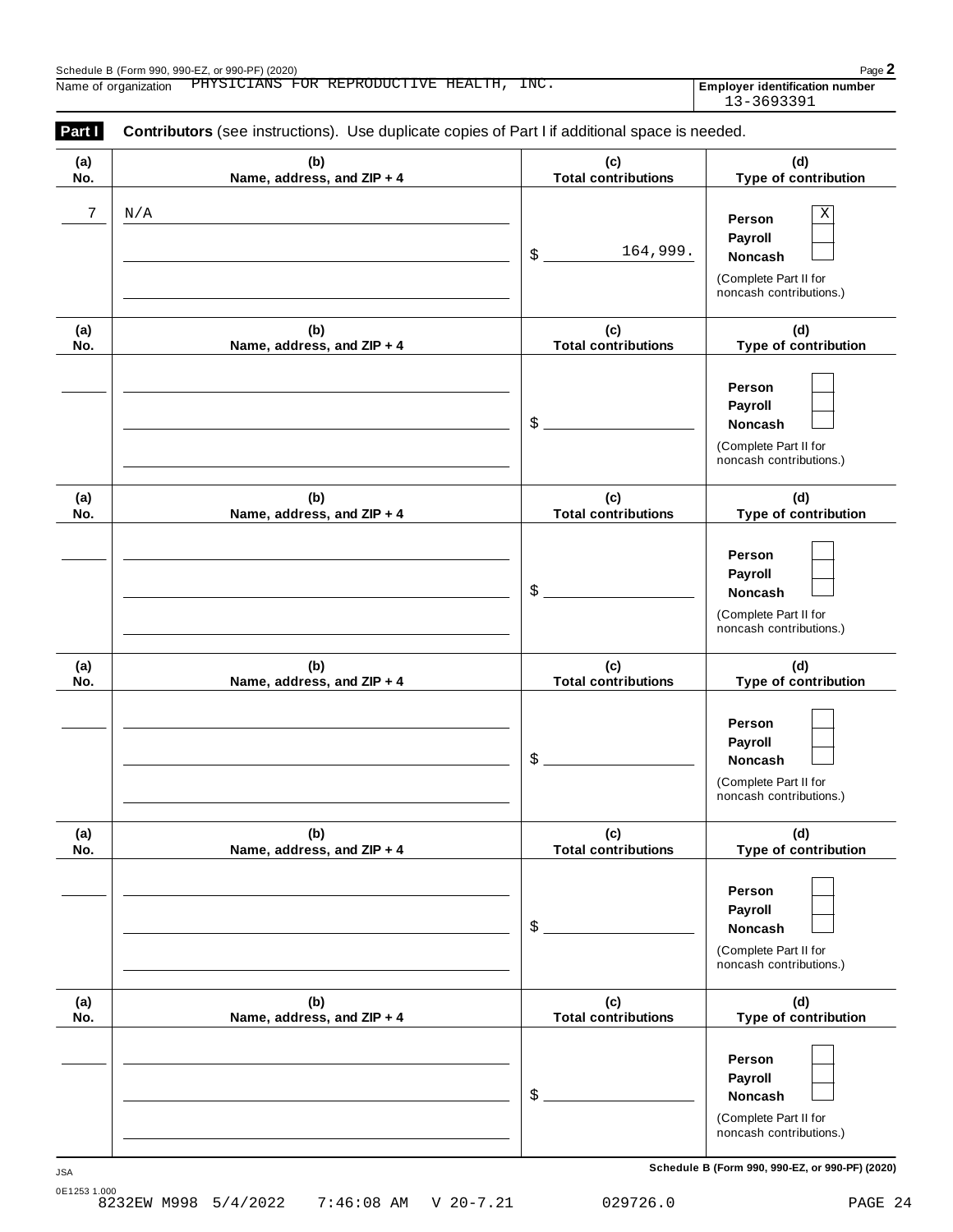| Schedule B (<br>Form 990. 990-EZ) ر | . or $990 - PF$ )<br>(2020) |                  |                      |      |                                     | Page |
|-------------------------------------|-----------------------------|------------------|----------------------|------|-------------------------------------|------|
| Name of<br>organization             | ANS.<br>FOR<br>PHYS1        | REPRODI<br>A/ H: | <b>TTT</b><br>HEALL. | INC. | Emplover<br>r identification number |      |

| Noncash Property (see instructions). Use duplicate copies of Part II if additional space is needed.<br>Part II |                                              |                                                 |                      |  |  |  |
|----------------------------------------------------------------------------------------------------------------|----------------------------------------------|-------------------------------------------------|----------------------|--|--|--|
| (a) No.<br>from<br>Part I                                                                                      | (b)<br>Description of noncash property given | (c)<br>FMV (or estimate)<br>(See instructions.) | (d)<br>Date received |  |  |  |
|                                                                                                                | PROMISE TO GIVE RECEIVABLE                   |                                                 |                      |  |  |  |
| $\overline{4}$                                                                                                 |                                              |                                                 |                      |  |  |  |
|                                                                                                                |                                              | 200,000.<br>$$$ .                               | 08/24/2021           |  |  |  |
| (a) No.<br>from<br>Part I                                                                                      | (b)<br>Description of noncash property given | (c)<br>FMV (or estimate)<br>(See instructions.) | (d)<br>Date received |  |  |  |
|                                                                                                                |                                              |                                                 |                      |  |  |  |
|                                                                                                                |                                              | \$                                              |                      |  |  |  |
| (a) No.<br>from<br>Part I                                                                                      | (b)<br>Description of noncash property given | (c)<br>FMV (or estimate)<br>(See instructions.) | (d)<br>Date received |  |  |  |
|                                                                                                                |                                              |                                                 |                      |  |  |  |
|                                                                                                                |                                              | \$                                              |                      |  |  |  |
| (a) No.<br>from<br>Part I                                                                                      | (b)<br>Description of noncash property given | (c)<br>FMV (or estimate)<br>(See instructions.) | (d)<br>Date received |  |  |  |
|                                                                                                                |                                              |                                                 |                      |  |  |  |
|                                                                                                                |                                              | \$                                              |                      |  |  |  |
| (a) No.<br>from<br>Part I                                                                                      | (b)<br>Description of noncash property given | (c)<br>FMV (or estimate)<br>(See instructions.) | (d)<br>Date received |  |  |  |
|                                                                                                                |                                              |                                                 |                      |  |  |  |
|                                                                                                                |                                              |                                                 |                      |  |  |  |
|                                                                                                                |                                              | \$                                              |                      |  |  |  |
| (a) No.<br>from<br>Part I                                                                                      | (b)<br>Description of noncash property given | (c)<br>FMV (or estimate)<br>(See instructions.) | (d)<br>Date received |  |  |  |
|                                                                                                                |                                              |                                                 |                      |  |  |  |
|                                                                                                                |                                              |                                                 |                      |  |  |  |
|                                                                                                                |                                              | \$                                              |                      |  |  |  |

**Schedule B (Form 990, 990-EZ, or 990-PF) (2020)** JSA

13-3693391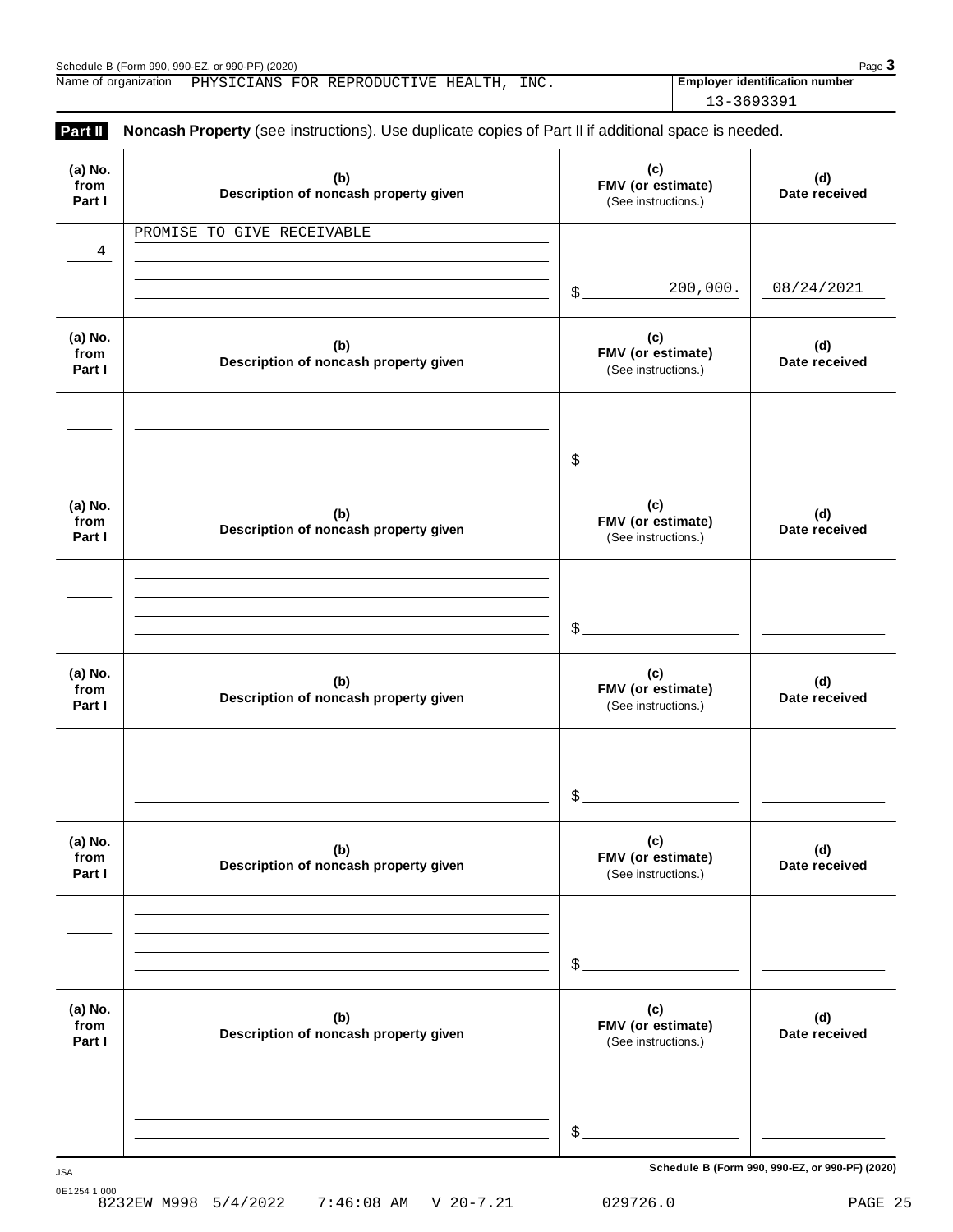|                           | Name of organization PHYSICIANS FOR REPRODUCTIVE HEALTH, INC.                                                                                                                                                                                                                                                                                                                                                                                                                                                                                                     |                 |                                          | <b>Employer identification number</b><br>13-3693391 |  |  |
|---------------------------|-------------------------------------------------------------------------------------------------------------------------------------------------------------------------------------------------------------------------------------------------------------------------------------------------------------------------------------------------------------------------------------------------------------------------------------------------------------------------------------------------------------------------------------------------------------------|-----------------|------------------------------------------|-----------------------------------------------------|--|--|
| Part III                  | <i>Exclusively</i> religious, charitable, etc., contributions to organizations described in section 501(c)(7), (8), or<br>(10) that total more than \$1,000 for the year from any one contributor. Complete columns (a) through (e) and<br>the following line entry. For organizations completing Part III, enter the total of exclusively religious, charitable, etc.,<br>contributions of \$1,000 or less for the year. (Enter this information once. See instructions.) $\triangleright$ \$<br>Use duplicate copies of Part III if additional space is needed. |                 |                                          |                                                     |  |  |
| (a) No.<br>from<br>Part I | (b) Purpose of gift                                                                                                                                                                                                                                                                                                                                                                                                                                                                                                                                               | (c) Use of gift |                                          | (d) Description of how gift is held                 |  |  |
|                           |                                                                                                                                                                                                                                                                                                                                                                                                                                                                                                                                                                   |                 |                                          |                                                     |  |  |
|                           | (e) Transfer of gift                                                                                                                                                                                                                                                                                                                                                                                                                                                                                                                                              |                 |                                          |                                                     |  |  |
|                           | Transferee's name, address, and ZIP + 4                                                                                                                                                                                                                                                                                                                                                                                                                                                                                                                           |                 | Relationship of transferor to transferee |                                                     |  |  |
|                           |                                                                                                                                                                                                                                                                                                                                                                                                                                                                                                                                                                   |                 |                                          |                                                     |  |  |
| (a) No.<br>from<br>Part I | (b) Purpose of gift                                                                                                                                                                                                                                                                                                                                                                                                                                                                                                                                               | (c) Use of gift |                                          | (d) Description of how gift is held                 |  |  |

|                             |                                         | (e) Transfer of gift |                                          |
|-----------------------------|-----------------------------------------|----------------------|------------------------------------------|
|                             | Transferee's name, address, and ZIP + 4 |                      | Relationship of transferor to transferee |
|                             |                                         |                      |                                          |
|                             |                                         |                      |                                          |
| (a) No.<br>from<br>Part I   | (b) Purpose of gift                     | (c) Use of gift      | (d) Description of how gift is held      |
|                             |                                         |                      |                                          |
|                             |                                         |                      |                                          |
|                             |                                         | (e) Transfer of gift |                                          |
|                             | Transferee's name, address, and ZIP + 4 |                      | Relationship of transferor to transferee |
|                             |                                         |                      |                                          |
|                             |                                         |                      |                                          |
| $(a)$ No.<br>from<br>Part I | (b) Purpose of gift                     | (c) Use of gift      | (d) Description of how gift is held      |

**(e) Transfer of gift Transferee's name, address, and ZIP + 4 Relationship of transferor to transferee**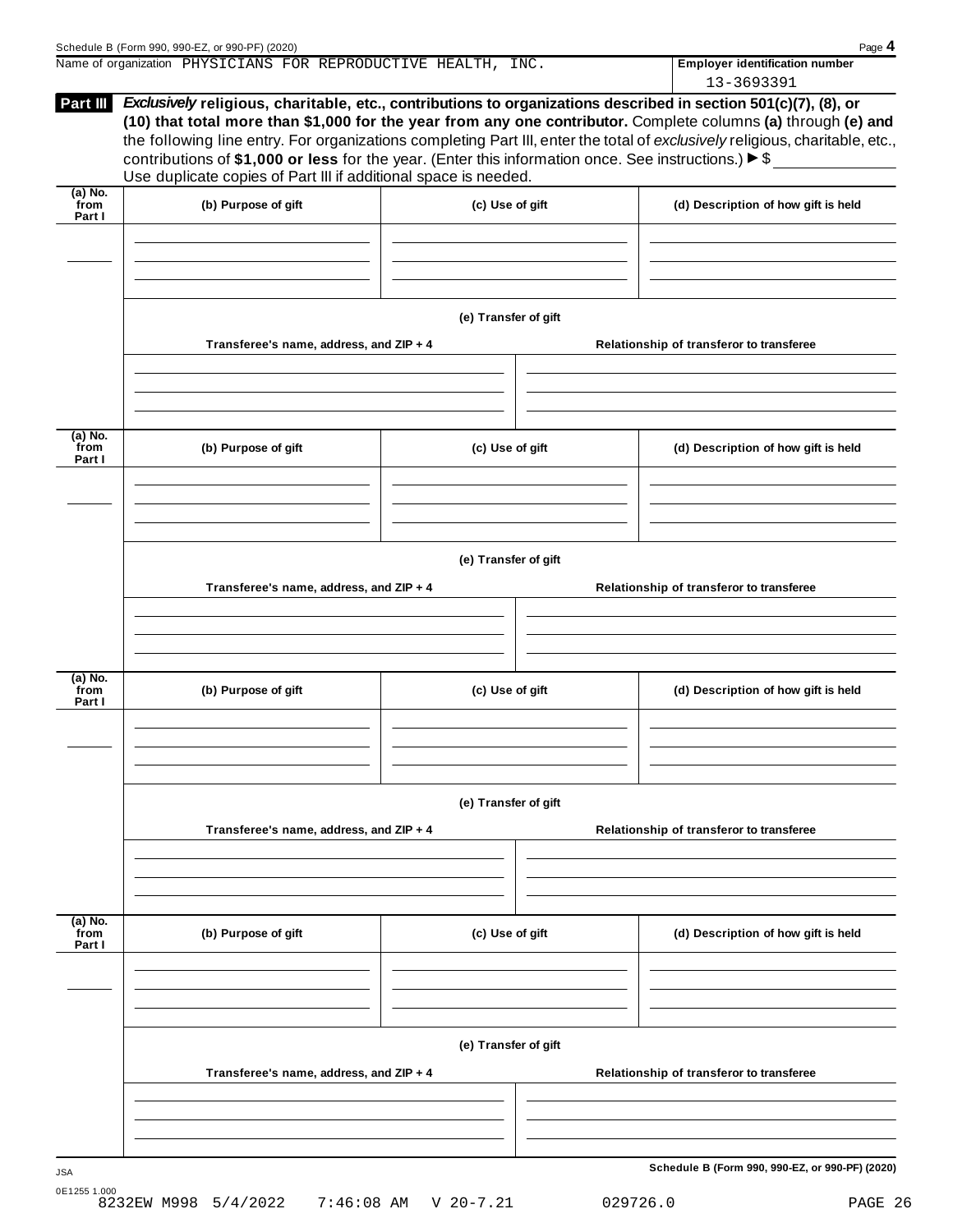|        | (Form 990 or 990-EZ)                                                                                                                            |  | For Organizations Exempt From Income Tax Under section 501(c) and section 527                                                                                                                                                                                                                                                                                                                                                                                                                                                                        |         |                                                                             |                                                                                                                                                             |  |  |  |
|--------|-------------------------------------------------------------------------------------------------------------------------------------------------|--|------------------------------------------------------------------------------------------------------------------------------------------------------------------------------------------------------------------------------------------------------------------------------------------------------------------------------------------------------------------------------------------------------------------------------------------------------------------------------------------------------------------------------------------------------|---------|-----------------------------------------------------------------------------|-------------------------------------------------------------------------------------------------------------------------------------------------------------|--|--|--|
|        |                                                                                                                                                 |  | $\triangleright$ Complete if the organization is described below.                                                                                                                                                                                                                                                                                                                                                                                                                                                                                    |         | Attach to Form 990 or Form 990-EZ.                                          | <b>Open to Public</b>                                                                                                                                       |  |  |  |
|        | Department of the Treasury<br><b>Internal Revenue Service</b>                                                                                   |  | Go to www.irs.gov/Form990 for instructions and the latest information.                                                                                                                                                                                                                                                                                                                                                                                                                                                                               |         |                                                                             | Inspection                                                                                                                                                  |  |  |  |
|        |                                                                                                                                                 |  | If the organization answered "Yes," on Form 990, Part IV, line 3, or Form 990-EZ, Part V, line 46 (Political Campaign Activities), then                                                                                                                                                                                                                                                                                                                                                                                                              |         |                                                                             |                                                                                                                                                             |  |  |  |
|        |                                                                                                                                                 |  | • Section 501(c)(3) organizations: Complete Parts I-A and B. Do not complete Part I-C.                                                                                                                                                                                                                                                                                                                                                                                                                                                               |         |                                                                             |                                                                                                                                                             |  |  |  |
|        |                                                                                                                                                 |  | • Section 501(c) (other than section 501(c)(3)) organizations: Complete Parts I-A and C below. Do not complete Part I-B.                                                                                                                                                                                                                                                                                                                                                                                                                             |         |                                                                             |                                                                                                                                                             |  |  |  |
|        | • Section 527 organizations: Complete Part I-A only.                                                                                            |  | If the organization answered "Yes," on Form 990, Part IV, line 4, or Form 990-EZ, Part VI, line 47 (Lobbying Activities), then                                                                                                                                                                                                                                                                                                                                                                                                                       |         |                                                                             |                                                                                                                                                             |  |  |  |
|        |                                                                                                                                                 |  | • Section 501(c)(3) organizations that have filed Form 5768 (election under section 501(h)): Complete Part II-A. Do not complete Part II-B.                                                                                                                                                                                                                                                                                                                                                                                                          |         |                                                                             |                                                                                                                                                             |  |  |  |
|        | • Section 501(c)(3) organizations that have NOT filed Form 5768 (election under section 501(h)): Complete Part II-B. Do not complete Part II-A. |  |                                                                                                                                                                                                                                                                                                                                                                                                                                                                                                                                                      |         |                                                                             |                                                                                                                                                             |  |  |  |
|        | Tax) (See separate instructions), then                                                                                                          |  | If the organization answered "Yes," on Form 990, Part IV, line 5 (Proxy Tax) (See separate instructions) or Form 990-EZ, Part V, line 35c (Proxy                                                                                                                                                                                                                                                                                                                                                                                                     |         |                                                                             |                                                                                                                                                             |  |  |  |
|        |                                                                                                                                                 |  | • Section 501(c)(4), (5), or (6) organizations: Complete Part III.                                                                                                                                                                                                                                                                                                                                                                                                                                                                                   |         |                                                                             |                                                                                                                                                             |  |  |  |
|        | Name of organization                                                                                                                            |  |                                                                                                                                                                                                                                                                                                                                                                                                                                                                                                                                                      |         |                                                                             | <b>Employer identification number</b>                                                                                                                       |  |  |  |
|        |                                                                                                                                                 |  | PHYSICIANS FOR REPRODUCTIVE HEALTH, INC.                                                                                                                                                                                                                                                                                                                                                                                                                                                                                                             |         | 13-3693391                                                                  |                                                                                                                                                             |  |  |  |
|        | Part I-A                                                                                                                                        |  | Complete if the organization is exempt under section 501(c) or is a section 527 organization.                                                                                                                                                                                                                                                                                                                                                                                                                                                        |         |                                                                             |                                                                                                                                                             |  |  |  |
| 1      |                                                                                                                                                 |  | Provide a description of the organization's direct and indirect political campaign activities in Part IV. (See instructions for                                                                                                                                                                                                                                                                                                                                                                                                                      |         |                                                                             |                                                                                                                                                             |  |  |  |
|        | definition of "political campaign activities")                                                                                                  |  |                                                                                                                                                                                                                                                                                                                                                                                                                                                                                                                                                      |         |                                                                             |                                                                                                                                                             |  |  |  |
| 2      |                                                                                                                                                 |  |                                                                                                                                                                                                                                                                                                                                                                                                                                                                                                                                                      |         |                                                                             |                                                                                                                                                             |  |  |  |
| 3      |                                                                                                                                                 |  | Complete if the organization is exempt under section 501(c)(3).                                                                                                                                                                                                                                                                                                                                                                                                                                                                                      |         |                                                                             |                                                                                                                                                             |  |  |  |
| 1      | Part I-B                                                                                                                                        |  | Enter the amount of any excise tax incurred by the organization under section 4955 $\triangleright$ \$                                                                                                                                                                                                                                                                                                                                                                                                                                               |         |                                                                             |                                                                                                                                                             |  |  |  |
| 2      |                                                                                                                                                 |  | Enter the amount of any excise tax incurred by organization managers under section 4955 $\triangleright$ \$                                                                                                                                                                                                                                                                                                                                                                                                                                          |         |                                                                             |                                                                                                                                                             |  |  |  |
| 3      |                                                                                                                                                 |  |                                                                                                                                                                                                                                                                                                                                                                                                                                                                                                                                                      |         |                                                                             | <b>Yes</b><br>No                                                                                                                                            |  |  |  |
|        |                                                                                                                                                 |  |                                                                                                                                                                                                                                                                                                                                                                                                                                                                                                                                                      |         |                                                                             | <b>Yes</b><br>No                                                                                                                                            |  |  |  |
|        | <b>b</b> If "Yes," describe in Part IV.                                                                                                         |  |                                                                                                                                                                                                                                                                                                                                                                                                                                                                                                                                                      |         |                                                                             |                                                                                                                                                             |  |  |  |
|        | <b>Part I-C</b>                                                                                                                                 |  | Complete if the organization is exempt under section 501(c), except section 501(c)(3).                                                                                                                                                                                                                                                                                                                                                                                                                                                               |         |                                                                             |                                                                                                                                                             |  |  |  |
| 1      |                                                                                                                                                 |  | Enter the amount directly expended by the filing organization for section 527 exempt function                                                                                                                                                                                                                                                                                                                                                                                                                                                        |         |                                                                             |                                                                                                                                                             |  |  |  |
|        |                                                                                                                                                 |  |                                                                                                                                                                                                                                                                                                                                                                                                                                                                                                                                                      |         |                                                                             |                                                                                                                                                             |  |  |  |
| 2      |                                                                                                                                                 |  | Enter the amount of the filing organization's funds contributed to other organizations for section                                                                                                                                                                                                                                                                                                                                                                                                                                                   |         |                                                                             |                                                                                                                                                             |  |  |  |
|        |                                                                                                                                                 |  |                                                                                                                                                                                                                                                                                                                                                                                                                                                                                                                                                      |         |                                                                             |                                                                                                                                                             |  |  |  |
| 3      |                                                                                                                                                 |  | Total exempt function expenditures. Add lines 1 and 2. Enter here and on Form 1120-POL,                                                                                                                                                                                                                                                                                                                                                                                                                                                              |         |                                                                             |                                                                                                                                                             |  |  |  |
|        |                                                                                                                                                 |  |                                                                                                                                                                                                                                                                                                                                                                                                                                                                                                                                                      |         |                                                                             |                                                                                                                                                             |  |  |  |
| 4<br>5 |                                                                                                                                                 |  | Enter the names, addresses and employer identification number (EIN) of all section 527 political organizations to which the filing<br>organization made payments. For each organization listed, enter the amount paid from the filing organization's funds. Also enter<br>the amount of political contributions received that were promptly and directly delivered to a separate political organization, such<br>as a separate segregated fund or a political action committee (PAC). If additional space is needed, provide information in Part IV. |         |                                                                             | No<br><b>Yes</b>                                                                                                                                            |  |  |  |
|        | (a) Name                                                                                                                                        |  | (b) Address                                                                                                                                                                                                                                                                                                                                                                                                                                                                                                                                          | (c) EIN | (d) Amount paid from<br>filing organization's<br>funds. If none, enter -0-. | (e) Amount of political<br>contributions received and<br>promptly and directly<br>delivered to a separate<br>political organization. If<br>none, enter -0-. |  |  |  |
| (1)    |                                                                                                                                                 |  |                                                                                                                                                                                                                                                                                                                                                                                                                                                                                                                                                      |         |                                                                             |                                                                                                                                                             |  |  |  |
| (2)    |                                                                                                                                                 |  |                                                                                                                                                                                                                                                                                                                                                                                                                                                                                                                                                      |         |                                                                             |                                                                                                                                                             |  |  |  |
| (3)    |                                                                                                                                                 |  |                                                                                                                                                                                                                                                                                                                                                                                                                                                                                                                                                      |         |                                                                             |                                                                                                                                                             |  |  |  |
| (4)    |                                                                                                                                                 |  |                                                                                                                                                                                                                                                                                                                                                                                                                                                                                                                                                      |         |                                                                             |                                                                                                                                                             |  |  |  |
| (5)    |                                                                                                                                                 |  |                                                                                                                                                                                                                                                                                                                                                                                                                                                                                                                                                      |         |                                                                             |                                                                                                                                                             |  |  |  |
| (6)    |                                                                                                                                                 |  |                                                                                                                                                                                                                                                                                                                                                                                                                                                                                                                                                      |         |                                                                             |                                                                                                                                                             |  |  |  |
|        |                                                                                                                                                 |  | For Panerwork Reduction Act Notice, see the Instructions for Form 990 or 990-F7                                                                                                                                                                                                                                                                                                                                                                                                                                                                      |         |                                                                             | Schodule C (Form 990 or 990-F7) 2020                                                                                                                        |  |  |  |

**SCHEDULE C** | **Political Campaign and Lobbying Activities**  $\frac{\text{OMB NO. 1545-0047}}{\text{OMB MO. 1545-0047}}}$ 

For Paperwork Reduction Act Notice, see the Instructions for Form 990 or 990-EZ. Schedule C (Form 990 or 990-E2) 2020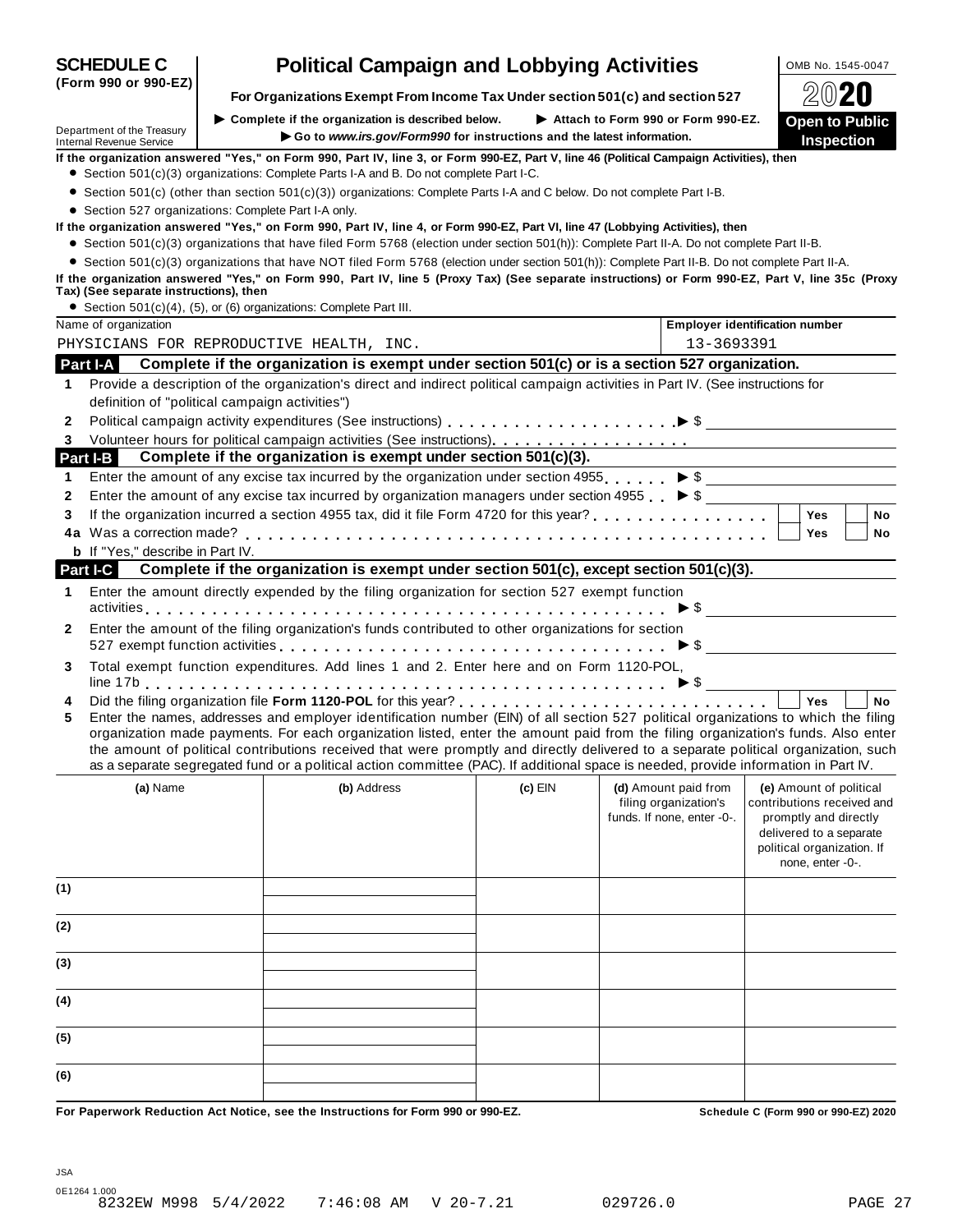| Part II-A<br>section 501(h)).                                                      | Complete if the organization is exempt under section 501(c)(3) and filed Form 5768 (election under                                                                                         |                                     |                                |
|------------------------------------------------------------------------------------|--------------------------------------------------------------------------------------------------------------------------------------------------------------------------------------------|-------------------------------------|--------------------------------|
| A Check $\blacktriangleright$                                                      | if the filing organization belongs to an affiliated group (and list in Part IV each affiliated group member's name,<br>address, EIN, expenses, and share of excess lobbying expenditures). |                                     |                                |
| <b>B</b> Check $\blacktriangleright$                                               | if the filing organization checked box A and "limited control" provisions apply.                                                                                                           |                                     |                                |
|                                                                                    | <b>Limits on Lobbying Expenditures</b><br>(The term "expenditures" means amounts paid or incurred.)                                                                                        | (a) Filing<br>organization's totals | (b) Affiliated<br>group totals |
|                                                                                    | 1a Total lobbying expenditures to influence public opinion (grassroots lobbying)                                                                                                           | 2,698.                              |                                |
|                                                                                    | <b>b</b> Total lobbying expenditures to influence a legislative body (direct lobbying)                                                                                                     | 43,408.                             |                                |
|                                                                                    |                                                                                                                                                                                            | 46, 106.                            |                                |
|                                                                                    |                                                                                                                                                                                            | 2,578,258.                          |                                |
|                                                                                    | e Total exempt purpose expenditures (add lines 1c and 1d)                                                                                                                                  | 2,624,364.                          |                                |
|                                                                                    | Lobbying nontaxable amount. Enter the amount from the following table in both                                                                                                              |                                     |                                |
| columns.                                                                           |                                                                                                                                                                                            | 281,218.                            |                                |
| If the amount on line 1e, column (a) or (b) is: The lobbying nontaxable amount is: |                                                                                                                                                                                            |                                     |                                |
| Not over \$500,000                                                                 | 20% of the amount on line 1e.                                                                                                                                                              |                                     |                                |
| Over \$500,000 but not over \$1,000,000                                            | \$100,000 plus 15% of the excess over \$500,000.                                                                                                                                           |                                     |                                |
| Over \$1,000,000 but not over \$1,500,000                                          | \$175,000 plus 10% of the excess over \$1,000,000.                                                                                                                                         |                                     |                                |
| Over \$1,500,000 but not over \$17,000,000                                         | \$225,000 plus 5% of the excess over \$1,500,000.                                                                                                                                          |                                     |                                |
| Over \$17,000,000                                                                  | \$1,000,000.                                                                                                                                                                               |                                     |                                |
|                                                                                    | g Grassroots nontaxable amount (enter 25% of line 1f)                                                                                                                                      | 70,305.                             |                                |
|                                                                                    | h Subtract line 1g from line 1a. If zero or less, enter -0-                                                                                                                                | 0.                                  | $0$ .                          |
|                                                                                    |                                                                                                                                                                                            | $\Omega$ .                          | 0.                             |
|                                                                                    | If there is an amount other than zero on either line 1h or line 1i, did the organization file Form 4720                                                                                    |                                     |                                |
|                                                                                    |                                                                                                                                                                                            |                                     | Yes<br>No                      |

**4-Year Averaging Period Under Section 501(h)**

(Some organizations that made a section 501(h) election do not have to complete all of the five columns below.

**See the separate instructions for lines 2a through 2f.)**

|    | Lobbying Expenditures During 4-Year Averaging Period                            |          |          |            |            |              |  |  |
|----|---------------------------------------------------------------------------------|----------|----------|------------|------------|--------------|--|--|
|    | Calendar year (or fiscal year<br>beginning in)                                  | (a) 2017 | (b) 2018 | $(c)$ 2019 | $(d)$ 2020 | (e) Total    |  |  |
| 2a | Lobbying nontaxable amount                                                      | 440,882. | 380,940. | 353,183.   | 281,218.   | 1,456,223.   |  |  |
| b  | Lobbying ceiling amount<br>$(150\% \text{ of line } 2a, \text{ column } (e))$   |          |          |            |            | 2, 184, 335. |  |  |
| С  | Total lobbying expenditures                                                     | 65,648.  | 44,609.  | 23,485.    | 46,106.    | 179,848.     |  |  |
| d  | Grassroots nontaxable amount                                                    | 110,221. | 95,235.  | 88,296.    | 70,305.    | 364,057.     |  |  |
| е  | Grassroots ceiling amount<br>$(150\% \text{ of line } 2d, \text{ column } (e))$ |          |          |            |            | 546,086.     |  |  |
|    | Grassroots lobbying expenditures                                                | 9,473.   | 3,735.   | 1,259.     | 2,698.     | 17,165.      |  |  |

**Schedule C (Form 990 or 990-EZ) 2020**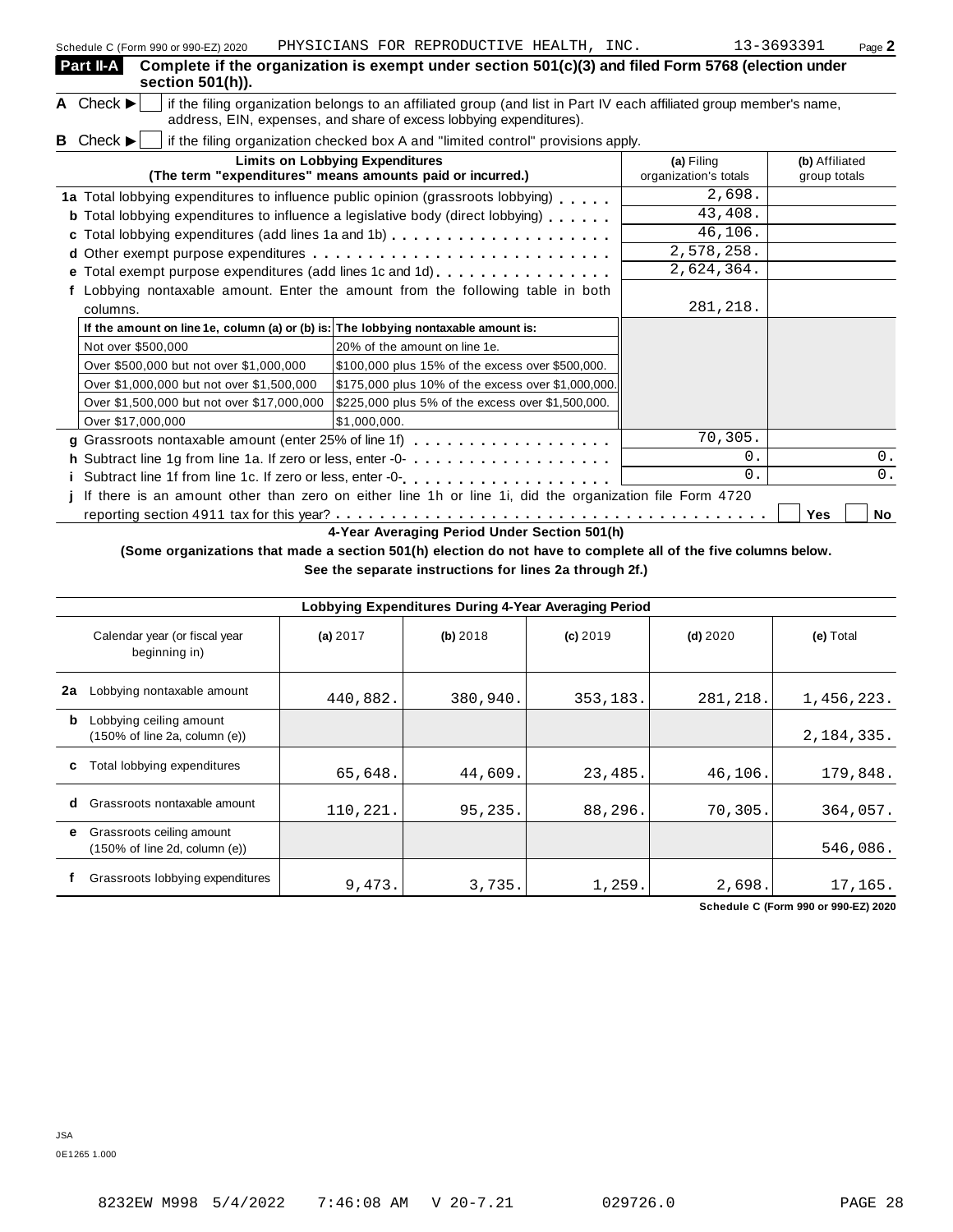| Schedule C (Form 990 or 990-EZ) 2020 | Page $\mathbf{\dot{5}}$ |
|--------------------------------------|-------------------------|
|                                      |                         |

#### **Complete if the organization is exempt under section 501(c)(3) and has NOT filed Form 5768 (Part II-B** Complete if the organization is (election under section 501(h)).

|    |                                                                                                                               | (a)        |    | (b)    |
|----|-------------------------------------------------------------------------------------------------------------------------------|------------|----|--------|
|    | For each "Yes," response on lines 1a through 1i below, provide in Part IV a detailed<br>description of the lobbying activity. | <b>Yes</b> | No | Amount |
| 1  | During the year, did the filing organization attempt to influence foreign, national, state, or local                          |            |    |        |
|    | legislation, including any attempt to influence public opinion on a legislative matter or                                     |            |    |        |
|    | referendum, through the use of:                                                                                               |            |    |        |
| a  |                                                                                                                               |            |    |        |
| b  | Paid staff or management (include compensation in expenses reported on lines 1c through 1i)?                                  |            |    |        |
| c  |                                                                                                                               |            |    |        |
| d  | Mailings to members, legislators, or the public?                                                                              |            |    |        |
| е  |                                                                                                                               |            |    |        |
|    | Grants to other organizations for lobbying purposes? $\ldots \ldots \ldots \ldots \ldots \ldots \ldots \ldots$                |            |    |        |
| a  | Direct contact with legislators, their staffs, government officials, or a legislative body?                                   |            |    |        |
| h. | Rallies, demonstrations, seminars, conventions, speeches, lectures, or any similar means?                                     |            |    |        |
|    | Other activities?                                                                                                             |            |    |        |
|    |                                                                                                                               |            |    |        |
| 2a | Did the activities in line 1 cause the organization to be not described in section $501(c)(3)$ ?                              |            |    |        |
| b  | If "Yes," enter the amount of any tax incurred under section 4912                                                             |            |    |        |
| c  | If "Yes," enter the amount of any tax incurred by organization managers under section 4912                                    |            |    |        |
| d  | If the filing organization incurred a section 4912 tax, did it file Form 4720 for this year?                                  |            |    |        |
|    | Part III-A Complete if the organization is exempt under section 501(c)(4), section 501(c)(5), or section                      |            |    |        |

| $501(c)(6)$ .                                                                                                         |     |    |
|-----------------------------------------------------------------------------------------------------------------------|-----|----|
|                                                                                                                       | Yes | No |
| Were substantially all (90% or more) dues received nondeductible by members? [1, [1, [1, [1, [1, [1, [1, ]], [1, ]]   |     |    |
|                                                                                                                       |     |    |
| Did the organization agree to carry over lobbying and political campaign activity expenditures from the prior year? 3 |     |    |

| <b>Part III-B</b> Complete if the organization is exempt under section $501(c)(4)$ , section $501(c)(5)$ , or section |  |
|-----------------------------------------------------------------------------------------------------------------------|--|
| 501(c)(6) and if either (a) BOTH Part III-A, lines 1 and 2, are answered "No" OR (b) Part III-A, line 3, is           |  |
| answered "Yes."                                                                                                       |  |
|                                                                                                                       |  |

|                | answered res.                                                                                                               |            |
|----------------|-----------------------------------------------------------------------------------------------------------------------------|------------|
|                | Dues, assessments and similar amounts from members $\ldots \ldots \ldots \ldots \ldots \ldots \ldots \ldots \ldots \perp 1$ |            |
| $\mathbf{2}$   | Section 162(e) nondeductible lobbying and political expenditures (do not include amounts of                                 |            |
|                | political expenses for which the section 527(f) tax was paid).                                                              |            |
|                |                                                                                                                             | 2a         |
|                |                                                                                                                             |            |
|                |                                                                                                                             | <u> 2c</u> |
| 3              | Aggregate amount reported in section 6033(e)(1)(A) notices of nondeductible section 162(e) dues                             |            |
| $\overline{4}$ | If notices were sent and the amount on line 2c exceeds the amount on line 3, what portion of the                            |            |
|                | excess does the organization agree to carryover to the reasonable estimate of nondeductible lobbying                        |            |
|                |                                                                                                                             | 4          |
| 5              |                                                                                                                             |            |
|                |                                                                                                                             |            |

#### **Part IV Supplemental Information**

Provide the descriptions required for Part I-A, line 1; Part I-B, line 4; Part I-C, line 5; Part II-A (affiliated group list); Part II-A, lines 1 and 2 (See instructions); and Part II-B, line 1. Also, complete this part for any additional information.

SEE PAGE 4

**Schedule C (Form 990 or 990-EZ) 2020**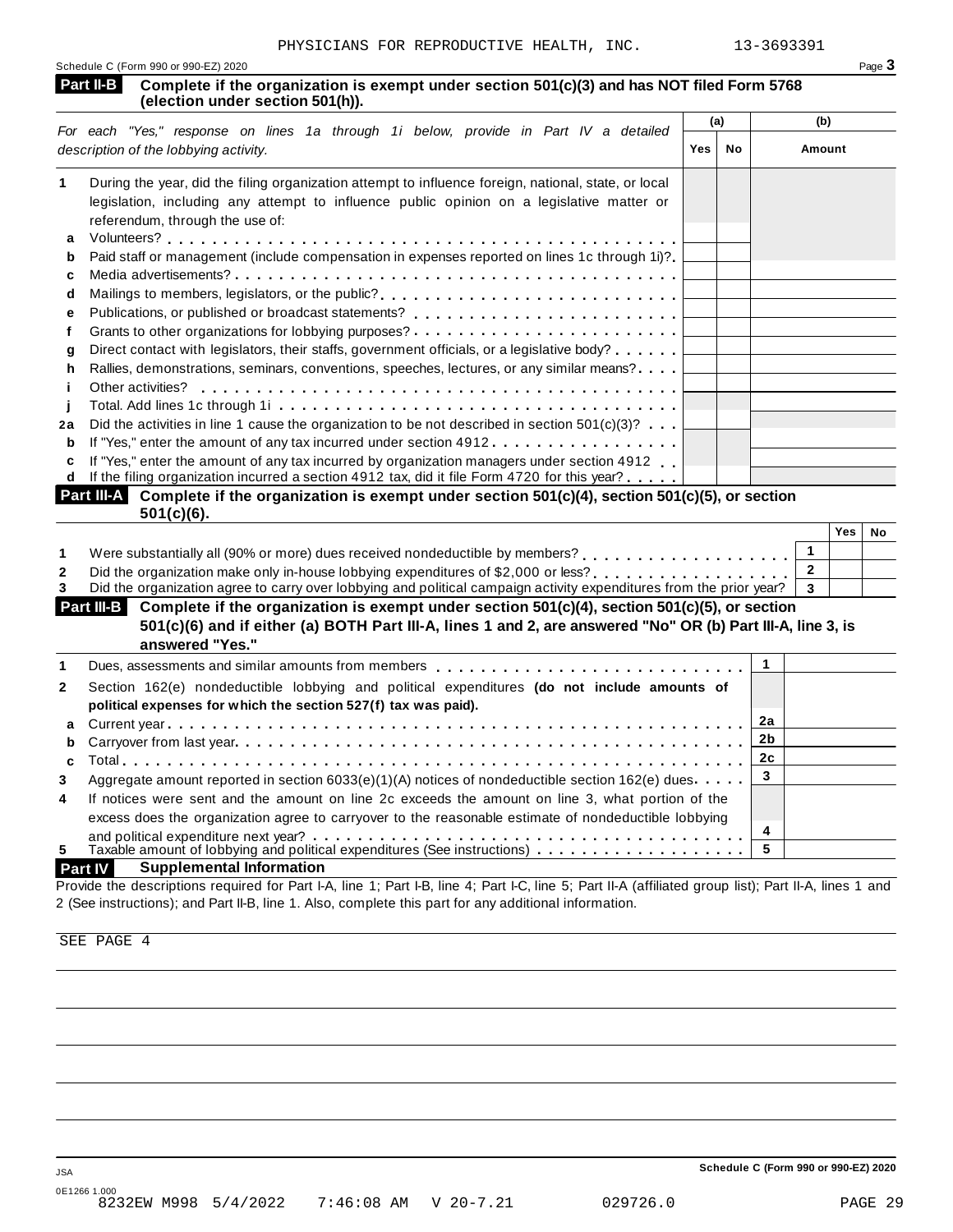**Part IV Supplemental Information** *(continued)*

FORM 990, SCHEDULE C, PART II-A

DIRECT LOBBYING

FEDERAL - EACH ACT; WOMEN'S HEALTH PROTECTION ACT; HEAL ACT; PREGNANT WORKERS' FAIRNESS ACT; VOTING RIGHTS; HEAL ACT, LIFT THE BAR ACT, IMMIGRANT ACCESS TO PUBLIC HEALTH PROGRAMS; PAID LEAVE; NOMINATION OF XAVIER BECERRA AS SECRETARY OF HEALTH AND HUMAN SERVICES; FY 2021 FEDERAL BUDGET AND APPROPRIATIONS; BUILD BACK BETTER PACKAGE; MOMNIBUS; BLACK MATERNAL HEALTH MOMNIBUS ACT; EQUAL ACCESS TO CONTRACEPTION FOR VETERANS ACT; CONTRACEPTIVE ACCESS FOR SERVICE MEMBERS AND DEPENDENTS ACT; ENDING QUALIFIED IMMUNITY ACT; DC MEDICAID BAN; FY 2022 LABOR, HEALTH AND HUMAN SERVICES APPROPRIATIONS; FY 2022 NATIONAL DEFENSE AUTHORIZATION ACT; FY 2022 STATE AND FOREIGN OPERATIONS APPROPRIATIONS; FY 2022 FINANCIAL SERVICE AND GENERAL GOVERNMENT APPROPRIATIONS; FY 2022 COMMERCE, JUSTICE, SCIENCE APPROPRIATIONS; NOMINATION OF KRISTEN CLARKE AS ASSISTANT ATTORNEY GENERAL FOR THE CIVIL RIGHTS DIVISION AT THE DEPARTMENT OF JUSTICE; NOMINATION OF VANITA GUPTA AS ASSOCIATE ATTORNEY GENERAL; WASHINGTON, DC STATE ADMISSIONS ACT; HOUSE RULES; SENATE RULES; PAYCHECK FAIRNESS ACT; NOMINATION OF AMY CONEY BARRETT TO US SUPREME COURT; ROADMAP TO FREEDOM; SUPPORT THROUGH LOSS ACT; EQUAL RIGHTS AMENDMENT; EQUALITY ACT; REAL EDUCATION AND ACCESS FOR HEALTH YOUTH ACT; RAISE THE WAGE ACT; PROTECTING MOMS WHO SERVED ACT; REMS FOR MIFEPRISTONE; COVID RELIEF

STATE: 2020 COLORADO PROPOSITION 15; 2021 COLORADO BIRTH EQUITY BILL PACKAGE; 2021 LA HB 578; 2021 TX SB 4; 2021 TX SB 8; 2021 TX SB 6; 2021

**Schedule C (Form 990 or 990-EZ) 2020**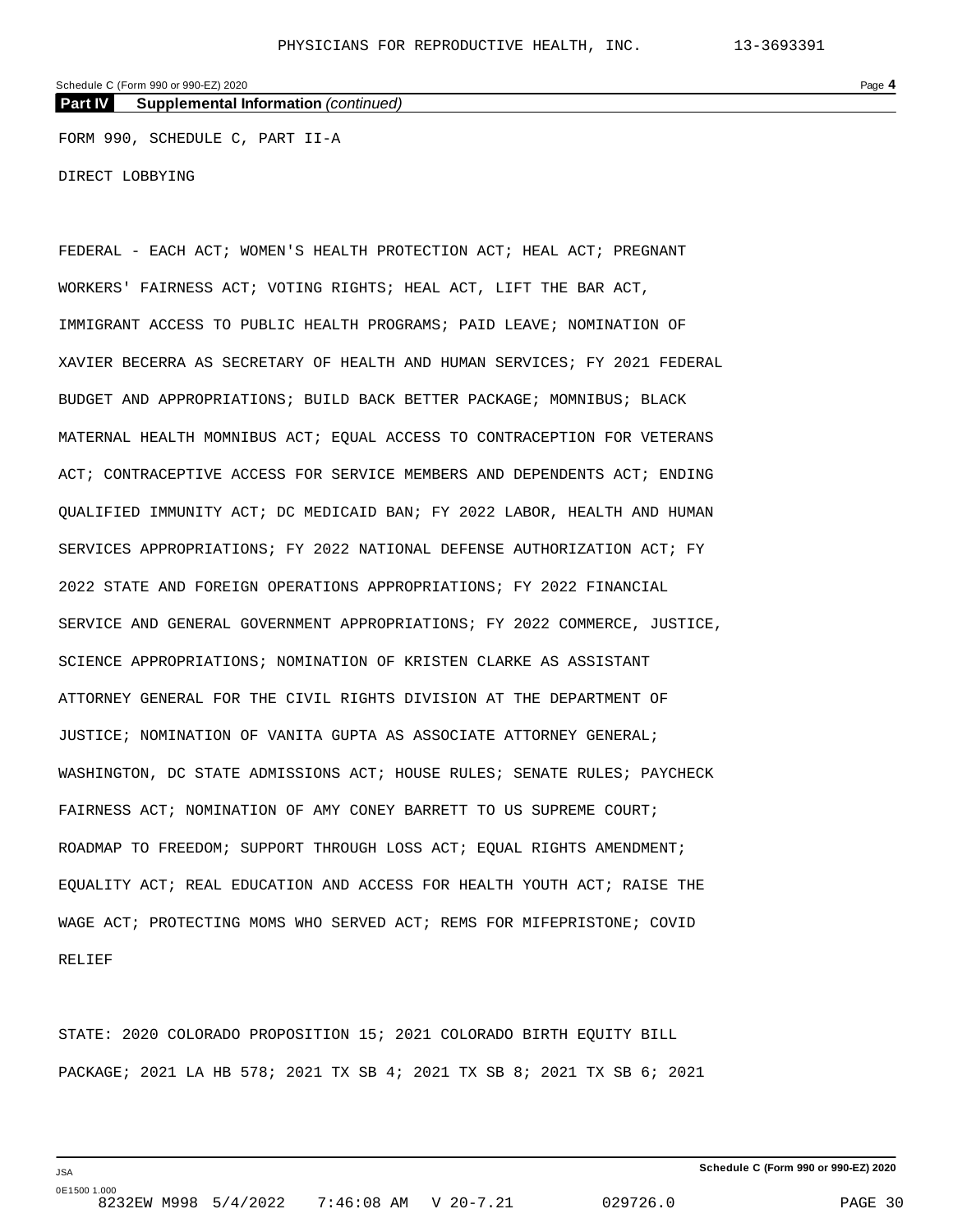#### Schedule C (Form 990 or 990-EZ) 2020 Page **4**

#### **Part IV Supplemental Information** *(continued)*

NORTH CAROLINA SB 405; 2021 NORTH CAROLINA HB 453; NEW JERSEY

REPRODUCTIVE FREEDOM ACT.

GRASSROOTS LOBBYING

#### FEDERAL:

WOMEN'S HEALTH PROTECTION ACT; PREGNANT WORKERS FAIRNESS ACT; HEAL FOR IMMIGRANT WOMEN AND FAMILIES ACT; EACH ACT; TITLE X; FY 2021 BUDGET; FY 2022 BUDGET; HYDE AMENDMENT; NOMINATION OF AMY CONEY BARRETT TO US SUPREME COURT; COVID RELIEF

STATE: 2021 NC HB 510; 2021 OH SB 157; 2021 LA HB 255; LA HB 578; 2021 TX SB 8; KALAMAZOO ABORTION FUND; 2021 MO SB 391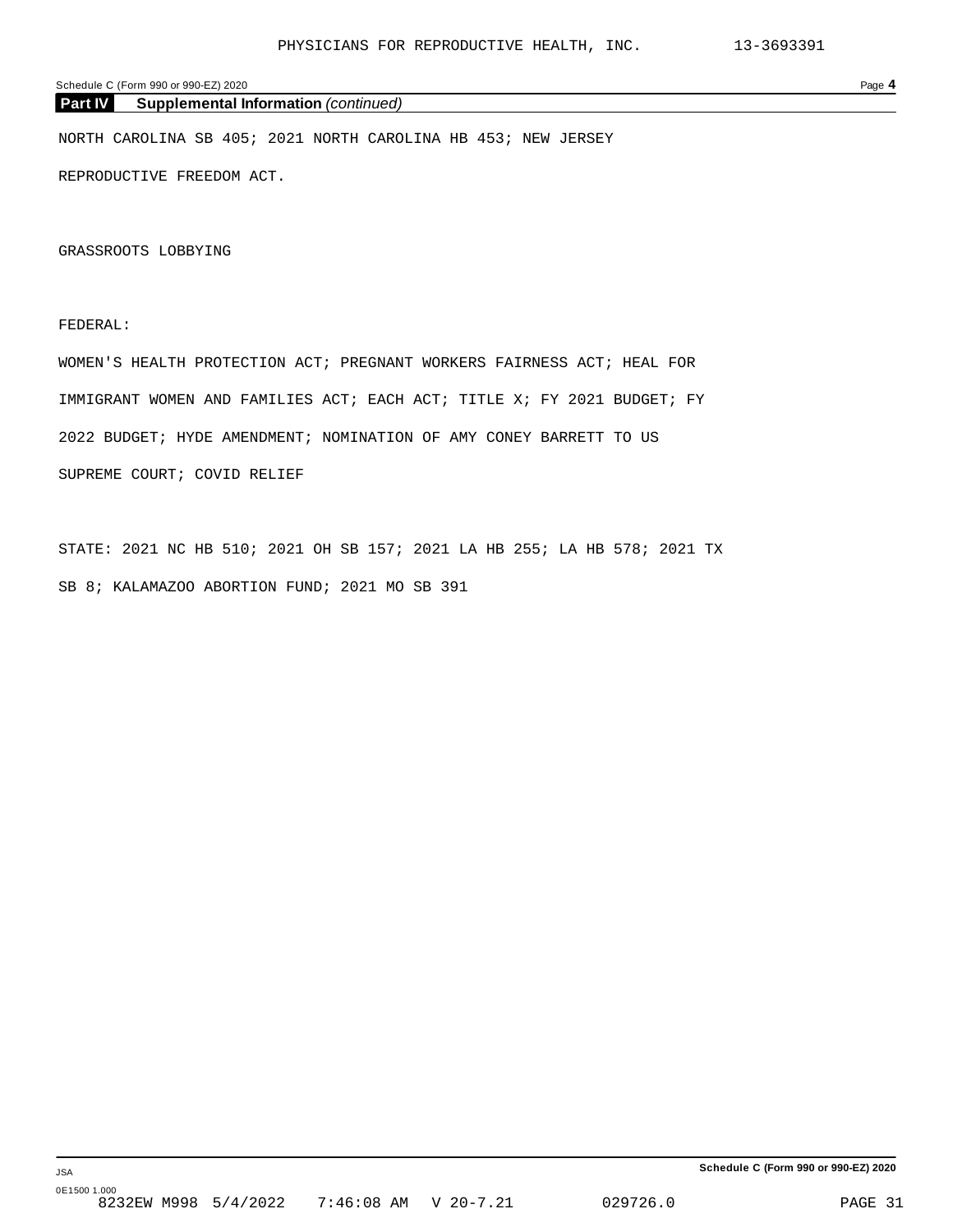| <b>SCHEDULE D</b> |  |
|-------------------|--|
| (Form 990)        |  |

## SCHEDULE D<br>
Supplemental Financial Statements<br>
Form 990)<br>
Part IV, line 6, 7, 8, 9, 10, 11a, 11b, 11c, 11d, 11e, 11f, 12a, or 12b.<br>
Part IV, line 6, 7, 8, 9, 10, 11a, 11b, 11c, 11d, 11e, 11f, 12a, or 12b.

|    |                                                               |                                                                                                                                                                                                                                                                                                                                                  | Part IV, line 6, 7, 8, 9, 10, 11a, 11b, 11c, 11d, 11e, 11f, 12a, or 12b.                      |                                                |                                                    |
|----|---------------------------------------------------------------|--------------------------------------------------------------------------------------------------------------------------------------------------------------------------------------------------------------------------------------------------------------------------------------------------------------------------------------------------|-----------------------------------------------------------------------------------------------|------------------------------------------------|----------------------------------------------------|
|    | Department of the Treasury<br><b>Internal Revenue Service</b> |                                                                                                                                                                                                                                                                                                                                                  | Attach to Form 990.<br>Go to www.irs.gov/Form990 for instructions and the latest information. |                                                | <b>Open to Public</b><br><b>Inspection</b>         |
|    | Name of the organization                                      |                                                                                                                                                                                                                                                                                                                                                  |                                                                                               | <b>Employer identification number</b>          |                                                    |
|    |                                                               | PHYSICIANS FOR REPRODUCTIVE HEALTH, INC.                                                                                                                                                                                                                                                                                                         |                                                                                               | 13-3693391                                     |                                                    |
|    | Part I                                                        | Organizations Maintaining Donor Advised Funds or Other Similar Funds or Accounts.                                                                                                                                                                                                                                                                |                                                                                               |                                                |                                                    |
|    |                                                               | Complete if the organization answered "Yes" on Form 990, Part IV, line 6.                                                                                                                                                                                                                                                                        |                                                                                               |                                                |                                                    |
|    |                                                               |                                                                                                                                                                                                                                                                                                                                                  | (a) Donor advised funds                                                                       |                                                | (b) Funds and other accounts                       |
| 1  |                                                               | Total number at end of year manufacturers.                                                                                                                                                                                                                                                                                                       |                                                                                               |                                                |                                                    |
| 2  |                                                               | Aggregate value of contributions to (during year)                                                                                                                                                                                                                                                                                                |                                                                                               |                                                |                                                    |
| 3  |                                                               | Aggregate value of grants from (during year)                                                                                                                                                                                                                                                                                                     |                                                                                               |                                                |                                                    |
| 4  |                                                               | Aggregate value at end of year                                                                                                                                                                                                                                                                                                                   |                                                                                               |                                                |                                                    |
| 5  |                                                               | Did the organization inform all donors and donor advisors in writing that the assets held in donor advised                                                                                                                                                                                                                                       |                                                                                               |                                                |                                                    |
|    |                                                               | funds are the organization's property, subject to the organization's exclusive legal control?                                                                                                                                                                                                                                                    |                                                                                               |                                                | Yes<br>No                                          |
| 6  |                                                               | Did the organization inform all grantees, donors, and donor advisors in writing that grant funds can be used                                                                                                                                                                                                                                     |                                                                                               |                                                |                                                    |
|    |                                                               | only for charitable purposes and not for the benefit of the donor or donor advisor, or for any other purpose                                                                                                                                                                                                                                     |                                                                                               |                                                |                                                    |
|    |                                                               |                                                                                                                                                                                                                                                                                                                                                  |                                                                                               |                                                | Yes<br>No                                          |
|    | Part II                                                       | <b>Conservation Easements.</b><br>Complete if the organization answered "Yes" on Form 990, Part IV, line 7.                                                                                                                                                                                                                                      |                                                                                               |                                                |                                                    |
| 1  |                                                               | Purpose(s) of conservation easements held by the organization (check all that apply).                                                                                                                                                                                                                                                            |                                                                                               |                                                |                                                    |
|    |                                                               | Preservation of land for public use (for example, recreation or education)                                                                                                                                                                                                                                                                       |                                                                                               |                                                |                                                    |
|    |                                                               | Protection of natural habitat                                                                                                                                                                                                                                                                                                                    |                                                                                               | Preservation of a certified historic structure | Preservation of a historically important land area |
|    |                                                               | Preservation of open space                                                                                                                                                                                                                                                                                                                       |                                                                                               |                                                |                                                    |
| 2  |                                                               | Complete lines 2a through 2d if the organization held a qualified conservation contribution in the form of a conservation                                                                                                                                                                                                                        |                                                                                               |                                                |                                                    |
|    |                                                               | easement on the last day of the tax year.                                                                                                                                                                                                                                                                                                        |                                                                                               |                                                | Held at the End of the Tax Year                    |
| a  |                                                               |                                                                                                                                                                                                                                                                                                                                                  |                                                                                               | 2a                                             |                                                    |
| b  |                                                               | Total acreage restricted by conservation easements                                                                                                                                                                                                                                                                                               |                                                                                               | 2b                                             |                                                    |
| c  |                                                               | Number of conservation easements on a certified historic structure included in (a)                                                                                                                                                                                                                                                               |                                                                                               | 2c                                             |                                                    |
| d  |                                                               | Number of conservation easements included in (c) acquired after 7/25/06, and not on a                                                                                                                                                                                                                                                            |                                                                                               |                                                |                                                    |
|    |                                                               |                                                                                                                                                                                                                                                                                                                                                  |                                                                                               | 2d                                             |                                                    |
| 3  |                                                               | Number of conservation easements modified, transferred, released, extinguished, or terminated by the organization during the                                                                                                                                                                                                                     |                                                                                               |                                                |                                                    |
|    | tax year $\blacktriangleright$ $\perp$                        |                                                                                                                                                                                                                                                                                                                                                  |                                                                                               |                                                |                                                    |
| 4  |                                                               | Number of states where property subject to conservation easement is located ▶ _________                                                                                                                                                                                                                                                          |                                                                                               |                                                |                                                    |
| 5  |                                                               | Does the organization have a written policy regarding the periodic monitoring, inspection, handling of                                                                                                                                                                                                                                           |                                                                                               |                                                |                                                    |
|    |                                                               | violations, and enforcement of the conservation easements it holds?                                                                                                                                                                                                                                                                              |                                                                                               |                                                | Yes<br><b>No</b>                                   |
| 6  |                                                               | Staff and volunteer hours devoted to monitoring, inspecting, handling of violations, and enforcing conservation easements during the year                                                                                                                                                                                                        |                                                                                               |                                                |                                                    |
|    |                                                               |                                                                                                                                                                                                                                                                                                                                                  |                                                                                               |                                                |                                                    |
| 7  |                                                               | Amount of expenses incurred in monitoring, inspecting, handling of violations, and enforcing conservation easements during the year                                                                                                                                                                                                              |                                                                                               |                                                |                                                    |
|    |                                                               |                                                                                                                                                                                                                                                                                                                                                  |                                                                                               |                                                |                                                    |
| 8  |                                                               | Does each conservation easement reported on line 2(d) above satisfy the requirements of section 170(h)(4)(B)(i)                                                                                                                                                                                                                                  |                                                                                               |                                                |                                                    |
|    |                                                               |                                                                                                                                                                                                                                                                                                                                                  |                                                                                               |                                                | <b>No</b><br>Yes                                   |
| 9  |                                                               | In Part XIII, describe how the organization reports conservation easements in its revenue and expense statement and                                                                                                                                                                                                                              |                                                                                               |                                                |                                                    |
|    |                                                               | balance sheet, and include, if applicable, the text of the footnote to the organization's financial statements that describes the                                                                                                                                                                                                                |                                                                                               |                                                |                                                    |
|    |                                                               | organization's accounting for conservation easements.                                                                                                                                                                                                                                                                                            |                                                                                               |                                                |                                                    |
|    | Part III                                                      | Organizations Maintaining Collections of Art, Historical Treasures, or Other Similar Assets.                                                                                                                                                                                                                                                     |                                                                                               |                                                |                                                    |
|    |                                                               | Complete if the organization answered "Yes" on Form 990, Part IV, line 8.                                                                                                                                                                                                                                                                        |                                                                                               |                                                |                                                    |
| 1a |                                                               | If the organization elected, as permitted under FASB ASC 958, not to report in its revenue statement and balance sheet works of art, historical treasures, or other similar assets held for public exhibition, education, or r<br>service, provide in Part XIII the text of the footnote to its financial statements that describes these items. |                                                                                               |                                                |                                                    |
| b  |                                                               | If the organization elected, as permitted under FASB ASC 958, to report in its revenue statement and balance sheet works of<br>art, historical treasures, or other similar assets held for public exhibition, education, or research in furtherance of public service,<br>provide the following amounts relating to these items:                 |                                                                                               |                                                |                                                    |
|    |                                                               |                                                                                                                                                                                                                                                                                                                                                  |                                                                                               |                                                |                                                    |
|    |                                                               |                                                                                                                                                                                                                                                                                                                                                  |                                                                                               |                                                | $\triangleright$ \$                                |
| 2  |                                                               | If the organization received or held works of art, historical treasures, or other similar assets for financial gain, provide the                                                                                                                                                                                                                 |                                                                                               |                                                |                                                    |
|    |                                                               | following amounts required to be reported under FASB ASC 958 relating to these items:                                                                                                                                                                                                                                                            |                                                                                               |                                                |                                                    |
| а  |                                                               |                                                                                                                                                                                                                                                                                                                                                  |                                                                                               |                                                |                                                    |
| b  |                                                               |                                                                                                                                                                                                                                                                                                                                                  |                                                                                               |                                                |                                                    |

**For Paperwork Reduction Act Notice, see the Instructions for Form 990. Schedule D (Form 990) 2020**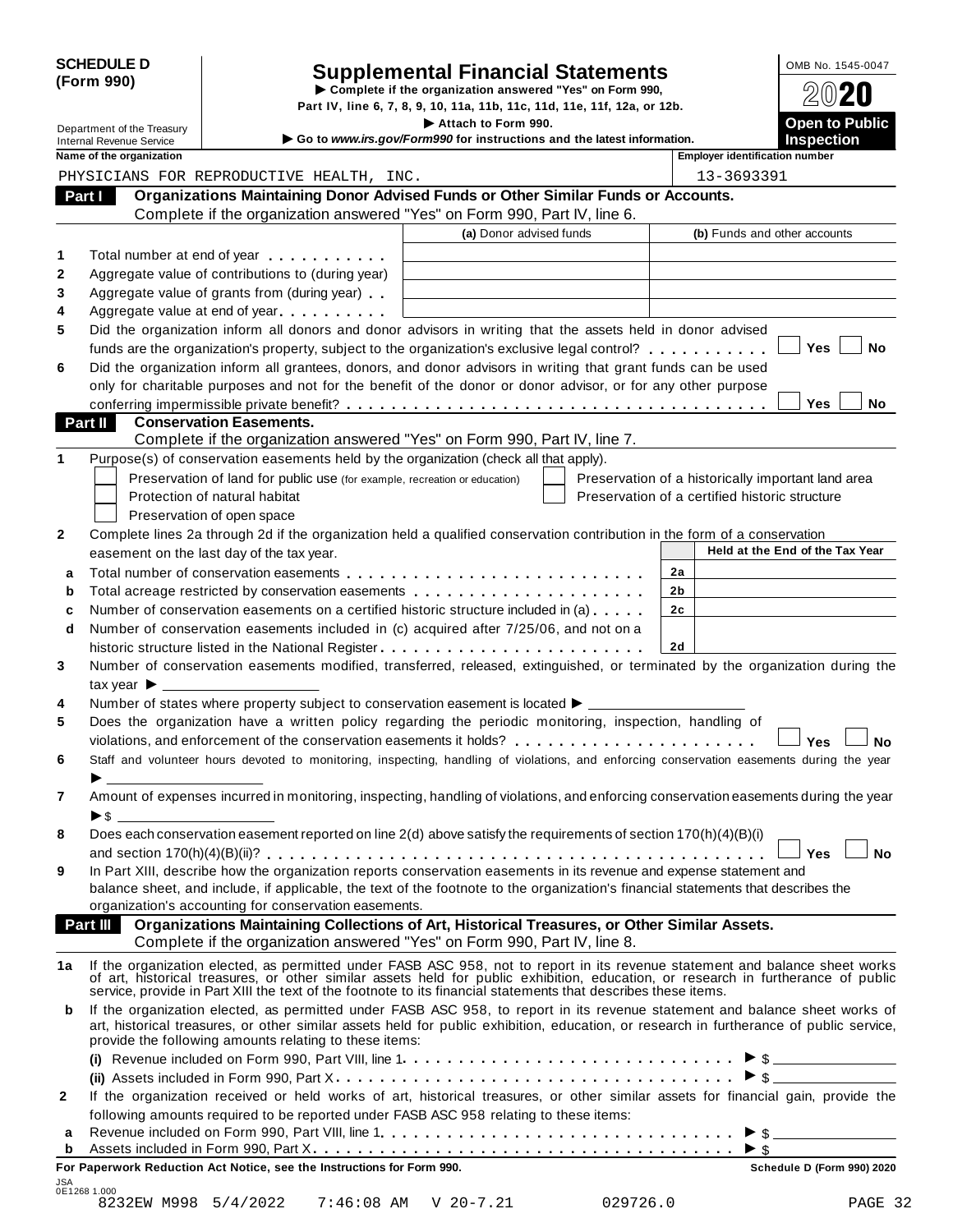PHYSICIANS FOR REPRODUCTIVE HEALTH, INC. 13-3693391

| 13-3693391 |
|------------|
|------------|

|        | Schedule D (Form 990) 2020                                                                                                                                                                                                                                                                                                        | TITOICIANO PON NEFNODOCIIVE HEABIH, INC |              |                |                          |                                                   |                     |            | Page 2    |
|--------|-----------------------------------------------------------------------------------------------------------------------------------------------------------------------------------------------------------------------------------------------------------------------------------------------------------------------------------|-----------------------------------------|--------------|----------------|--------------------------|---------------------------------------------------|---------------------|------------|-----------|
|        | Part III Organizations Maintaining Collections of Art, Historical Treasures, or Other Similar Assets (continued)                                                                                                                                                                                                                  |                                         |              |                |                          |                                                   |                     |            |           |
| 3      | Using the organization's acquisition, accession, and other records, check any of the following that make significant use of its                                                                                                                                                                                                   |                                         |              |                |                          |                                                   |                     |            |           |
|        | collection items (check all that apply):                                                                                                                                                                                                                                                                                          |                                         |              |                |                          |                                                   |                     |            |           |
| a      | Public exhibition                                                                                                                                                                                                                                                                                                                 |                                         | d            |                | Loan or exchange program |                                                   |                     |            |           |
| b      | Scholarly research                                                                                                                                                                                                                                                                                                                |                                         | е            | Other          |                          | <u> 1989 - John Stein, amerikansk politiker (</u> |                     |            |           |
| c      | Preservation for future generations                                                                                                                                                                                                                                                                                               |                                         |              |                |                          |                                                   |                     |            |           |
| 4      | Provide a description of the organization's collections and explain how they further the organization's exempt purpose in Part                                                                                                                                                                                                    |                                         |              |                |                          |                                                   |                     |            |           |
|        | XIII.                                                                                                                                                                                                                                                                                                                             |                                         |              |                |                          |                                                   |                     |            |           |
| 5      | During the year, did the organization solicit or receive donations of art, historical treasures, or other similar                                                                                                                                                                                                                 |                                         |              |                |                          |                                                   |                     |            |           |
|        | assets to be sold to raise funds rather than to be maintained as part of the organization's collection?                                                                                                                                                                                                                           |                                         |              |                |                          |                                                   | <b>Yes</b>          |            | No        |
|        | <b>Part IV</b><br><b>Escrow and Custodial Arrangements.</b><br>Complete if the organization answered "Yes" on Form 990, Part IV, line 9, or reported an amount on Form                                                                                                                                                            |                                         |              |                |                          |                                                   |                     |            |           |
|        | 990, Part X, line 21.                                                                                                                                                                                                                                                                                                             |                                         |              |                |                          |                                                   |                     |            |           |
|        | 1a Is the organization an agent, trustee, custodian or other intermediary for contributions or other assets not                                                                                                                                                                                                                   |                                         |              |                |                          |                                                   |                     |            |           |
|        |                                                                                                                                                                                                                                                                                                                                   |                                         |              |                |                          |                                                   | Yes                 |            | <b>No</b> |
|        | b If "Yes," explain the arrangement in Part XIII and complete the following table:                                                                                                                                                                                                                                                |                                         |              |                |                          |                                                   |                     |            |           |
|        |                                                                                                                                                                                                                                                                                                                                   |                                         |              |                |                          | Amount                                            |                     |            |           |
| c<br>d |                                                                                                                                                                                                                                                                                                                                   |                                         |              |                | 1c<br>1d                 |                                                   |                     |            |           |
| e      |                                                                                                                                                                                                                                                                                                                                   |                                         |              |                | 1е                       |                                                   |                     |            |           |
| f      |                                                                                                                                                                                                                                                                                                                                   |                                         |              |                | 1f                       |                                                   |                     |            |           |
|        | 2a Did the organization include an amount on Form 990, Part X, line 21, for escrow or custodial account liability?                                                                                                                                                                                                                |                                         |              |                |                          |                                                   | Yes                 |            | No        |
|        | <b>b</b> If "Yes," explain the arrangement in Part XIII. Check here if the explanation has been provided on Part XIII                                                                                                                                                                                                             |                                         |              |                |                          |                                                   |                     |            |           |
|        | Part V<br><b>Endowment Funds.</b>                                                                                                                                                                                                                                                                                                 |                                         |              |                |                          |                                                   |                     |            |           |
|        | Complete if the organization answered "Yes" on Form 990, Part IV, line 10.                                                                                                                                                                                                                                                        |                                         |              |                |                          |                                                   |                     |            |           |
|        |                                                                                                                                                                                                                                                                                                                                   | (a) Current year                        |              | (b) Prior year | (c) Two years back       | (d) Three years back                              | (e) Four years back |            |           |
|        |                                                                                                                                                                                                                                                                                                                                   |                                         |              |                |                          |                                                   |                     |            |           |
| b      | Contributions $\ldots$                                                                                                                                                                                                                                                                                                            |                                         |              |                |                          |                                                   |                     |            |           |
| c      | Net investment earnings, gains,                                                                                                                                                                                                                                                                                                   |                                         |              |                |                          |                                                   |                     |            |           |
|        | and losses $\ldots$ $\ldots$ $\ldots$ $\ldots$                                                                                                                                                                                                                                                                                    |                                         |              |                |                          |                                                   |                     |            |           |
| d      | Grants or scholarships $\Box$                                                                                                                                                                                                                                                                                                     |                                         |              |                |                          |                                                   |                     |            |           |
| е      | Other expenditures for facilities                                                                                                                                                                                                                                                                                                 |                                         |              |                |                          |                                                   |                     |            |           |
|        | and programs $\ldots$ , $\qquad \qquad$ $\qquad \qquad$                                                                                                                                                                                                                                                                           |                                         |              |                |                          |                                                   |                     |            |           |
|        | Administrative expenses example and a material and a material and a material and a material and a material and                                                                                                                                                                                                                    |                                         |              |                |                          |                                                   |                     |            |           |
| g      | End of year balance example and contact the set of the set of the set of the set of the set of the set of the set of the set of the set of the set of the set of the set of the set of the set of the set of the set of the se<br>Provide the estimated percentage of the current year end balance (line 1g, column (a)) held as: |                                         |              |                |                          |                                                   |                     |            |           |
| a      | Board designated or quasi-endowment >                                                                                                                                                                                                                                                                                             |                                         | %            |                |                          |                                                   |                     |            |           |
| b      | Permanent endowment ▶                                                                                                                                                                                                                                                                                                             | ℅                                       |              |                |                          |                                                   |                     |            |           |
| c      | Term endowment ▶                                                                                                                                                                                                                                                                                                                  |                                         |              |                |                          |                                                   |                     |            |           |
|        | The percentages on lines 2a, 2b, and 2c should equal 100%.                                                                                                                                                                                                                                                                        |                                         |              |                |                          |                                                   |                     |            |           |
|        | 3a Are there endowment funds not in the possession of the organization that are held and administered for the                                                                                                                                                                                                                     |                                         |              |                |                          |                                                   |                     |            |           |
|        | organization by:                                                                                                                                                                                                                                                                                                                  |                                         |              |                |                          |                                                   |                     | <b>Yes</b> | No        |
|        |                                                                                                                                                                                                                                                                                                                                   |                                         |              |                |                          |                                                   | 3a(i)               |            |           |
|        |                                                                                                                                                                                                                                                                                                                                   |                                         |              |                |                          |                                                   | 3a(ii)              |            |           |
| b      | If "Yes" on line 3a(ii), are the related organizations listed as required on Schedule R?                                                                                                                                                                                                                                          |                                         |              |                |                          |                                                   | 3 <sub>b</sub>      |            |           |
| 4      | Describe in Part XIII the intended uses of the organization's endowment funds.<br>Land, Buildings, and Equipment.<br><b>Part VI</b>                                                                                                                                                                                               |                                         |              |                |                          |                                                   |                     |            |           |
|        | Complete if the organization answered "Yes" on Form 990, Part IV, line 11a. See Form 990, Part X, line 10.<br>Description of property                                                                                                                                                                                             | (a) Cost or other basis                 |              |                | (b) Cost or other basis  | (c) Accumulated                                   | (d) Book value      |            |           |
|        |                                                                                                                                                                                                                                                                                                                                   |                                         | (investment) |                | (other)                  | depreciation                                      |                     |            |           |
| 1а     |                                                                                                                                                                                                                                                                                                                                   |                                         |              |                |                          |                                                   |                     |            |           |
| b      | Buildings                                                                                                                                                                                                                                                                                                                         |                                         |              |                | 30,798.                  | 30,798                                            |                     |            |           |
|        | Leasehold improvements expansion of the set of the set of the set of the set of the set of the set of the set o                                                                                                                                                                                                                   |                                         |              |                | 146,321.                 | 141,043.                                          |                     |            | 5,278.    |
| d      | Equipment                                                                                                                                                                                                                                                                                                                         |                                         |              |                |                          |                                                   |                     |            |           |
|        | Total. Add lines 1a through 1e. (Column (d) must equal Form 990, Part X, column (B), line 10c.)                                                                                                                                                                                                                                   |                                         |              |                |                          |                                                   |                     |            | 5,278.    |
|        |                                                                                                                                                                                                                                                                                                                                   |                                         |              |                |                          |                                                   |                     |            |           |

**Schedule D (Form 990) 2020**

JSA 0E1269 1.000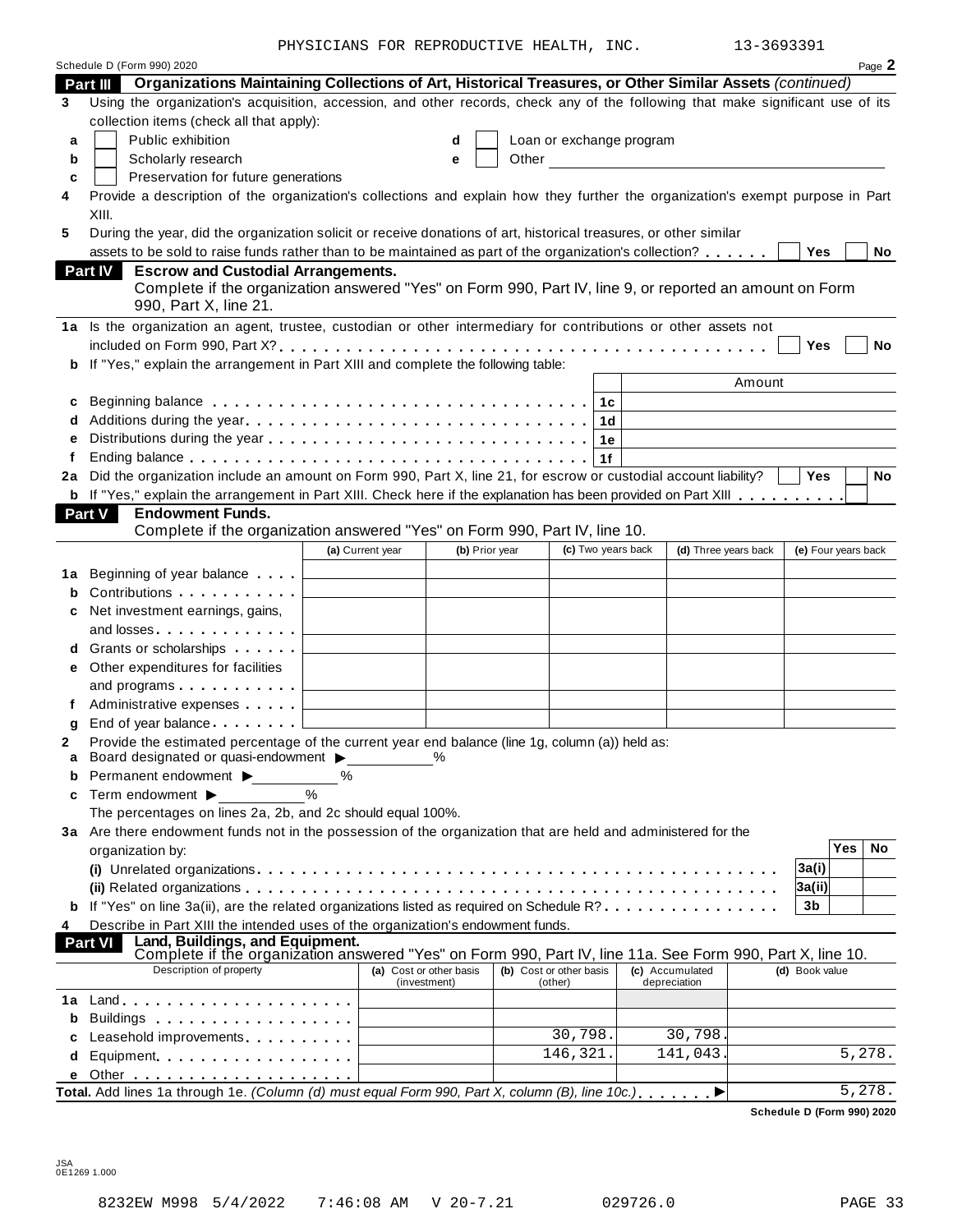| $P$ aqe $\bullet$ |
|-------------------|
|                   |

| (a) Description of security or category<br>(b) Book value<br>(c) Method of valuation:<br>(including name of security)<br>Cost or end-of-year market value<br>(1) Financial derivatives expansion of the state of the state of the state of the state of the state of the state of the state of the state of the state of the state of the state of the state of the state of the state of t<br>(2) Closely held equity interests<br>(A)<br>(B)<br>(C)<br>(D)<br>(E)<br>(F)<br>(G)<br>(H)<br>Total. (Column (b) must equal Form 990, Part X, col. (B) line 12.) $\blacktriangleright$<br><b>Investments - Program Related.</b><br>Complete if the organization answered "Yes" on Form 990, Part IV, line 11c. See Form 990, Part X, line 13.<br>(a) Description of investment<br>(c) Method of valuation:<br>(b) Book value<br>Cost or end-of-year market value<br>Total. (Column (b) must equal Form 990, Part X, col. (B) line 13.) $\blacktriangleright$<br>Other Assets.<br>Complete if the organization answered "Yes" on Form 990, Part IV, line 11d. See Form 990, Part X, line 15.<br>(b) Book value<br>(a) Description<br>Part X<br><b>Other Liabilities.</b><br>Complete if the organization answered "Yes" on Form 990, Part IV, line 11e or 11f. See Form 990, Part X,<br>line 25.<br>(a) Description of liability<br>(b) Book value<br>Federal income taxes<br>(1)<br>(2)<br>(3)<br>(4)<br>(5)<br>(6)<br>(7)<br>2. Liability for uncertain tax positions. In Part XIII, provide the text of the footnote to the organization's financial statements that reports the<br>organization's liability for uncertain tax positions under FASB ASC 740. Check here if the text of the footnote has been provided in Part XIII<br>$\mathbf{X}$ | <b>Part VII</b>  | <b>Investments - Other Securities.</b><br>Complete if the organization answered "Yes" on Form 990, Part IV, line 11b. See Form 990, Part X, line 12. |  |  |
|----------------------------------------------------------------------------------------------------------------------------------------------------------------------------------------------------------------------------------------------------------------------------------------------------------------------------------------------------------------------------------------------------------------------------------------------------------------------------------------------------------------------------------------------------------------------------------------------------------------------------------------------------------------------------------------------------------------------------------------------------------------------------------------------------------------------------------------------------------------------------------------------------------------------------------------------------------------------------------------------------------------------------------------------------------------------------------------------------------------------------------------------------------------------------------------------------------------------------------------------------------------------------------------------------------------------------------------------------------------------------------------------------------------------------------------------------------------------------------------------------------------------------------------------------------------------------------------------------------------------------------------------------------------------------------------------------------------------------------------------------|------------------|------------------------------------------------------------------------------------------------------------------------------------------------------|--|--|
|                                                                                                                                                                                                                                                                                                                                                                                                                                                                                                                                                                                                                                                                                                                                                                                                                                                                                                                                                                                                                                                                                                                                                                                                                                                                                                                                                                                                                                                                                                                                                                                                                                                                                                                                                    |                  |                                                                                                                                                      |  |  |
|                                                                                                                                                                                                                                                                                                                                                                                                                                                                                                                                                                                                                                                                                                                                                                                                                                                                                                                                                                                                                                                                                                                                                                                                                                                                                                                                                                                                                                                                                                                                                                                                                                                                                                                                                    |                  |                                                                                                                                                      |  |  |
|                                                                                                                                                                                                                                                                                                                                                                                                                                                                                                                                                                                                                                                                                                                                                                                                                                                                                                                                                                                                                                                                                                                                                                                                                                                                                                                                                                                                                                                                                                                                                                                                                                                                                                                                                    |                  |                                                                                                                                                      |  |  |
|                                                                                                                                                                                                                                                                                                                                                                                                                                                                                                                                                                                                                                                                                                                                                                                                                                                                                                                                                                                                                                                                                                                                                                                                                                                                                                                                                                                                                                                                                                                                                                                                                                                                                                                                                    | $(3)$ Other $\_$ |                                                                                                                                                      |  |  |
|                                                                                                                                                                                                                                                                                                                                                                                                                                                                                                                                                                                                                                                                                                                                                                                                                                                                                                                                                                                                                                                                                                                                                                                                                                                                                                                                                                                                                                                                                                                                                                                                                                                                                                                                                    |                  |                                                                                                                                                      |  |  |
|                                                                                                                                                                                                                                                                                                                                                                                                                                                                                                                                                                                                                                                                                                                                                                                                                                                                                                                                                                                                                                                                                                                                                                                                                                                                                                                                                                                                                                                                                                                                                                                                                                                                                                                                                    |                  |                                                                                                                                                      |  |  |
|                                                                                                                                                                                                                                                                                                                                                                                                                                                                                                                                                                                                                                                                                                                                                                                                                                                                                                                                                                                                                                                                                                                                                                                                                                                                                                                                                                                                                                                                                                                                                                                                                                                                                                                                                    |                  |                                                                                                                                                      |  |  |
|                                                                                                                                                                                                                                                                                                                                                                                                                                                                                                                                                                                                                                                                                                                                                                                                                                                                                                                                                                                                                                                                                                                                                                                                                                                                                                                                                                                                                                                                                                                                                                                                                                                                                                                                                    |                  |                                                                                                                                                      |  |  |
|                                                                                                                                                                                                                                                                                                                                                                                                                                                                                                                                                                                                                                                                                                                                                                                                                                                                                                                                                                                                                                                                                                                                                                                                                                                                                                                                                                                                                                                                                                                                                                                                                                                                                                                                                    |                  |                                                                                                                                                      |  |  |
|                                                                                                                                                                                                                                                                                                                                                                                                                                                                                                                                                                                                                                                                                                                                                                                                                                                                                                                                                                                                                                                                                                                                                                                                                                                                                                                                                                                                                                                                                                                                                                                                                                                                                                                                                    |                  |                                                                                                                                                      |  |  |
|                                                                                                                                                                                                                                                                                                                                                                                                                                                                                                                                                                                                                                                                                                                                                                                                                                                                                                                                                                                                                                                                                                                                                                                                                                                                                                                                                                                                                                                                                                                                                                                                                                                                                                                                                    |                  |                                                                                                                                                      |  |  |
|                                                                                                                                                                                                                                                                                                                                                                                                                                                                                                                                                                                                                                                                                                                                                                                                                                                                                                                                                                                                                                                                                                                                                                                                                                                                                                                                                                                                                                                                                                                                                                                                                                                                                                                                                    |                  |                                                                                                                                                      |  |  |
|                                                                                                                                                                                                                                                                                                                                                                                                                                                                                                                                                                                                                                                                                                                                                                                                                                                                                                                                                                                                                                                                                                                                                                                                                                                                                                                                                                                                                                                                                                                                                                                                                                                                                                                                                    | <b>Part VIII</b> |                                                                                                                                                      |  |  |
|                                                                                                                                                                                                                                                                                                                                                                                                                                                                                                                                                                                                                                                                                                                                                                                                                                                                                                                                                                                                                                                                                                                                                                                                                                                                                                                                                                                                                                                                                                                                                                                                                                                                                                                                                    |                  |                                                                                                                                                      |  |  |
|                                                                                                                                                                                                                                                                                                                                                                                                                                                                                                                                                                                                                                                                                                                                                                                                                                                                                                                                                                                                                                                                                                                                                                                                                                                                                                                                                                                                                                                                                                                                                                                                                                                                                                                                                    |                  |                                                                                                                                                      |  |  |
|                                                                                                                                                                                                                                                                                                                                                                                                                                                                                                                                                                                                                                                                                                                                                                                                                                                                                                                                                                                                                                                                                                                                                                                                                                                                                                                                                                                                                                                                                                                                                                                                                                                                                                                                                    | (1)              |                                                                                                                                                      |  |  |
|                                                                                                                                                                                                                                                                                                                                                                                                                                                                                                                                                                                                                                                                                                                                                                                                                                                                                                                                                                                                                                                                                                                                                                                                                                                                                                                                                                                                                                                                                                                                                                                                                                                                                                                                                    | (2)              |                                                                                                                                                      |  |  |
|                                                                                                                                                                                                                                                                                                                                                                                                                                                                                                                                                                                                                                                                                                                                                                                                                                                                                                                                                                                                                                                                                                                                                                                                                                                                                                                                                                                                                                                                                                                                                                                                                                                                                                                                                    | (3)              |                                                                                                                                                      |  |  |
|                                                                                                                                                                                                                                                                                                                                                                                                                                                                                                                                                                                                                                                                                                                                                                                                                                                                                                                                                                                                                                                                                                                                                                                                                                                                                                                                                                                                                                                                                                                                                                                                                                                                                                                                                    | (4)              |                                                                                                                                                      |  |  |
|                                                                                                                                                                                                                                                                                                                                                                                                                                                                                                                                                                                                                                                                                                                                                                                                                                                                                                                                                                                                                                                                                                                                                                                                                                                                                                                                                                                                                                                                                                                                                                                                                                                                                                                                                    | (5)              |                                                                                                                                                      |  |  |
|                                                                                                                                                                                                                                                                                                                                                                                                                                                                                                                                                                                                                                                                                                                                                                                                                                                                                                                                                                                                                                                                                                                                                                                                                                                                                                                                                                                                                                                                                                                                                                                                                                                                                                                                                    | (6)              |                                                                                                                                                      |  |  |
|                                                                                                                                                                                                                                                                                                                                                                                                                                                                                                                                                                                                                                                                                                                                                                                                                                                                                                                                                                                                                                                                                                                                                                                                                                                                                                                                                                                                                                                                                                                                                                                                                                                                                                                                                    | (7)              |                                                                                                                                                      |  |  |
|                                                                                                                                                                                                                                                                                                                                                                                                                                                                                                                                                                                                                                                                                                                                                                                                                                                                                                                                                                                                                                                                                                                                                                                                                                                                                                                                                                                                                                                                                                                                                                                                                                                                                                                                                    | (8)              |                                                                                                                                                      |  |  |
|                                                                                                                                                                                                                                                                                                                                                                                                                                                                                                                                                                                                                                                                                                                                                                                                                                                                                                                                                                                                                                                                                                                                                                                                                                                                                                                                                                                                                                                                                                                                                                                                                                                                                                                                                    | (9)              |                                                                                                                                                      |  |  |
|                                                                                                                                                                                                                                                                                                                                                                                                                                                                                                                                                                                                                                                                                                                                                                                                                                                                                                                                                                                                                                                                                                                                                                                                                                                                                                                                                                                                                                                                                                                                                                                                                                                                                                                                                    |                  |                                                                                                                                                      |  |  |
|                                                                                                                                                                                                                                                                                                                                                                                                                                                                                                                                                                                                                                                                                                                                                                                                                                                                                                                                                                                                                                                                                                                                                                                                                                                                                                                                                                                                                                                                                                                                                                                                                                                                                                                                                    | Part IX          |                                                                                                                                                      |  |  |
|                                                                                                                                                                                                                                                                                                                                                                                                                                                                                                                                                                                                                                                                                                                                                                                                                                                                                                                                                                                                                                                                                                                                                                                                                                                                                                                                                                                                                                                                                                                                                                                                                                                                                                                                                    |                  |                                                                                                                                                      |  |  |
|                                                                                                                                                                                                                                                                                                                                                                                                                                                                                                                                                                                                                                                                                                                                                                                                                                                                                                                                                                                                                                                                                                                                                                                                                                                                                                                                                                                                                                                                                                                                                                                                                                                                                                                                                    |                  |                                                                                                                                                      |  |  |
|                                                                                                                                                                                                                                                                                                                                                                                                                                                                                                                                                                                                                                                                                                                                                                                                                                                                                                                                                                                                                                                                                                                                                                                                                                                                                                                                                                                                                                                                                                                                                                                                                                                                                                                                                    | (1)              |                                                                                                                                                      |  |  |
|                                                                                                                                                                                                                                                                                                                                                                                                                                                                                                                                                                                                                                                                                                                                                                                                                                                                                                                                                                                                                                                                                                                                                                                                                                                                                                                                                                                                                                                                                                                                                                                                                                                                                                                                                    | (2)              |                                                                                                                                                      |  |  |
|                                                                                                                                                                                                                                                                                                                                                                                                                                                                                                                                                                                                                                                                                                                                                                                                                                                                                                                                                                                                                                                                                                                                                                                                                                                                                                                                                                                                                                                                                                                                                                                                                                                                                                                                                    | (3)              |                                                                                                                                                      |  |  |
|                                                                                                                                                                                                                                                                                                                                                                                                                                                                                                                                                                                                                                                                                                                                                                                                                                                                                                                                                                                                                                                                                                                                                                                                                                                                                                                                                                                                                                                                                                                                                                                                                                                                                                                                                    | (4)              |                                                                                                                                                      |  |  |
|                                                                                                                                                                                                                                                                                                                                                                                                                                                                                                                                                                                                                                                                                                                                                                                                                                                                                                                                                                                                                                                                                                                                                                                                                                                                                                                                                                                                                                                                                                                                                                                                                                                                                                                                                    | (5)              |                                                                                                                                                      |  |  |
|                                                                                                                                                                                                                                                                                                                                                                                                                                                                                                                                                                                                                                                                                                                                                                                                                                                                                                                                                                                                                                                                                                                                                                                                                                                                                                                                                                                                                                                                                                                                                                                                                                                                                                                                                    | (6)              |                                                                                                                                                      |  |  |
|                                                                                                                                                                                                                                                                                                                                                                                                                                                                                                                                                                                                                                                                                                                                                                                                                                                                                                                                                                                                                                                                                                                                                                                                                                                                                                                                                                                                                                                                                                                                                                                                                                                                                                                                                    | (7)              |                                                                                                                                                      |  |  |
|                                                                                                                                                                                                                                                                                                                                                                                                                                                                                                                                                                                                                                                                                                                                                                                                                                                                                                                                                                                                                                                                                                                                                                                                                                                                                                                                                                                                                                                                                                                                                                                                                                                                                                                                                    | (8)              |                                                                                                                                                      |  |  |
|                                                                                                                                                                                                                                                                                                                                                                                                                                                                                                                                                                                                                                                                                                                                                                                                                                                                                                                                                                                                                                                                                                                                                                                                                                                                                                                                                                                                                                                                                                                                                                                                                                                                                                                                                    | (9)              |                                                                                                                                                      |  |  |
|                                                                                                                                                                                                                                                                                                                                                                                                                                                                                                                                                                                                                                                                                                                                                                                                                                                                                                                                                                                                                                                                                                                                                                                                                                                                                                                                                                                                                                                                                                                                                                                                                                                                                                                                                    |                  |                                                                                                                                                      |  |  |
|                                                                                                                                                                                                                                                                                                                                                                                                                                                                                                                                                                                                                                                                                                                                                                                                                                                                                                                                                                                                                                                                                                                                                                                                                                                                                                                                                                                                                                                                                                                                                                                                                                                                                                                                                    |                  |                                                                                                                                                      |  |  |
|                                                                                                                                                                                                                                                                                                                                                                                                                                                                                                                                                                                                                                                                                                                                                                                                                                                                                                                                                                                                                                                                                                                                                                                                                                                                                                                                                                                                                                                                                                                                                                                                                                                                                                                                                    | 1.               |                                                                                                                                                      |  |  |
|                                                                                                                                                                                                                                                                                                                                                                                                                                                                                                                                                                                                                                                                                                                                                                                                                                                                                                                                                                                                                                                                                                                                                                                                                                                                                                                                                                                                                                                                                                                                                                                                                                                                                                                                                    |                  |                                                                                                                                                      |  |  |
|                                                                                                                                                                                                                                                                                                                                                                                                                                                                                                                                                                                                                                                                                                                                                                                                                                                                                                                                                                                                                                                                                                                                                                                                                                                                                                                                                                                                                                                                                                                                                                                                                                                                                                                                                    |                  |                                                                                                                                                      |  |  |
|                                                                                                                                                                                                                                                                                                                                                                                                                                                                                                                                                                                                                                                                                                                                                                                                                                                                                                                                                                                                                                                                                                                                                                                                                                                                                                                                                                                                                                                                                                                                                                                                                                                                                                                                                    |                  |                                                                                                                                                      |  |  |
|                                                                                                                                                                                                                                                                                                                                                                                                                                                                                                                                                                                                                                                                                                                                                                                                                                                                                                                                                                                                                                                                                                                                                                                                                                                                                                                                                                                                                                                                                                                                                                                                                                                                                                                                                    |                  |                                                                                                                                                      |  |  |
|                                                                                                                                                                                                                                                                                                                                                                                                                                                                                                                                                                                                                                                                                                                                                                                                                                                                                                                                                                                                                                                                                                                                                                                                                                                                                                                                                                                                                                                                                                                                                                                                                                                                                                                                                    |                  |                                                                                                                                                      |  |  |
|                                                                                                                                                                                                                                                                                                                                                                                                                                                                                                                                                                                                                                                                                                                                                                                                                                                                                                                                                                                                                                                                                                                                                                                                                                                                                                                                                                                                                                                                                                                                                                                                                                                                                                                                                    |                  |                                                                                                                                                      |  |  |
|                                                                                                                                                                                                                                                                                                                                                                                                                                                                                                                                                                                                                                                                                                                                                                                                                                                                                                                                                                                                                                                                                                                                                                                                                                                                                                                                                                                                                                                                                                                                                                                                                                                                                                                                                    |                  |                                                                                                                                                      |  |  |
|                                                                                                                                                                                                                                                                                                                                                                                                                                                                                                                                                                                                                                                                                                                                                                                                                                                                                                                                                                                                                                                                                                                                                                                                                                                                                                                                                                                                                                                                                                                                                                                                                                                                                                                                                    | (8)              |                                                                                                                                                      |  |  |
|                                                                                                                                                                                                                                                                                                                                                                                                                                                                                                                                                                                                                                                                                                                                                                                                                                                                                                                                                                                                                                                                                                                                                                                                                                                                                                                                                                                                                                                                                                                                                                                                                                                                                                                                                    | (9)              |                                                                                                                                                      |  |  |
|                                                                                                                                                                                                                                                                                                                                                                                                                                                                                                                                                                                                                                                                                                                                                                                                                                                                                                                                                                                                                                                                                                                                                                                                                                                                                                                                                                                                                                                                                                                                                                                                                                                                                                                                                    |                  |                                                                                                                                                      |  |  |
|                                                                                                                                                                                                                                                                                                                                                                                                                                                                                                                                                                                                                                                                                                                                                                                                                                                                                                                                                                                                                                                                                                                                                                                                                                                                                                                                                                                                                                                                                                                                                                                                                                                                                                                                                    |                  |                                                                                                                                                      |  |  |
|                                                                                                                                                                                                                                                                                                                                                                                                                                                                                                                                                                                                                                                                                                                                                                                                                                                                                                                                                                                                                                                                                                                                                                                                                                                                                                                                                                                                                                                                                                                                                                                                                                                                                                                                                    |                  |                                                                                                                                                      |  |  |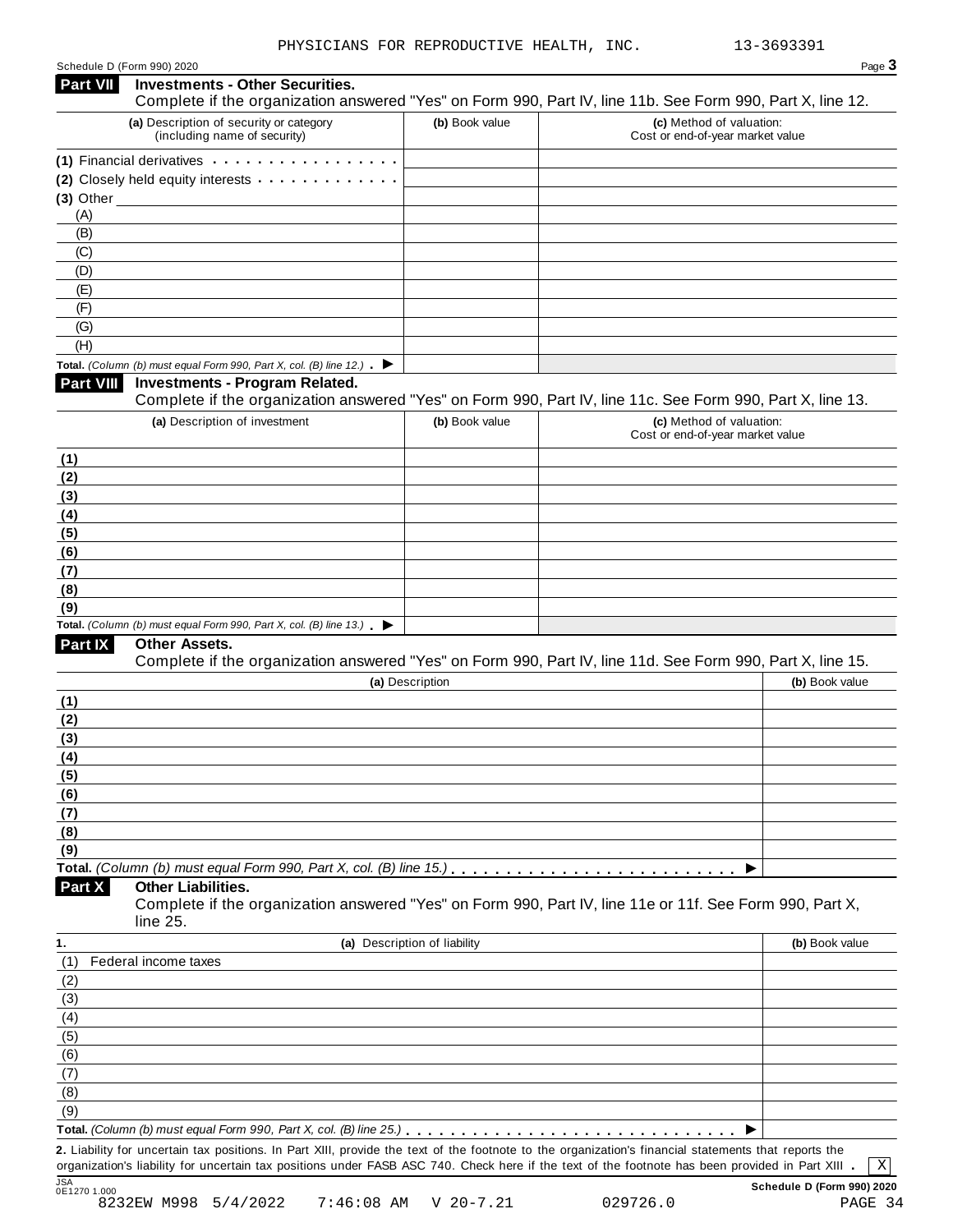| Reconciliation of Revenue per Audited Financial Statements With Revenue per Return.<br>Part XI<br>Complete if the organization answered "Yes" on Form 990, Part IV, line 12a.<br>3,670,651.<br>$\blacktriangleleft$<br>Total revenue, gains, and other support per audited financial statements<br>1<br>Amounts included on line 1 but not on Form 990, Part VIII, line 12:<br>$\mathbf{2}$<br>195,067.<br>2a<br>a<br>282,628.<br>2 <sub>b</sub><br>b<br>2c<br>Recoveries of prior year grants<br>с<br>d<br>477,695.<br>2e<br>е<br>3,192,956.<br>3<br>3<br>Amounts included on Form 990, Part VIII, line 12, but not on line 1:<br>4<br>11,847.<br>4a<br>Investment expenses not included on Form 990, Part VIII, line 7b<br>a<br>4 <sub>b</sub><br>b<br>11,847.<br>4c<br>3,204,803.<br>Total revenue. Add lines 3 and 4c. (This must equal Form 990, Part I, line 12.)<br>5.<br>Reconciliation of Expenses per Audited Financial Statements With Expenses per Return.<br><b>Part XII</b><br>Complete if the organization answered "Yes" on Form 990, Part IV, line 12a.<br>3,189,508.<br>$\mathbf{1}$<br>1<br>Amounts included on line 1 but not on Form 990, Part IX, line 25:<br>$\mathbf{2}$<br>282,628.<br>2a<br>Donated services and use of facilities<br>a<br>2 <sub>b</sub><br>b<br>2c<br>c<br>2d<br>d<br>282,628.<br>2e<br>е<br>2,906,880.<br>3<br>3<br>Amounts included on Form 990, Part IX, line 25, but not on line 1:<br>4<br>11,847.<br>4a<br>Investment expenses not included on Form 990, Part VIII, line 7b<br>a<br>4b<br>b<br>11,847.<br>4c<br>C<br>2,918,727.<br>5<br>Total expenses. Add lines 3 and 4c. (This must equal Form 990, Part I, line 18.)<br>5.<br>Part XIII Supplemental Information.<br>Provide the descriptions required for Part II, lines 3, 5, and 9; Part III, lines 1a and 4; Part IV, lines 1b and 2b; Part V, line 4; Part X, line<br>2; Part XI, lines 2d and 4b; and Part XII, lines 2d and 4b. Also complete this part to provide any additional information. | Schedule D (Form 990) 2020 | Page 4 |
|-------------------------------------------------------------------------------------------------------------------------------------------------------------------------------------------------------------------------------------------------------------------------------------------------------------------------------------------------------------------------------------------------------------------------------------------------------------------------------------------------------------------------------------------------------------------------------------------------------------------------------------------------------------------------------------------------------------------------------------------------------------------------------------------------------------------------------------------------------------------------------------------------------------------------------------------------------------------------------------------------------------------------------------------------------------------------------------------------------------------------------------------------------------------------------------------------------------------------------------------------------------------------------------------------------------------------------------------------------------------------------------------------------------------------------------------------------------------------------------------------------------------------------------------------------------------------------------------------------------------------------------------------------------------------------------------------------------------------------------------------------------------------------------------------------------------------------------------------------------------------------------------------------------------------------------------------------------------------------------------------------------|----------------------------|--------|
|                                                                                                                                                                                                                                                                                                                                                                                                                                                                                                                                                                                                                                                                                                                                                                                                                                                                                                                                                                                                                                                                                                                                                                                                                                                                                                                                                                                                                                                                                                                                                                                                                                                                                                                                                                                                                                                                                                                                                                                                             |                            |        |
|                                                                                                                                                                                                                                                                                                                                                                                                                                                                                                                                                                                                                                                                                                                                                                                                                                                                                                                                                                                                                                                                                                                                                                                                                                                                                                                                                                                                                                                                                                                                                                                                                                                                                                                                                                                                                                                                                                                                                                                                             |                            |        |
|                                                                                                                                                                                                                                                                                                                                                                                                                                                                                                                                                                                                                                                                                                                                                                                                                                                                                                                                                                                                                                                                                                                                                                                                                                                                                                                                                                                                                                                                                                                                                                                                                                                                                                                                                                                                                                                                                                                                                                                                             |                            |        |
|                                                                                                                                                                                                                                                                                                                                                                                                                                                                                                                                                                                                                                                                                                                                                                                                                                                                                                                                                                                                                                                                                                                                                                                                                                                                                                                                                                                                                                                                                                                                                                                                                                                                                                                                                                                                                                                                                                                                                                                                             |                            |        |
|                                                                                                                                                                                                                                                                                                                                                                                                                                                                                                                                                                                                                                                                                                                                                                                                                                                                                                                                                                                                                                                                                                                                                                                                                                                                                                                                                                                                                                                                                                                                                                                                                                                                                                                                                                                                                                                                                                                                                                                                             |                            |        |
|                                                                                                                                                                                                                                                                                                                                                                                                                                                                                                                                                                                                                                                                                                                                                                                                                                                                                                                                                                                                                                                                                                                                                                                                                                                                                                                                                                                                                                                                                                                                                                                                                                                                                                                                                                                                                                                                                                                                                                                                             |                            |        |
|                                                                                                                                                                                                                                                                                                                                                                                                                                                                                                                                                                                                                                                                                                                                                                                                                                                                                                                                                                                                                                                                                                                                                                                                                                                                                                                                                                                                                                                                                                                                                                                                                                                                                                                                                                                                                                                                                                                                                                                                             |                            |        |
|                                                                                                                                                                                                                                                                                                                                                                                                                                                                                                                                                                                                                                                                                                                                                                                                                                                                                                                                                                                                                                                                                                                                                                                                                                                                                                                                                                                                                                                                                                                                                                                                                                                                                                                                                                                                                                                                                                                                                                                                             |                            |        |
|                                                                                                                                                                                                                                                                                                                                                                                                                                                                                                                                                                                                                                                                                                                                                                                                                                                                                                                                                                                                                                                                                                                                                                                                                                                                                                                                                                                                                                                                                                                                                                                                                                                                                                                                                                                                                                                                                                                                                                                                             |                            |        |
|                                                                                                                                                                                                                                                                                                                                                                                                                                                                                                                                                                                                                                                                                                                                                                                                                                                                                                                                                                                                                                                                                                                                                                                                                                                                                                                                                                                                                                                                                                                                                                                                                                                                                                                                                                                                                                                                                                                                                                                                             |                            |        |
|                                                                                                                                                                                                                                                                                                                                                                                                                                                                                                                                                                                                                                                                                                                                                                                                                                                                                                                                                                                                                                                                                                                                                                                                                                                                                                                                                                                                                                                                                                                                                                                                                                                                                                                                                                                                                                                                                                                                                                                                             |                            |        |
|                                                                                                                                                                                                                                                                                                                                                                                                                                                                                                                                                                                                                                                                                                                                                                                                                                                                                                                                                                                                                                                                                                                                                                                                                                                                                                                                                                                                                                                                                                                                                                                                                                                                                                                                                                                                                                                                                                                                                                                                             |                            |        |
|                                                                                                                                                                                                                                                                                                                                                                                                                                                                                                                                                                                                                                                                                                                                                                                                                                                                                                                                                                                                                                                                                                                                                                                                                                                                                                                                                                                                                                                                                                                                                                                                                                                                                                                                                                                                                                                                                                                                                                                                             |                            |        |
|                                                                                                                                                                                                                                                                                                                                                                                                                                                                                                                                                                                                                                                                                                                                                                                                                                                                                                                                                                                                                                                                                                                                                                                                                                                                                                                                                                                                                                                                                                                                                                                                                                                                                                                                                                                                                                                                                                                                                                                                             |                            |        |
|                                                                                                                                                                                                                                                                                                                                                                                                                                                                                                                                                                                                                                                                                                                                                                                                                                                                                                                                                                                                                                                                                                                                                                                                                                                                                                                                                                                                                                                                                                                                                                                                                                                                                                                                                                                                                                                                                                                                                                                                             |                            |        |
|                                                                                                                                                                                                                                                                                                                                                                                                                                                                                                                                                                                                                                                                                                                                                                                                                                                                                                                                                                                                                                                                                                                                                                                                                                                                                                                                                                                                                                                                                                                                                                                                                                                                                                                                                                                                                                                                                                                                                                                                             |                            |        |
|                                                                                                                                                                                                                                                                                                                                                                                                                                                                                                                                                                                                                                                                                                                                                                                                                                                                                                                                                                                                                                                                                                                                                                                                                                                                                                                                                                                                                                                                                                                                                                                                                                                                                                                                                                                                                                                                                                                                                                                                             |                            |        |
|                                                                                                                                                                                                                                                                                                                                                                                                                                                                                                                                                                                                                                                                                                                                                                                                                                                                                                                                                                                                                                                                                                                                                                                                                                                                                                                                                                                                                                                                                                                                                                                                                                                                                                                                                                                                                                                                                                                                                                                                             |                            |        |
|                                                                                                                                                                                                                                                                                                                                                                                                                                                                                                                                                                                                                                                                                                                                                                                                                                                                                                                                                                                                                                                                                                                                                                                                                                                                                                                                                                                                                                                                                                                                                                                                                                                                                                                                                                                                                                                                                                                                                                                                             |                            |        |
|                                                                                                                                                                                                                                                                                                                                                                                                                                                                                                                                                                                                                                                                                                                                                                                                                                                                                                                                                                                                                                                                                                                                                                                                                                                                                                                                                                                                                                                                                                                                                                                                                                                                                                                                                                                                                                                                                                                                                                                                             |                            |        |
|                                                                                                                                                                                                                                                                                                                                                                                                                                                                                                                                                                                                                                                                                                                                                                                                                                                                                                                                                                                                                                                                                                                                                                                                                                                                                                                                                                                                                                                                                                                                                                                                                                                                                                                                                                                                                                                                                                                                                                                                             |                            |        |
|                                                                                                                                                                                                                                                                                                                                                                                                                                                                                                                                                                                                                                                                                                                                                                                                                                                                                                                                                                                                                                                                                                                                                                                                                                                                                                                                                                                                                                                                                                                                                                                                                                                                                                                                                                                                                                                                                                                                                                                                             |                            |        |
|                                                                                                                                                                                                                                                                                                                                                                                                                                                                                                                                                                                                                                                                                                                                                                                                                                                                                                                                                                                                                                                                                                                                                                                                                                                                                                                                                                                                                                                                                                                                                                                                                                                                                                                                                                                                                                                                                                                                                                                                             |                            |        |
|                                                                                                                                                                                                                                                                                                                                                                                                                                                                                                                                                                                                                                                                                                                                                                                                                                                                                                                                                                                                                                                                                                                                                                                                                                                                                                                                                                                                                                                                                                                                                                                                                                                                                                                                                                                                                                                                                                                                                                                                             |                            |        |
|                                                                                                                                                                                                                                                                                                                                                                                                                                                                                                                                                                                                                                                                                                                                                                                                                                                                                                                                                                                                                                                                                                                                                                                                                                                                                                                                                                                                                                                                                                                                                                                                                                                                                                                                                                                                                                                                                                                                                                                                             |                            |        |
|                                                                                                                                                                                                                                                                                                                                                                                                                                                                                                                                                                                                                                                                                                                                                                                                                                                                                                                                                                                                                                                                                                                                                                                                                                                                                                                                                                                                                                                                                                                                                                                                                                                                                                                                                                                                                                                                                                                                                                                                             |                            |        |
|                                                                                                                                                                                                                                                                                                                                                                                                                                                                                                                                                                                                                                                                                                                                                                                                                                                                                                                                                                                                                                                                                                                                                                                                                                                                                                                                                                                                                                                                                                                                                                                                                                                                                                                                                                                                                                                                                                                                                                                                             |                            |        |
|                                                                                                                                                                                                                                                                                                                                                                                                                                                                                                                                                                                                                                                                                                                                                                                                                                                                                                                                                                                                                                                                                                                                                                                                                                                                                                                                                                                                                                                                                                                                                                                                                                                                                                                                                                                                                                                                                                                                                                                                             |                            |        |
|                                                                                                                                                                                                                                                                                                                                                                                                                                                                                                                                                                                                                                                                                                                                                                                                                                                                                                                                                                                                                                                                                                                                                                                                                                                                                                                                                                                                                                                                                                                                                                                                                                                                                                                                                                                                                                                                                                                                                                                                             |                            |        |
|                                                                                                                                                                                                                                                                                                                                                                                                                                                                                                                                                                                                                                                                                                                                                                                                                                                                                                                                                                                                                                                                                                                                                                                                                                                                                                                                                                                                                                                                                                                                                                                                                                                                                                                                                                                                                                                                                                                                                                                                             |                            |        |
|                                                                                                                                                                                                                                                                                                                                                                                                                                                                                                                                                                                                                                                                                                                                                                                                                                                                                                                                                                                                                                                                                                                                                                                                                                                                                                                                                                                                                                                                                                                                                                                                                                                                                                                                                                                                                                                                                                                                                                                                             |                            |        |

SEE PAGE 5

**Schedule D (Form 990) 2020**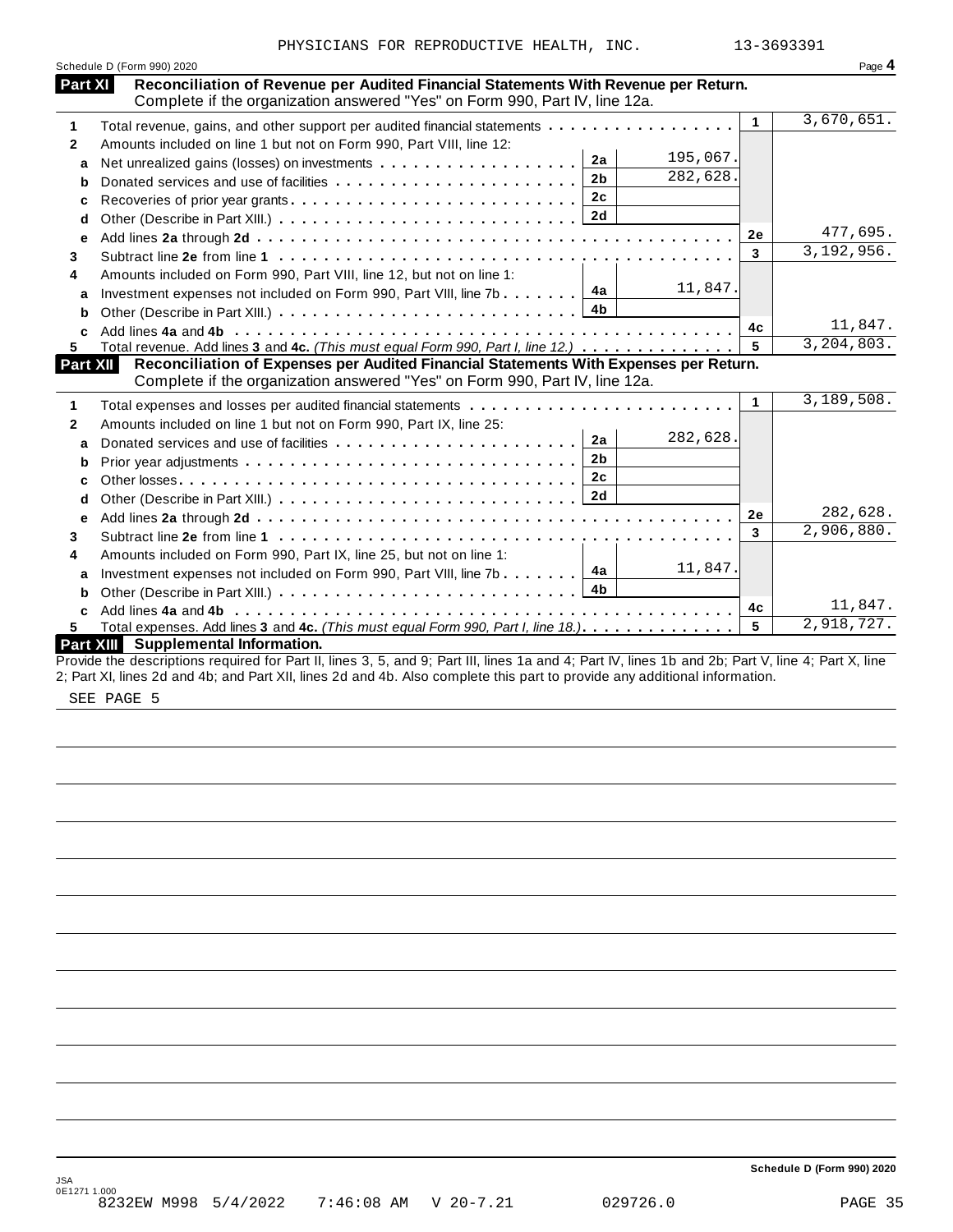**Part XIII Supplemental Information** *(continued)*

FORM 990, SCHEDULE D, PART X, LINE 2

PHYSICIANS FOR REPRODUCTIVE HEALTH IS A NOT-FOR-PROFIT ORGANIZATION EXEMPT FROM FEDERAL INCOME TAXES UNDER SECTION 501(C)(3) OF THE INTERNAL REVENUE CODE AND HAS BEEN DESIGNATED AS AN ORGANIZATION WHICH IS NOT A PRIVATE FOUNDATION. MANAGEMENT HAS DETERMINED THAT THERE WERE NO UNCERTAIN TAX POSITIONS AT SEPTEMBER 30, 2021 AND 2020. IN ADDITION, THERE WAS NO INTEREST OR PENALTIES RELATED TO INCOME TAXES INCLUDED IN THE CONSOLIDATED FINANCIAL STATEMENTS PRESENTED.

**Schedule D (Form 990) 2020**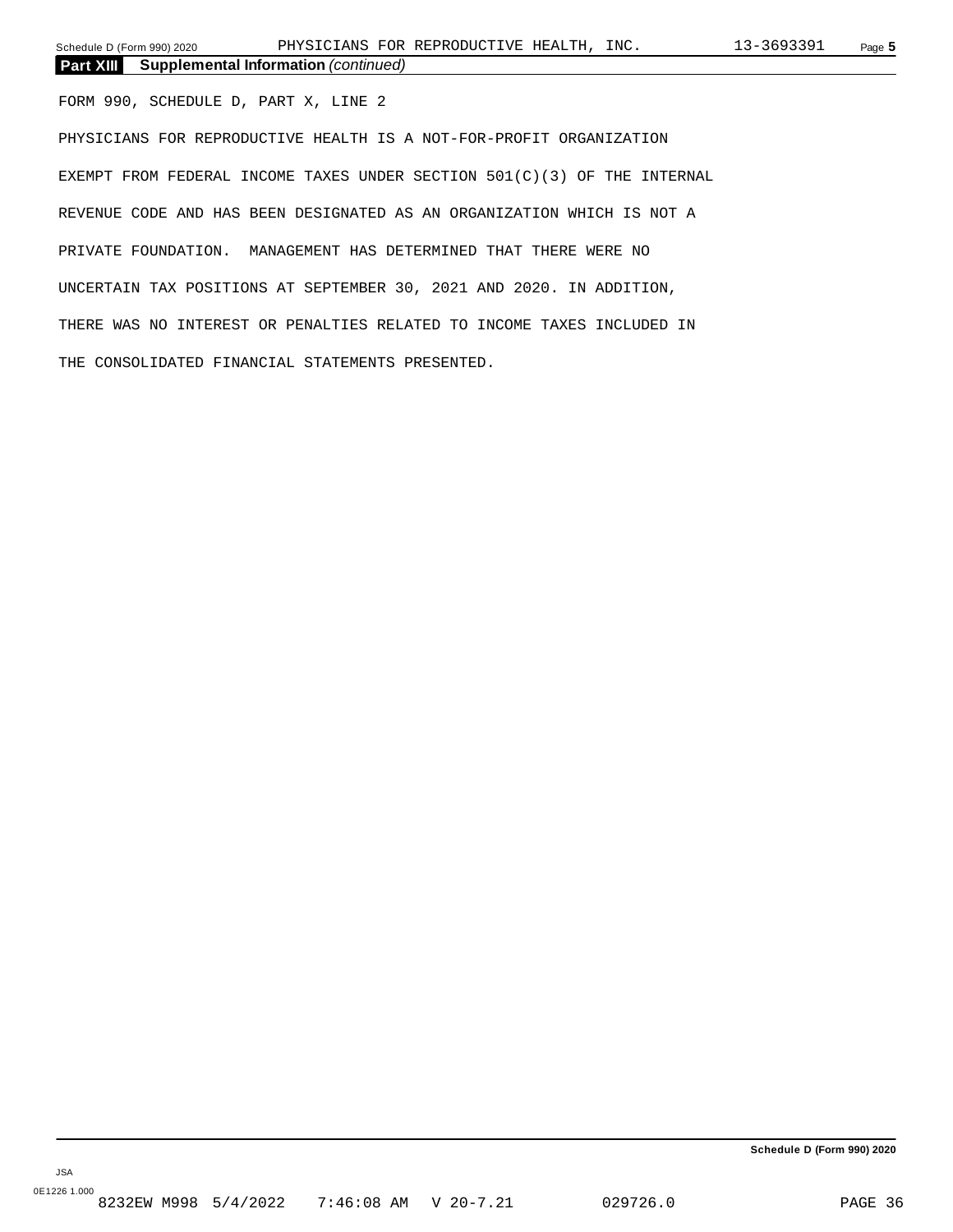| <b>SCHEDULE F</b>                                                                                                                                                                                                                                                          | <b>Statement of Activities Outside the United States</b>                                                                                    |                                            | OMB No. 1545-0047                     |  |  |  |  |  |  |  |
|----------------------------------------------------------------------------------------------------------------------------------------------------------------------------------------------------------------------------------------------------------------------------|---------------------------------------------------------------------------------------------------------------------------------------------|--------------------------------------------|---------------------------------------|--|--|--|--|--|--|--|
| (Form 990)                                                                                                                                                                                                                                                                 | ► Complete if the organization answered "Yes" on Form 990, Part IV, line 14b, 15, or 16.                                                    |                                            | 2020                                  |  |  |  |  |  |  |  |
| Department of the Treasury<br>Internal Revenue Service                                                                                                                                                                                                                     | Attach to Form 990.<br>Go to www.irs.gov/Form990 for instructions and the latest information.                                               | <b>Open to Public</b><br><b>Inspection</b> |                                       |  |  |  |  |  |  |  |
| Name of the organization                                                                                                                                                                                                                                                   |                                                                                                                                             |                                            | <b>Employer identification number</b> |  |  |  |  |  |  |  |
|                                                                                                                                                                                                                                                                            | PHYSICIANS FOR REPRODUCTIVE HEALTH, INC.                                                                                                    | 13-3693391                                 |                                       |  |  |  |  |  |  |  |
| Part I                                                                                                                                                                                                                                                                     | General Information on Activities Outside the United States. Complete if the organization answered "Yes" on<br>Form 990, Part IV, line 14b. |                                            |                                       |  |  |  |  |  |  |  |
| For grantmakers. Does the organization maintain records to substantiate the amount of its grants and<br>1.<br>other assistance, the grantees' eligibility for the grants or assistance, and the selection criteria used to<br>award the grants or assistance?<br>Yes<br>Nο |                                                                                                                                             |                                            |                                       |  |  |  |  |  |  |  |

**2 For grantmakers.** Describe in Part V the organization's procedures for monitoring the use of its grants and other assistance outside the United States.

#### **3** Activities per Region. (The following Part I, line 3 table can be duplicated ifadditional space is needed.)

| Notification por region. This reliefing material line orderic can be deploded in additional operation incoded,<br>(a) Region | (b) Number<br>of offices in<br>the region | (c) Number of<br>employees,<br>agents, and<br>independent<br>contractors<br>in the region | (d) Activities conducted in the<br>region (by type) (such as,<br>fundraising, program services,<br>investments, grants to recipients<br>located in the region) | (e) If activity listed in (d) is<br>a program service,<br>describe specific type of<br>service(s) in the region | (f) Total<br>expenditures for<br>and investments<br>in the region |
|------------------------------------------------------------------------------------------------------------------------------|-------------------------------------------|-------------------------------------------------------------------------------------------|----------------------------------------------------------------------------------------------------------------------------------------------------------------|-----------------------------------------------------------------------------------------------------------------|-------------------------------------------------------------------|
| SOUTH AMERICA<br>(1)                                                                                                         | $0$ .                                     | $0$ .                                                                                     | PROGRAM SERVICES                                                                                                                                               | EDUCATION & RESEARCH                                                                                            | 55,593.                                                           |
| (2)<br><b>EUROPE</b>                                                                                                         | 0.                                        | $0$ .                                                                                     | PROGRAM SERVICES                                                                                                                                               | EDUCATION & RESEARCH                                                                                            | 55,593.                                                           |
| CENTRAL AMERICA/CARIBBEAN<br>(3)                                                                                             | $0$ .                                     | $0$ .                                                                                     | PROGRAM SERVICES                                                                                                                                               | EDUCATION & RESEARCH                                                                                            | 27,797.                                                           |
| SUB-SAHARAN AFRICA<br>(4)                                                                                                    | $\mathsf{0}$ .                            | $0$ .                                                                                     | PROGRAM SERVICES                                                                                                                                               | EDUCATION & RESEARCH                                                                                            | 83,390.                                                           |
| (5)                                                                                                                          |                                           |                                                                                           |                                                                                                                                                                |                                                                                                                 |                                                                   |
| (6)                                                                                                                          |                                           |                                                                                           |                                                                                                                                                                |                                                                                                                 |                                                                   |
| (7)                                                                                                                          |                                           |                                                                                           |                                                                                                                                                                |                                                                                                                 |                                                                   |
| (8)                                                                                                                          |                                           |                                                                                           |                                                                                                                                                                |                                                                                                                 |                                                                   |
| (9)                                                                                                                          |                                           |                                                                                           |                                                                                                                                                                |                                                                                                                 |                                                                   |
| (10)                                                                                                                         |                                           |                                                                                           |                                                                                                                                                                |                                                                                                                 |                                                                   |
| (11)                                                                                                                         |                                           |                                                                                           |                                                                                                                                                                |                                                                                                                 |                                                                   |
| (12)                                                                                                                         |                                           |                                                                                           |                                                                                                                                                                |                                                                                                                 |                                                                   |
| (13)                                                                                                                         |                                           |                                                                                           |                                                                                                                                                                |                                                                                                                 |                                                                   |
| (14)                                                                                                                         |                                           |                                                                                           |                                                                                                                                                                |                                                                                                                 |                                                                   |
| (15)                                                                                                                         |                                           |                                                                                           |                                                                                                                                                                |                                                                                                                 |                                                                   |
| (16)                                                                                                                         |                                           |                                                                                           |                                                                                                                                                                |                                                                                                                 |                                                                   |
| (17)                                                                                                                         |                                           |                                                                                           |                                                                                                                                                                |                                                                                                                 |                                                                   |
| 3a<br>Subtotal expressions and sub-<br>b<br>Total<br>from<br>continuation<br>sheets to Part I                                |                                           |                                                                                           |                                                                                                                                                                |                                                                                                                 | 222, 373.                                                         |
| c Totals (add lines 3a and 3b)<br>For Paperwork Reduction Act Notice, see the Instructions for Form 990.                     |                                           |                                                                                           |                                                                                                                                                                |                                                                                                                 | 222, 373.<br>Schedule F (Form 990) 2020                           |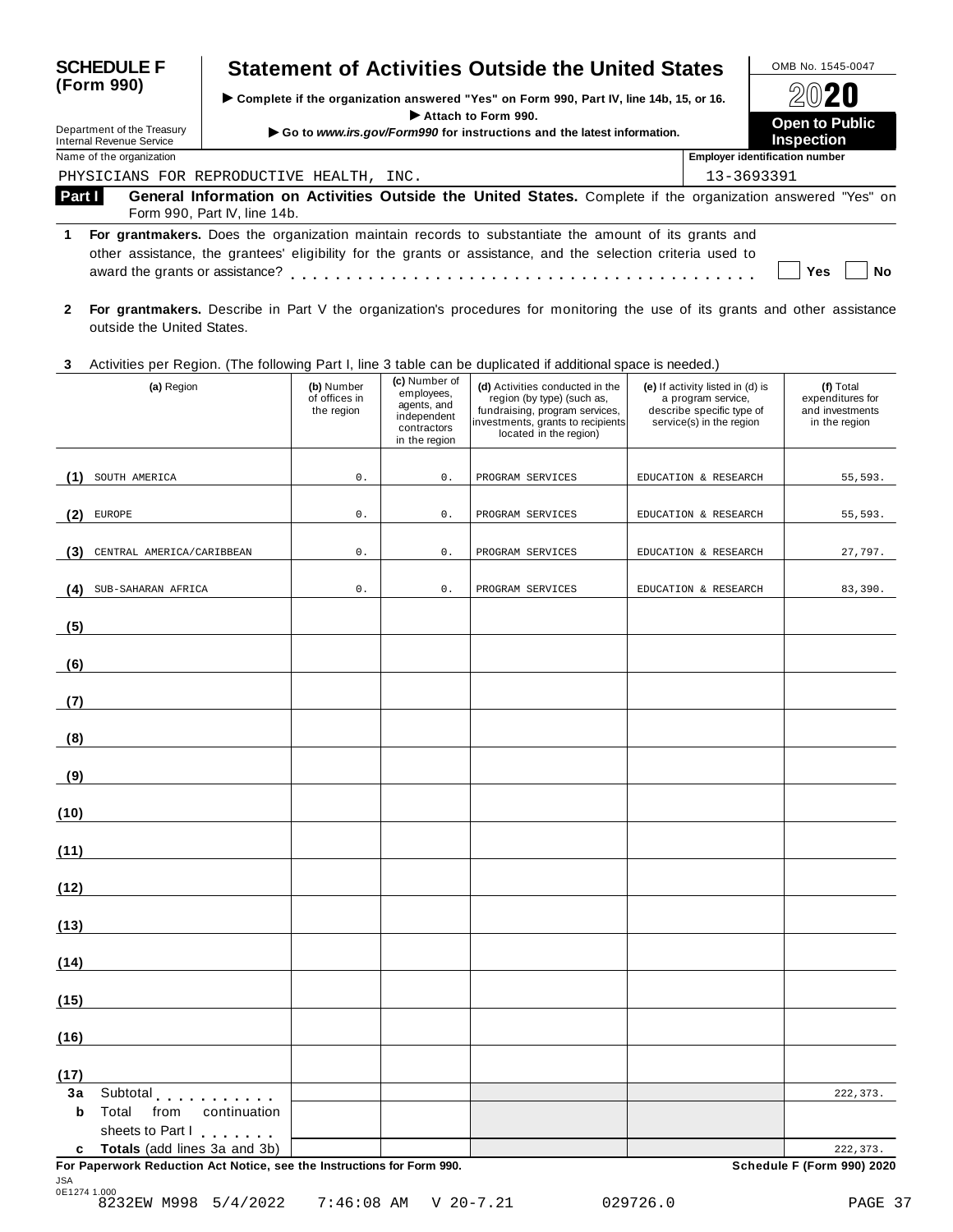Schedule F (Form 990) 2020  $\blacksquare$ 

| $\mathbf{1}$      | (a) Name of<br>organization | (b) IRS code<br>section and EIN<br>(if applicable)                                                                                                                                                                                                                                                 | (c) Region | (d) Purpose of<br>grant | (e) Amount of<br>cash grant | (f) Manner of<br>cash<br>disbursement | (g) Amount of<br>noncash<br>assistance | (h) Description<br>of noncash<br>assistance | (i) Method of<br>valuation<br>(book, FMV,<br>appraisal, other) |
|-------------------|-----------------------------|----------------------------------------------------------------------------------------------------------------------------------------------------------------------------------------------------------------------------------------------------------------------------------------------------|------------|-------------------------|-----------------------------|---------------------------------------|----------------------------------------|---------------------------------------------|----------------------------------------------------------------|
| (1)               |                             |                                                                                                                                                                                                                                                                                                    |            |                         |                             |                                       |                                        |                                             |                                                                |
| (2)               |                             |                                                                                                                                                                                                                                                                                                    |            |                         |                             |                                       |                                        |                                             |                                                                |
| (3)               |                             |                                                                                                                                                                                                                                                                                                    |            |                         |                             |                                       |                                        |                                             |                                                                |
| (4)               |                             |                                                                                                                                                                                                                                                                                                    |            |                         |                             |                                       |                                        |                                             |                                                                |
| (5)               |                             |                                                                                                                                                                                                                                                                                                    |            |                         |                             |                                       |                                        |                                             |                                                                |
| (6)               |                             |                                                                                                                                                                                                                                                                                                    |            |                         |                             |                                       |                                        |                                             |                                                                |
| (7)               |                             |                                                                                                                                                                                                                                                                                                    |            |                         |                             |                                       |                                        |                                             |                                                                |
| (8)               |                             |                                                                                                                                                                                                                                                                                                    |            |                         |                             |                                       |                                        |                                             |                                                                |
| (9)               |                             |                                                                                                                                                                                                                                                                                                    |            |                         |                             |                                       |                                        |                                             |                                                                |
| (10)              |                             |                                                                                                                                                                                                                                                                                                    |            |                         |                             |                                       |                                        |                                             |                                                                |
| (11)              |                             |                                                                                                                                                                                                                                                                                                    |            |                         |                             |                                       |                                        |                                             |                                                                |
| (12)              |                             |                                                                                                                                                                                                                                                                                                    |            |                         |                             |                                       |                                        |                                             |                                                                |
| (13)              |                             |                                                                                                                                                                                                                                                                                                    |            |                         |                             |                                       |                                        |                                             |                                                                |
| (14)              |                             |                                                                                                                                                                                                                                                                                                    |            |                         |                             |                                       |                                        |                                             |                                                                |
| (15)              |                             |                                                                                                                                                                                                                                                                                                    |            |                         |                             |                                       |                                        |                                             |                                                                |
| (16)              |                             |                                                                                                                                                                                                                                                                                                    |            |                         |                             |                                       |                                        |                                             |                                                                |
| $\mathbf{2}$<br>3 |                             | Enter total number of recipient organizations listed above that are recognized as charities by the foreign country, recognized as a tax<br>exempt 501(c)(3) organization by the IRS, or for which the grantee or counsel has provided a section 501(c)(3) equivalency letter $\blacktriangleright$ |            |                         |                             |                                       |                                        |                                             |                                                                |

 $\frac{0.9232E}{0.232E}$  M998 5/4/2022 7:46:08 AM V 20-7.21 029726.0

0E1275 1.000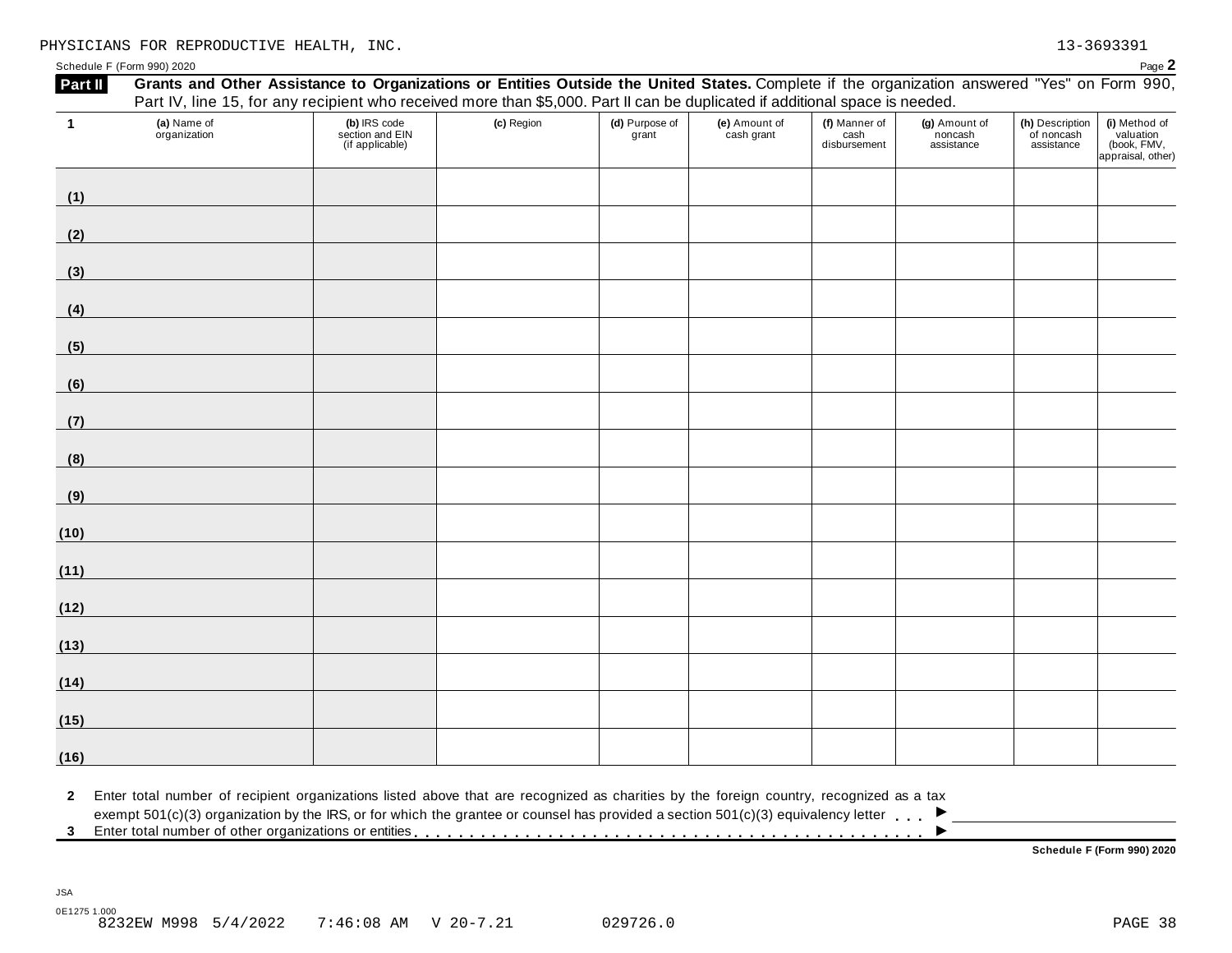**Part III** Grants and Other Assistance to Individuals Outside the United States. Complete if the organization answered "Yes" on Form 990, Part IV, line 16. Part III can be duplicated if additional space is needed. **(a)** Type of grant or assistance **(b)** Region **(c)** Number of **(d)** Amount of **(e)** Manner of **(h)** Method of **(f)** Amount of **(g)** Description recipients cash grant noncash of noncash valuation cash disbursement (book, FMV, assistance assistance appraisal, other) **(1) (2) (3) (4) (5)** <u> 1989 - Johann Barn, mars ann an t-Amhain Aonaich an t-Aonaich an t-Aonaich an t-Aonaich an t-Aonaich an t-Aon</u> **(6) (7)** <u> 1989 - Johann Barn, mars ann an t-Amhain</u> **(8) (9) (10) (11) (12) (13) (14) (15) (16)** <u> 1989 - Johann Barbara, martxa a</u> **(17) (18)**

**Schedule F (Form 990) 2020**

JSA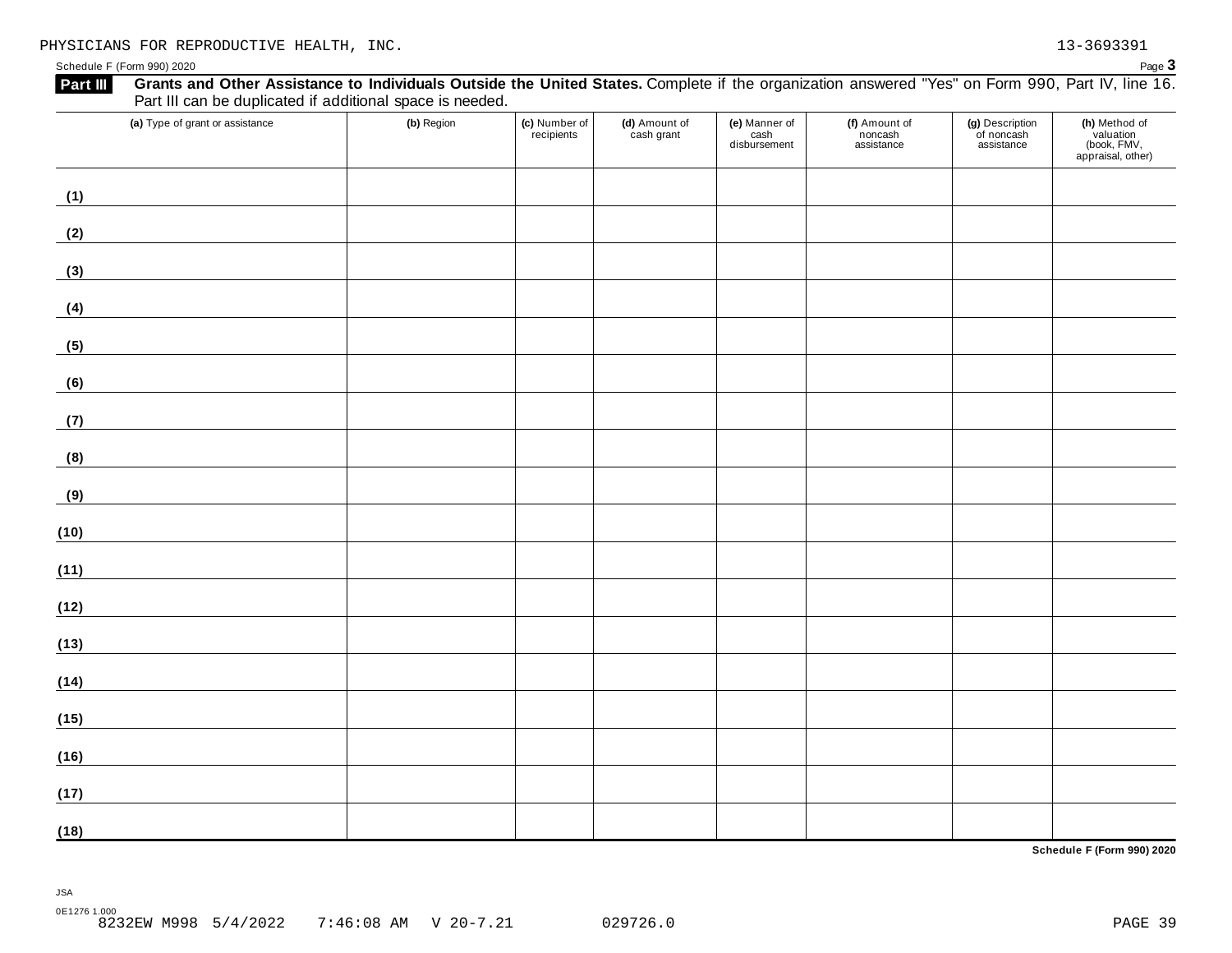PHYSICIANS FOR REPRODUCTIVE HEALTH, INC. 13-3693391

|                | Schedule F (Form 990) 2020                                                                                                                                                                                                                                                                                                                                                                                                                      | Page 4 |
|----------------|-------------------------------------------------------------------------------------------------------------------------------------------------------------------------------------------------------------------------------------------------------------------------------------------------------------------------------------------------------------------------------------------------------------------------------------------------|--------|
| <b>Part IV</b> | <b>Foreign Forms</b>                                                                                                                                                                                                                                                                                                                                                                                                                            |        |
| 1              | Was the organization a U.S. transferor of property to a foreign corporation during the tax year? If "Yes,"<br>the organization may be required to file Form 926, Return by a U.S. Transferor of Property to a Foreign<br>X<br>Corporation (see Instructions for Form 926)<br>1. $\cdots$ $\cdots$ $\cdots$ $\cdots$ $\cdots$ $\cdots$ $\cdots$ $\cdots$ $\cdots$ $\cdots$<br><b>No</b><br>Yes                                                   |        |
| $\mathbf{2}$   | Did the organization have an interest in a foreign trust during the tax year? If "Yes," the organization may<br>be required to separately file Form 3520, Annual Return To Report Transactions With Foreign Trusts and<br>Receipt of Certain Foreign Gifts, and/or Form 3520-A, Annual Information Return of Foreign Trust With a<br>U.S. Owner (see Instructions for Forms 3520 and 3520-A; don't file with Form 990)<br>Χ<br><b>No</b><br>Yes |        |
| 3              | Did the organization have an ownership interest in a foreign corporation during the tax year? If "Yes,"<br>the organization may be required to file Form 5471, Information Return of U.S. Persons With Respect to<br>X<br><b>No</b><br>Yes                                                                                                                                                                                                      |        |
| 4              | Was the organization a direct or indirect shareholder of a passive foreign investment company or a<br>qualified electing fund during the tax year? If "Yes," the organization may be required to file Form 8621,<br>Information Return by a Shareholder of a Passive Foreign Investment Company or Qualified Electing<br>$\vert X \vert$<br>Fund (see Instructions for Form 8621)<br><b>No</b><br>Yes                                           |        |
| 5              | Did the organization have an ownership interest in a foreign partnership during the tax year? If "Yes,"<br>the organization may be required to file Form 8865, Return of U.S. Persons With Respect to Certain<br>X<br><b>No</b><br>Foreign Partnerships (see Instructions for Form 8865)<br>Yes                                                                                                                                                 |        |
| 6              | Did the organization have any operations in or related to any boycotting countries during the tax year? If<br>"Yes," the organization may be required to separately file Form 5713, International Boycott Report (see<br>Χ<br>Instructions for Form 5713; don't file with Form 990)<br><b>No</b><br>Yes                                                                                                                                         |        |

**Schedule F (Form 990) 2020**

0E1277 1.000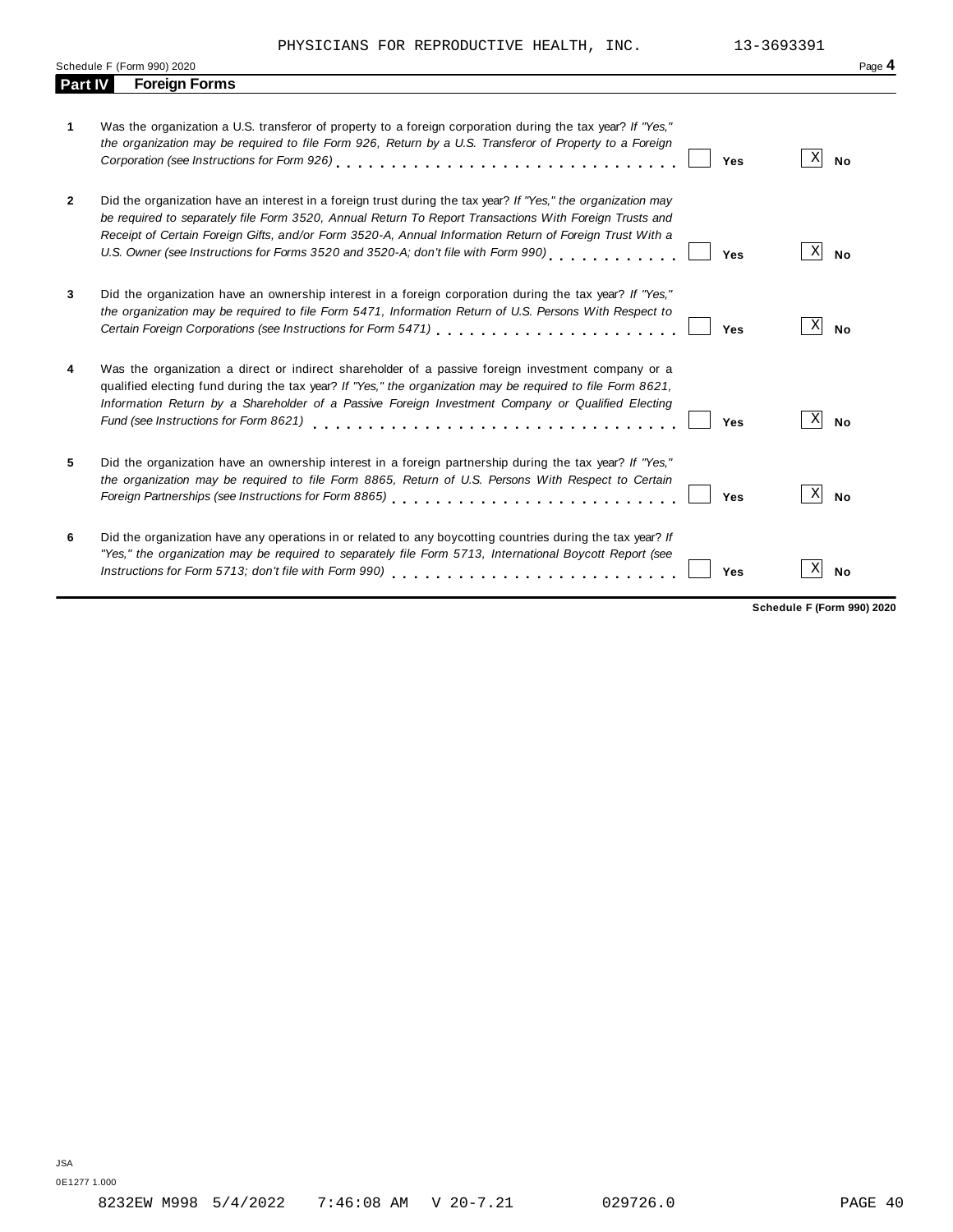#### **Part V Supplemental Information**

Provide the information required by Part I, line 2 (monitoring of funds); Part I, line 3, column (f) (accounting method; amounts of investments vs. expenditures per region); Part II, line 1 (accounting method); Part III (accounting method); and Part III, column (c) (estimated number of recipients), as applicable. Also complete this part to provide any additional information (see instructions).

**Schedule F (Form 990) 2020**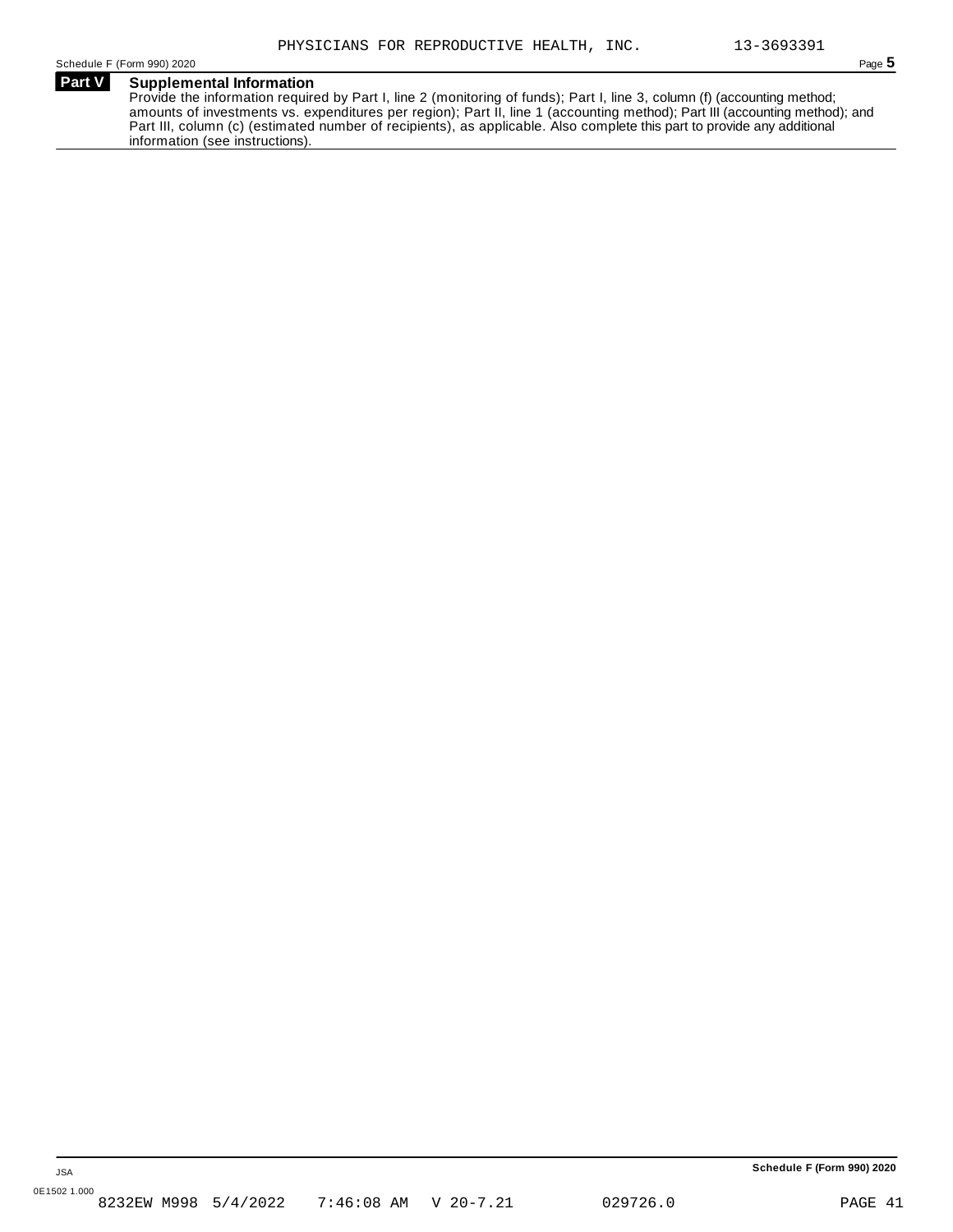| <b>SCHEDULE G</b>                                            | <b>Supplemental Information Regarding Fundraising or Gaming Activities</b>                                                                                                                                                                                                                                                                                                                                                                    |                   |     |                                                                      |                                       |                                                                            | OMB No. 1545-0047                                       |
|--------------------------------------------------------------|-----------------------------------------------------------------------------------------------------------------------------------------------------------------------------------------------------------------------------------------------------------------------------------------------------------------------------------------------------------------------------------------------------------------------------------------------|-------------------|-----|----------------------------------------------------------------------|---------------------------------------|----------------------------------------------------------------------------|---------------------------------------------------------|
| (Form 990 or 990-EZ)                                         | Complete if the organization answered "Yes" on Form 990, Part IV, line 17, 18, or 19, or if the                                                                                                                                                                                                                                                                                                                                               |                   |     |                                                                      |                                       |                                                                            |                                                         |
| Department of the Treasury                                   |                                                                                                                                                                                                                                                                                                                                                                                                                                               | Open to Public    |     |                                                                      |                                       |                                                                            |                                                         |
| <b>Internal Revenue Service</b>                              | $\triangleright$ Go to www.irs.gov/Form990 for instructions and the latest information.                                                                                                                                                                                                                                                                                                                                                       | <b>Inspection</b> |     |                                                                      |                                       |                                                                            |                                                         |
| Name of the organization                                     |                                                                                                                                                                                                                                                                                                                                                                                                                                               |                   |     |                                                                      |                                       | <b>Employer identification number</b>                                      |                                                         |
|                                                              | PHYSICIANS FOR REPRODUCTIVE HEALTH, INC.                                                                                                                                                                                                                                                                                                                                                                                                      |                   |     |                                                                      |                                       | 13-3693391                                                                 |                                                         |
| Part I                                                       | Fundraising Activities. Complete if the organization answered "Yes" on Form 990, Part IV, line 17.<br>Form 990-EZ filers are not required to complete this part.                                                                                                                                                                                                                                                                              |                   |     |                                                                      |                                       |                                                                            |                                                         |
| 1                                                            | Indicate whether the organization raised funds through any of the following activities. Check all that apply.                                                                                                                                                                                                                                                                                                                                 |                   |     |                                                                      |                                       |                                                                            |                                                         |
| Mail solicitations<br>a                                      |                                                                                                                                                                                                                                                                                                                                                                                                                                               | е                 |     |                                                                      | Solicitation of non-government grants |                                                                            |                                                         |
| b                                                            | Internet and email solicitations                                                                                                                                                                                                                                                                                                                                                                                                              | f                 |     |                                                                      | Solicitation of government grants     |                                                                            |                                                         |
| Phone solicitations<br>c                                     |                                                                                                                                                                                                                                                                                                                                                                                                                                               | g                 |     |                                                                      | Special fundraising events            |                                                                            |                                                         |
| In-person solicitations<br>d                                 |                                                                                                                                                                                                                                                                                                                                                                                                                                               |                   |     |                                                                      |                                       |                                                                            |                                                         |
|                                                              | 2a Did the organization have a written or oral agreement with any individual (including officers, directors, trustees,<br>or key employees listed in Form 990, Part VII) or entity in connection with professional fundraising services?<br><b>b</b> If "Yes," list the 10 highest paid individuals or entities (fundraisers) pursuant to agreements under which the fundraiser is to be<br>compensated at least \$5,000 by the organization. |                   |     |                                                                      |                                       |                                                                            | Yes<br>No                                               |
| (i) Name and address of individual<br>or entity (fundraiser) |                                                                                                                                                                                                                                                                                                                                                                                                                                               | (ii) Activity     |     | (iii) Did fundraiser have<br>custody or control of<br>contributions? | (iv) Gross receipts<br>from activity  | (v) Amount paid to<br>(or retained by)<br>fundraiser listed in<br>col. (i) | (vi) Amount paid to<br>(or retained by)<br>organization |
| 1                                                            |                                                                                                                                                                                                                                                                                                                                                                                                                                               |                   | Yes | <b>No</b>                                                            |                                       |                                                                            |                                                         |
|                                                              |                                                                                                                                                                                                                                                                                                                                                                                                                                               |                   |     |                                                                      |                                       |                                                                            |                                                         |
| $\mathbf{2}$                                                 |                                                                                                                                                                                                                                                                                                                                                                                                                                               |                   |     |                                                                      |                                       |                                                                            |                                                         |
| 3                                                            |                                                                                                                                                                                                                                                                                                                                                                                                                                               |                   |     |                                                                      |                                       |                                                                            |                                                         |
| 4                                                            |                                                                                                                                                                                                                                                                                                                                                                                                                                               |                   |     |                                                                      |                                       |                                                                            |                                                         |
| 5                                                            |                                                                                                                                                                                                                                                                                                                                                                                                                                               |                   |     |                                                                      |                                       |                                                                            |                                                         |
|                                                              |                                                                                                                                                                                                                                                                                                                                                                                                                                               |                   |     |                                                                      |                                       |                                                                            |                                                         |
| 6                                                            |                                                                                                                                                                                                                                                                                                                                                                                                                                               |                   |     |                                                                      |                                       |                                                                            |                                                         |
| 7                                                            |                                                                                                                                                                                                                                                                                                                                                                                                                                               |                   |     |                                                                      |                                       |                                                                            |                                                         |
|                                                              |                                                                                                                                                                                                                                                                                                                                                                                                                                               |                   |     |                                                                      |                                       |                                                                            |                                                         |
| 9                                                            |                                                                                                                                                                                                                                                                                                                                                                                                                                               |                   |     |                                                                      |                                       |                                                                            |                                                         |
| 10                                                           |                                                                                                                                                                                                                                                                                                                                                                                                                                               |                   |     |                                                                      |                                       |                                                                            |                                                         |
| Total                                                        |                                                                                                                                                                                                                                                                                                                                                                                                                                               |                   |     |                                                                      |                                       |                                                                            |                                                         |
| 3                                                            | List all states in which the organization is registered or licensed to solicit contributions or has been notified it is exempt from                                                                                                                                                                                                                                                                                                           |                   |     |                                                                      |                                       |                                                                            |                                                         |
| registration or licensing.                                   |                                                                                                                                                                                                                                                                                                                                                                                                                                               |                   |     |                                                                      |                                       |                                                                            |                                                         |
|                                                              |                                                                                                                                                                                                                                                                                                                                                                                                                                               |                   |     |                                                                      |                                       |                                                                            |                                                         |

For Paperwork Reduction Act Notice, see the Instructions for Form 990 or 990-EZ. Schedule G (Form 990 or 990-EZ) 2020 JSA 0E1281 1.000 8232EW M998 5/4/2022 7:46:08 AM V 20-7.21 029726.0 PAGE 42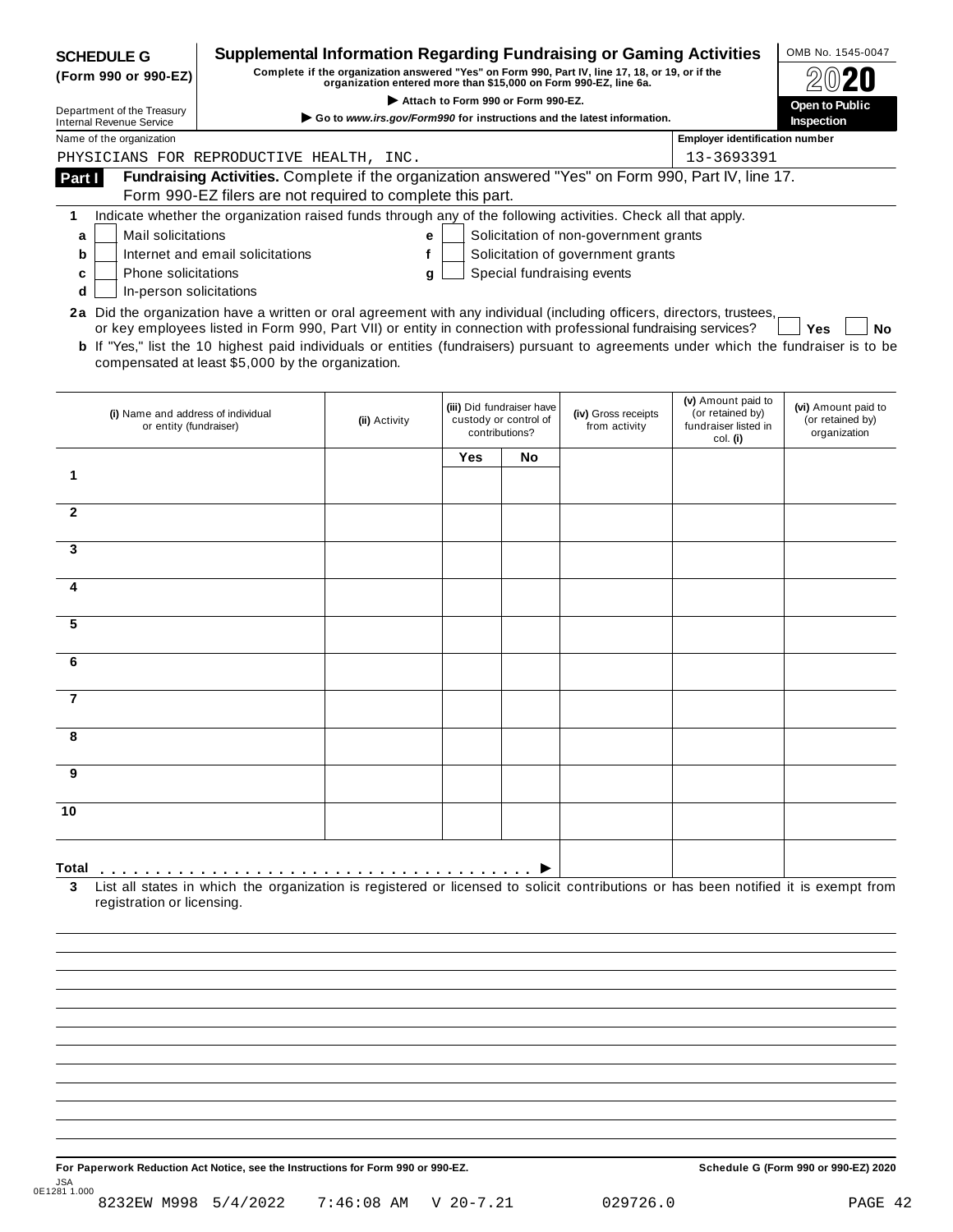#### Schedule <sup>G</sup> (Form <sup>990</sup> or 990-EZ) <sup>2020</sup> Page **2 Part II**

| art II | Fundraising Events. Complete if the organization answered "Yes" on Form 990, Part IV, line 18, or reported  |
|--------|-------------------------------------------------------------------------------------------------------------|
|        | more than \$15,000 of fundraising event contributions and gross income on Form 990-EZ, lines 1 and 6b. List |
|        | events with gross receipts greater than \$5,000.                                                            |

|                 |   |                                                                                                                                                                                                                                                                                                                                  | (a) Event $#1$<br>VOICES OF COURA                                                                                    | (b) Event $#2$                                   | (c) Other events                         | (d) Total events<br>(add col. (a) through<br>col. (c) |
|-----------------|---|----------------------------------------------------------------------------------------------------------------------------------------------------------------------------------------------------------------------------------------------------------------------------------------------------------------------------------|----------------------------------------------------------------------------------------------------------------------|--------------------------------------------------|------------------------------------------|-------------------------------------------------------|
|                 |   |                                                                                                                                                                                                                                                                                                                                  | (event type)                                                                                                         | (event type)                                     | (total number)                           |                                                       |
| Revenue         |   | 1 Gross receipts experience of the set of the set of the set of the set of the set of the set of the set of the                                                                                                                                                                                                                  | 440,061.                                                                                                             |                                                  |                                          | 440,061.                                              |
|                 |   | 2 Less: Contributions [1, 1, 1, 1, 1]<br>3 Gross income (line 1 minus                                                                                                                                                                                                                                                            | 432,904.                                                                                                             |                                                  |                                          | 432,904.                                              |
|                 |   | $line(2)$                                                                                                                                                                                                                                                                                                                        | 7,157.                                                                                                               |                                                  |                                          | 7,157.                                                |
|                 |   | 4 Cash prizes <u>  _ _ _ _ _ _ _ _ _ _ _</u>                                                                                                                                                                                                                                                                                     |                                                                                                                      |                                                  |                                          |                                                       |
|                 |   |                                                                                                                                                                                                                                                                                                                                  |                                                                                                                      |                                                  |                                          |                                                       |
|                 |   |                                                                                                                                                                                                                                                                                                                                  |                                                                                                                      |                                                  |                                          |                                                       |
| Direct Expenses |   | 7 Food and beverages equal to the set of the set of the set of the set of the set of the set of the set of the set of the set of the set of the set of the set of the set of the set of the set of the set of the set of the s                                                                                                   |                                                                                                                      |                                                  |                                          |                                                       |
|                 |   | 8 Entertainment 7, 157.                                                                                                                                                                                                                                                                                                          |                                                                                                                      |                                                  |                                          | 7,157.                                                |
|                 |   |                                                                                                                                                                                                                                                                                                                                  |                                                                                                                      |                                                  |                                          |                                                       |
|                 |   | 10 Direct expense summary. Add lines 4 through 9 in column (d) $\ldots$ ,,,,,,,,,,,,,,,<br>11 Net income summary. Subtract line 10 from line 3, column (d) $\ldots$<br>Part III<br>Gaming. Complete if the organization answered "Yes" on Form 990, Part IV, line 19, or reported more than<br>\$15,000 on Form 990-EZ, line 6a. |                                                                                                                      |                                                  |                                          | 7,157.                                                |
|                 |   |                                                                                                                                                                                                                                                                                                                                  | (a) Bingo                                                                                                            | (b) Pull tabs/instant<br>bingo/progressive bingo | (c) Other gaming                         | (d) Total gaming (add<br>col. (a) through col. (c))   |
| Revenue         |   |                                                                                                                                                                                                                                                                                                                                  |                                                                                                                      |                                                  |                                          |                                                       |
|                 |   |                                                                                                                                                                                                                                                                                                                                  |                                                                                                                      |                                                  |                                          |                                                       |
|                 |   |                                                                                                                                                                                                                                                                                                                                  |                                                                                                                      |                                                  |                                          |                                                       |
| Direct Expenses |   | 4 Rent/facility costs <u>  _ _ _ _ _ _ _ _ _ _</u> _ _                                                                                                                                                                                                                                                                           |                                                                                                                      |                                                  |                                          |                                                       |
|                 |   | 5 Other direct expenses                                                                                                                                                                                                                                                                                                          |                                                                                                                      |                                                  |                                          |                                                       |
|                 |   |                                                                                                                                                                                                                                                                                                                                  | Yes<br>%<br><b>No</b>                                                                                                | Yes<br>$\%$<br><b>No</b>                         | Yes $\qquad \qquad \qquad$<br>$\%$<br>No |                                                       |
|                 |   | 7 Direct expense summary. Add lines 2 through 5 in column (d)                                                                                                                                                                                                                                                                    |                                                                                                                      |                                                  | . <b>.</b> .                             |                                                       |
|                 |   | 8 Net gaming income summary. Subtract line 7 from line 1, column (d)                                                                                                                                                                                                                                                             |                                                                                                                      |                                                  |                                          |                                                       |
| 9<br>a          | b | Enter the state(s) in which the organization conducts gaming activities:<br>If "No," explain:                                                                                                                                                                                                                                    | <u> 1989 - Johann Stein, marwolaethau a bhann an t-Amhainn an t-Amhainn an t-Amhainn an t-Amhainn an t-Amhainn a</u> |                                                  |                                          | Yes<br><b>No</b>                                      |
| 10a             | b | Were any of the organization's gaming licenses revoked, suspended, or terminated during the tax year?<br>If "Yes," explain:                                                                                                                                                                                                      |                                                                                                                      |                                                  |                                          | Yes<br><b>No</b>                                      |
|                 |   |                                                                                                                                                                                                                                                                                                                                  |                                                                                                                      |                                                  |                                          | Schedule G (Form 990 or 990-EZ) 2020                  |

JSA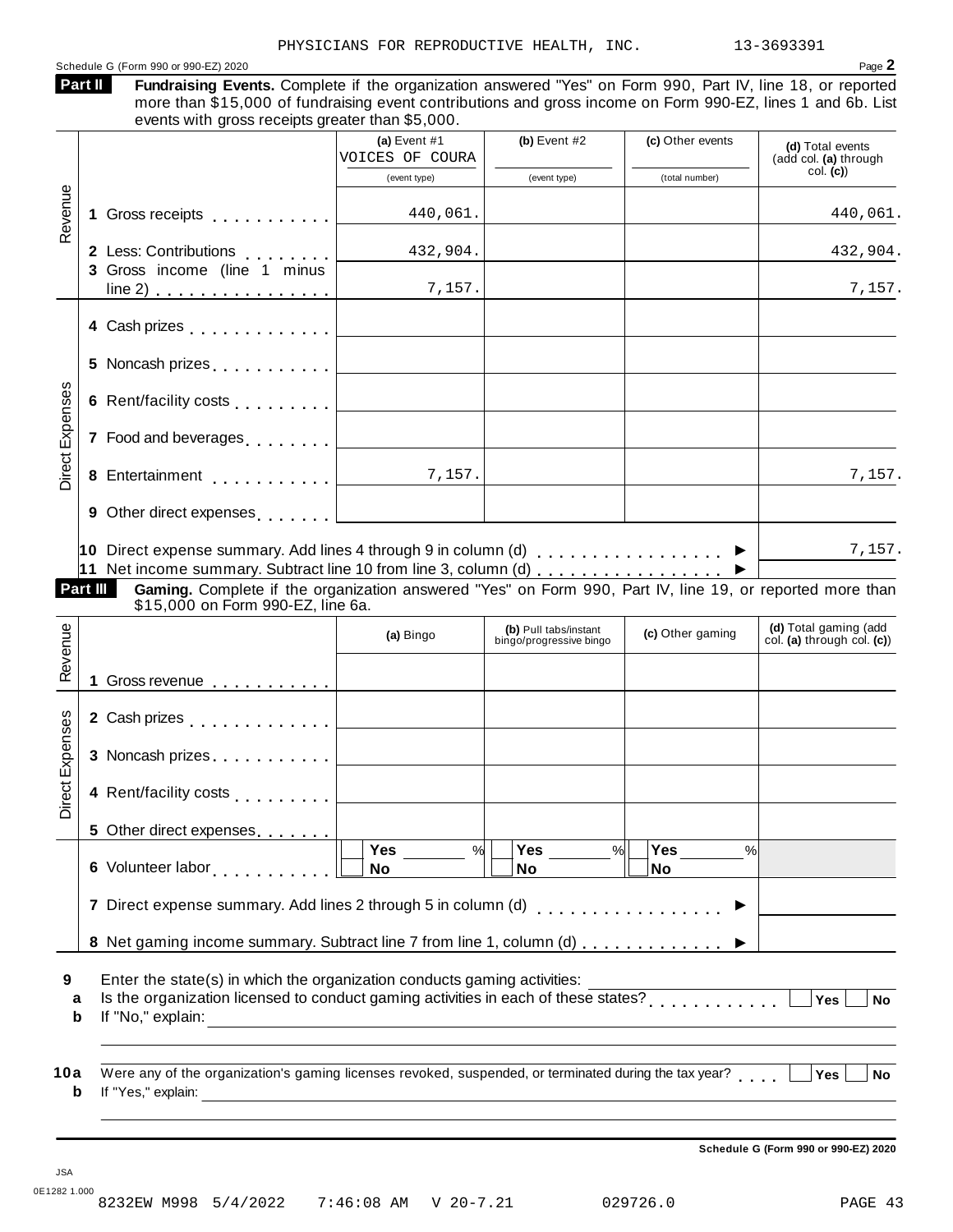|  | PHYSICIANS FOR REPRODUCTIVE HEALTH, INC. |  | 13-3693391 |
|--|------------------------------------------|--|------------|

|         | Page 3<br>Schedule G (Form 990 or 990-EZ) 2020                                                                                                                                                                                                           |
|---------|----------------------------------------------------------------------------------------------------------------------------------------------------------------------------------------------------------------------------------------------------------|
| 11      | <b>Yes</b><br><b>No</b>                                                                                                                                                                                                                                  |
| $12 \,$ | Is the organization a grantor, beneficiary or trustee of a trust or a member of a partnership or other entity                                                                                                                                            |
|         | Yes<br><b>No</b>                                                                                                                                                                                                                                         |
| 13      | Indicate the percentage of gaming activity conducted in:                                                                                                                                                                                                 |
| a       | %                                                                                                                                                                                                                                                        |
| b       | %<br>An outside facility enterpretation of the control of the control of the control of the control of the control o                                                                                                                                     |
| 14      | Enter the name and address of the person who prepares the organization's gaming/special events books and<br>records:                                                                                                                                     |
|         |                                                                                                                                                                                                                                                          |
|         |                                                                                                                                                                                                                                                          |
|         | 15a Does the organization have a contract with a third party from whom the organization receives gaming                                                                                                                                                  |
|         | $Yes \mid \text{No}$                                                                                                                                                                                                                                     |
|         | <b>b</b> If "Yes," enter the amount of gaming revenue received by the organization $\triangleright$ \$______________ and the                                                                                                                             |
|         | amount of gaming revenue retained by the third party $\triangleright$ \$ ________________.                                                                                                                                                               |
|         | c If "Yes," enter name and address of the third party:                                                                                                                                                                                                   |
|         |                                                                                                                                                                                                                                                          |
|         |                                                                                                                                                                                                                                                          |
| 16      | Gaming manager information:                                                                                                                                                                                                                              |
|         |                                                                                                                                                                                                                                                          |
|         | Gaming manager compensation $\triangleright$ \$ ______________                                                                                                                                                                                           |
|         | Description of services provided ▶                                                                                                                                                                                                                       |
|         | Employee<br>Director/officer<br>Independent contractor                                                                                                                                                                                                   |
| 17      | Mandatory distributions:                                                                                                                                                                                                                                 |
| a       | Is the organization required under state law to make charitable distributions from the gaming proceeds to                                                                                                                                                |
|         | Yes <sub>1</sub><br>No                                                                                                                                                                                                                                   |
| b       | Enter the amount of distributions required under state law to be distributed to other exempt organizations                                                                                                                                               |
|         | or spent in the organization's own exempt activities during the tax year $\triangleright$ \$                                                                                                                                                             |
|         | Supplemental Information. Provide the explanation required by Part I, line 2b, columns (iii) and (v), and<br>Part IV<br>Part III, lines 9, 9b, 10b, 15b, 15c, 16, and 17b, as applicable. Also provide any additional information<br>(see instructions). |

**Schedule G (Form 990 or 990-EZ) 2020**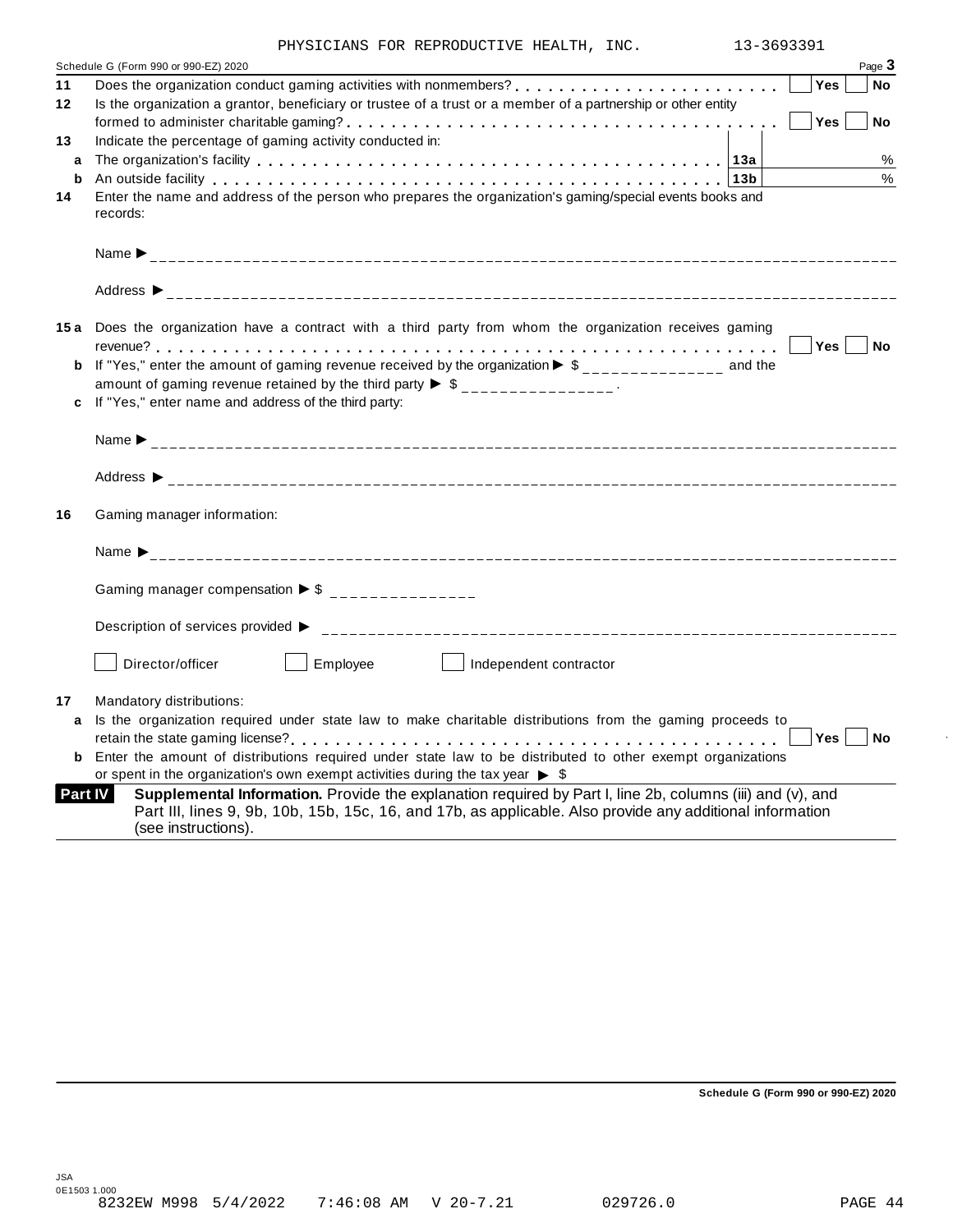| <b>SCHEDULE J</b>                                                                                                   |                                                      | <b>Compensation Information</b>                                                                                                                                                                                   | OMB No. 1545-0047     |     |             |
|---------------------------------------------------------------------------------------------------------------------|------------------------------------------------------|-------------------------------------------------------------------------------------------------------------------------------------------------------------------------------------------------------------------|-----------------------|-----|-------------|
| (Form 990)<br>For certain Officers, Directors, Trustees, Key Employees, and Highest<br><b>Compensated Employees</b> |                                                      |                                                                                                                                                                                                                   |                       |     |             |
|                                                                                                                     |                                                      | > Complete if the organization answered "Yes" on Form 990, Part IV, line 23.                                                                                                                                      |                       |     |             |
|                                                                                                                     | Department of the Treasury                           | Attach to Form 990.                                                                                                                                                                                               | <b>Open to Public</b> |     |             |
|                                                                                                                     | Internal Revenue Service<br>Name of the organization | Go to www.irs.gov/Form990 for instructions and the latest information.<br>Employer identification number                                                                                                          | <b>Inspection</b>     |     |             |
|                                                                                                                     |                                                      | 13-3693391<br>PHYSICIANS FOR REPRODUCTIVE HEALTH, INC.                                                                                                                                                            |                       |     |             |
| Part I                                                                                                              |                                                      | <b>Questions Regarding Compensation</b>                                                                                                                                                                           |                       |     |             |
|                                                                                                                     |                                                      |                                                                                                                                                                                                                   |                       | Yes | No          |
|                                                                                                                     |                                                      | 1a Check the appropriate box(es) if the organization provided any of the following to or for a person listed on Form                                                                                              |                       |     |             |
|                                                                                                                     |                                                      | 990, Part VII, Section A, line 1a. Complete Part III to provide any relevant information regarding these items.                                                                                                   |                       |     |             |
|                                                                                                                     |                                                      | First-class or charter travel<br>Housing allowance or residence for personal use                                                                                                                                  |                       |     |             |
|                                                                                                                     |                                                      | Travel for companions<br>Payments for business use of personal residence                                                                                                                                          |                       |     |             |
|                                                                                                                     |                                                      | Health or social club dues or initiation fees<br>Tax indemnification and gross-up payments                                                                                                                        |                       |     |             |
|                                                                                                                     |                                                      | Discretionary spending account<br>Personal services (such as maid, chauffeur, chef)                                                                                                                               |                       |     |             |
|                                                                                                                     |                                                      |                                                                                                                                                                                                                   |                       |     |             |
|                                                                                                                     |                                                      | If any of the boxes on line 1a are checked, did the organization follow a written policy regarding payment<br>or reimbursement or provision of all of the expenses described above? If "No," complete Part III to |                       |     |             |
|                                                                                                                     |                                                      |                                                                                                                                                                                                                   | 1b                    |     |             |
| 2                                                                                                                   |                                                      | Did the organization require substantiation prior to reimbursing or allowing expenses incurred by all                                                                                                             |                       |     |             |
|                                                                                                                     |                                                      | directors, trustees, and officers, including the CEO/Executive Director, regarding the items checked on line                                                                                                      |                       |     |             |
|                                                                                                                     |                                                      |                                                                                                                                                                                                                   | $\mathbf{2}$          |     |             |
| 3                                                                                                                   |                                                      | Indicate which, if any, of the following the organization used to establish the compensation of the                                                                                                               |                       |     |             |
|                                                                                                                     |                                                      | organization's CEO/Executive Director. Check all that apply. Do not check any boxes for methods used by a                                                                                                         |                       |     |             |
|                                                                                                                     |                                                      | related organization to establish compensation of the CEO/Executive Director, but explain in Part III.                                                                                                            |                       |     |             |
|                                                                                                                     | Χ                                                    | Compensation committee<br>Written employment contract<br>X                                                                                                                                                        |                       |     |             |
|                                                                                                                     | $\mathbf X$                                          | Compensation survey or study<br>Independent compensation consultant<br>$\mathbf X$                                                                                                                                |                       |     |             |
|                                                                                                                     |                                                      | Form 990 of other organizations<br>Approval by the board or compensation committee                                                                                                                                |                       |     |             |
| 4                                                                                                                   |                                                      | During the year, did any person listed on Form 990, Part VII, Section A, line 1a, with respect to the filing                                                                                                      |                       |     |             |
|                                                                                                                     |                                                      | organization or a related organization:                                                                                                                                                                           | 4a                    | Χ   |             |
|                                                                                                                     |                                                      | Participate in or receive payment from a supplemental nonqualified retirement plan?                                                                                                                               | 4b                    |     | Χ           |
| c                                                                                                                   |                                                      | Participate in or receive payment from an equity-based compensation arrangement?                                                                                                                                  | 4c                    |     | $\mathbf X$ |
|                                                                                                                     |                                                      | If "Yes" to any of lines 4a-c, list the persons and provide the applicable amounts for each item in Part III.                                                                                                     |                       |     |             |
|                                                                                                                     |                                                      |                                                                                                                                                                                                                   |                       |     |             |
|                                                                                                                     |                                                      | Only section 501(c)(3), 501(c)(4), and 501(c)(29) organizations must complete lines 5-9.                                                                                                                          |                       |     |             |
| 5                                                                                                                   |                                                      | For persons listed on Form 990, Part VII, Section A, line 1a, did the organization pay or accrue any                                                                                                              |                       |     |             |
|                                                                                                                     |                                                      | compensation contingent on the revenues of:                                                                                                                                                                       |                       |     |             |
|                                                                                                                     |                                                      |                                                                                                                                                                                                                   | 5a                    |     | Χ           |
| b                                                                                                                   |                                                      |                                                                                                                                                                                                                   | 5b                    |     | X           |
|                                                                                                                     |                                                      | If "Yes" on line 5a or 5b, describe in Part III.                                                                                                                                                                  |                       |     |             |
| 6                                                                                                                   |                                                      | For persons listed on Form 990, Part VII, Section A, line 1a, did the organization pay or accrue any                                                                                                              |                       |     |             |
|                                                                                                                     |                                                      | compensation contingent on the net earnings of:                                                                                                                                                                   |                       |     |             |
| a                                                                                                                   |                                                      |                                                                                                                                                                                                                   | 6a                    |     | Χ           |
| b                                                                                                                   |                                                      |                                                                                                                                                                                                                   | 6b                    |     | X           |
|                                                                                                                     |                                                      | If "Yes" on line 6a or 6b, describe in Part III.                                                                                                                                                                  |                       |     |             |
| 7                                                                                                                   |                                                      | For persons listed on Form 990, Part VII, Section A, line 1a, did the organization provide any nonfixed                                                                                                           |                       |     |             |
|                                                                                                                     |                                                      |                                                                                                                                                                                                                   | $\overline{7}$        |     | Χ           |
| 8                                                                                                                   |                                                      | Were any amounts reported on Form 990, Part VII, paid or accrued pursuant to a contract that was subject                                                                                                          |                       |     |             |
|                                                                                                                     |                                                      | to the initial contract exception described in Regulations section 53.4958-4(a)(3)? If "Yes," describe                                                                                                            |                       |     |             |
|                                                                                                                     |                                                      |                                                                                                                                                                                                                   | 8                     |     | Χ           |
| 9                                                                                                                   |                                                      | If "Yes" on line 8, did the organization also follow the rebuttable presumption procedure described in                                                                                                            |                       |     |             |
|                                                                                                                     |                                                      | rucark Reduction Act Notice, age the Instructions for Form 000                                                                                                                                                    | 9                     |     |             |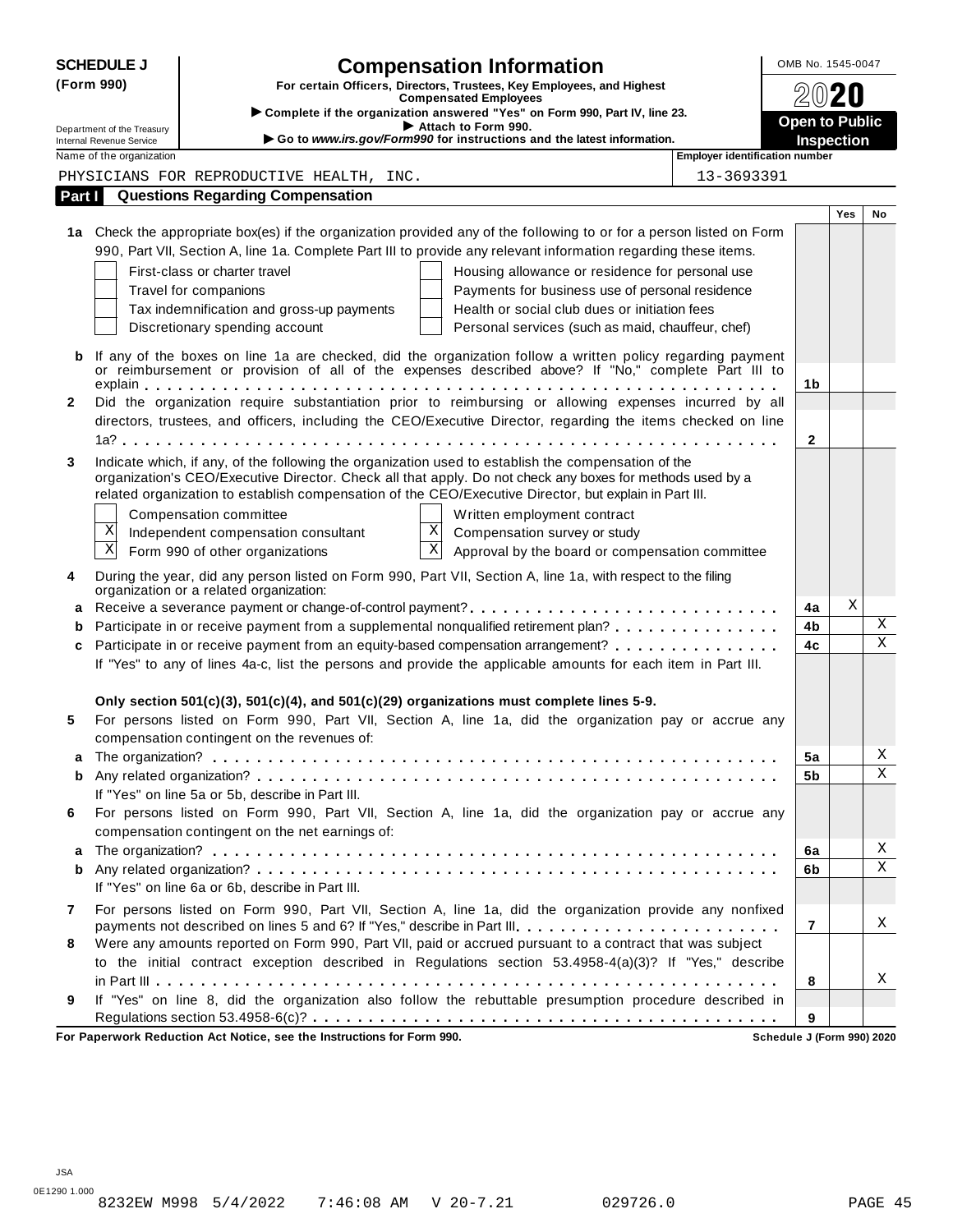#### **Part II Officers, Directors, Trustees, Key Employees, and Highest Compensated Employees.** Use duplicate copies ifadditional space is needed.

For each individual whose compensation must be reported on Schedule J, report compensation from the organization on row (i) and from related organizations, described in the instructions, on row (ii). Do not list any individuals that aren't listed on Form 990, Part VII.

Note: The sum of columns (B)(i)-(iii) for each listed individual must equal the total amount of Form 990, Part VII, Section A, line 1a, applicable column (D) and (E) amounts for that individual.

| (A) Name and Title  |                              |                          | (B) Breakdown of W-2 and/or 1099-MISC compensation |                                           | (C) Retirement and             | (D) Nontaxable        | (E) Total of columns | (F) Compensation                                           |
|---------------------|------------------------------|--------------------------|----------------------------------------------------|-------------------------------------------|--------------------------------|-----------------------|----------------------|------------------------------------------------------------|
|                     |                              | (i) Base<br>compensation | (ii) Bonus & incentive<br>compensation             | (iii) Other<br>reportable<br>compensation | other deferred<br>compensation | benefits              | $(B)(i)-(D)$         | in column (B) reported<br>as deferred on prior<br>Form 990 |
| JENNIFER BLASDELL   | (i)                          | 133,369                  | $\mathsf{O}$                                       | $\mathsf{O}$ .                            |                                | $\overline{25,762}$ . | 159, 131.            |                                                            |
| 1VP, PUBLIC POLICY  | (i)                          | $\mathsf{O}$             | $0$ .                                              | $\mathsf{O}$ .                            |                                |                       |                      |                                                            |
| JODI MAGEE          | (i)                          | 161,567                  | $\mathsf{O}$ .                                     | $\mathsf{O}$ .                            |                                | 5,484.                | 167,051              |                                                            |
| 2CEO THRU 8/30/2020 | (ii)                         | $\mathsf{O}$ .           | $0$ .                                              | $\mathbf 0$                               |                                |                       |                      |                                                            |
| MAYRA FERREIRA      | (i)                          | 125, 323                 | $0$ .                                              | 120, 725.                                 |                                | 5,412.                | 251,460.             |                                                            |
| 3COO THRU 7/15/2020 | (ii)                         | $\mathsf{O}$ .           | 0.                                                 | $\mathbf 0$ .                             |                                |                       |                      |                                                            |
|                     | (i)                          |                          |                                                    |                                           |                                |                       |                      |                                                            |
| 4                   | (i)                          |                          |                                                    |                                           |                                |                       |                      |                                                            |
|                     | (i)                          |                          |                                                    |                                           |                                |                       |                      |                                                            |
| 5                   | (i)                          |                          |                                                    |                                           |                                |                       |                      |                                                            |
|                     | (i)                          |                          |                                                    |                                           |                                |                       |                      |                                                            |
| 6                   | (i)                          |                          |                                                    |                                           |                                |                       |                      |                                                            |
|                     | (i)                          |                          |                                                    |                                           |                                |                       |                      |                                                            |
| $\overline{7}$      | (i)                          |                          |                                                    |                                           |                                |                       |                      |                                                            |
|                     | (i)                          |                          |                                                    |                                           |                                |                       |                      |                                                            |
| 8                   | (i)                          |                          |                                                    |                                           |                                |                       |                      |                                                            |
|                     | $\qquad \qquad \textbf{(i)}$ |                          |                                                    |                                           |                                |                       |                      |                                                            |
| 9                   | (i)                          |                          |                                                    |                                           |                                |                       |                      |                                                            |
|                     | (i)                          |                          |                                                    |                                           |                                |                       |                      |                                                            |
| 10                  | (ii)                         |                          |                                                    |                                           |                                |                       |                      |                                                            |
|                     | (i)                          |                          |                                                    |                                           |                                |                       |                      |                                                            |
| 11                  | (i)                          |                          |                                                    |                                           |                                |                       |                      |                                                            |
|                     | (i)                          |                          |                                                    |                                           |                                |                       |                      |                                                            |
| $12$                | (ii)                         |                          |                                                    |                                           |                                |                       |                      |                                                            |
|                     | (i)                          |                          |                                                    |                                           |                                |                       |                      |                                                            |
| 13                  | (i)                          |                          |                                                    |                                           |                                |                       |                      |                                                            |
|                     | (i)                          |                          |                                                    |                                           |                                |                       |                      |                                                            |
| 14                  | (i)                          |                          |                                                    |                                           |                                |                       |                      |                                                            |
|                     | (i)                          |                          |                                                    |                                           |                                |                       |                      |                                                            |
| 15                  | (i)                          |                          |                                                    |                                           |                                |                       |                      |                                                            |
|                     | (i)                          |                          |                                                    |                                           |                                |                       |                      |                                                            |
| 16                  | (ii)                         |                          |                                                    |                                           |                                |                       |                      |                                                            |

**Schedule J (Form 990) 2020**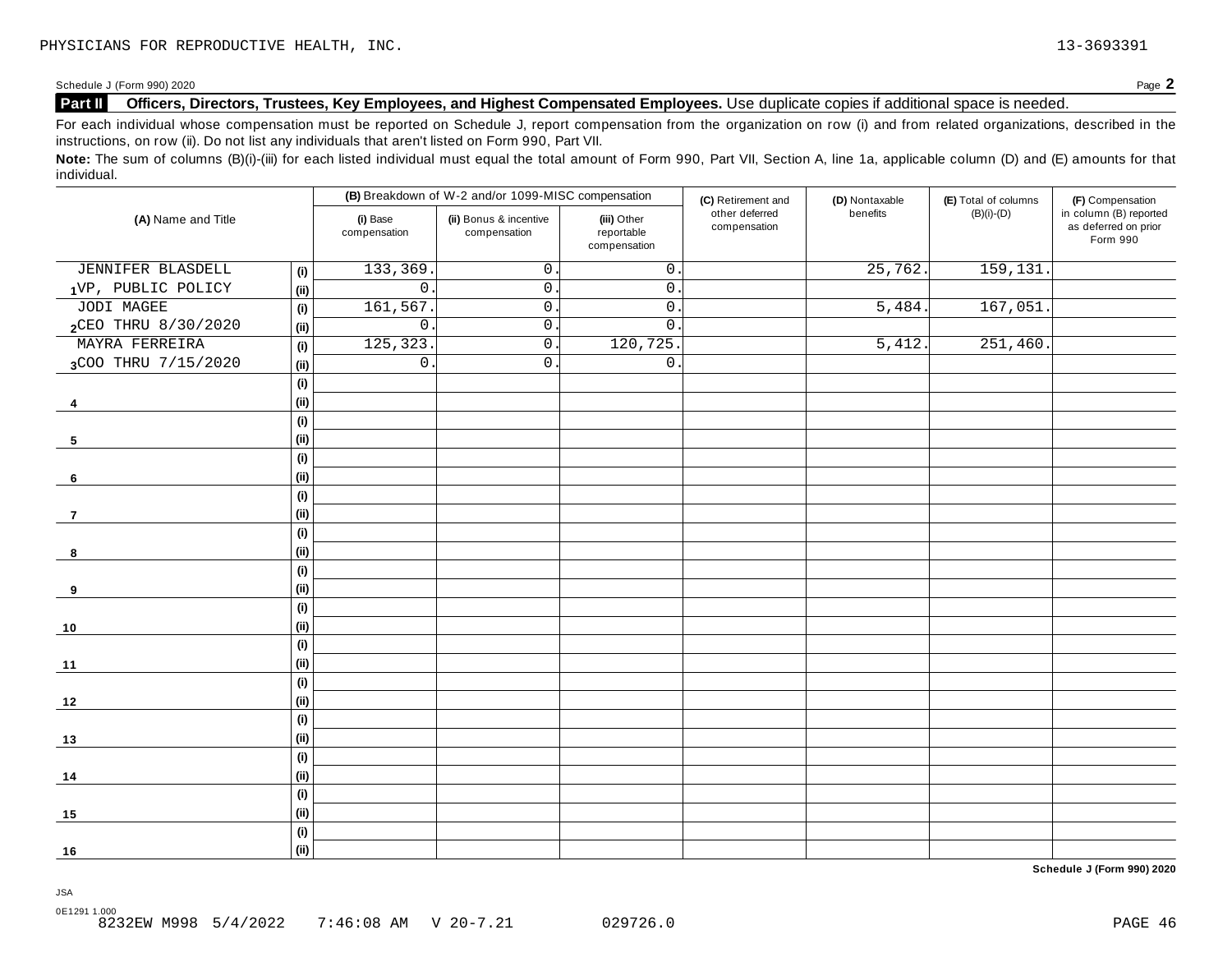### **Part III Supplemental Information**

Provide the information, explanation, or descriptions required for Part I, lines 1a, 1b, 3, 4a, 4b, 4c, 5a, 5b, 6a, 6b, 7, and 8, and for Part II. Also complete this part for any additional information.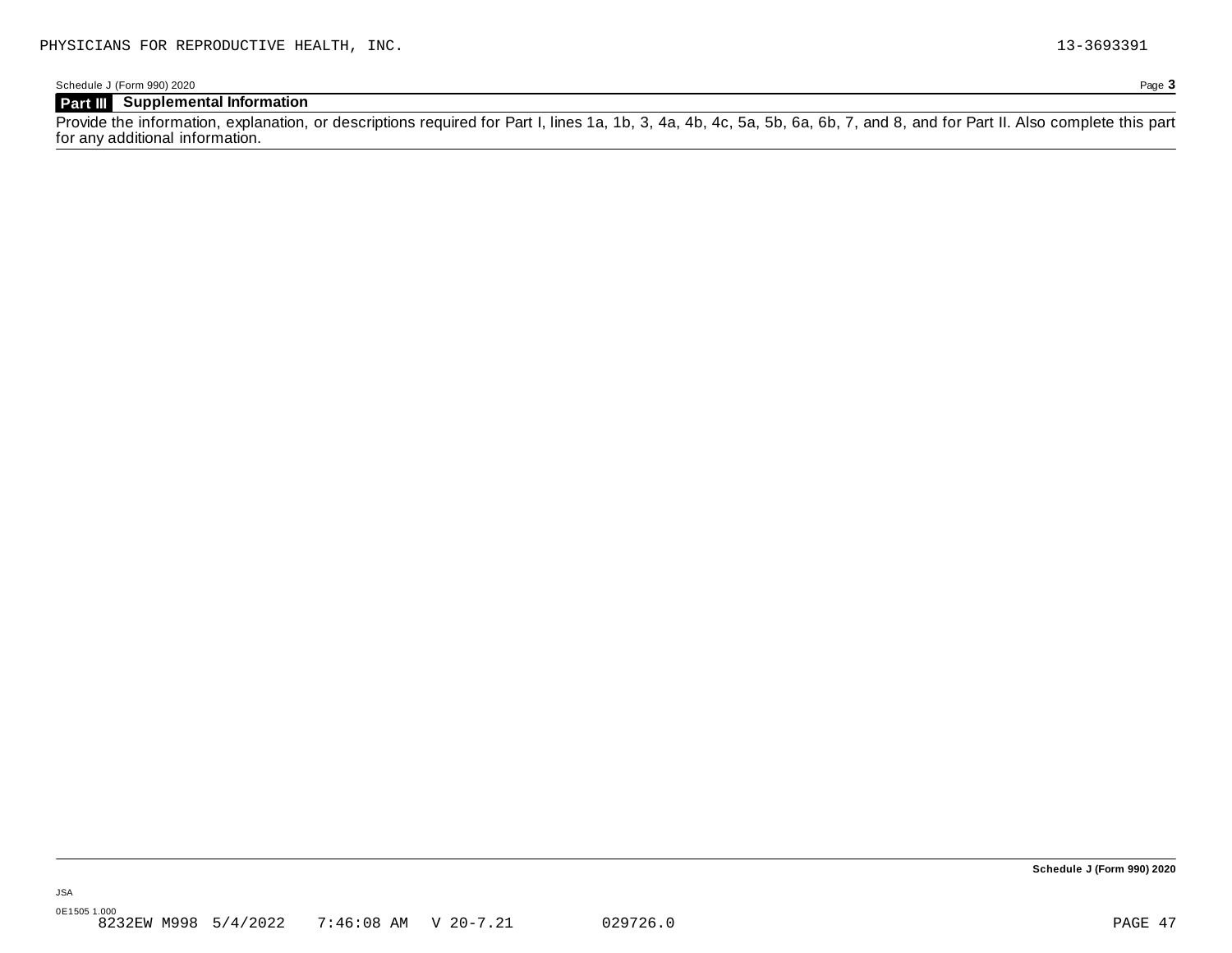## SCHEDULE M<br>
(Form 990) **Supplementary of the organizations answered** "Yes" on Form 990 Part IV lines 29 or 30

| Department of the Treasury |
|----------------------------|
|                            |
| Internal Revenue Service   |

**Examplete** if the organizations answered "Yes" on Form 990, Part Ⅳ, lines 29 or 30.<br>▶ Attach to Form 990.  $\blacktriangleright$  Attach to Form 990. **Department of the Treasury ▶ Attach to Form 990.**<br>Internal Revenue Service ▶ Go to *www.irs.gov/Form990* for instructions and the latest information.<br>Nome of the organization aumhor

Name of the organization **intervalse of the organization intervalse of the organization intervalse of the organization intervalse of the organization intervalse of the organization intervalse of the organization** 

#### PHYSICIANS FOR REPRODUCTIVE HEALTH, INC.  $\vert$  13-3693391

| Part I           | <b>Types of Property</b>                                                                                                                                                                                                       |                                            |                                                                                                                     |                                                                                    |                                                              |
|------------------|--------------------------------------------------------------------------------------------------------------------------------------------------------------------------------------------------------------------------------|--------------------------------------------|---------------------------------------------------------------------------------------------------------------------|------------------------------------------------------------------------------------|--------------------------------------------------------------|
|                  |                                                                                                                                                                                                                                | (a)<br>Check if<br>applicable              | (b)<br>Number of contributions or<br>items contributed                                                              | (c)<br>Noncash contribution<br>amounts reported on<br>Form 990, Part VIII, line 1g | (d)<br>Method of determining<br>noncash contribution amounts |
| 1                |                                                                                                                                                                                                                                |                                            | the control of the control of the control of the control of the control of                                          |                                                                                    |                                                              |
| $\mathbf{2}$     |                                                                                                                                                                                                                                |                                            | the control of the control of the control of the control of the control of                                          |                                                                                    |                                                              |
| 3                | Art - Fractional interests [100]                                                                                                                                                                                               |                                            | the control of the control of the control of the control of                                                         |                                                                                    |                                                              |
| 4                | Books and publications <b>Exercise 2 Lines Exercise 2 Lines Report 3 Lines Report 3 Lines Report 3 Lines Report 3 Report 3 Report 3 Report 3 Report 3 Report 3 Report 3 Report 3 Report 3 </b>                                 |                                            |                                                                                                                     |                                                                                    |                                                              |
| 5                | Clothing and household                                                                                                                                                                                                         |                                            |                                                                                                                     |                                                                                    |                                                              |
|                  | goods <u>  _ _ _ _ _</u>                                                                                                                                                                                                       |                                            |                                                                                                                     |                                                                                    |                                                              |
| 6                |                                                                                                                                                                                                                                |                                            | <u> 1989 - Johann Barbara, martxa alemaniar a</u>                                                                   |                                                                                    |                                                              |
| 7                | Boats and planes <u>  _ _ _ _ _</u>                                                                                                                                                                                            |                                            | <u> 1980 - Johann Barn, mars ann an t-Amhain an t-Amhain an t-Amhain an t-Amhain an t-Amhain an t-Amhain an t-A</u> |                                                                                    |                                                              |
| 8                | Intellectual property [                                                                                                                                                                                                        |                                            |                                                                                                                     |                                                                                    |                                                              |
| 9                | Securities - Publicly traded                                                                                                                                                                                                   | X                                          | the control of the control of the control of the control of<br>4.                                                   | 40,179.                                                                            | <b>FMV</b>                                                   |
| 10               |                                                                                                                                                                                                                                |                                            |                                                                                                                     |                                                                                    |                                                              |
| 11               | Securities - Partnership, LLC,                                                                                                                                                                                                 |                                            |                                                                                                                     |                                                                                    |                                                              |
|                  |                                                                                                                                                                                                                                |                                            |                                                                                                                     |                                                                                    |                                                              |
| 12 <sup>12</sup> | Securities - Miscellaneous                                                                                                                                                                                                     |                                            |                                                                                                                     |                                                                                    |                                                              |
| 13               | Qualified conservation                                                                                                                                                                                                         |                                            |                                                                                                                     |                                                                                    |                                                              |
|                  | contribution - Historic                                                                                                                                                                                                        |                                            |                                                                                                                     |                                                                                    |                                                              |
|                  | structures experience and the structures                                                                                                                                                                                       |                                            |                                                                                                                     |                                                                                    |                                                              |
|                  | 14 Qualified conservation                                                                                                                                                                                                      |                                            |                                                                                                                     |                                                                                    |                                                              |
|                  |                                                                                                                                                                                                                                |                                            |                                                                                                                     |                                                                                    |                                                              |
| 15               | Real estate - Residential [1994]                                                                                                                                                                                               |                                            |                                                                                                                     |                                                                                    |                                                              |
| 16               |                                                                                                                                                                                                                                |                                            | the control of the control of the control of the control of the control of                                          | the control of the control of the control of the control of the control of         |                                                              |
| 17               |                                                                                                                                                                                                                                |                                            |                                                                                                                     | the control of the control of the control of the control of the control of         |                                                              |
| 18               |                                                                                                                                                                                                                                |                                            |                                                                                                                     | the control of the control of the control of the control of the control of         |                                                              |
| 19               | Food inventory $\ldots \ldots \ldots$ . $\Box$                                                                                                                                                                                 |                                            |                                                                                                                     | the control of the control of the control of the control of the control of         |                                                              |
| 20               | Drugs and medical supplies equal to the set of the set of the set of the set of the set of the set of the set of the set of the set of the set of the set of the set of the set of the set of the set of the set of the set of |                                            |                                                                                                                     |                                                                                    |                                                              |
| 21               |                                                                                                                                                                                                                                |                                            |                                                                                                                     |                                                                                    |                                                              |
| 22               |                                                                                                                                                                                                                                |                                            |                                                                                                                     | the control of the control of the control of the control of the control of         |                                                              |
| 23               |                                                                                                                                                                                                                                |                                            |                                                                                                                     |                                                                                    |                                                              |
| 24               |                                                                                                                                                                                                                                |                                            |                                                                                                                     |                                                                                    |                                                              |
| 25               | Other $\blacktriangleright$ ( $\qquad \qquad$ )                                                                                                                                                                                |                                            | <u> 1989 - Johann Barn, amerikansk politiker (</u>                                                                  |                                                                                    |                                                              |
| 26               | Other $\blacktriangleright$ ( $\qquad \qquad$                                                                                                                                                                                  | <u> 1999 - John Barnett, fransk kongre</u> | the control of the control of the control of the control of the control of                                          |                                                                                    |                                                              |
| 27               |                                                                                                                                                                                                                                |                                            | the control of the control of the control of the control of the control of                                          |                                                                                    |                                                              |
|                  | $28$ Other $\blacktriangleright$ ( )                                                                                                                                                                                           |                                            | the control of the control of the control of the control of the control of                                          |                                                                                    |                                                              |
|                  | 29 Number of Forms 8283 received by the organization during the tax year for contributions for                                                                                                                                 |                                            |                                                                                                                     |                                                                                    |                                                              |
|                  | which the organization completed Form 8283, Part V, Donee Acknowledgement $\dots \dots \dots$                                                                                                                                  |                                            |                                                                                                                     |                                                                                    | 29                                                           |
|                  |                                                                                                                                                                                                                                |                                            |                                                                                                                     |                                                                                    | Yes<br>No                                                    |
|                  | 30a During the year, did the organization receive by contribution any property reported in Part I, lines 1 through                                                                                                             |                                            |                                                                                                                     |                                                                                    |                                                              |
|                  | 28, that it must hold for at least three years from the date of the initial contribution, and which isn't required                                                                                                             |                                            |                                                                                                                     |                                                                                    |                                                              |
|                  |                                                                                                                                                                                                                                |                                            |                                                                                                                     |                                                                                    | Χ<br>30a                                                     |
|                  | <b>b</b> If "Yes," describe the arrangement in Part II.                                                                                                                                                                        |                                            |                                                                                                                     |                                                                                    |                                                              |
|                  | 31 Does the organization have a gift acceptance policy that requires the review of any nonstandard                                                                                                                             |                                            |                                                                                                                     |                                                                                    |                                                              |
|                  |                                                                                                                                                                                                                                |                                            |                                                                                                                     |                                                                                    | Χ<br>31                                                      |
|                  | 32a Does the organization hire or use third parties or related organizations to solicit, process, or sell noncash                                                                                                              |                                            |                                                                                                                     |                                                                                    |                                                              |
|                  |                                                                                                                                                                                                                                |                                            |                                                                                                                     |                                                                                    | Χ<br>32a                                                     |
|                  | <b>b</b> If "Yes," describe in Part II.                                                                                                                                                                                        |                                            |                                                                                                                     |                                                                                    |                                                              |
|                  | 33 If the organization didn't report an amount in column (c) for a type of property for which column (a) is checked,                                                                                                           |                                            |                                                                                                                     |                                                                                    |                                                              |
|                  | describe in Part II.                                                                                                                                                                                                           |                                            |                                                                                                                     |                                                                                    |                                                              |
|                  | For Paperwork Reduction Act Notice, see the Instructions for Form 990.                                                                                                                                                         |                                            |                                                                                                                     |                                                                                    | Schedule M (Form 990) 2020                                   |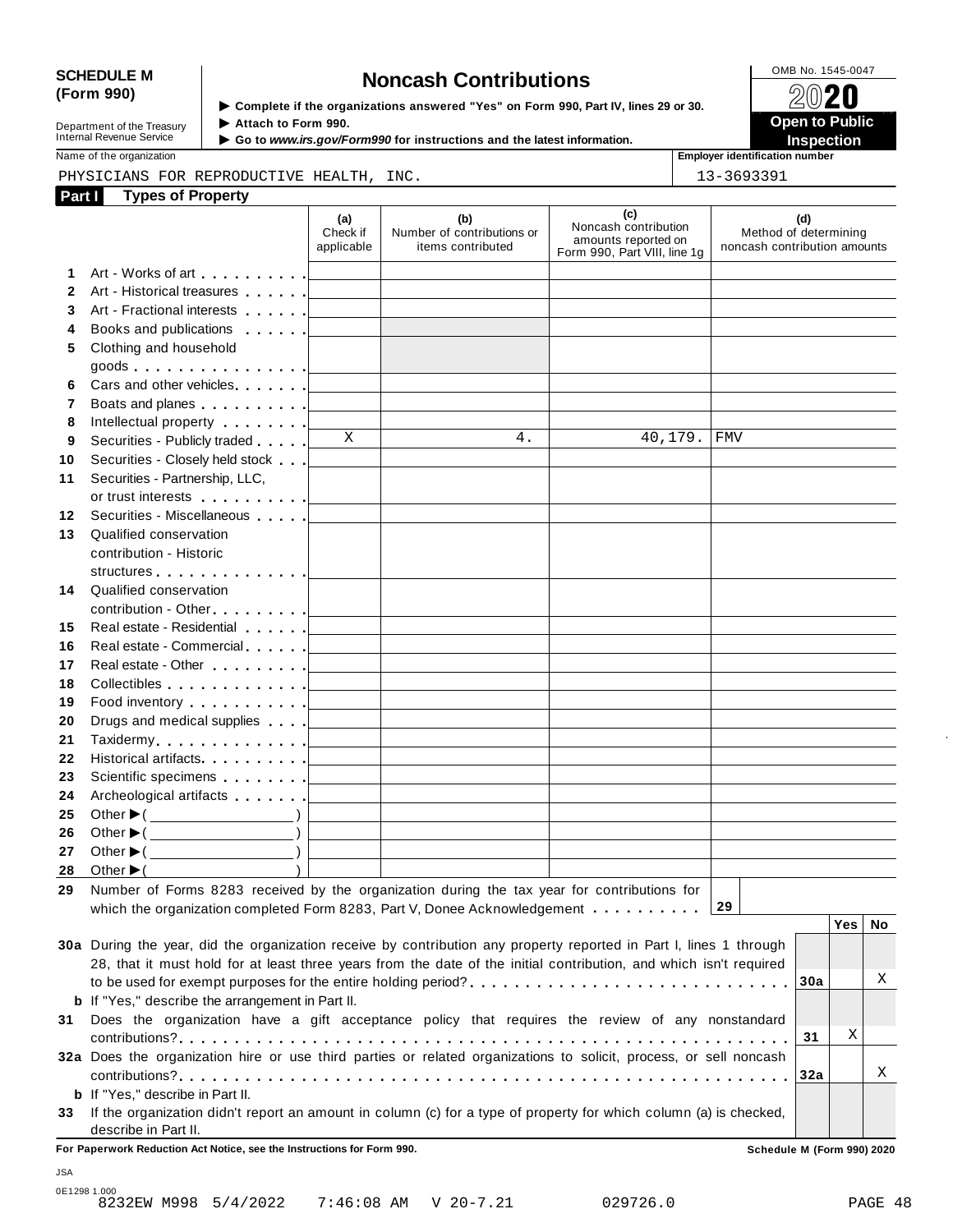**Supplemental Information.** Provide the information required by Part I, lines 30b, 32b, and 33, and whether the organization is reporting in Part I, column (b), the number of contributions, the number of items received, or a combination of both. Also complete this part for any additional information. **Part II**

FORM 990, SCHEDULE M, PART I, LINE 9

THE NUMBER SHOWN REPRESENTS THE NUMBER OF STOCK DONATIONS RECEIVED NOT

THE NUMBER OF SHARES RECEIVED.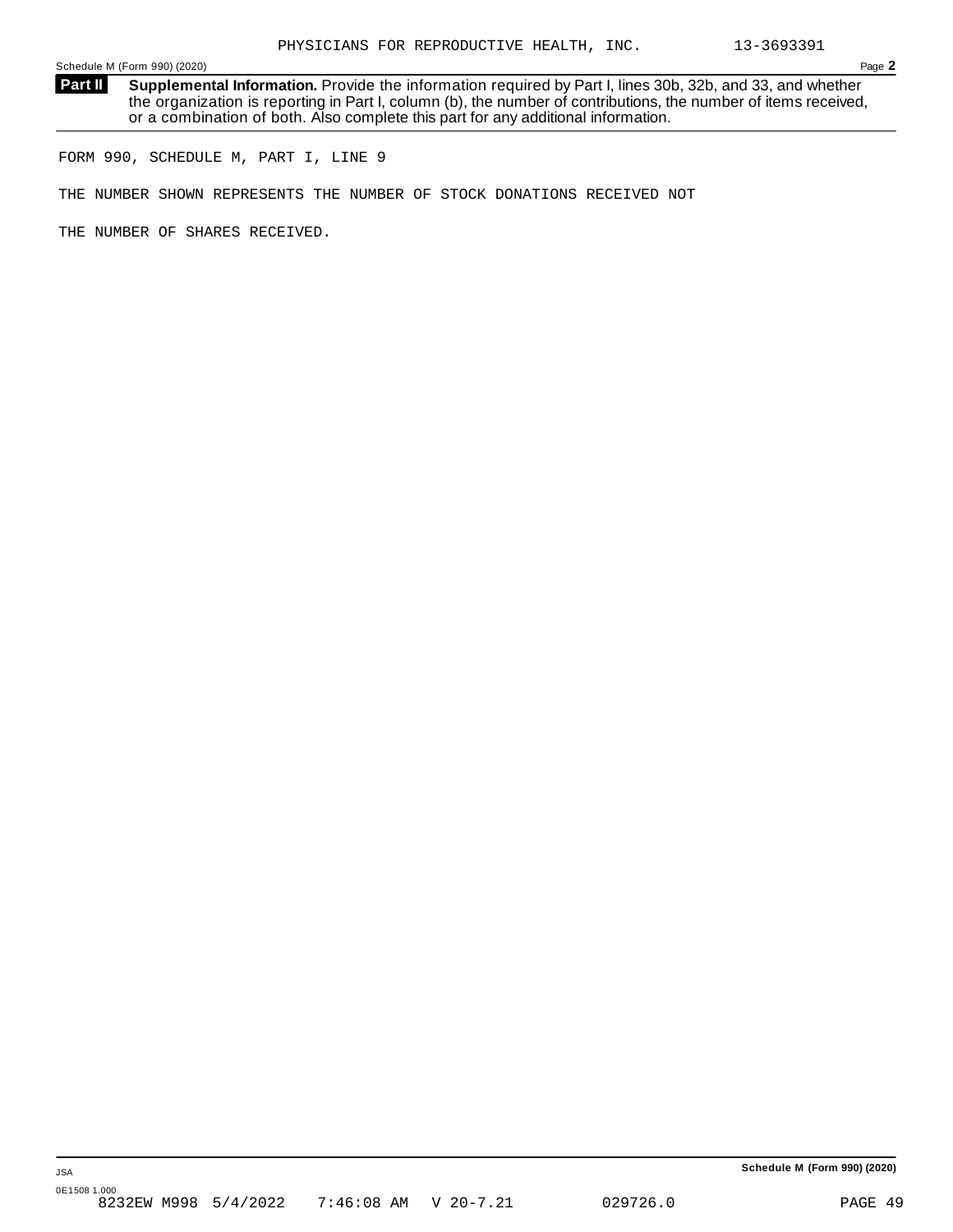### **SCHEDULE O** Supplemental Information to Form 990 or 990-EZ DAMB No. 1545-0047

**(Form 990 or 990-EZ) Complete to provide information for responses to specific questions on** Form 990 or 990-EZ or to provide any additional information.<br>► Attach to Form 990 or 990-EZ.<br>▶ Attach to Form 990 or 990-EZ.  $\blacktriangleright$  Attach to Form 990 or 990-EZ.



| Department of the Treasury<br>Internal Revenue Service | Attach to Form 990 or 990-EZ.<br>Information about Schedule O (Form 990 or 990-EZ) and its instructions is at www.irs.gov/form990. | <b>Open to Public</b><br><b>Inspection</b> |
|--------------------------------------------------------|------------------------------------------------------------------------------------------------------------------------------------|--------------------------------------------|
| Name of the organization                               |                                                                                                                                    | <b>Employer identification number</b>      |
| PHYSICIANS FOR REPRODUCTIVE HEALTH.                    | INC.                                                                                                                               | 13-3693391                                 |

FORM 990 PART VI SECTION B LINE 11B THE FINANCE AND AUDIT COMMITTEE REVIEWS THE 990 FOR APPROVAL. AFTER THEY HAVE APPROVED THE 990, A COPY IS DISTRIBUTED TO ALL MEMBERS OF THE BOARD BEFORE IT IS FILED.

FORM 990 PART VI SECTION B LINE 12C THE FINANCE AND AUDIT COMMITTEE MANAGES THE COMPLIANCE WITH THE CONFLICTS OF INTEREST POLICY THROUGHOUT THE YEAR.

FORM 990 PART VI SECTION C LINE 19 AVAILABLE UPON REQUEST.

FORM 990 PART VI SECTION B LINE 15

THE SALARY OF THE PRESIDENT & CEO IS REVIEWED EVERY SECOND YEAR. A REVIEW WAS CARRIED OUT IN FISCAL YEAR ENDING 2021. THE REVIEW INCLUDED THE HR AND THE ACCOUNTING CONSULTANTS ANALYZING VARIOUS SALARY SURVEYS AS WELL AS SALARIES OF SIMILAR ORGANIZATIONS. THE ACCOUNTING CONSULTANT DISCUSSED THE DATA ANALYSIS WITH THE EXECUTIVE COMMITTEE. THE EXECUTIVE COMMITTEE THEN SET THE NEW SALARY OF THE PRESIDENT & CEO. A MARKET ANALYSIS OF SALARIES FOR ALL STAFF WAS ALSO CARRIED OUT BY AN INDEPENDENT THIRD PARTY CONSULTANT IN FISCAL YEAR ENDING 2020, WITH RESULTING ADJUSTMENTS MADE TO SOME SALARIES AT THE START OF FISCAL YEAR ENDING 2021.

FORM 990, PART III, LINE 4A EDUCATION, RESEARCH AND TRAINING: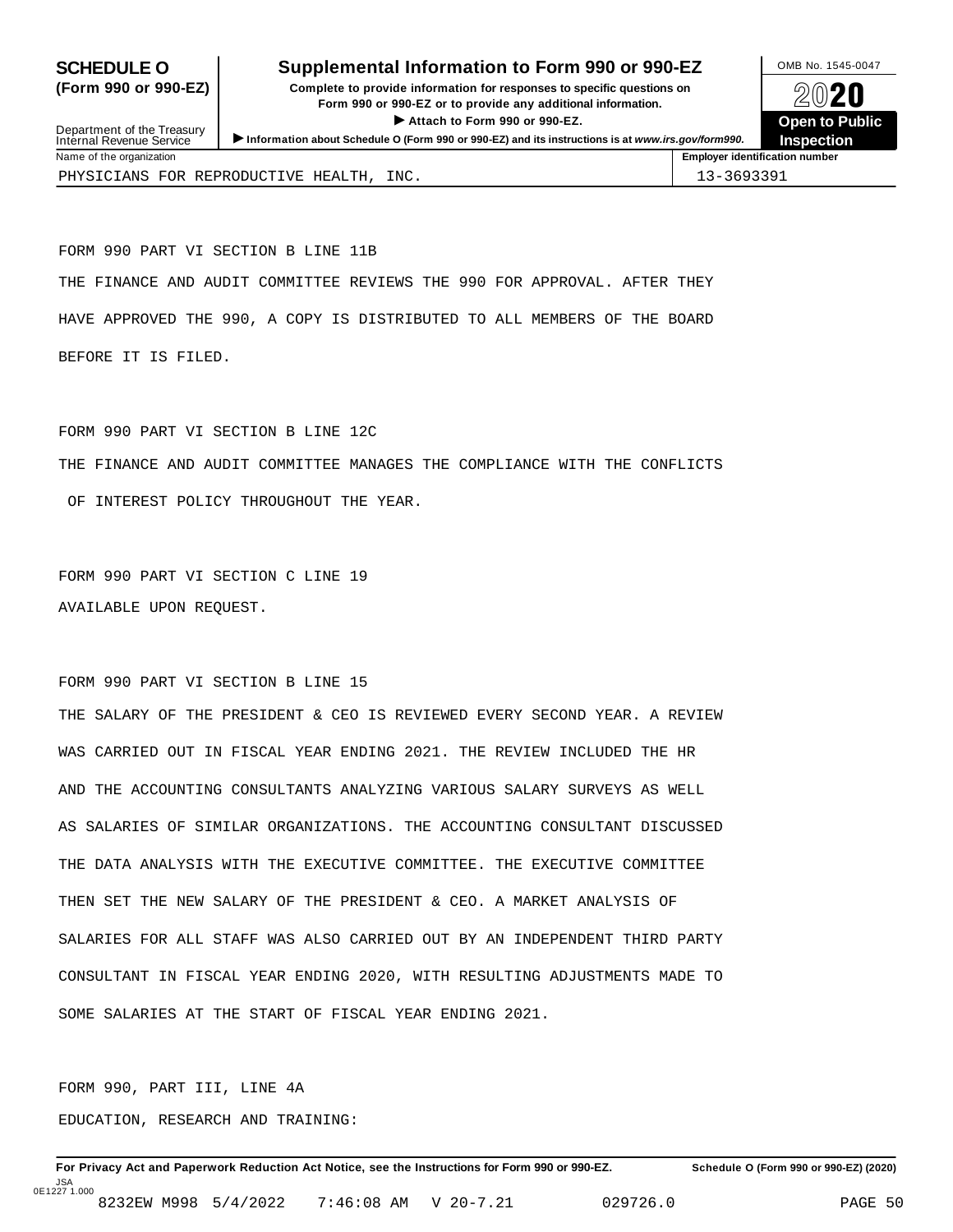| Schedule O (Form 990 or 990-EZ) 2020                 | Page                                  |
|------------------------------------------------------|---------------------------------------|
| Name of the organization                             | <b>Employer identification number</b> |
| INC.<br>LICIANS FOR<br>HEALTH<br>REPRODUCTIVE<br>DHV | 69339                                 |

TWENTY FELLOWS WERE SELECTED TO PARTICIPATE IN THE LEADERSHIP TRAINING ACADEMY FELLOWSHIP CLASS OF 2021, OUR FIRST CLASS TO COMPLETE THE PROGRAM FULLY VIRTUALLY DUE TO COVID SAFETY PRECAUTIONS. FELLOWS CAME FROM 13 STATES INCLUDING OUR FIRST EVER FELLOW FROM WEST VIRGINIA. THE GROUP REPRESENTED FIVE MEDICAL SPECIALTIES: OBSTETRICS & GYNECOLOGY, FAMILY MEDICINE, ADOLESCENT MEDICINE, INTERNAL MEDICINE AND MATERNAL-FETAL MEDICINE. EVEN WITH THE VIRTUAL FORMAT, THE GROUP PARTICIPATED IN TWO MULTI-DAY IN-DEPTH TRAININGS FOCUSED ON MEDIA SKILLS, PROFESSIONAL LEADERSHIP AND POLICY ADVOCACY INCLUDING A VIRTUAL ADVOCACY DAY WITH STAFF FROM CONGRESSIONAL OFFICES. WE ALSO CREATED A DEDICATED COMMUNICATION PLATFORM FOR LTA FELLOWS FOR THE FIRST TIME AS A NEW WAY TO COMMUNICATE AND CONNECT OUTSIDE OF OUR TRAININGS AND WEBINARS.

IN THE SUMMER OF 2021, WE CONCLUDED A MULTI-YEAR EVALUATION OF THE LEADERSHIP TRAINING ACADEMY COMPLETED IN PARTNERSHIP WITH EXTERNAL EVALUATORS FROM THE CITY UNIVERSITY OF NEW YORK (CUNY) SCHOOL OF PUBLIC HEALTH. THE FINAL REPORT CONCLUDED, "IT IS EVIDENT FROM OUR EVALUATION THAT THE LTA HAS PLAYED A STRONG AND PIVOTAL ROLE IN THE DEVELOPMENT OF ENGAGED LEADERS IN ABORTION AND REPRODUCTIVE HEALTH ADVOCACY. STRENGTHS OF THE PROGRAM LIE IN DEVELOPING MEDIA AND POLICY SKILLS THROUGH TRAINING SESSIONS AND ONE-ON-ONE SUPPORT FROM PRH, BOLSTERED WITH FOSTERING A COMMUNITY OF PHYSICIAN ADVOCATES." PRH STAFF ARE NOW PARTNERING WITH THE CUNY TEAM TO DRAFT MANUSCRIPTS AND SUBMIT CONFERENCE PROPOSALS TO DISSEMINATE FINDINGS FROM THE EVALUATIONS AND SHARE WHAT WE HAVE LEARNED

JSA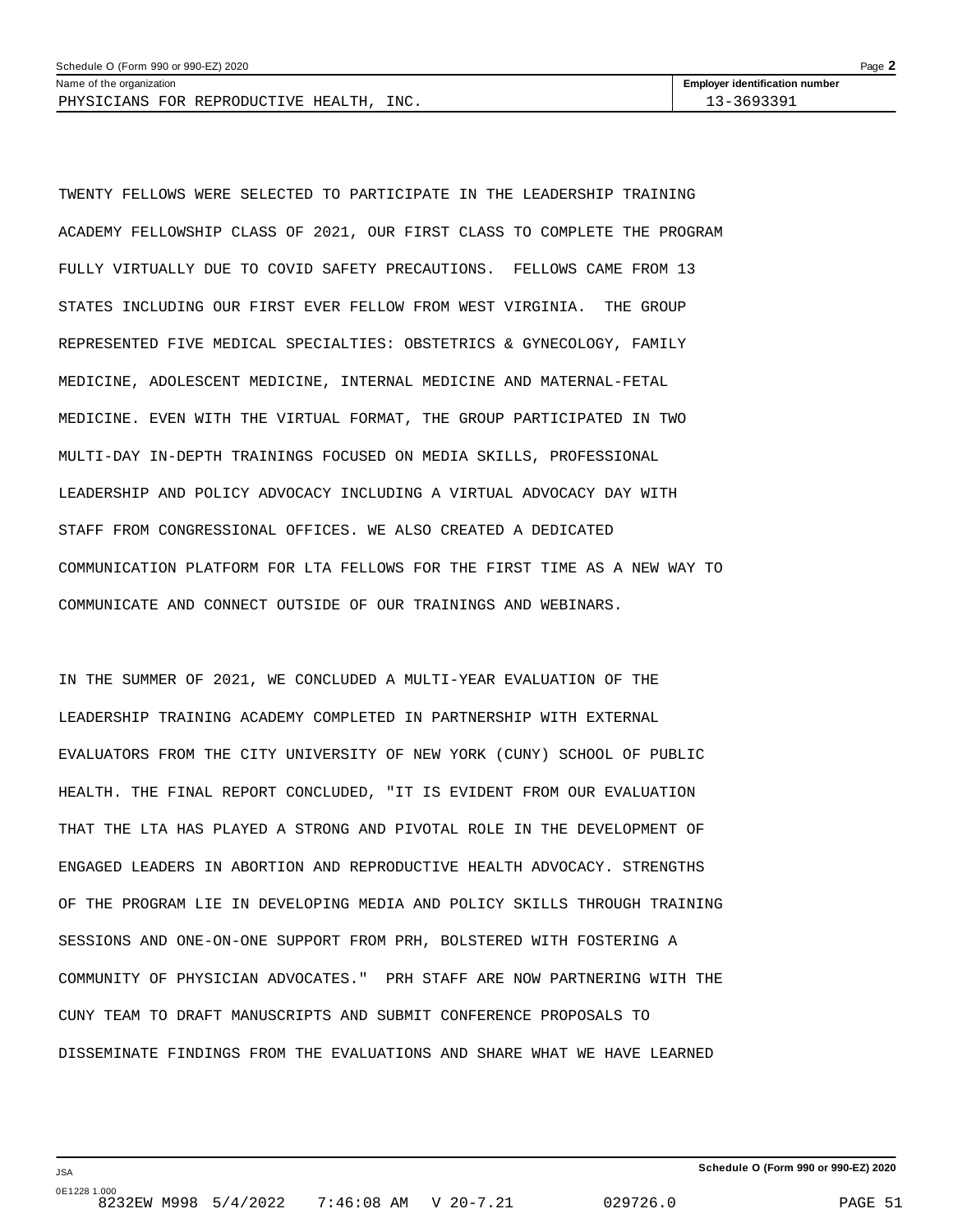| Schedule O (Form 990 or 990-EZ) 2020                 |                                       | Page |
|------------------------------------------------------|---------------------------------------|------|
| Name of the organization                             | <b>Employer identification number</b> |      |
| INC.<br>. REPRODUCTIVE HEALTH.<br>ANS FOR<br>PHYSTCT | 3-3693391                             |      |

TO INFORM PARTNERS AS THEY WORK TO CREATE AND IMPROVE ADVOCACY TRAINING PROGRAMS AND CURRICULA.

FORM 990, PART III, LINE 4B PUBLIC POLICY AND COMMUNITY SUPPORT

OVER THE PAST YEAR, OUR PHYSICIAN-ADVOCATES AND STAFF CONTINUED TO INSERT THE IMPORTANT VOICES OF SCIENCE AND MEDICINE INTO A RANGE OF REPRODUCTIVE HEALTH DISCUSSIONS AND DIALOGUES IN THE PUBLIC ARENA. WE ALSO CONTINUED OUR CLOSE RELATIONSHIPS WITH FEDERAL AND STATE COALITION PARTNERS TO EFFECTIVELY ADVOCATE FOR EXPANDED PROTECTIONS FOR ABORTION AND SPEAKING OUT AGAINST HARMFUL RESTRICTIONS. SPECIFIC HIGHLIGHTS INCLUDE:

. OUR 2021 LEADERSHIP TRAINING ACADEMY CLASS MET VIRTUALLY WITH 22 LEGISLATIVE OFFICES ON CAPITOL HILL IN NOVEMBER 2020 TO DISCUSS INSURANCE COVERAGE FOR ABORTION CARE.

PRH PRESIDENT & CEO DR. JAMILA PERRITT TESTIFIED BEFORE THE LABOR, HEALTH, AND HUMAN SERVICES SUBCOMMITTEE OF THE HOUSE APPROPRIATIONS COMMITTEE IN OPPOSITION TO POLICIES LIKE THE HYDE AMENDMENT THAT RESTRICT INSURANCE COVERAGE FOR ABORTION IN DECEMBER 2020.

. DR. JAMILA PERRITT TESTIFIED BEFORE THE SENATE JUDICIARY COMMITTEE ABOUT THE WOMEN'S HEALTH PROTECTION ACT (WHPA) AND ACCESS TO ABORTION IN JUNE 2021.

. PRH INITIATED A BLOG SERIES ABOUT PUBLIC POLICY ISSUES AND THEIR IMPACTS ON REPRODUCTIVE HEALTH.

. THIRTY-FOUR PHYSICIANS AND ONE MEDICAL STUDENT PARTICIPATED IN A

JSA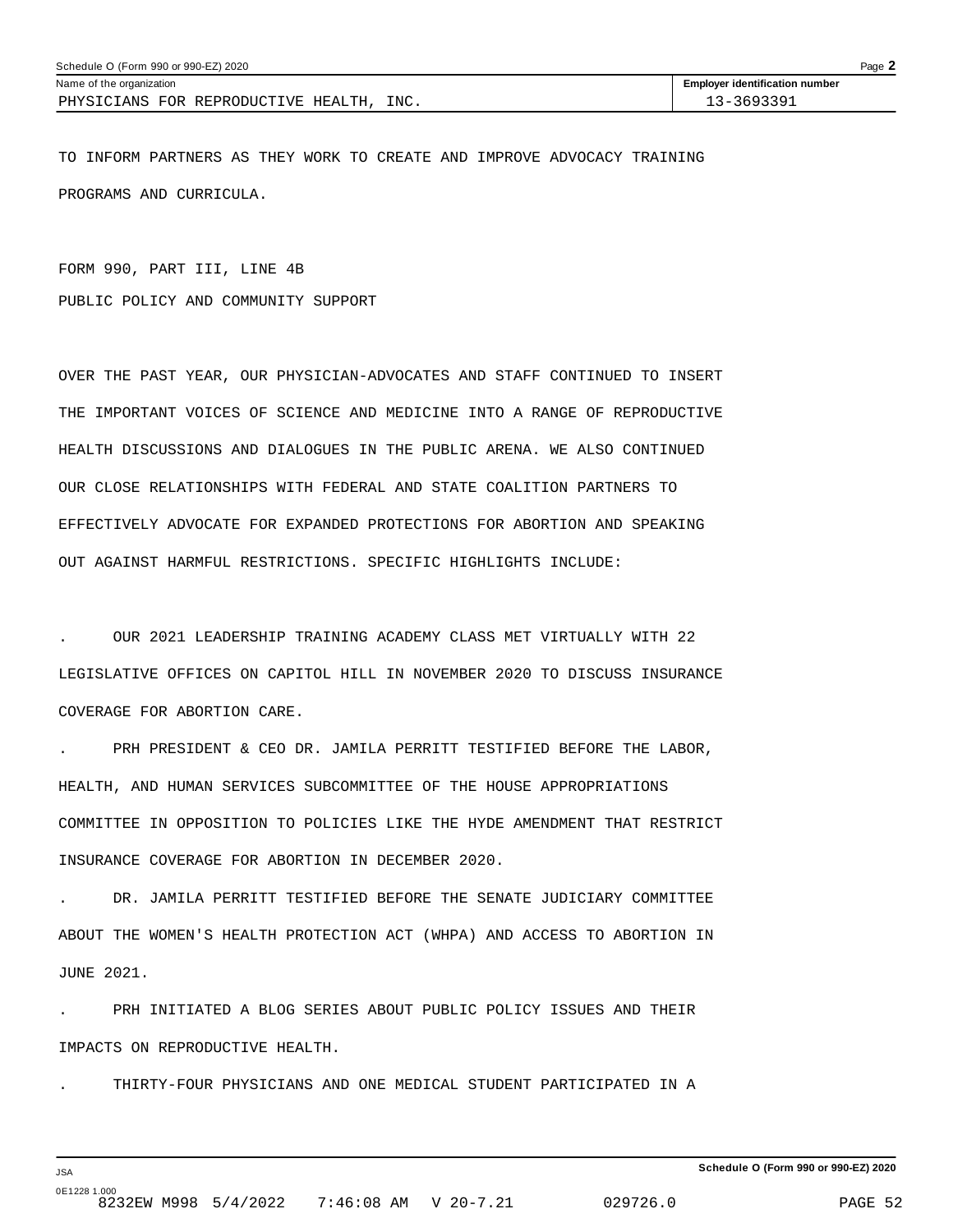| Schedule O (Form 990 or 990-EZ) 2020        |                                       | $P$ aqe $\blacksquare$ |
|---------------------------------------------|---------------------------------------|------------------------|
| Name of the organization                    | <b>Employer identification number</b> |                        |
| INC.<br>PHYSICIANS FOR REPRODUCTIVE HEALTH. | $3 - 3693391$                         |                        |

VIRTUAL ADVOCACY DAY ABOUT THE EACH ACT AND WHPA IN JUNE 2021, MEETING WITH 37 CAPITOL HILL OFFICES.

. PRH BOARD MEMBER DR. GHAZALEH MOAYEDI TESTIFIED BEFORE THE HOUSE OVERSIGHT COMMITTEE IN SEPTEMBER 2021 ABOUT THE HARMS OF TEXAS S.B. 8 AND THE IMPORTANCE OF ACCESS TO ABORTION CARE.

. IN SEPTEMBER 2021, PRH FILED A SUPREME COURT AMICUS BRIEF IN DOBBS. V. JACKSON WOMEN'S HEALTH WITH THE ABORTION CARE NETWORK, BIXBY CENTER FOR GLOBAL REPRODUCTIVE HEALTH, MEDICAL STUDENTS FOR CHOICE, NATIONAL ABORTION FEDERATION, AND PLANNED PARENTHOOD FEDERATION OF AMERICA. THE BRIEF CORRECTED MISCONCEPTIONS ABOUT ABORTION AND INCLUDED FIRST-HAND ACCOUNTS FROM TRAINED, EXPERT HEALTH CARE PROFESSIONALS WHO PROVIDE ABORTION.

FORM 990, PART III, LINE 4C VOICE AND ENGAGEMENT

JSA

AS DEDICATED ADVOCATES FOR THE COMMUNITIES IN WHICH THEY LIVE AND WORK, OUR PHYSICIANS CONTINUE TO PROVIDE AN INSIDER'S PERSPECTIVE ON REPRODUCTIVE HEALTH CARE AND EXPLAIN CLEARLY HOW RESTRICTIONS ON ANY ASPECT OF REPRODUCTIVE HEALTH CARE IMPACT PATIENTS. THEY ADDRESS WHY WE MUST RESOLVE THESE GAPS IN PERSON-CENTERED, EQUITABLE WAYS. THROUGH TESTIMONY, EDUCATIONAL WEBINARS, SOCIAL MEDIA ADVOCACY AND MEDIA APPEARANCES IN PRINT AND ONLINE, ON THE RADIO, AND ON TELEVISION OFFERED OPPORTUNITIES TO DEMONSTRATE THE HARM CAUSED BY HEALTH CARE RESTRICTIONS ON STATE AND NATIONAL LEVELS.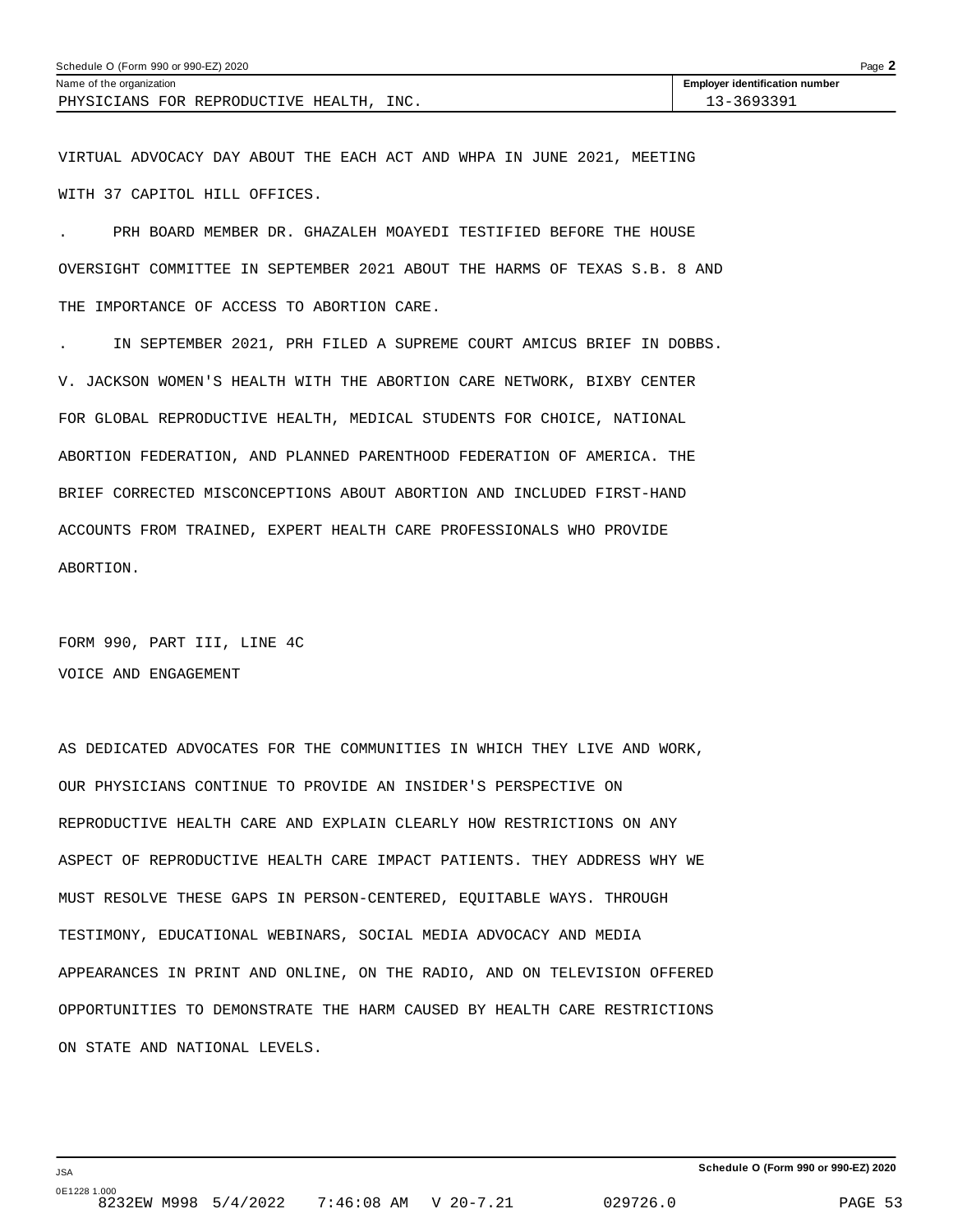| Schedule O (Form 990 or 990-EZ) 2020     | Page $\blacktriangle$                 |  |
|------------------------------------------|---------------------------------------|--|
| Name of the organization                 | <b>Employer identification number</b> |  |
| PHYSICIANS FOR REPRODUCTIVE HEALTH, INC. | 13-3693391                            |  |

IN 2021, THE PRH TWITTER ACCOUNT LIFTED UP THE EXPERTISE OF OUR PHYSICIAN ADVOCATES WITH OVER 2.5M IMPRESSIONS. OUR FACEBOOK ACCOUNT GARNERED OVER 66K IMPRESSIONS. PRH.ORG HAD OVER 48K UNIQUE USERS WITH OVER 59K SESSIONS. OUR MOST VISITED PAGE WAS OUR WHAT IS TITLE X? EXPLAINER (WITH OVER 5.5K PAGE VISITS) WHICH CONTINUES TO BE USED AS A RESOURCE FOR PHYSICIAN ADVOCATES AND PARTNERS. OTHER HIGHLIGHTS INCLUDE:

. OUR UPDATED RESOURCES FOR JOURNALISTS REPORTING ON ABORTION WHICH GAINED ATTENTION OF REPORTERS, MEMBERS OF CONGRESS AND STAFFERS, AND SOCIAL JUSTICE COMMUNICATIONS EXPERTS.

. OUR DOCTORS SPOKE OUT AGAINST THE DANGEROUS AND SEVERE IMPACT OF TEXAS'S SENATE BILL 8 APPEARING ON MSNBC, WNYC'S THE TAKEAWAY, CBS AUSTIN, KGRV, ASSOCIATED PRESS, ABC NEWS, SPECTRUM NEWS, BUSTLE, NPR, NBC, MARKETWATCH, GOOD MORNING AMERICA, NEW YORK TIMES, KAISER HEALTH NEWS, AND TEXAS TRIBUNE.

. OUR PHYSICIAN ADVOCATES REGULARLY JOINED BOTH NATIONAL AND LOCAL NPR SEGMENTS ON REPRODUCTIVE HEALTH CARE INCLUDING THE PENDING SUPREME COURT DECISIONS ON ABORTION, BARRIERS TO CONTRACEPTION, THE HISTORY OF BIRTH CONTROL, THE PAST AND PRESENT OF BIRTH CONTROL, EMERGENCY CONTRACEPTION, SPEAKING OUT AGAINST ANTI-TRANS LEGISLATION, PREGNANCY LOSS, TRAVELING TO PROVIDE ABORTION CARE, AND MEDICATION ABORTION CARE.

. OUR DOCTORS ADVOCATED FOR A NEED TO ADDRESS RACIAL INEQUITIES IN

JSA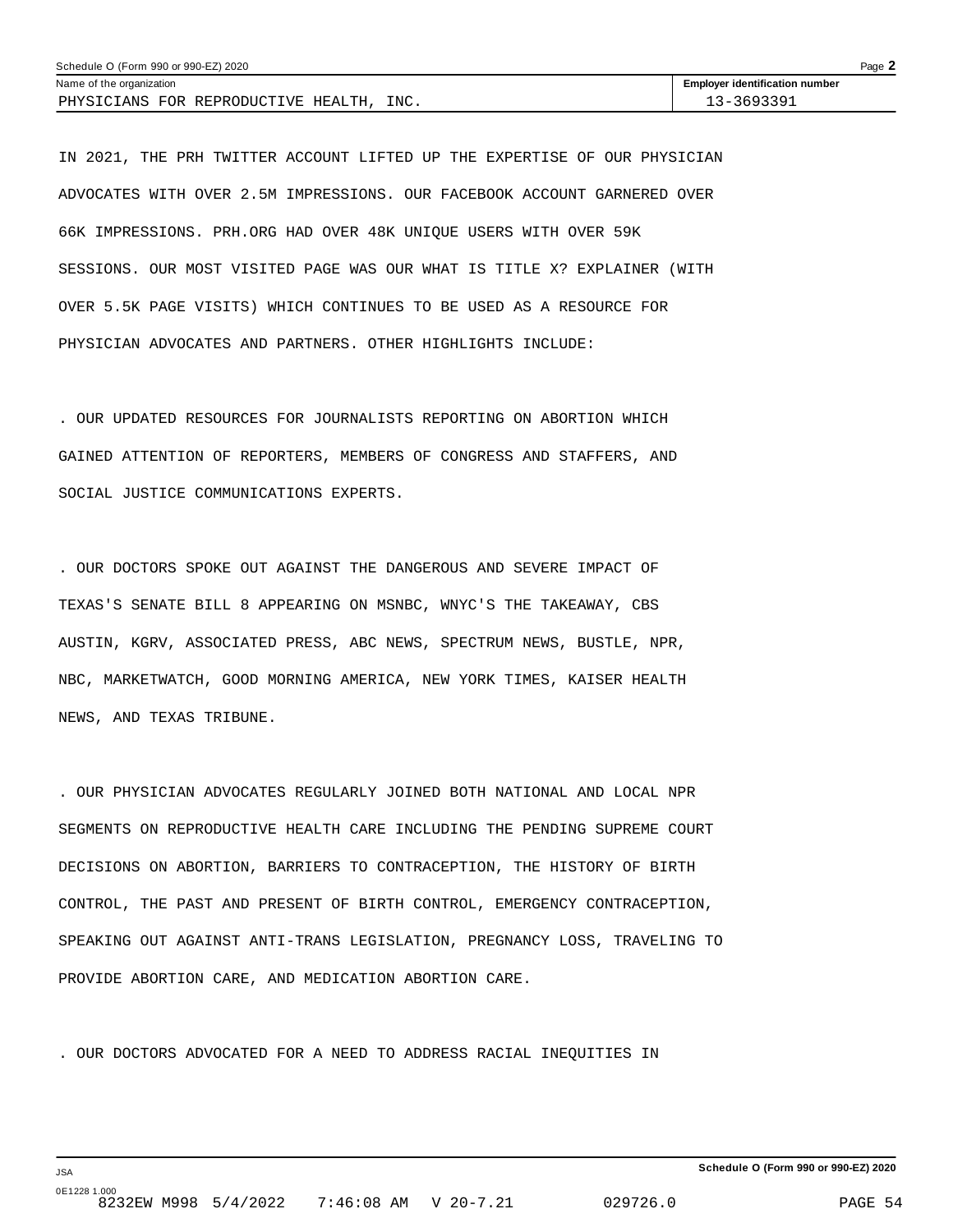| Schedule O (Form 990 or 990-EZ) 2020        | Page $\blacktriangle$                 |  |
|---------------------------------------------|---------------------------------------|--|
| Name of the organization                    | <b>Employer identification number</b> |  |
| INC.<br>PHYSICIANS FOR REPRODUCTIVE HEALTH, | 13-3693391                            |  |

REPRODUCTIVE HEALTH OUTCOMES FOR PREGNANT PEOPLE IN MULTIPLE MEDIA OUTLETS INCLUDING, THE REPROS FIGHT BACK PODCAST, IN COLORADO POLITICS, REWIRE NEWS GROUP, PUBLIC NEWS SERVICE, THE LILY, CNN, JEZEBEL, HARPER'S BAZAAR, AND TALK POVERTY.

. DOCTORS SPOKE OUT AGAINST STATE-LEVEL MEDICALLY UNNECESSARY RESTRICTIONS ON ABORTION INCLUDING IN SOUTH CAROLINA, KANSAS, NORTH CAROLINA AND IN SUPPORT OF PROTECTIVE MEASURES IN NEW JERSEY.

. OUR DOCTORS EDUCATED AUDIENCES ABOUT MEDICATION ABORTION IN REWIRE NEWS GROUP, TIME, SALON, INCLUDING SELF-MANAGED ABORTION IN REWIRE NEWS GROUP AND DAILY KOS.

. OUR DOCTORS ADVOCATED ON BEHALF OF EQUITABLE HEALTH CARE AND PROTECTIONS FOR LGBTQ, TRANSGENDER, AND GENDER EXPANSIVE COMMUNITIES IN LGBTQ NATION, NBC, ADVOCATE MAGAZINE, THE CONVERSATION, ARKANSAS TIMES, NBC LX, AND MEDPAGE TODAY.

ALSO, IN FYE 2021, PRH HONORED DR. DEBORAH BARTZ IN MASSACHUSETTS WITH THE 2021 WILLIAM K. RASHBAUM, MD AWARD; AND DR. GHAZALEH MOAYEDI OF TEXAS WITH THE 2021 GEORGE TILLER, MD AWARD.

FORM 990, PART I, LINE 1 ORGANIZATION MISSION STATEMENT-

JSA

TO ORGANIZE, MOBILIZE, AND AMPLIFY THE VOICES OF MEDICAL PROVIDERS TO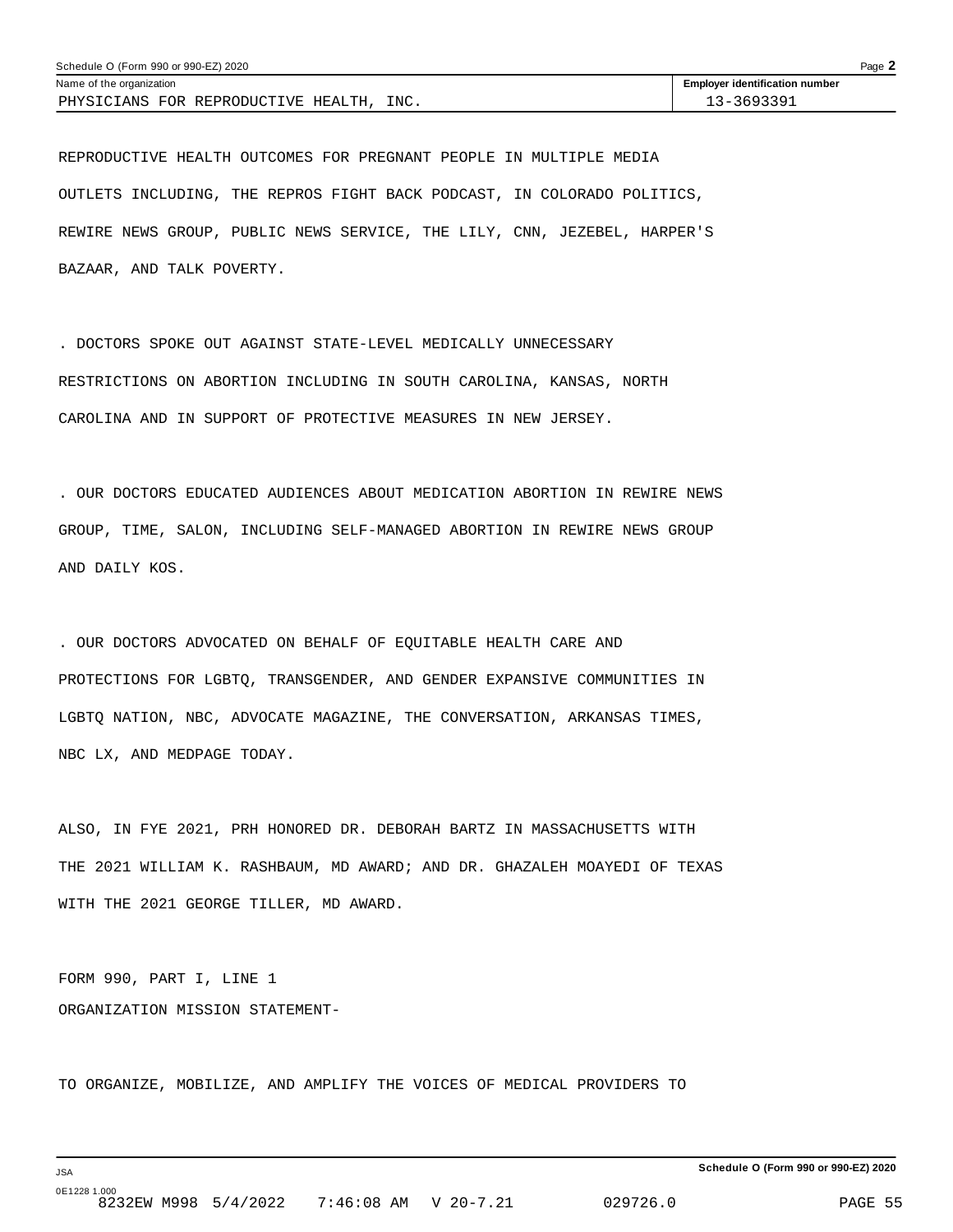<span id="page-54-0"></span>

| Schedule O (Form 990 or 990-EZ) 2020                                      | Page 2                                |
|---------------------------------------------------------------------------|---------------------------------------|
| Name of the organization                                                  | <b>Employer identification number</b> |
| PHYSICIANS FOR REPRODUCTIVE HEALTH, INC.                                  | 13-3693391                            |
|                                                                           |                                       |
|                                                                           |                                       |
| ADVANCE SEXUAL AND REPRODUCTIVE HEALTH, RIGHTS, AND JUSTICE. OUR PROGRAMS |                                       |
|                                                                           |                                       |
| COMBINE EDUCATION, ADVOCACY, AND STRATEGIC COMMUNICATIONS TO ENSURE       |                                       |

ACCESS TO ABORTION CARE AND EQUITABLE, COMPREHENSIVE HEALTH CARE. WE

BELIEVE THAT THIS WORK IS NECESSARY FOR ALL PEOPLE TO LIVE FREELY, WITH

DIGNITY, SAFETY, AND SECURITY.

FORM 990, SCHEDULE B, PART 1

ADDRESSES FOR SOME DONORS HAVE BEEN OMITTED TO PROTECT THEIR PERSONAL

| FORM 990, PART III, LINE 4D - OTHER PROGRAM SERVICES |        | ATTACHMENT |         |
|------------------------------------------------------|--------|------------|---------|
| DESCRIPTION                                          | GRANTS | EXPENSES   | REVENUE |
| GLOBAL DOCTORS FOR CHOICE                            |        | 289,669.   |         |
| TOTALS                                               |        | 289,669.   |         |

|                                                                          | ATTACHMENT 2            |              |  |
|--------------------------------------------------------------------------|-------------------------|--------------|--|
| 990, PART VII- COMPENSATION OF THE FIVE HIGHEST PAID IND. CONTRACTORS    |                         |              |  |
| NAME AND ADDRESS                                                         | DESCRIPTION OF SERVICES | COMPENSATION |  |
| KIWI PARTNERS INC.<br>237 WEST 35TH ST, SUITE 1101<br>NEW YORK, NY 10001 | ACCOUNTING & HR         | 309,011.     |  |
| BERLIN ROSEN LTD<br>15 MAIDEN LANE, SUITE 1600<br>NEW YORK, NY 10038     | COMMUNICATION SVS       | 102,000.     |  |

ATTACHMENT 3

**Schedule O (Form 990 or 990-EZ) 2020**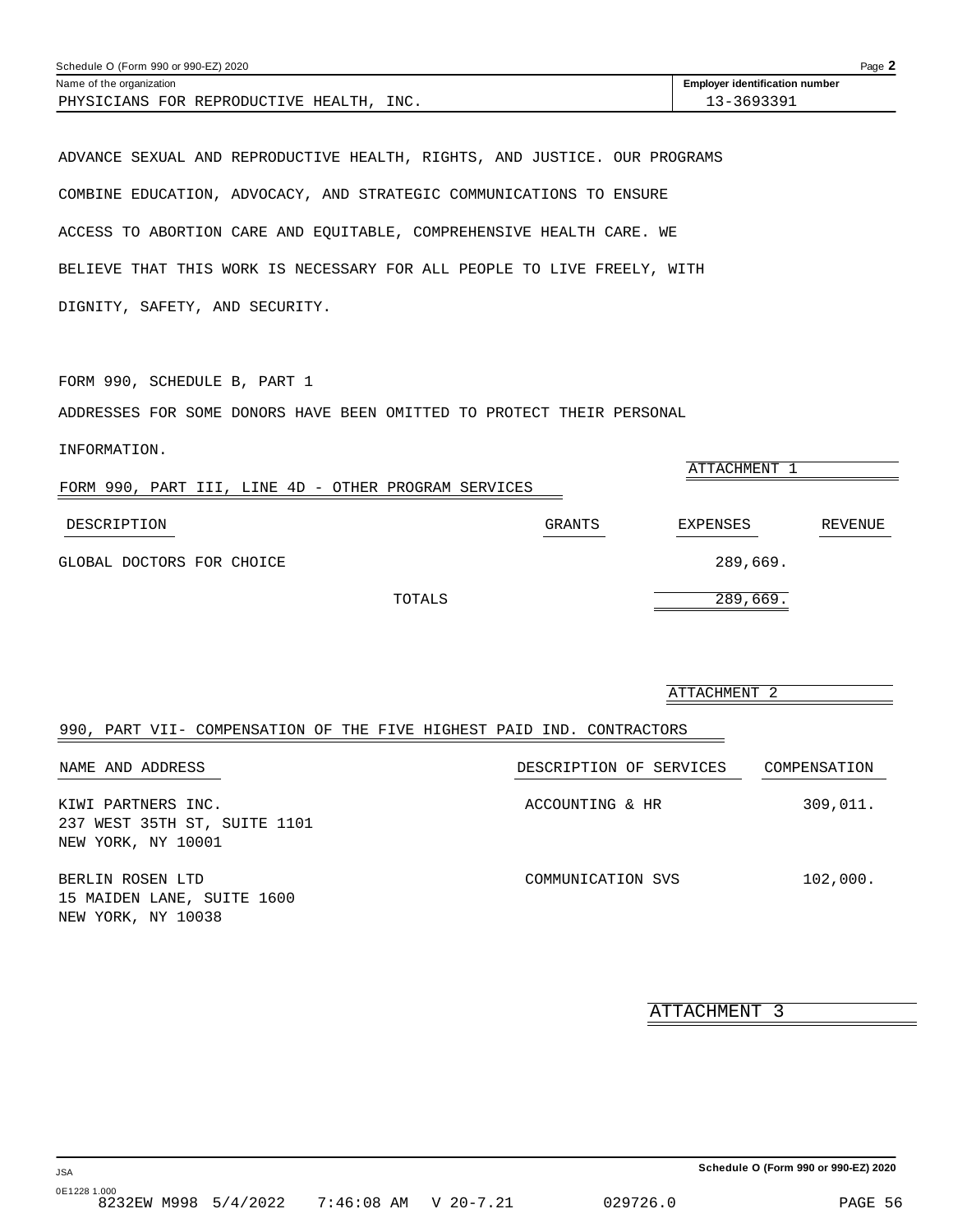<span id="page-55-0"></span>

| Schedule O (Form 990 or 990-EZ) 2020     |                                       |              |             | Page 2            |
|------------------------------------------|---------------------------------------|--------------|-------------|-------------------|
| Name of the organization                 | <b>Employer identification number</b> |              |             |                   |
| PHYSICIANS FOR REPRODUCTIVE HEALTH, INC. |                                       |              | 13-3693391  |                   |
|                                          |                                       |              | ATTACHMENT  | (CONT ' D )<br>-3 |
| FORM 990, PART IX - OTHER FEES           |                                       |              |             |                   |
|                                          | (A)                                   | (B)          | (C)         | (D)               |
|                                          | TOTAL                                 | PROGRAM      | MANAGEMENT  | FUNDRAISING       |
| DESCRIPTION                              | FEES                                  | SERVICE EXP. | AND GENERAL | <b>EXPENSES</b>   |
| OTHER PROFESSIONAL FEES                  | 495,608.                              | 410,359.     | 60.153.     | 25,096.           |
| TOTALS                                   | 495,608.                              | 410,359.     | 60,153.     | 25,096.           |

| FORM 990, PART X - PREPAID EXPENSES AND DEFERRED CHARGES |        |                         |                      |
|----------------------------------------------------------|--------|-------------------------|----------------------|
| DESCRIPTION                                              |        | BEGINNING<br>BOOK VALUE | ENDING<br>BOOK VALUE |
| PREPAID EXPENSE                                          |        | 96,328.                 | 69,150.              |
|                                                          | TOTALS | 96,328.                 | 69,150.              |

ATTACHMENT 5

ATTACHMENT 4

### FORM 990, PART X - INVESTMENTS - PUBLICLY TRADED SECURITIES

| DESCRIPTION       |        | BEGINNING<br>BOOK VALUE | ENDING<br>BOOK VALUE |
|-------------------|--------|-------------------------|----------------------|
| EOUITY SECURITIES |        | 1,527,484.              | 1,509,976.           |
| DEBT SECURITIES   |        | 1,039,815.              | 1,024,402.           |
|                   | TOTALS | 2,567,299.              | 2,534,378.           |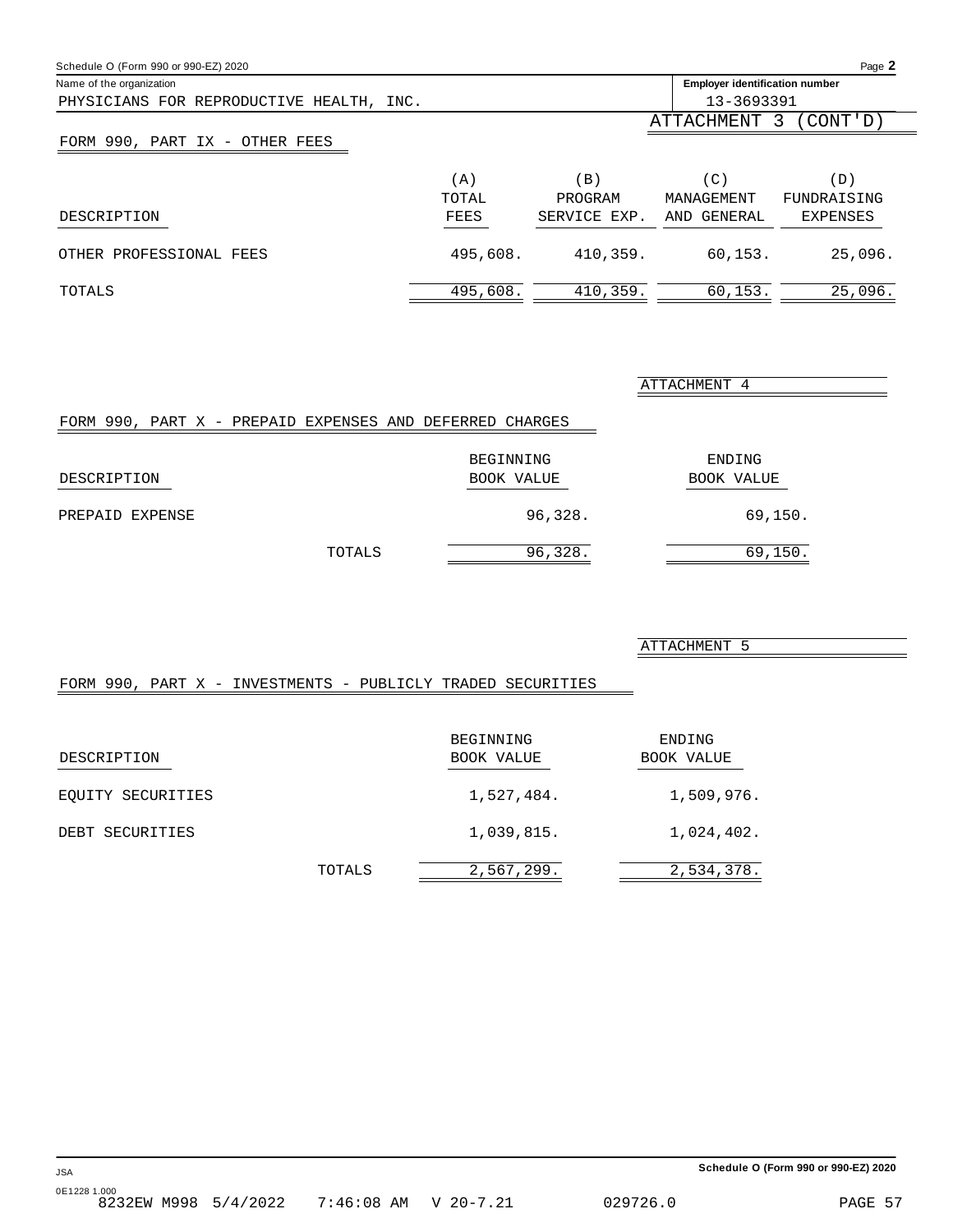## OMB No. 1545-0047 **SCHEDULE R (Form 990) Related Organizations and Unrelated Partnerships**

 $\triangleright$  Complete if the organization answered "Yes" on Form 990, Part IV, line 33, 34, 35b, 36, or 37.



Department of the Treasury<br>Internal Revenue Service

PHYSICIANS FOR REPRODUCTIVE HEALTH, INC. 13-369391

#### **Part I Identification of Disregarded Entities.** Complete if the organization answered "Yes" on Form 990, Part IV, line 33.

| (a)<br>Name, address, and EIN (if applicable) of disregarded entity |                     | (b)<br>Primary activity | (c)<br>Legal domicile (state | (d)<br>Total income | (e)<br>End-of-year assets | (f)<br>Direct controlling |
|---------------------------------------------------------------------|---------------------|-------------------------|------------------------------|---------------------|---------------------------|---------------------------|
|                                                                     |                     |                         | or foreign country)          |                     |                           | entity                    |
| (1) GLOBAL DOCTORS FOR CHOICE, LLC                                  |                     |                         |                              |                     |                           |                           |
| PO BOX 35                                                           | HARTSDALE, NY 10530 | ED & RESEARCH DE        |                              | 220,068.            |                           | 176,338. PHYSICIANS       |
| (2)                                                                 |                     |                         |                              |                     |                           |                           |
|                                                                     |                     |                         |                              |                     |                           |                           |
| (3)                                                                 |                     |                         |                              |                     |                           |                           |
|                                                                     |                     |                         |                              |                     |                           |                           |
| (4)                                                                 |                     |                         |                              |                     |                           |                           |
|                                                                     |                     |                         |                              |                     |                           |                           |
| (5)                                                                 |                     |                         |                              |                     |                           |                           |
|                                                                     |                     |                         |                              |                     |                           |                           |
| (6)                                                                 |                     |                         |                              |                     |                           |                           |
|                                                                     |                     |                         |                              |                     |                           |                           |

#### **Identification of Related Tax-Exempt Organizations.** Complete if the organization answered "Yes" on Form 990, Part IV, line 34, because it had **Part II** one or more related tax-exempt organizations during the tax year.

| (a)<br>Name, address, and EIN of related organization | (b)<br>Primary activity | (c)<br>Legal domicile (state<br>or foreign country) | (d)<br>Exempt Code section | (e)<br>Public charity status<br>(if section $501(c)(3)$ ) | (f)<br>Direct controlling<br>entity | Section 512(b)(13)<br>controlled<br>entity? |           |
|-------------------------------------------------------|-------------------------|-----------------------------------------------------|----------------------------|-----------------------------------------------------------|-------------------------------------|---------------------------------------------|-----------|
|                                                       |                         |                                                     |                            |                                                           |                                     | Yes                                         | <b>No</b> |
| (1)                                                   |                         |                                                     |                            |                                                           |                                     |                                             |           |
| (2)                                                   |                         |                                                     |                            |                                                           |                                     |                                             |           |
| (3)                                                   |                         |                                                     |                            |                                                           |                                     |                                             |           |
| (4)                                                   |                         |                                                     |                            |                                                           |                                     |                                             |           |
| (5)                                                   |                         |                                                     |                            |                                                           |                                     |                                             |           |
| (6)                                                   |                         |                                                     |                            |                                                           |                                     |                                             |           |
| (7)                                                   |                         |                                                     |                            |                                                           |                                     |                                             |           |

**For Paperwork Reduction Act Notice, see the Instructions for Form 990. Schedule R (Form 990) 2020**

JSA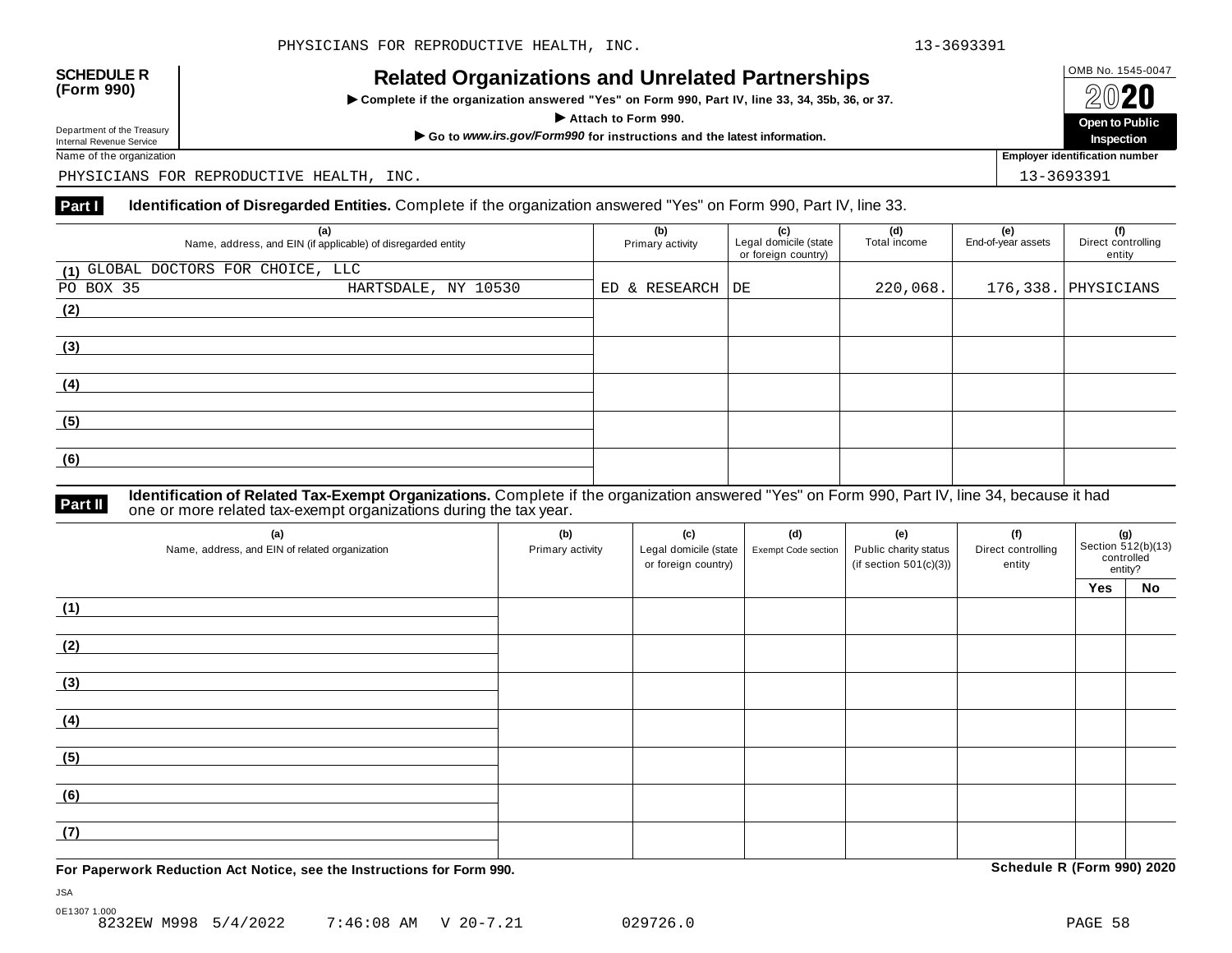**Part III** Identification of Related Organizations Taxable as a Partnership. Complete if the organization answered "Yes" on Form 990, Part IV, line 34,<br>because it had one or more related organizations treated as a partners

| (a)<br>Name, address, and EIN of<br>related organization | ັ<br>(b)<br>Primary activity | (c)<br>Legal<br>domicile<br>(state or<br>foreign<br>country) | .<br>(d)<br>Direct controlling<br>entity | (f)<br>(g)<br>(h)<br>(i)<br>(e)<br>Predominant<br>Share of end-of-<br>Share of total<br>Disproportionate<br>income (related,<br>unrelated,<br>excluded from<br>tax under<br>income<br>year assets<br>allocations?<br>sections 512 - 514) |  | Code V - UBI<br>amount in box 20<br>of Schedule K-1<br>(Form 1065) | (i)<br>managing<br>partner? |  | General or |        | (k)<br>Percentage<br>ownership |
|----------------------------------------------------------|------------------------------|--------------------------------------------------------------|------------------------------------------|------------------------------------------------------------------------------------------------------------------------------------------------------------------------------------------------------------------------------------------|--|--------------------------------------------------------------------|-----------------------------|--|------------|--------|--------------------------------|
|                                                          |                              |                                                              |                                          |                                                                                                                                                                                                                                          |  | Yes No                                                             |                             |  |            | Yes No |                                |
| (1)                                                      |                              |                                                              |                                          |                                                                                                                                                                                                                                          |  |                                                                    |                             |  |            |        |                                |
| (2)                                                      |                              |                                                              |                                          |                                                                                                                                                                                                                                          |  |                                                                    |                             |  |            |        |                                |
| (3)                                                      |                              |                                                              |                                          |                                                                                                                                                                                                                                          |  |                                                                    |                             |  |            |        |                                |
| (4)                                                      |                              |                                                              |                                          |                                                                                                                                                                                                                                          |  |                                                                    |                             |  |            |        |                                |
| (5)                                                      |                              |                                                              |                                          |                                                                                                                                                                                                                                          |  |                                                                    |                             |  |            |        |                                |
| (6)                                                      |                              |                                                              |                                          |                                                                                                                                                                                                                                          |  |                                                                    |                             |  |            |        |                                |
| (7)                                                      |                              |                                                              |                                          |                                                                                                                                                                                                                                          |  |                                                                    |                             |  |            |        |                                |

## **Part IV** Identification of Related Organizations Taxable as a Corporation or Trust. Complete if the organization answered "Yes" on Form 990, Part IV,<br>line 34, because it had one or more related organizations treated as a

| (a)<br>Name, address, and EIN of related organization | (b)<br>Primary activity | (c)<br>Legal domicile<br>(state or foreign<br>country) | (d)<br>Direct controlling<br>entity | (e)<br>Type of entity<br>(C corp, S corp, or trust) | (f)<br>Share of total<br>income | $\begin{array}{ c c c }\n\hline\n\text{(g)} & \text{(h)} & \text{(i)} \\ \text{Share of} & \text{Percentage} & \text{512(b)} \\ \text{end-of-year assets} & \text{ ownership} & \text{512(b)}\n\hline\n\end{array}$ | Yes No |
|-------------------------------------------------------|-------------------------|--------------------------------------------------------|-------------------------------------|-----------------------------------------------------|---------------------------------|---------------------------------------------------------------------------------------------------------------------------------------------------------------------------------------------------------------------|--------|
| (1)                                                   |                         |                                                        |                                     |                                                     |                                 |                                                                                                                                                                                                                     |        |
| (2)                                                   |                         |                                                        |                                     |                                                     |                                 |                                                                                                                                                                                                                     |        |
| (3)                                                   |                         |                                                        |                                     |                                                     |                                 |                                                                                                                                                                                                                     |        |
| (4)                                                   |                         |                                                        |                                     |                                                     |                                 |                                                                                                                                                                                                                     |        |
| (5)                                                   |                         |                                                        |                                     |                                                     |                                 |                                                                                                                                                                                                                     |        |
| (6)                                                   |                         |                                                        |                                     |                                                     |                                 |                                                                                                                                                                                                                     |        |
| (7)                                                   |                         |                                                        |                                     |                                                     |                                 |                                                                                                                                                                                                                     |        |

**Schedule R (Form 990) 2020**

JSA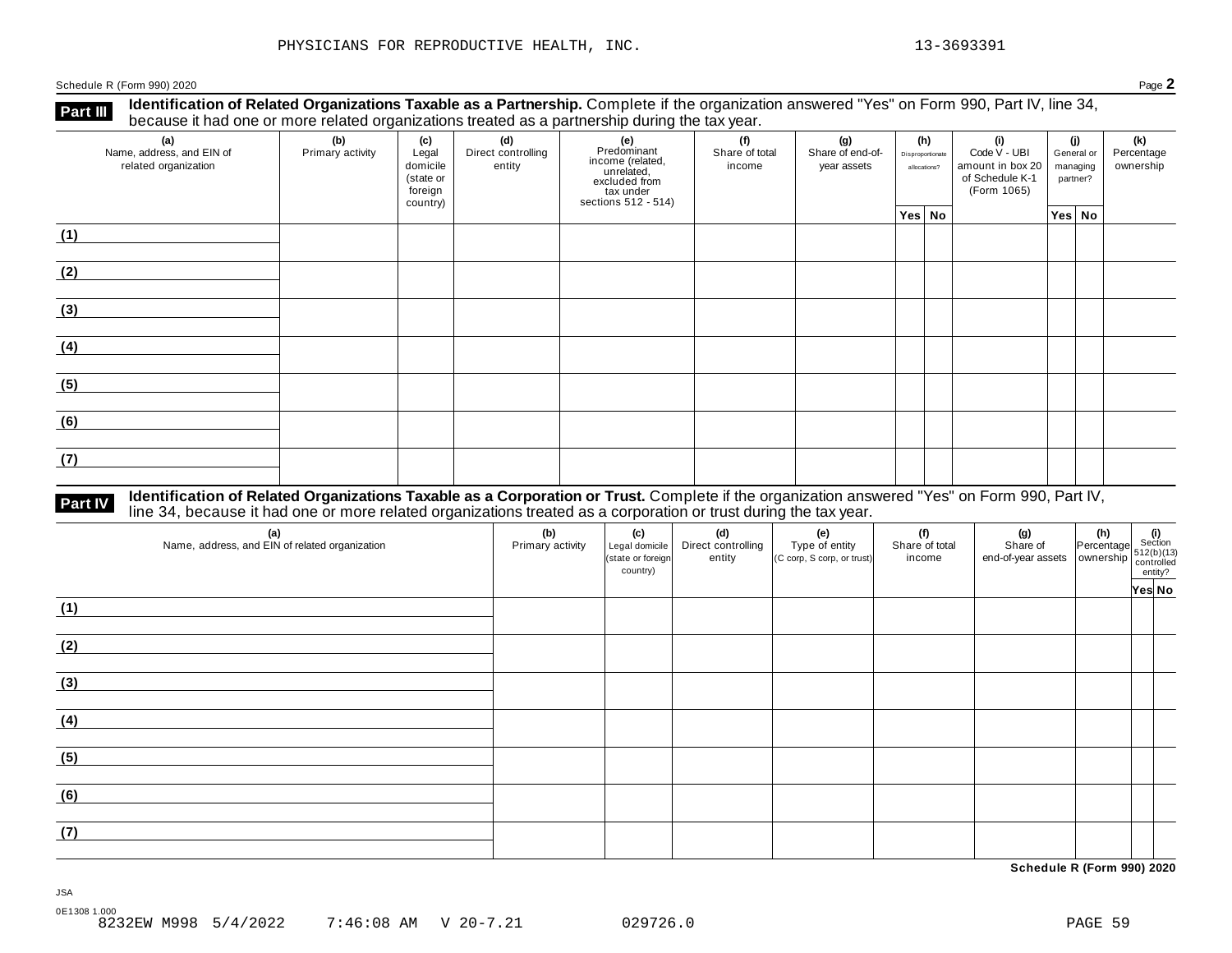| Part V       | Transactions With Related Organizations. Complete if the organization answered "Yes" on Form 990, Part IV, line 34, 35b, or 36.                                              |                 |
|--------------|------------------------------------------------------------------------------------------------------------------------------------------------------------------------------|-----------------|
|              | Note: Complete line 1 if any entity is listed in Parts II, III, or IV of this schedule.                                                                                      | Yes No          |
|              | During the tax year, did the organization engage in any of the following transactions with one or more related organizations listed in Parts II-IV?                          |                 |
| a            |                                                                                                                                                                              | 1a              |
| b            |                                                                                                                                                                              | 1 <sub>b</sub>  |
| c            |                                                                                                                                                                              | 1c              |
| d            |                                                                                                                                                                              | 1 <sub>d</sub>  |
|              |                                                                                                                                                                              | 1е              |
|              |                                                                                                                                                                              |                 |
|              |                                                                                                                                                                              | 1f              |
| a            |                                                                                                                                                                              | 1g              |
| h            |                                                                                                                                                                              | 1 <sub>h</sub>  |
|              |                                                                                                                                                                              | 11              |
|              |                                                                                                                                                                              | 1j              |
|              |                                                                                                                                                                              | 1k              |
|              |                                                                                                                                                                              | $\overline{11}$ |
|              |                                                                                                                                                                              | ∣1m ∣           |
| m            |                                                                                                                                                                              | 1 n             |
| n.           |                                                                                                                                                                              | 1o              |
|              |                                                                                                                                                                              |                 |
|              |                                                                                                                                                                              |                 |
| p<br>a       |                                                                                                                                                                              | 1 q             |
|              |                                                                                                                                                                              |                 |
|              |                                                                                                                                                                              | 1r              |
|              |                                                                                                                                                                              | 1s              |
| $\mathbf{2}$ | If the answer to any of the above is "Yes," see the instructions for information on who must complete this line, including covered relationships and transaction thresholds. |                 |
|              | (b)<br>(a)<br>(c)<br>(d)                                                                                                                                                     |                 |
|              | Amount involved<br>Method of determining<br>Name of related organization<br>Transaction<br>amount involved<br>type $(a-s)$                                                   |                 |
|              |                                                                                                                                                                              |                 |
|              |                                                                                                                                                                              |                 |
| (1)          |                                                                                                                                                                              |                 |
|              |                                                                                                                                                                              |                 |
| (2)          |                                                                                                                                                                              |                 |
|              |                                                                                                                                                                              |                 |
| (3)          |                                                                                                                                                                              |                 |
|              |                                                                                                                                                                              |                 |
| (4)          |                                                                                                                                                                              |                 |
|              |                                                                                                                                                                              |                 |
| (5)          |                                                                                                                                                                              |                 |
|              |                                                                                                                                                                              |                 |
| (6)          |                                                                                                                                                                              |                 |
| JSA          | Schedule R (Form 990) 2020                                                                                                                                                   |                 |
| 0E1309 1.000 |                                                                                                                                                                              |                 |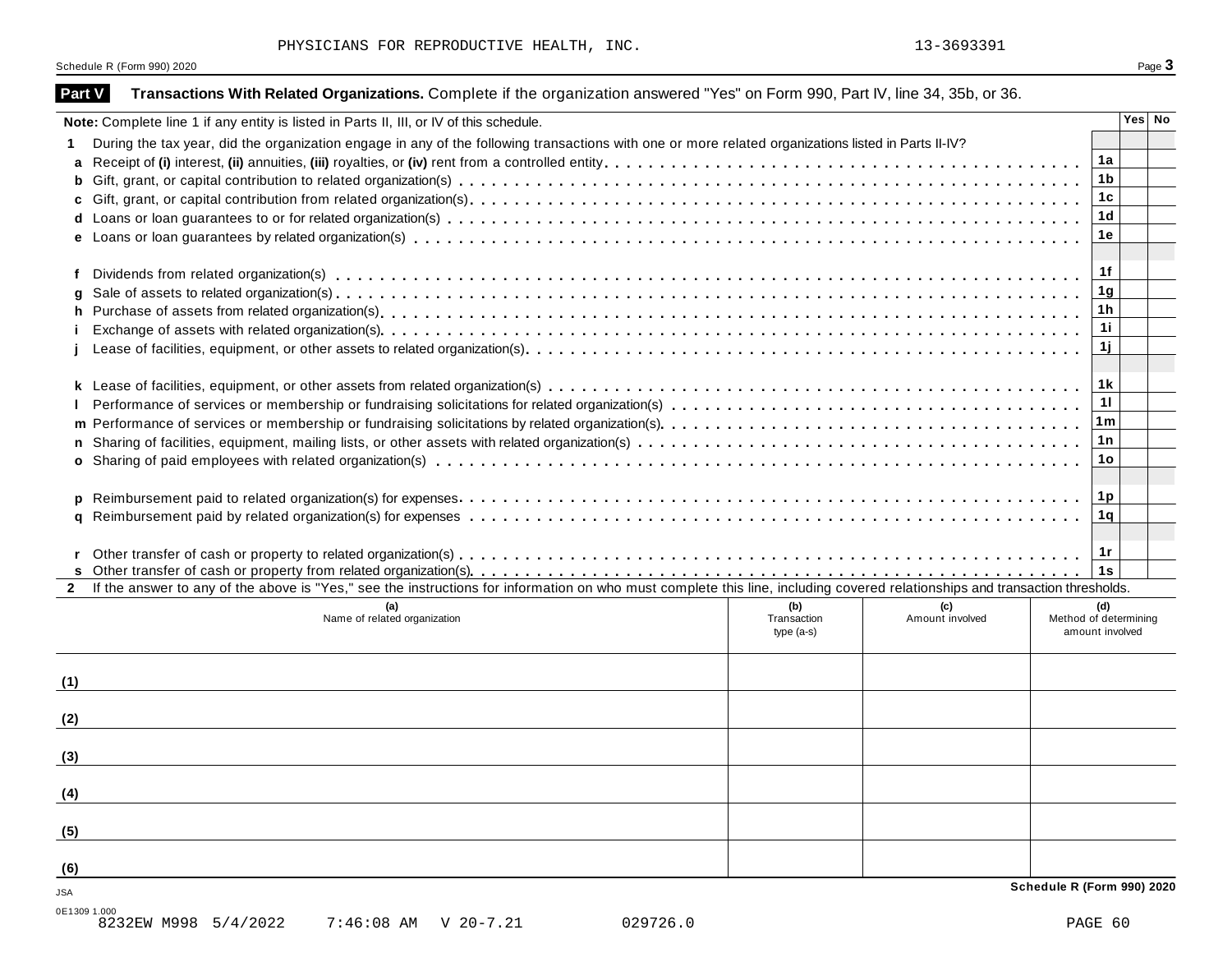### **Part VI Unrelated Organizations Taxable as a Partnership.** Complete if the organization answered "Yes" on Form 990, Part IV, line 37.

Provide the following information for each entity taxed as a partnership through which the organization conducted more than five percent of its activities (measured by total assets or gross revenue) that was not a related organization. See instructions regarding exclusion for certain investment partnerships.

| (a)<br>Name, address, and EIN of entity                                                        | (b)<br>Primary activity | (c)<br>Legal domicile<br>(state or foreign)<br>country) | (d)<br>Predominant<br>income (related,<br>unrelated, excluded<br>from tax under | (e)<br>Are all partners<br>section<br>501(c)(3)<br>organizations? | (f)<br>Share of<br>total income | $(g)$<br>Share of<br>end-of-year<br>assets | allocations?  | (h)<br>Disproportionate | (i)<br>Code V - UBI<br>amount in box 20<br>of Schedule K-1<br>(Form 1065) |  |               | (i)<br>General or Percentage<br>managing ownership<br>partner? |
|------------------------------------------------------------------------------------------------|-------------------------|---------------------------------------------------------|---------------------------------------------------------------------------------|-------------------------------------------------------------------|---------------------------------|--------------------------------------------|---------------|-------------------------|---------------------------------------------------------------------------|--|---------------|----------------------------------------------------------------|
|                                                                                                |                         |                                                         | sections $512 - 514$ $\sqrt{Yes}$ No                                            |                                                                   |                                 |                                            | $Yes \mid No$ |                         |                                                                           |  | $Yes \mid No$ |                                                                |
| (1)                                                                                            |                         |                                                         |                                                                                 |                                                                   |                                 |                                            |               |                         |                                                                           |  |               |                                                                |
| (2)                                                                                            |                         |                                                         |                                                                                 |                                                                   |                                 |                                            |               |                         |                                                                           |  |               |                                                                |
| $\left(3\right)$                                                                               |                         |                                                         |                                                                                 |                                                                   |                                 |                                            |               |                         |                                                                           |  |               |                                                                |
| (4)                                                                                            |                         |                                                         |                                                                                 |                                                                   |                                 |                                            |               |                         |                                                                           |  |               |                                                                |
| (5)                                                                                            |                         |                                                         |                                                                                 |                                                                   |                                 |                                            |               |                         |                                                                           |  |               |                                                                |
| (6)<br><u> 1989 - Johann Stoff, fransk politik (d. 19</u>                                      |                         |                                                         |                                                                                 |                                                                   |                                 |                                            |               |                         |                                                                           |  |               |                                                                |
| the control of the control of the control of the<br>(7)                                        |                         |                                                         |                                                                                 |                                                                   |                                 |                                            |               |                         |                                                                           |  |               |                                                                |
| the control of the control of the control of the control of the control of<br>$\left(8\right)$ |                         |                                                         |                                                                                 |                                                                   |                                 |                                            |               |                         |                                                                           |  |               |                                                                |
| <u> 1989 - Johann Barn, mars eta bainar eta idazlea (</u><br>$\left(9\right)$                  |                         |                                                         |                                                                                 |                                                                   |                                 |                                            |               |                         |                                                                           |  |               |                                                                |
| the control of the control of the control of the<br>(10)                                       |                         |                                                         |                                                                                 |                                                                   |                                 |                                            |               |                         |                                                                           |  |               |                                                                |
| (11)                                                                                           |                         |                                                         |                                                                                 |                                                                   |                                 |                                            |               |                         |                                                                           |  |               |                                                                |
| the control of the control of the control of the control of the control of<br>(12)             |                         |                                                         |                                                                                 |                                                                   |                                 |                                            |               |                         |                                                                           |  |               |                                                                |
| (13)                                                                                           |                         |                                                         |                                                                                 |                                                                   |                                 |                                            |               |                         |                                                                           |  |               |                                                                |
| (14)                                                                                           |                         |                                                         |                                                                                 |                                                                   |                                 |                                            |               |                         |                                                                           |  |               |                                                                |
| (15)                                                                                           |                         |                                                         |                                                                                 |                                                                   |                                 |                                            |               |                         |                                                                           |  |               |                                                                |
| (16)                                                                                           |                         |                                                         |                                                                                 |                                                                   |                                 |                                            |               |                         |                                                                           |  |               |                                                                |

**Schedule R (Form 990) 2020**

JSA